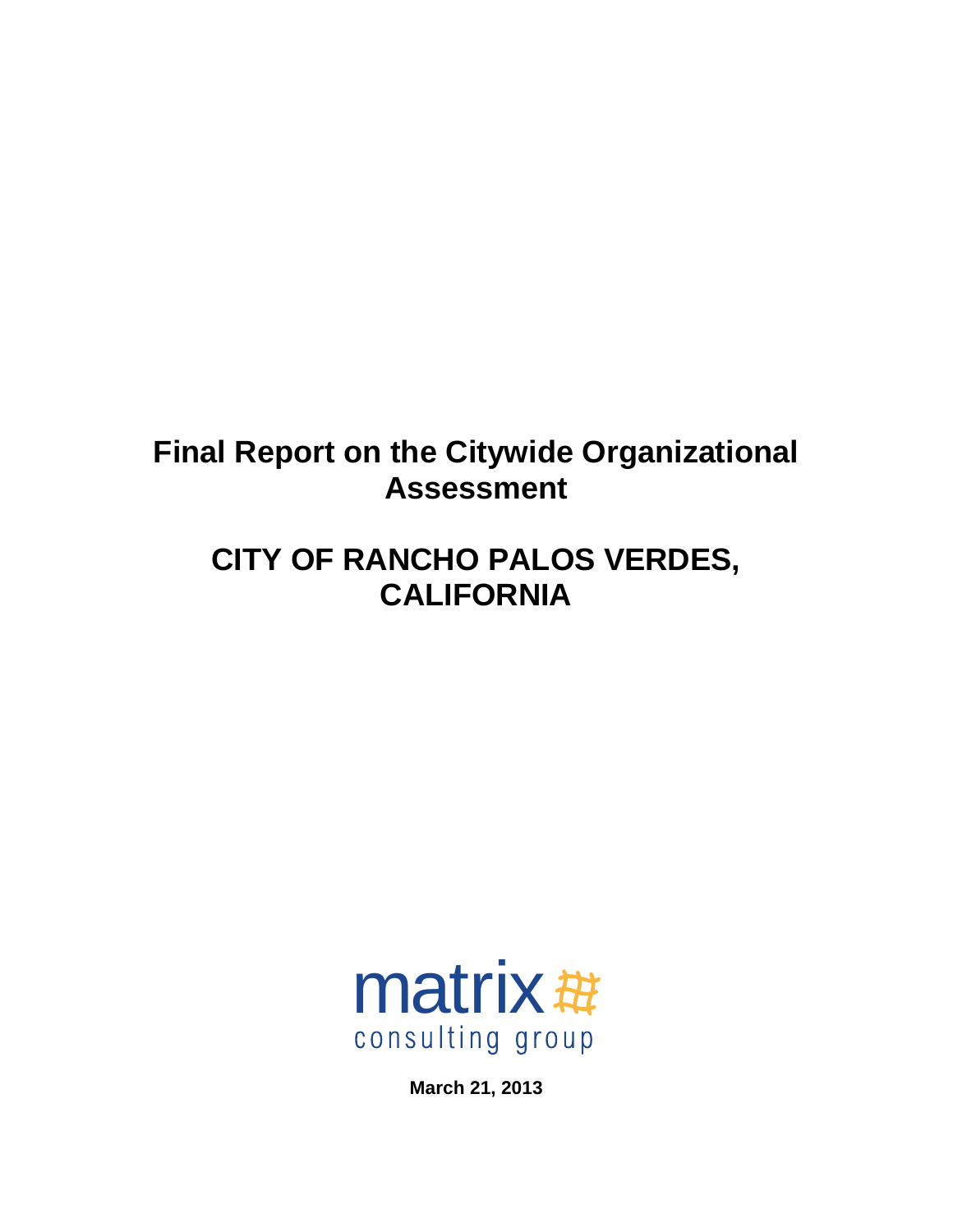# **TABLE OF CONTENTS**

| 2.<br><b>PROFILE OF OPERATIONS</b>                                                                                                                                                                | 7                                |
|---------------------------------------------------------------------------------------------------------------------------------------------------------------------------------------------------|----------------------------------|
|                                                                                                                                                                                                   |                                  |
| 3.<br><b>EMPLOYEE SURVEY RESULTS</b>                                                                                                                                                              | 27                               |
| <b>COMMISSION / BOARD SURVEY RESULTS</b><br>4.                                                                                                                                                    | 37                               |
| 5.<br>BEST MANAGEMENT PRACTICES, OPERATIONAL AND<br><b>STAFFING ASSESSMENT</b>                                                                                                                    | 44                               |
| A. City Manager / Human Resources<br><b>B. Finance and Information Technology</b><br>C. City Clerk<br><b>D. Community Development</b><br><b>E. Public Works</b><br><b>F. Recreation and Parks</b> | 45<br>56<br>68<br>71<br>80<br>90 |
| EVALUATION OF ORGANIZATIONAL TRANSPARENCY<br>6.                                                                                                                                                   | 95                               |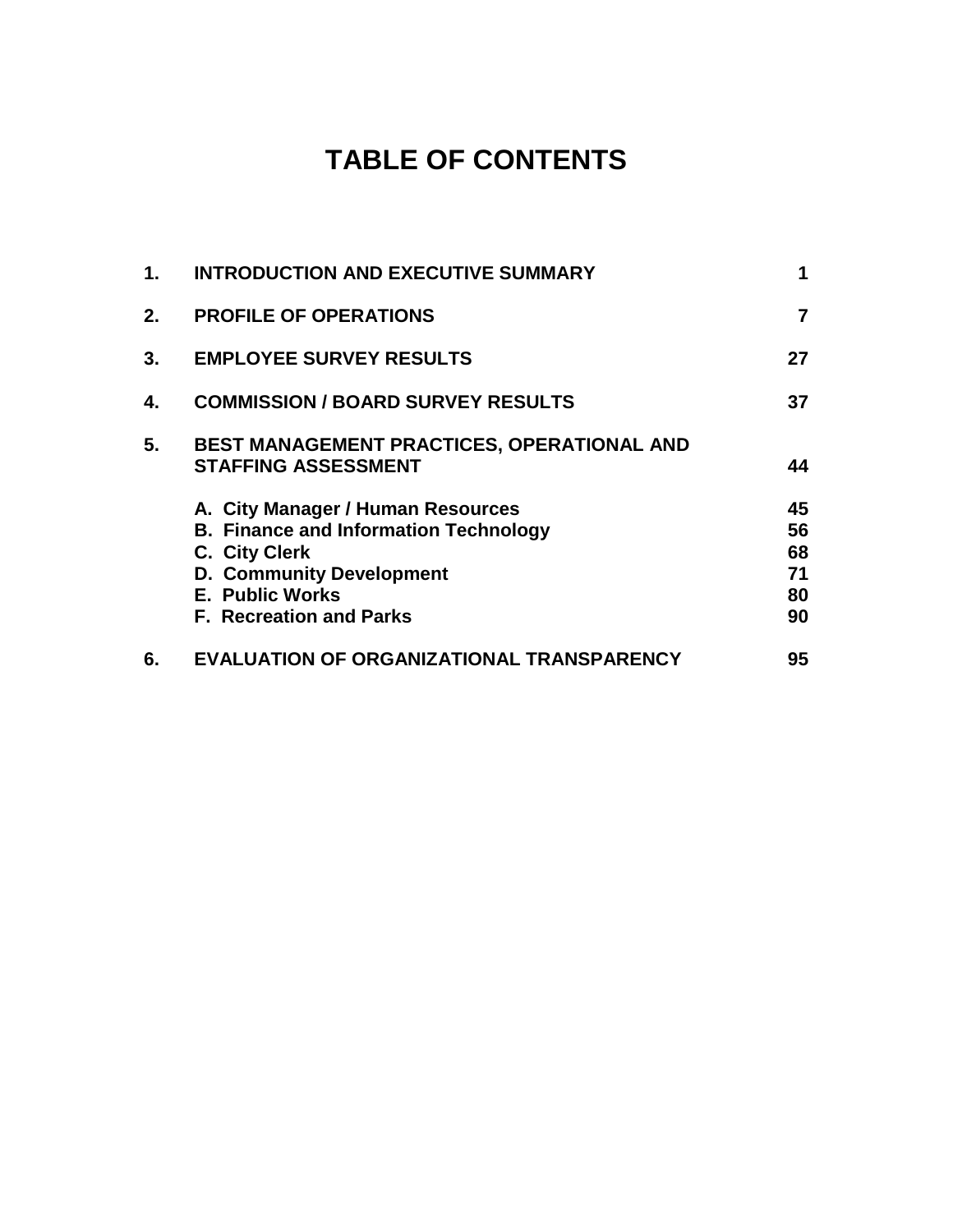# **1. INTRODUCTION AND EXECUTIVE SUMMARY**

The Matrix Consulting Group was retained by the Rancho Palos Verdes City Council to conduct a Citywide Needs and Efficiency Assessment Study. The report, which follows, presents the results of the study. This study was designed to provide an assessment of the efficiency and effectiveness of City operations, identifying strengths and improvement opportunities relating to organization, staffing and management. In this concluding point of the study, the project team has assembled this final report, which summarizes our findings, conclusions and recommendations.

#### **1. STUDY SCOPE AND METHODOLOGIES**

The Rancho Palos Verdes City Council sought to conduct this Organizational Assessment in its continued efforts to streamline operations while maintaining appropriate service levels in an increasingly challenging economic environment. The objective of this study was to identify opportunities for improvement in operational and economic efficiency.

In this Study, the Matrix Consulting Group project team utilized a wide variety of data collection and analytical techniques. The project team conducted the following data collection and analytical activities:

- **Developed an understanding of the key issues impacting the City.** To evaluate the City, Matrix Consulting Group conducted interviews with members of the City Council, and managers in each City department. Interviews focused on goals and objectives, management systems, the use of technology, the levels of service provided by the City, the resources available to provide those services, etc.
- **Developed a descriptive profile of the City.** The Matrix Consulting Group collected data for each department to document current organization of services,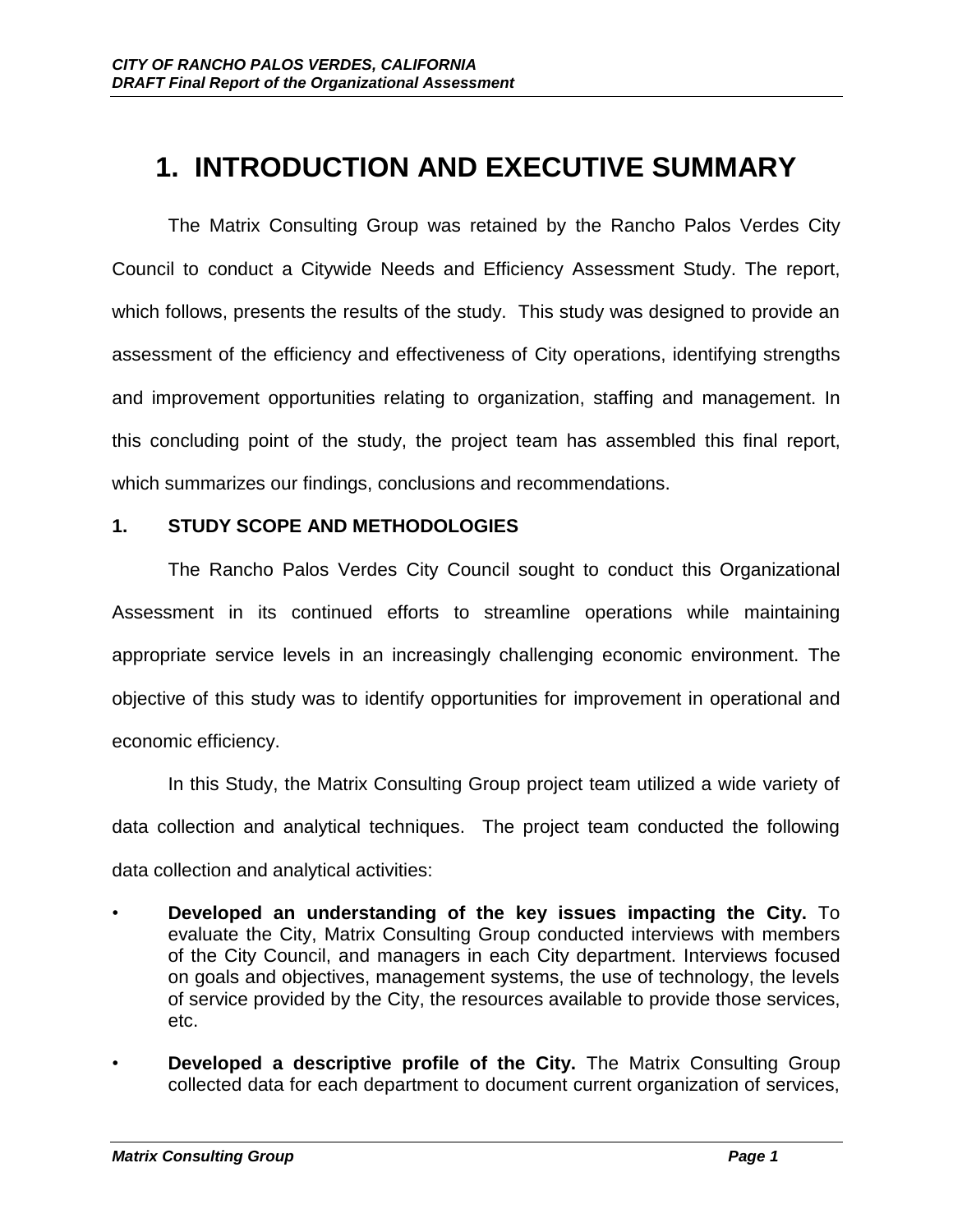the structure and functions of the various departments, budgets, workload data, management systems, inventory of the infrastructure, etc.

- **• Provided an opportunity for employee and committee member input.** In addition to selected interviews, the Matrix Consulting Group administered an employee survey and a survey of board and commission members. These surveys asked individuals to evaluate a variety of statements regarding the overall operations of the City, the individual departments and to identify strengths and opportunities for improvement.
- **Identified key strengths and opportunities for improvement in each department.** The 'best management practices' assessment included comparisons to industry standards developed by professional organizations, such as the American Planning Association, American Public Works Association, Government Finance Officer's Association, etc. Additionally, the project team also utilized the Matrix Consulting Group's library of best practices developed by the firm while conducting hundreds of management studies throughout the Country.
- **• Conducted further analysis of issues identified for this final report.** Based on initial findings developed, the project team evaluated additional data, analyzed issues and alternatives, resulting in recommendations regarding staffing levels and management practices that would streamline operations and maintain existing service levels.

This report consists of a comprehensive review of the operations, management,

and staffing of the City's departments.

## **2. EXECUTIVE SUMMARY OF RECOMMENDATIONS**

This section presents a summary of the recommendations contained within the

report. The following table provides a complete summary of each recommendation

within the report, and includes a relative priority of the recommendation.

| <b>Recommendations</b>                                                                                                                                                                                                                                             | <b>Priority</b> |
|--------------------------------------------------------------------------------------------------------------------------------------------------------------------------------------------------------------------------------------------------------------------|-----------------|
| <b>City Manager / Human Resources</b>                                                                                                                                                                                                                              |                 |
| The Human Resources module in the ADP system should be carefully evaluated upon<br>completion of its implementation to ensure that it contains the features and functionality<br>to provide a comprehensive Human Resource Information System (HRIS) for the City. | High            |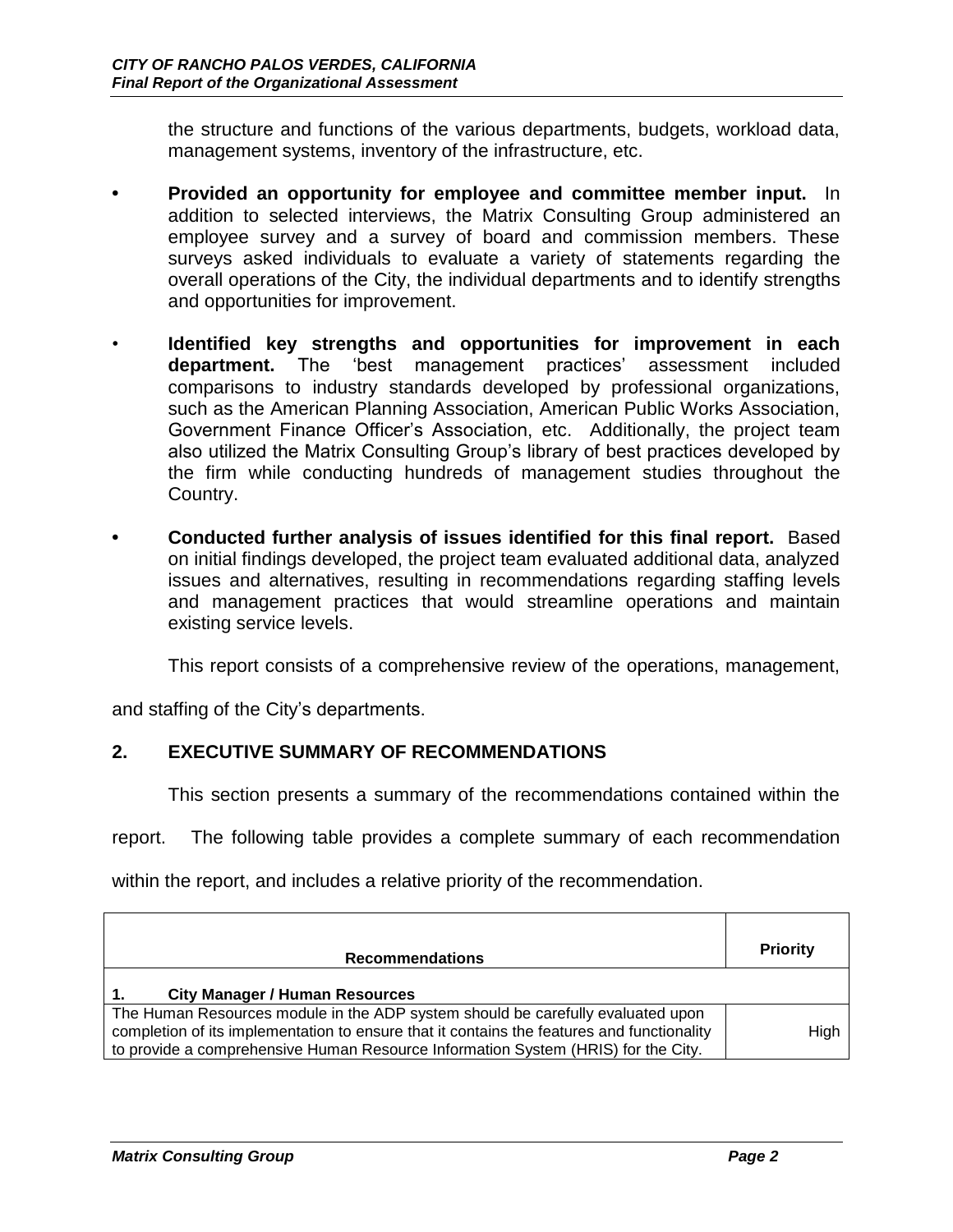| <b>Recommendations</b>                                                                                                                                                                                                                                                                                                                                                                                                                                                                                                                                    | <b>Priority</b> |
|-----------------------------------------------------------------------------------------------------------------------------------------------------------------------------------------------------------------------------------------------------------------------------------------------------------------------------------------------------------------------------------------------------------------------------------------------------------------------------------------------------------------------------------------------------------|-----------------|
| The City should develop a workforce planning effort that identifies key positions within<br>the organization, develops cross-training programs to develop additional internal staff<br>with competencies and abilities to fill the position (at least on a short-term basis), and<br>develops forward looking contingency plans for filling these critical positions when they<br>become vacant. The succession planning effort underway within the Public Works<br>Department should be utilized as a model for other Departments.                       | Low             |
| The City should summarize the results of the currently performed exit interviews on all<br>departing employees and provide annually in a report to the City Council.                                                                                                                                                                                                                                                                                                                                                                                      | Medium          |
| The City should conduct an annual employee climate survey to better understand from<br>the employee's perspective the employment climate.                                                                                                                                                                                                                                                                                                                                                                                                                 | Medium          |
| The City should implement the updated employee manual as soon as practical following<br>adoption of the MOU. Upon completion, it should be provided to all employees and<br>training provided to all employees on the manual.                                                                                                                                                                                                                                                                                                                             | High            |
| The City should provide refresher training to all supervisory staff on the performance<br>evaluation process and the existing performance evaluation form to ensure consistent<br>utilization and rankings across departments and supervisors.<br>Additionally, to ensure that all forms are completed in a timely manner, each supervisor<br>should be specifically evaluated by their manager on the timely, accurate and<br>thoroughness of their evaluations of staff. This should be a specific evaluation factor on<br>supervisor evaluation forms. | Medium          |
| The City should develop a series of performance metrics to evaluate their worker's<br>compensation program, with ongoing consultation with CJPIA on additional training<br>needs for City staff to minimize claims.                                                                                                                                                                                                                                                                                                                                       | Low             |
| The City should centralize the handling of all accident, risk and worker's compensation<br>claims by transferring the responsibility for claims review from the City Clerk's Office to<br>the Human Resources position.                                                                                                                                                                                                                                                                                                                                   | Low             |
| The City should institute a safety committee covering all employees.                                                                                                                                                                                                                                                                                                                                                                                                                                                                                      | Medium          |
| The City Council should periodically review its adopted compensation policy for the City<br>of Rancho Palos Verdes and update as appropriate to maintain a competitive<br>compensation system.                                                                                                                                                                                                                                                                                                                                                            | High            |
| The City should review the current approach to position classification to determine if a<br>more formalized system is needed to ensure both internal and external equity of<br>positions.                                                                                                                                                                                                                                                                                                                                                                 | Low             |
| The City should implement a program for reviewing position descriptions and duties<br>performed for each position at least once every five years.                                                                                                                                                                                                                                                                                                                                                                                                         | Medium          |
| Staffing as currently allocated to this Department should remain and the vacant Human<br>Resources Manager position should be filled and the duties expanded.                                                                                                                                                                                                                                                                                                                                                                                             | High            |
| The current contract Administrative Analyst II position responsible for emergency<br>preparedness should be made permanent. Organizationally, it can either remain in<br>Parks & Recreation or relocated to the City Manager's Office.                                                                                                                                                                                                                                                                                                                    | High            |
| The City should rebid the City's legal services contract. This contract has not been<br>competitively bid since it was originally established.                                                                                                                                                                                                                                                                                                                                                                                                            | High            |
| The City should consider establishing a staff City Attorney position to handle routine<br>legal matters of the City. It is estimated this could save the City approximately \$34,000<br>annually plus improve access and responsiveness to legal advice for City staff.                                                                                                                                                                                                                                                                                   | High            |
| <b>Finance and Information Technology</b>                                                                                                                                                                                                                                                                                                                                                                                                                                                                                                                 |                 |
| A review of the performance measures utilized and tracked should occur to ensure<br>alignment with Council priorities.                                                                                                                                                                                                                                                                                                                                                                                                                                    | Medium          |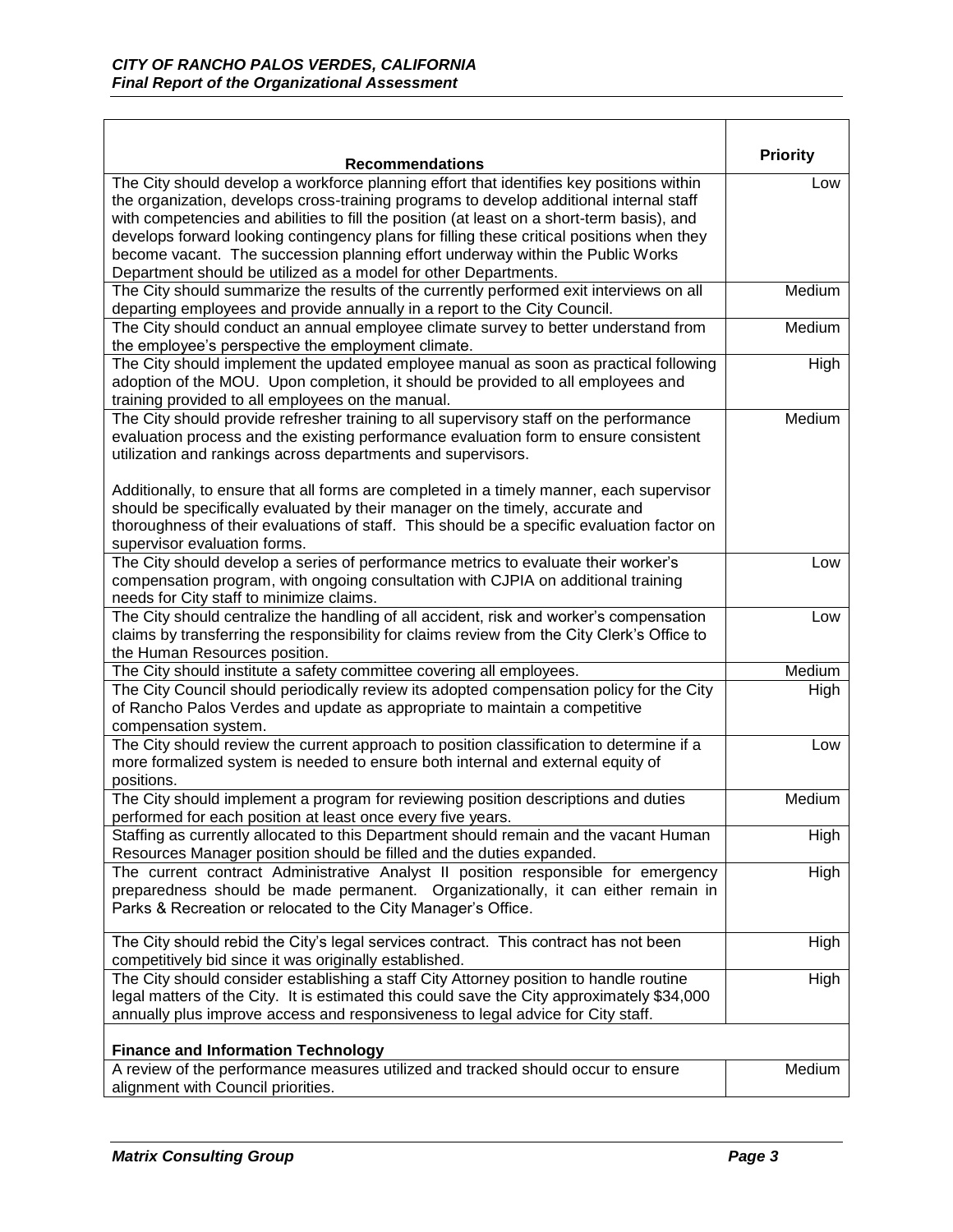| <b>Recommendations</b>                                                                                                                                                      | <b>Priority</b> |
|-----------------------------------------------------------------------------------------------------------------------------------------------------------------------------|-----------------|
| The five-year CIP document that is currently developed should be included within the<br>budget document.                                                                    | High            |
| The City should continue to expand the use of electronic payments with vendors.                                                                                             | High            |
| All cost recovery goals should be reviewed at least every three years by the City                                                                                           | Medium          |
| Council and updated as necessary.                                                                                                                                           |                 |
| The City should further automate existing financial practices and enhance online                                                                                            | High            |
| functionality during the implementation of the new financial system.                                                                                                        |                 |
| The City should expand the availability of online payments via credit card for public<br>convenience, in conjunction with the implementation of the replacement ERP system. | High            |
| The City's IT Technology Plan should be updated in light of the recently completed IT                                                                                       | High            |
| review.                                                                                                                                                                     |                 |
| The City should conduct an RFP process for IT services. Prior to conducting this effort,                                                                                    | High            |
| the desired service levels in each functional area of IT, especially related to GIS                                                                                         |                 |
| program services should be developed to ensure it is in alignment with City needs.                                                                                          |                 |
| Training should be provided to designated department representatives so that they can<br>load documents directly to their website without IT support.                       | Low             |
| The duties currently performed by the Finance Director related to the handling of Air,                                                                                      | High            |
| Space and Noise issues related to Air Traffic should be transitioned to the Planning                                                                                        |                 |
| Division of Community Development.                                                                                                                                          |                 |
| The current staffing allocations should remain as budgeted with the exception of the IT                                                                                     | High            |
| position, which should be reclassified as an IT Project Manager and filled as recently                                                                                      |                 |
| recommended by NextLevel during their IT review.                                                                                                                            |                 |
| <b>City Clerk</b>                                                                                                                                                           |                 |
| The City should consider a change to implement only action minutes for City Council                                                                                         | Medium          |
| meetings and the meetings of other Council appointed boards and commissions.                                                                                                |                 |
| As the City furthers the database build of its Electronic Document Management System,                                                                                       | Medium          |
| it should provide online access to commonly requested information or documents to                                                                                           |                 |
| enhance public transparency without requiring public records requests.                                                                                                      |                 |
| No changes in current staffing allocations are recommended. All currently budgeted                                                                                          | High            |
| positions, including vacancies, should be filled.                                                                                                                           |                 |
| <b>Community Development</b>                                                                                                                                                |                 |
| The City should include plan review / processing times on applications, and more-                                                                                           | High            |
| prominently display these performance standards on the website.                                                                                                             |                 |
| The City should pursue expansion of additional onine services for Community                                                                                                 | <b>High</b>     |
| Development permitting functions including online submittal of applications, online                                                                                         |                 |
| permitting for over the counter permits, online review of plan review comments, and                                                                                         |                 |
| online view of application status. This effort should be performed in conjunction with the                                                                                  |                 |
| replacement of the existing permitting software. This should occur after the completion                                                                                     |                 |
| of the IT services competitive bid process.<br>Any decision regarding changing the City's enterprise wide software system should take                                       | High            |
| into considerations the ability of the new system to maintain or enhance functionality                                                                                      |                 |
| currently in place within Community Development with their existing system.                                                                                                 |                 |
| The City should consider addition of some funds to assist full-time staff in completing                                                                                     | Medium          |
| the update of the City's General Plan in a timely manner.                                                                                                                   |                 |
| The City should implement online permitting for over the counter permits that do not                                                                                        | High            |
| require plan reviews to enhance service to the public.                                                                                                                      |                 |
| Staff should pursue implementation of either an interactive voice response or online                                                                                        | Medium          |
| inspection requests to expand service to the public and automate the inspection request                                                                                     |                 |
| process.                                                                                                                                                                    |                 |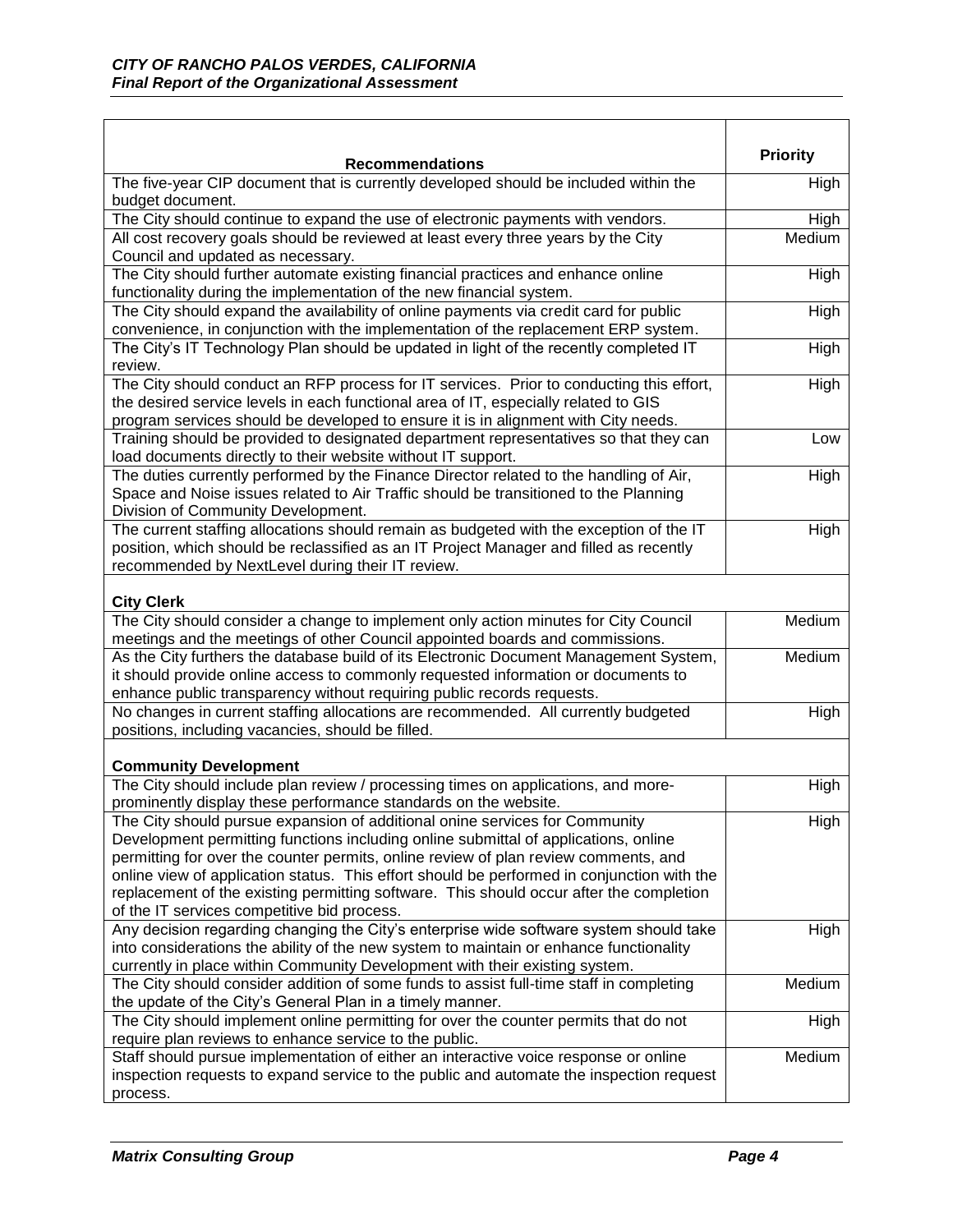| <b>Recommendations</b>                                                                                                              | <b>Priority</b> |
|-------------------------------------------------------------------------------------------------------------------------------------|-----------------|
| Existing planners should be allocated the duties related to Airspace and Aircraft Noise                                             | High            |
| related to air traffic issues currently performed by the Finance & IT Department staff.                                             |                 |
| One permit technician position should be reclassified to a Building Inspector position to                                           |                 |
| provide greater ability to handle varying workloads.                                                                                | Medium          |
| No other changes in staffing or organizational structure are recommended at this time.                                              | Medium          |
| Existing vacancies that are authorized in the budget were considered as a part of the                                               |                 |
| staffing complement when evaluating workload and should be filled.                                                                  |                 |
| <b>Public Works</b>                                                                                                                 |                 |
| The Public Works Department should adopt the same processing time standards as are                                                  | High            |
| utilized by the Community Development Department.                                                                                   |                 |
| The City should review and update, as necessary, the ongoing preventive maintenance                                                 | Medium          |
| guidelines for infrastructure under control. This will provide the ability to more                                                  |                 |
| accurately define annual expenditures necessary for maintenance of existing                                                         |                 |
| infrastructure for inclusion in the annual budget.                                                                                  |                 |
| The City should rebid the fleet maintenance contract at least every five years.                                                     | Medium          |
| The City should begin the planning process to conduct a comprehensive long-term                                                     | High            |
| facility needs study to develop a plan for upgrading or replacing municipal facilities.                                             |                 |
| The City should utilize cost of construction standards for establishing the size and                                                | High            |
| specialities of City engineering staff. This will directly link staffing requirements to the                                        |                 |
| number and size of projects under management by City staff to ensure sufficient                                                     |                 |
| resources are alloacted to oversee capital projects.                                                                                |                 |
| Engineering staff should have established informal "billability targets" so that work                                               | <b>High</b>     |
| activities are charged directly to managed and designed projects.                                                                   |                 |
| The position of Deputy Director should be held vacant until the City fills the PW Director                                          | High            |
| position.                                                                                                                           |                 |
| Following the development of detailed capital program resource requirements and                                                     | High            |
| implementation of cost of construction guidelines, the number of engineering staff                                                  |                 |
| should be reviewed and the Assistant Engineer position filled as needed.                                                            |                 |
| The City should consider implementation of a maintenance tracking system to address                                                 | Medium          |
| identified issues and provide real-time business intelligence regarding maintenance<br>efforts, costs, and assessment of condition. |                 |
|                                                                                                                                     |                 |
| <b>Recreation and Parks</b>                                                                                                         |                 |
| The City Council should conduct a review of recreational programs, in conjunction with                                              | Medium          |
| staff, to determine whether they wish to remain with the current approach of primarily                                              |                 |
| providing recreational classes through contracted private instructors.                                                              |                 |
| The City should focus implementation of the selected software system on automation                                                  | High            |
| and on-line access to recreation programs and space rentals.                                                                        |                 |
| No changes are recommended in authorized staffing levels unless the Council                                                         | High            |
| determines through policy decision to increase the level of recreational programs                                                   |                 |
| provided by City staff resources.                                                                                                   |                 |
| The currently authorized and vacant Recreation & Parks Director position should be<br>filled as soon as practical.                  | High            |
| The Interim contract position handling emergency preparedness should be authorized                                                  | High            |
| as a full-time position in the City (either continuing in Recreation & Parks or relocated to                                        |                 |
| the City Manager's Office),                                                                                                         |                 |
|                                                                                                                                     |                 |
| <b>Transparency Enhancements</b>                                                                                                    |                 |
| Direct email addresses for top administrative officials (such as is provided for the                                                | Medium          |
| elected officials) should be available on the website.                                                                              |                 |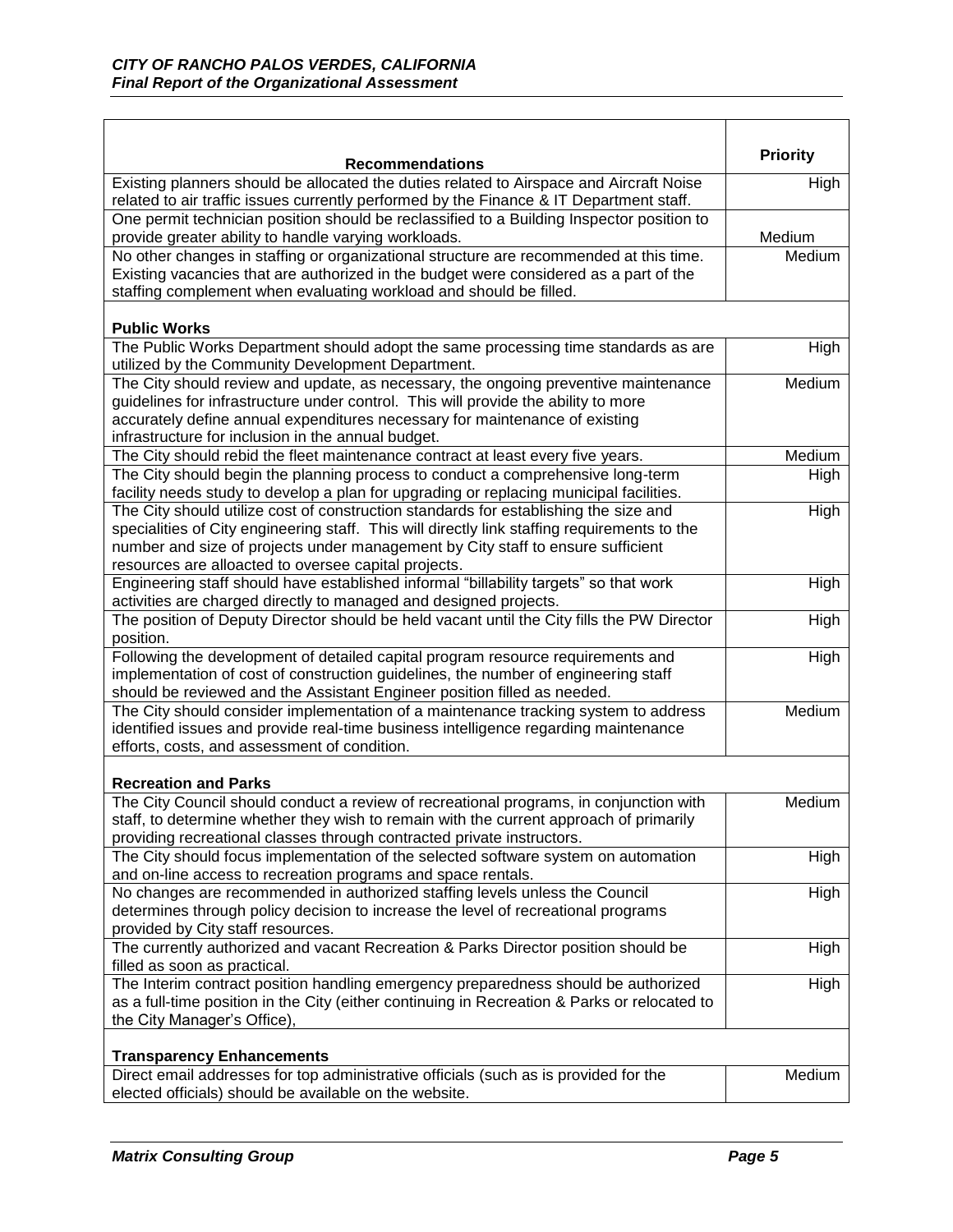| <b>Recommendations</b>                                                                                                                                                                                                                                                                                                            | <b>Priority</b> |
|-----------------------------------------------------------------------------------------------------------------------------------------------------------------------------------------------------------------------------------------------------------------------------------------------------------------------------------|-----------------|
| A community calendar should be available on the website that shows all meetings of<br>public bodies, commissions, and boards with the meeting date and time noted.                                                                                                                                                                | Medium          |
| A sample Public Records Act request form that is downloadable or able to be completed<br>online should be provided for ease of the public.                                                                                                                                                                                        | Medium          |
| Historical budgets (at least covering last 5 years) should be available on the City's<br>website, in addition to the current budget that is available. For the City, this would<br>require adding the last three two-year budgets to the website.                                                                                 | Medium          |
| A listing of all contracts entered into by the City should be provided that includes basic<br>information regarding the contract such as effective and termination dates, services<br>covered or to be provided by the contract, and the annual and total price of the<br>contracted services.                                    | Medium          |
| Identification of any active lobbying contracts or services that the City has entered into<br>with summary information regarding the firm hired, the purpose of the service, and<br>annual costs of the contract.                                                                                                                 | Medium          |
| The City should expand upon the current listing of fees and charges that are contained<br>on the City's Finance Department page of the website to ensure that it includes all City<br>fees and charges. A prominent link on the homepage should be added to enable<br>residents and the public to easily locate this information. | Medium          |
| The City should continue to convert all forms and applications utilized by the public to<br>fillable pdf forms that can be completed online and printed rather than simply providing<br>a download link to the form. This will increase the usability of the forms for the public.                                                | Medium          |
| In the longer-term, the City should provide online access to check the status of<br>applications submitted. For some forms / applications, this will not be feasible until the<br>City changes vendors for major software systems.                                                                                                | Medium          |

Each of these recommendations is addressed in more detail in Chapter 5.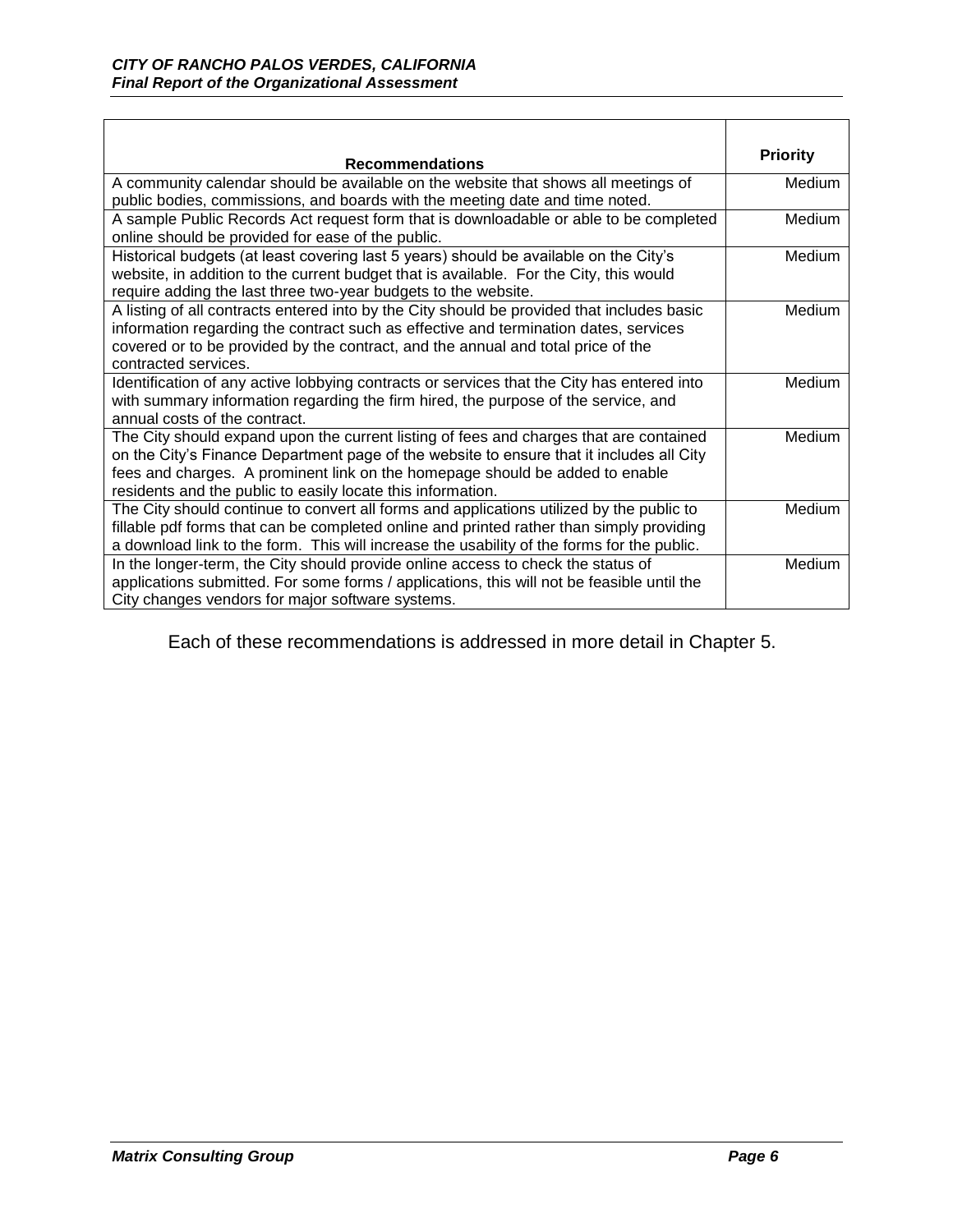# **2. PROFILE OF THE EXISTING ORGANIZATION**

The pages that follow provide a descriptive profile of the City of Rancho Palos Verdes. The purpose of a descriptive profile is to document the project team's general understanding of the City's organization, allocation of staff by unit and function, and principal assigned responsibilities of staff. Data contained in the profile were developed, based on the interviews and data collection conducted by the project team, including:

- Interviews with City management and managers in the various Departments and Divisions.
- Documentation of key practices as they relate to work planning and scheduling, policies and procedures, as well as work processes.

In this chapter, the structure of each Descriptive Profile is as follows:

- Brief overview of the departmental functions and responsibilities.
- Organizational charts showing all staff positions by function and shift (as appropriate) and reporting relationships.
- Summary descriptions of key roles and responsibilities of staff. It should be noted that responsibility descriptions are not intended to be at the "job description" level of detail. Rather, the descriptions are intended to provide the basic nature of each assigned position.

Information contained in the Descriptive Profile represents the current "as is"

status of the organization. Recommendations for change will be compared against the

current practice to identify impacts on the existing organization or changes in

organizational structure or staffing that should occur.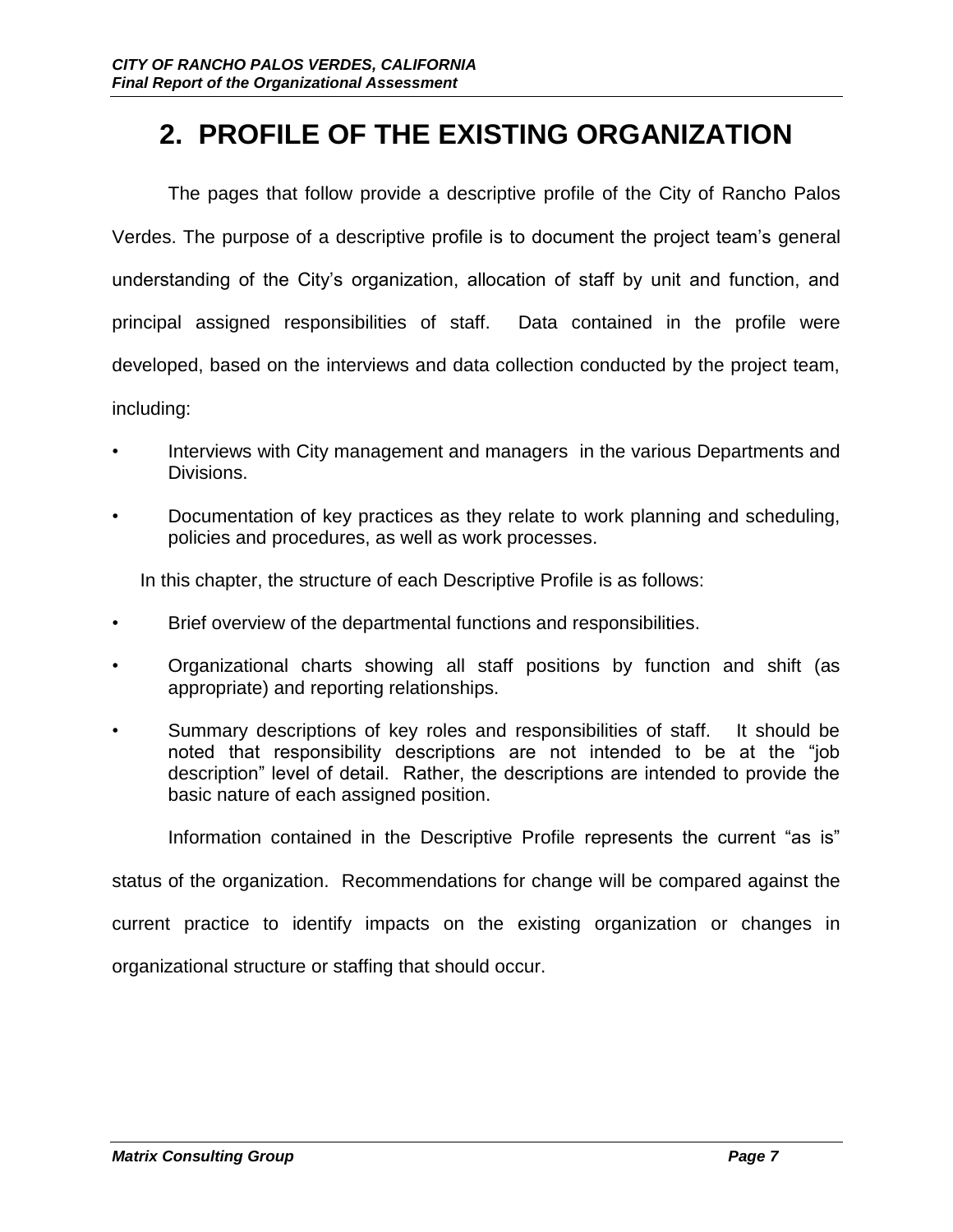# **1. CITY MANAGER'S OFFICE**

### **1. INTRODUCTION**

The City Manager's Office provides leadership and oversight of the day-to-day administration of the City of Rancho Palos Verdes consistent with local government best practices and in accordance with the policies adopted by the City Council. The City Manager oversees all City staff and their operations, with direct supervisory responsibilities for four Department Directors and four staff of the City Manager's Office.

#### **2. ORGANIZATION**

The following chart provides the basic organization and actual staffing of the City Manager's Office. The chart shows all direct reports to the City Manager within the City Manager's Office. In addition, the following Department Directors also report directly to the City Manager: City Clerk, Community Development Director, Finance and Information Technology Director, Public Works Director, and Recreation and Parks Director.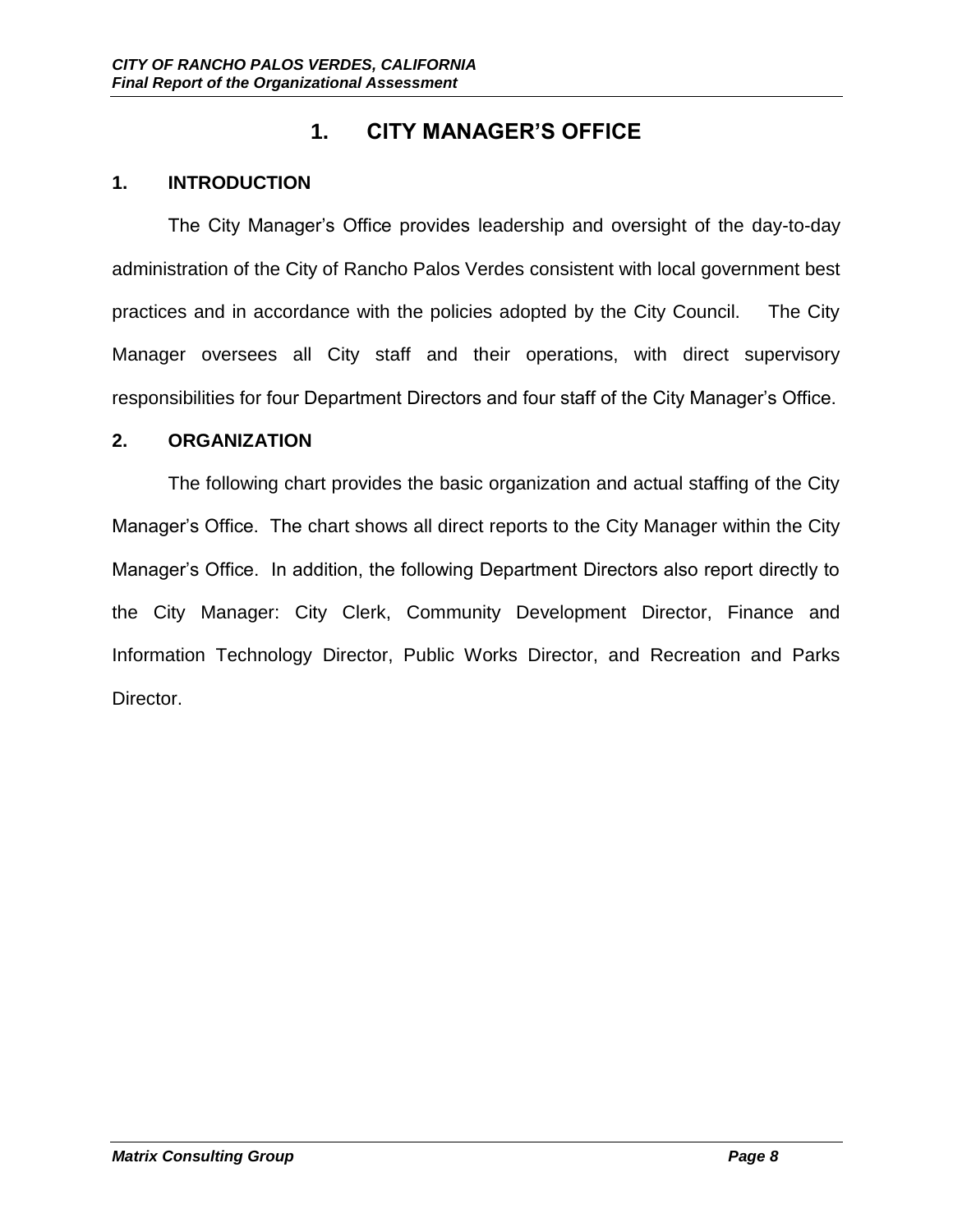

In the table, which follows, a summary is provided of the staffing allocated to the

City Manager's Office along with a brief description of the roles and responsibilities of

each position.

| <b>Authorized Staffing</b><br>b٧<br><b>Classification</b> |     | <b>Roles and Responsibilities</b>                                                                                                                                                                                                                                                                                                           |
|-----------------------------------------------------------|-----|---------------------------------------------------------------------------------------------------------------------------------------------------------------------------------------------------------------------------------------------------------------------------------------------------------------------------------------------|
| <b>Administration</b>                                     |     |                                                                                                                                                                                                                                                                                                                                             |
| City Manager                                              | 1.0 | Oversees operations of the City of Rancho Palos Verdes.<br>Develops background, information, and recommendations on programs and<br>policies for adoption by the City Council.<br>Ensures overall compliance with City's adopted budget.<br>Provides general supervision and direction to direct reports including<br>Department Directors. |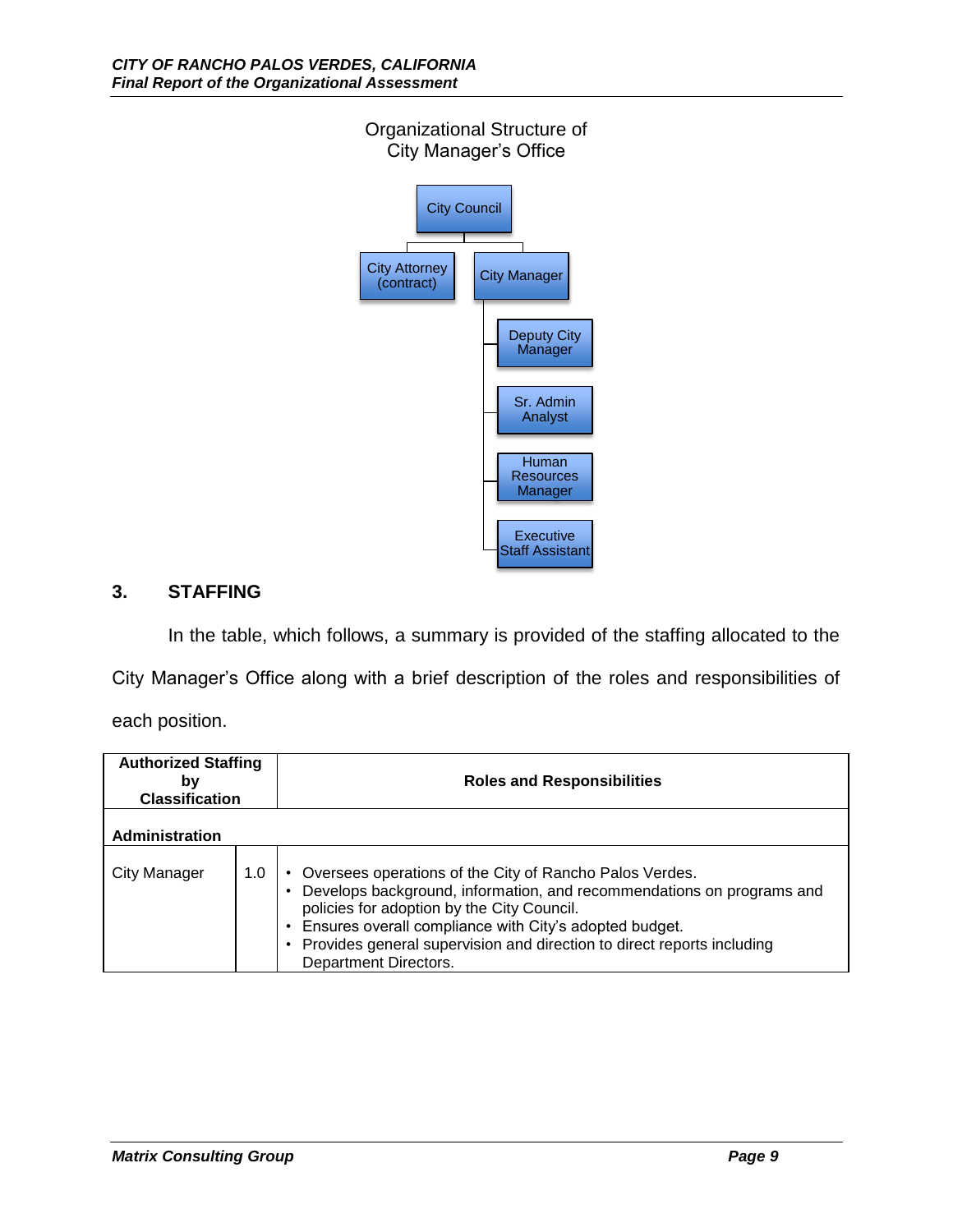#### *CITY OF RANCHO PALOS VERDES, CALIFORNIA Final Report of the Organizational Assessment*

| <b>Authorized Staffing</b><br>by<br><b>Classification</b> |     | <b>Roles and Responsibilities</b>                                                                                                                                                                                                                                                                                                                                                                                                                                                                                                                      |  |
|-----------------------------------------------------------|-----|--------------------------------------------------------------------------------------------------------------------------------------------------------------------------------------------------------------------------------------------------------------------------------------------------------------------------------------------------------------------------------------------------------------------------------------------------------------------------------------------------------------------------------------------------------|--|
| Deputy City<br>Manager                                    | 1.0 | • Serves as principal support and backup to City Manager.<br>Currently also serving as Interim Recreation and Parks Director, due to<br>$\bullet$<br>current vacancy.<br>Oversees Human Resources (indirectly) and City Clerk functions on a day-to-<br>$\bullet$<br>day basis.<br>Handles special projects for the City including Open Space Sign Plan<br>development.<br>Oversees Emergency Services Planning, cable franchise, and community<br>$\bullet$<br>outreach programs.<br>Serves as liaison with Fire Department and Sheriff's Department. |  |
| Senior<br>Administrative<br>Analyst                       | 1.0 | • Oversees and processes film permits.<br>Services as "grants coordinator" for the City including coordination with<br>$\bullet$<br>contracted vendor who seeks out grant opportunities for the City.<br>Conducts special projects as assigned (i.e. - updating City Council rules and<br>$\bullet$<br>regulations).<br>Monitors "border issues" and legislation.                                                                                                                                                                                      |  |
| <b>Executive Staff</b><br>Assistant                       | 1.0 | • Provides general City Council support and administrative support to the City's<br>Executives.<br>Conducts special projects as assigned.<br>$\bullet$<br>Coordinates schedules, answers calls and directs callers to appropriate<br>$\bullet$<br>individual, and handles internal administrative functions for the office.<br>Serves as HR Coordinator under supervision of the HR Manager, providing<br>day-to-day technical support.                                                                                                                |  |

| <b>Human Resources</b>                                                                        |     |                                                                                                                                                                                                                                                                                                                                                                                                                                                                                                                                                                                                                                                                                                |  |  |  |
|-----------------------------------------------------------------------------------------------|-----|------------------------------------------------------------------------------------------------------------------------------------------------------------------------------------------------------------------------------------------------------------------------------------------------------------------------------------------------------------------------------------------------------------------------------------------------------------------------------------------------------------------------------------------------------------------------------------------------------------------------------------------------------------------------------------------------|--|--|--|
| Human<br>Resources<br>Manager<br>(Currently filled<br>with an interim<br>contract<br>manager) | 1.0 | Oversees the City's personnel, labor relations, affirmative action and<br>$\bullet$<br>employee development functions.<br>Serves as employee benefits manager for various benefit programs<br>$\bullet$<br>including medical, dental, vision, disability and life insurance.<br>Oversees and administers recruitment, selection and new employee<br>$\bullet$<br>orientation phases of the hiring process.<br>Handles internal investigations and assists supervisors in addressing<br>$\bullet$<br>employee issues and/or discipline.<br>Administers City's worker's compensation program.<br>$\bullet$<br>Assists City Manager on special projects and performs other duties as<br>assigned. |  |  |  |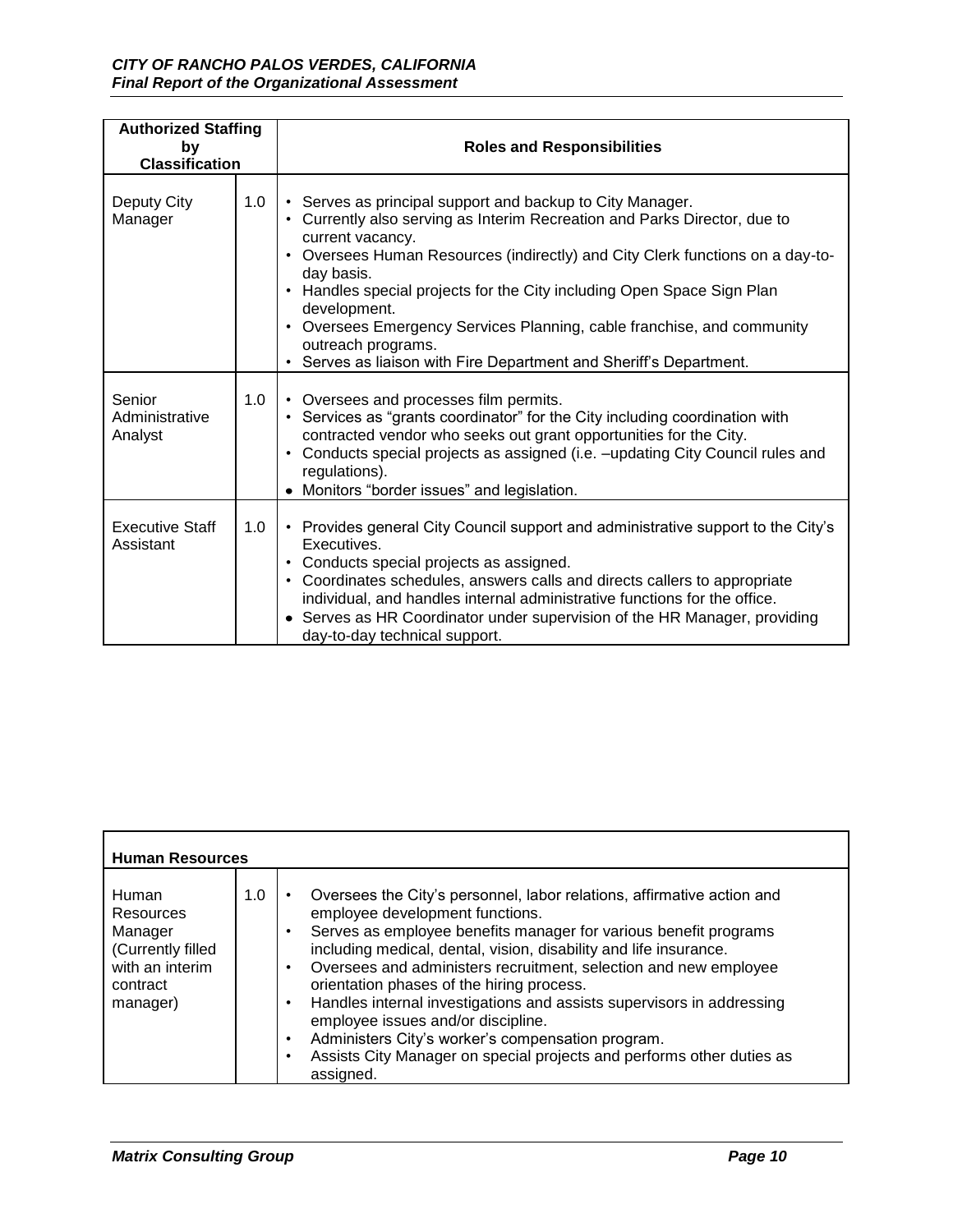# **2. FINANCE AND INFORMATION TECHNOLOGY**

## **1. INTRODUCTION**

The Finance and Information Technology Department is responsible for the overall financial operations of the City and oversight of the information technology services (and the associated contract).

## **2. ORGANIZATION**

The following chart provides the basic organization and actual staffing of the Finance and Information Technology Department:

> Organizational / Reporting Structure of Finance and Information Technology Department

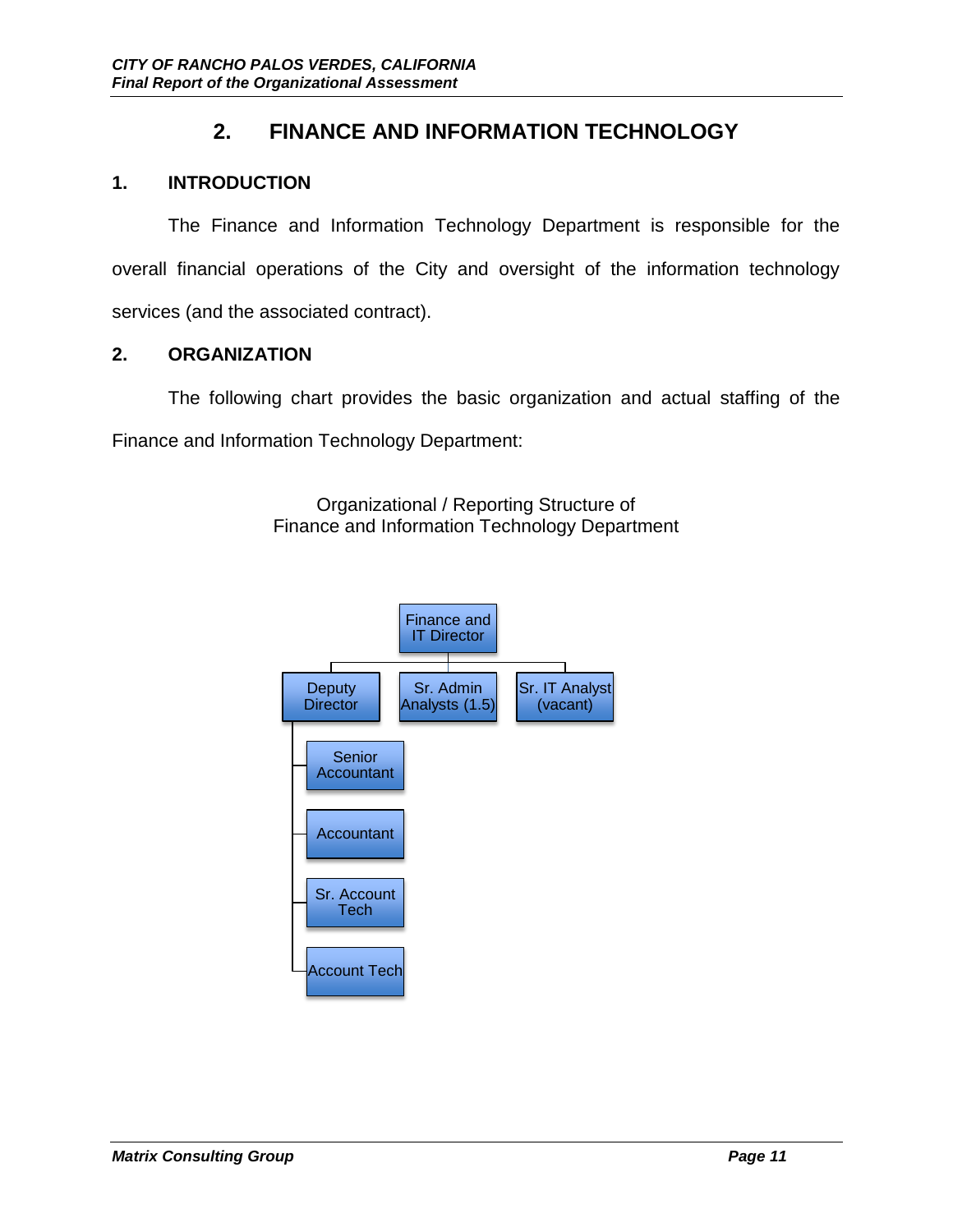In the table, which follows, a summary is provided of the staffing allocated to the

Finance and Information Technology Department along with a brief description of the

roles and responsibilities of each position.

| <b>Authorized Staffing by</b><br><b>Classification</b> |     | <b>Roles and Responsibilities</b>                                                                                                                                                                                                                                                                                                                                                                                                                                                                                                                                                                                                                                                                                                                                                                                                                               |
|--------------------------------------------------------|-----|-----------------------------------------------------------------------------------------------------------------------------------------------------------------------------------------------------------------------------------------------------------------------------------------------------------------------------------------------------------------------------------------------------------------------------------------------------------------------------------------------------------------------------------------------------------------------------------------------------------------------------------------------------------------------------------------------------------------------------------------------------------------------------------------------------------------------------------------------------------------|
| <b>Administration</b>                                  |     |                                                                                                                                                                                                                                                                                                                                                                                                                                                                                                                                                                                                                                                                                                                                                                                                                                                                 |
| Director                                               | 1.0 | Oversees the various operations of the Finance and Information<br>٠<br>Technology Department.<br><b>City Treasurer</b><br>$\bullet$<br>Develops policies and procedures for all programmatic areas of<br>$\bullet$<br>responsibility.<br>Responsible for all City investment activities.<br>$\bullet$<br>Liaison with Oversight Committee on the storm drain program<br>$\bullet$<br>Oversees all fiscal management programs for the City and the<br>$\bullet$<br>Successor Agency to the Redevelopment Agency and Improvement<br>Authority including budget monitoring, reporting, and compliance.<br>During last year to eighteen months serving as principal IT oversight<br>$\bullet$<br>due to existing vacancy in IT Analyst position.<br>Serves as City representative related to oversight of Airspace and<br>٠<br>Noise issues related to air traffic. |
| Senior Administrative<br>Analyst                       | 1.5 | One position shared 50/50 with City Manager Office. Position<br>٠<br>handles special projects including budget in brief document<br>development (FIT), publishing City Newsletter (CM), Airspace<br>complaints (FIT), assist with development of Community Grant<br>programs, event planning, and proclamations and special IT projects.<br>Second position: Positions assist with all special projects throughout<br>the City including those involving financial analysis, research and<br>policy development.                                                                                                                                                                                                                                                                                                                                                |
| Senior IT Analyst<br>(Vacant)                          | 1.0 | Performs day-to-day administration of IT contract service provider<br>٠<br>(PVNet).<br>Assists users and City employees with operational issues related to<br>$\bullet$<br>hardware / software functioning.<br>Assists in development and oversight of IT strategic plan.<br>$\bullet$<br>Position role / responsibilities should be reviewed - vacant extended<br>$\bullet$<br>period of time.                                                                                                                                                                                                                                                                                                                                                                                                                                                                 |
| Staff Assistant (PT)                                   | 0.5 | Works approximately 20 hours per week.<br>$\bullet$<br>Assists with annual business licensing processing.<br>$\bullet$<br>Provides phone system support.<br>Assists with filing and mailings related to financial activities.                                                                                                                                                                                                                                                                                                                                                                                                                                                                                                                                                                                                                                   |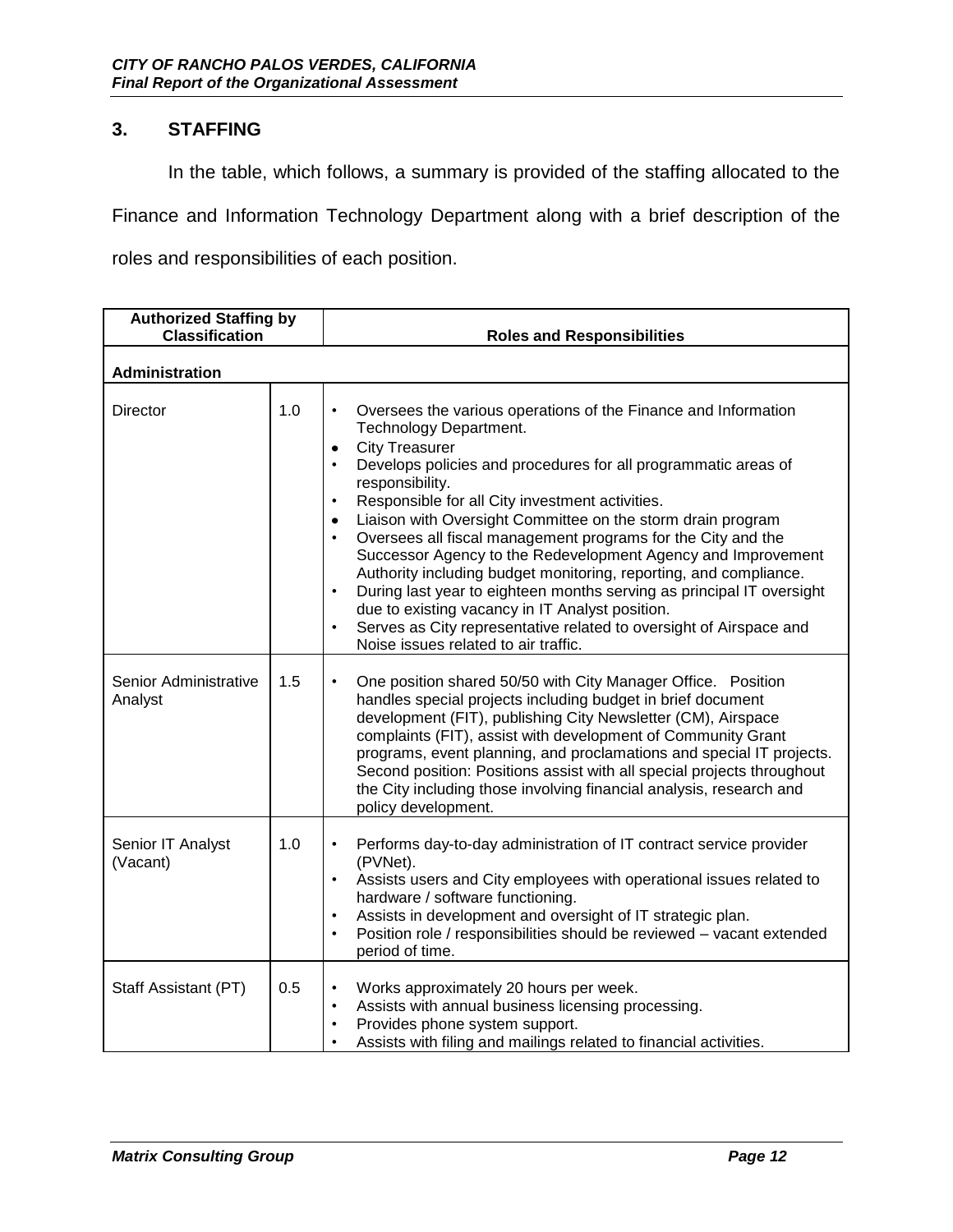| <b>Authorized Staffing by</b><br><b>Classification</b>       |            | <b>Roles and Responsibilities</b>                                                                                                                                                                                                                                                                                                                                                                                                                                                                                                                                                                                                                                                                                                                                                                                                                                                                                                                                                                |
|--------------------------------------------------------------|------------|--------------------------------------------------------------------------------------------------------------------------------------------------------------------------------------------------------------------------------------------------------------------------------------------------------------------------------------------------------------------------------------------------------------------------------------------------------------------------------------------------------------------------------------------------------------------------------------------------------------------------------------------------------------------------------------------------------------------------------------------------------------------------------------------------------------------------------------------------------------------------------------------------------------------------------------------------------------------------------------------------|
| <b>Financial Services</b>                                    |            |                                                                                                                                                                                                                                                                                                                                                                                                                                                                                                                                                                                                                                                                                                                                                                                                                                                                                                                                                                                                  |
| Deputy Director                                              | 1.0        | Supervises many key financial services personnel and their respective<br>$\bullet$<br>duties.<br>Assists the Director on budget development, financial policy<br>$\bullet$<br>development and committee / commission support (including primary<br>staff liaison for the Finance Advisory Committee)<br>Prepares draft budget document and provides staff support for City<br>$\bullet$<br>Council budget workshops.<br>Prepares Five-Year Financial Model.<br>$\bullet$<br>Primarily responsible for overseeing Citywide purchasing compliance.<br>Oversees development of various accounting reports to monitor fiscal<br>activity of the City including accounts payable, accounts receivable,<br>purchasing, and payroll.<br>Oversees cash management program and develops cash forecasts<br>$\bullet$<br>and analysis as required.<br>Provides fiscal support to all City entities including primary staff<br>$\bullet$<br>support for the RDA successor agency and dissolution activities. |
| Senior Accountant<br>Accountant                              | 1.0<br>1.0 | Provides general and as needed assistance to the Deputy Director in<br>$\bullet$<br>the daily operations of the City's fiscal operations.<br>Responsible for development of various financial reports, research on<br>$\bullet$<br>payroll and IT issues, and special projects.<br>Assists with development of CAFR.<br>$\bullet$<br>Prepares monthly Cash Balance report and ensures timely<br>$\bullet$<br>reconciliation of all bank accounts.<br>Accountant performs monthly reconciliation of all bank statements,<br>$\bullet$<br>and cash reconciliations. Handles all general ledger accounting.<br>Positions perform a variety of fiscal audits, reconciliation, and journal<br>$\bullet$<br>entries to maintain fiscal records of the City and ensure appropriate<br>internal controls.<br>Prepares and develops a variety of reports including monthly financial<br>$\bullet$<br>reports.                                                                                             |
| Senior Accounting<br>Technician<br><b>Account Technician</b> | 1.0<br>1.0 | Perform a variety of accounting duties including: accounts payable,<br>٠<br>accounts receivable, cash management, purchasing, and payroll.<br>Research and reconcile issues within assigned area of financial<br>responsibility.<br>Prepares accounting reports and summaries, as needed, to ensure<br>proper accounting for assigned area of responsibility.<br>Staff are generally assigned to the following functional areas with<br>provision of, as needed, financial support in other areas: (1) one<br>position (Accounting Technician) allocated principally as Accounts<br>Payable Technician; and (2) one position (Senior Accounting<br>Technician) allocated as payroll technician.                                                                                                                                                                                                                                                                                                  |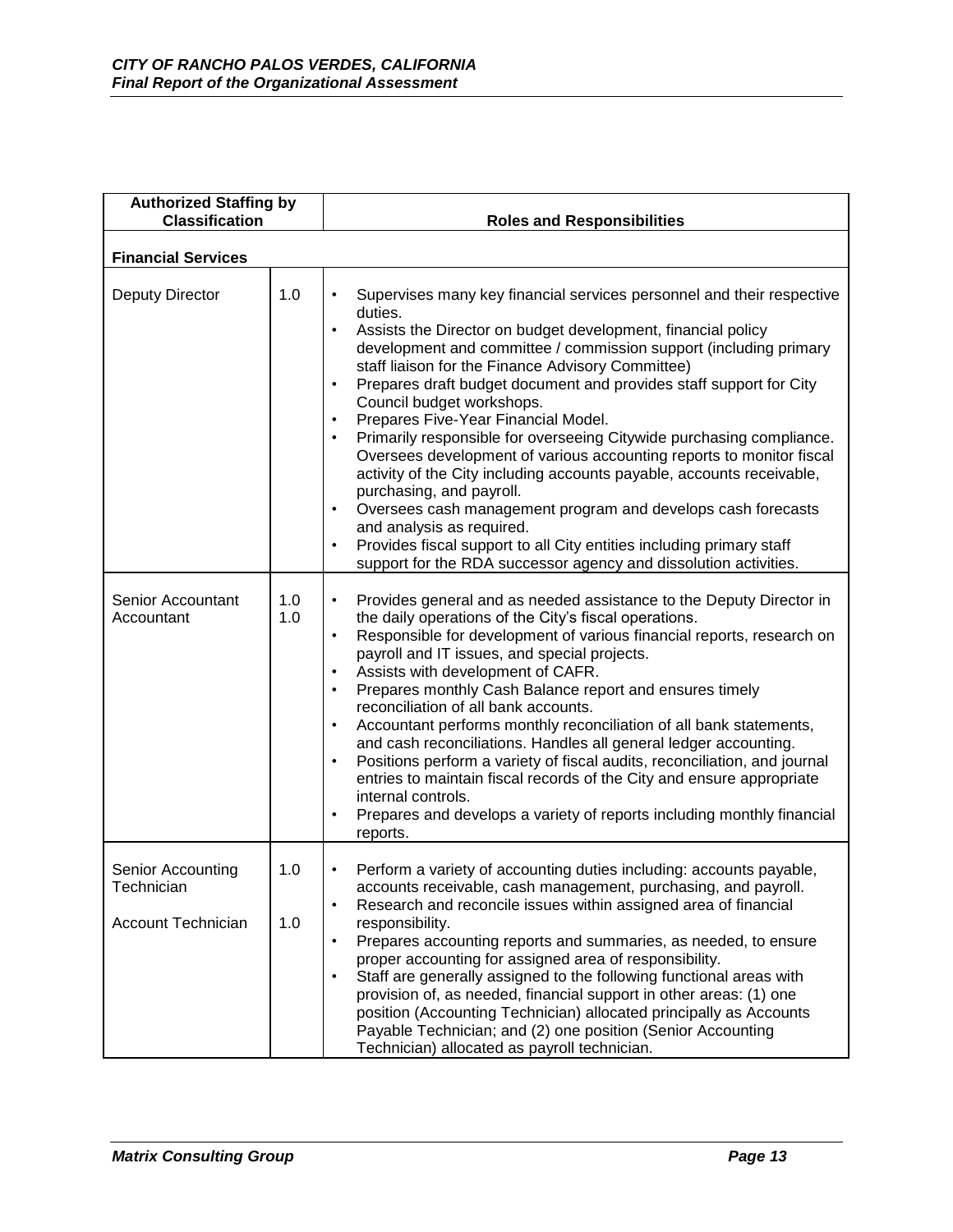# **3. CITY CLERK'S OFFICE**

### **1. INTRODUCTION**

The City Clerk's Office is responsible for the preparation of agenda packets for all City Council, Successor Agency and Improvement Authority meetings; the administration of local elections; providing access to public documents in compliance with applicable statutes and regulations; and maintaining all historical records of the City – including minutes, ordinances and resolutions of Council meetings and other City commissions.

### **2. ORGANIZATION**

The following chart provides the basic organization and staffing allocation of the City Clerk's Office:



### Organizational Structure of City Clerk's Office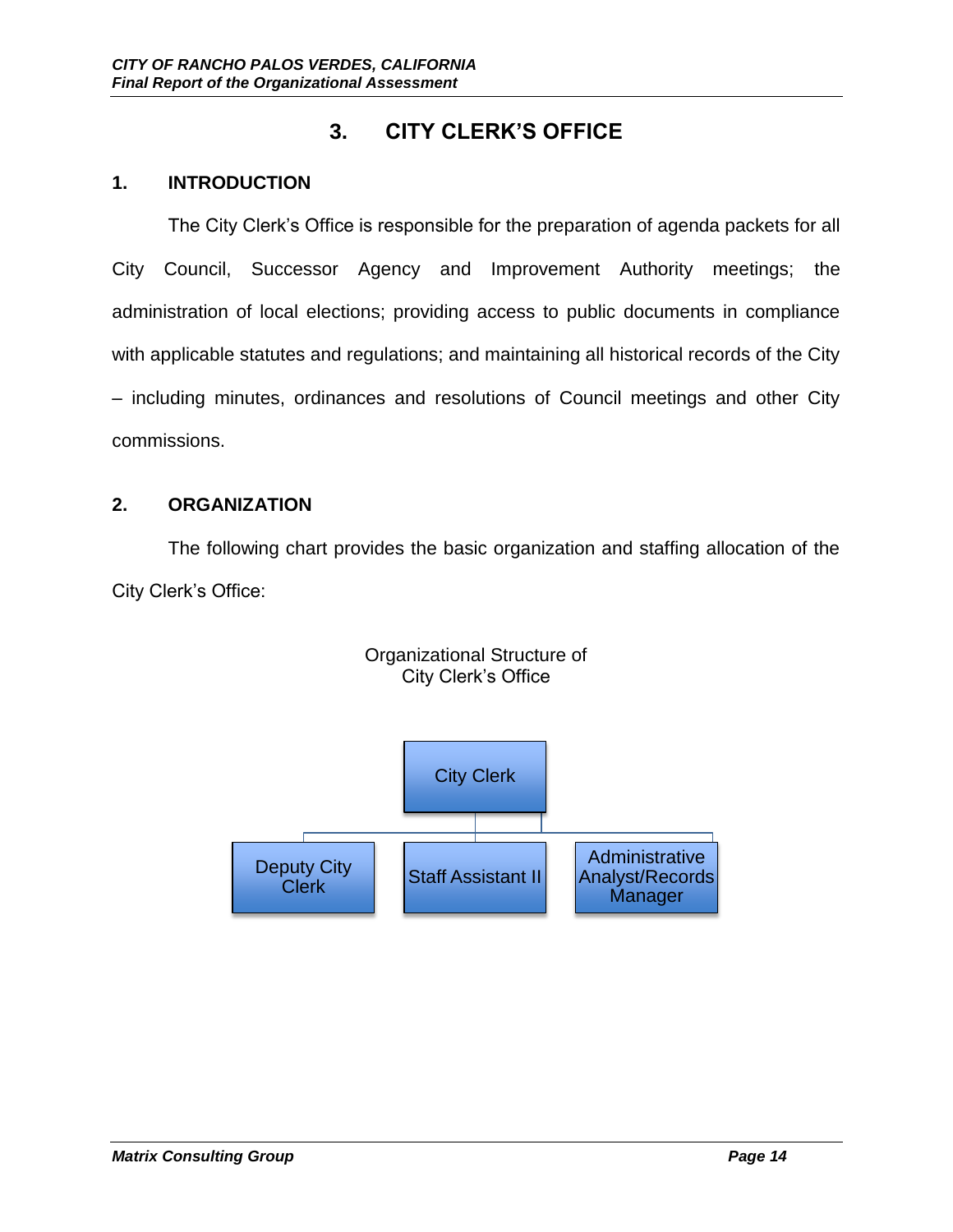In the table, which follows, a summary is provided of the staffing allocated to the

City Clerk's Department along with a brief description of the roles and responsibilities of

each position.

| <b>Authorized Staffing by</b>                |     |                                                                                                                                                                                                                                                                                                                                                                                                                                                                                                                                                                                                                                                                                                                                                                                                                                                                                                                                                                                                                             |
|----------------------------------------------|-----|-----------------------------------------------------------------------------------------------------------------------------------------------------------------------------------------------------------------------------------------------------------------------------------------------------------------------------------------------------------------------------------------------------------------------------------------------------------------------------------------------------------------------------------------------------------------------------------------------------------------------------------------------------------------------------------------------------------------------------------------------------------------------------------------------------------------------------------------------------------------------------------------------------------------------------------------------------------------------------------------------------------------------------|
| <b>Classification</b>                        |     | <b>Roles and Responsibilities</b>                                                                                                                                                                                                                                                                                                                                                                                                                                                                                                                                                                                                                                                                                                                                                                                                                                                                                                                                                                                           |
| <b>City Clerk</b>                            |     |                                                                                                                                                                                                                                                                                                                                                                                                                                                                                                                                                                                                                                                                                                                                                                                                                                                                                                                                                                                                                             |
| <b>City Clerk</b>                            | 1.0 | Reports to the City Manager / Deputy City Manager. Appointed by<br>$\bullet$<br>City Manager.<br>Responsible for providing leadership and direction to assigned staff in<br>$\bullet$<br>the performance of all assigned duties of the City Clerk's Office.<br>Oversees the City's records management program including<br>$\bullet$<br>archiving, storage, and compliance with records retention<br>requirements. Maintains City Municipal Code.<br>Prepares agenda and ensures compliance with posting requirements<br>$\bullet$<br>for all Council meetings.<br>Prepares all permanent records of the City Council and other<br>$\bullet$<br>proceedings.<br>Assists departments in handling records retention compliance and<br>$\bullet$<br>responding to Public Records Act requests.<br><b>City Elections Official</b><br>$\bullet$<br>Fair Political Practices Commission Filing Officer<br>$\bullet$<br>Responsible for receipt of claims and other legal filings (i.e.,<br>$\bullet$<br>subpoenas, summons, etc.) |
| Deputy City Clerk                            | 1.0 | Assists City Clerk in coordinating and administering all assigned<br>$\bullet$<br>functions of the City Clerk's Office outlined above.<br>Serves as City Clerk in her absence.<br>$\bullet$<br>Handles public record requests.<br>$\bullet$<br>Assists with preparation of agendas, budgets, and special reports as<br>$\bullet$<br>required.<br>Maintains City records.<br>$\bullet$<br>Oversees contract management for selected service areas.<br>$\bullet$<br>Responsible for document processing related to resolutions and<br>$\bullet$<br>ordinances.<br>Assists with Risk Management functions including acceptable legal<br>$\bullet$<br>services, claims acceptance, etc.<br>Conducts bid openings for Public Works.<br>٠                                                                                                                                                                                                                                                                                         |
| Administrative<br>Analyst/Records<br>Manager | 1.0 | Responsible for design, implementation and coordination of the<br>$\bullet$<br>Citywide Electronic Document Management System, utilizing the<br>LaserFiche software program.<br>Assists with records management program and development of<br>$\bullet$<br>protocols related to records retention program.<br>Assists with research of City records, as needed, to support public<br>$\bullet$<br>records requests and/or staff requests for historical or public records.                                                                                                                                                                                                                                                                                                                                                                                                                                                                                                                                                  |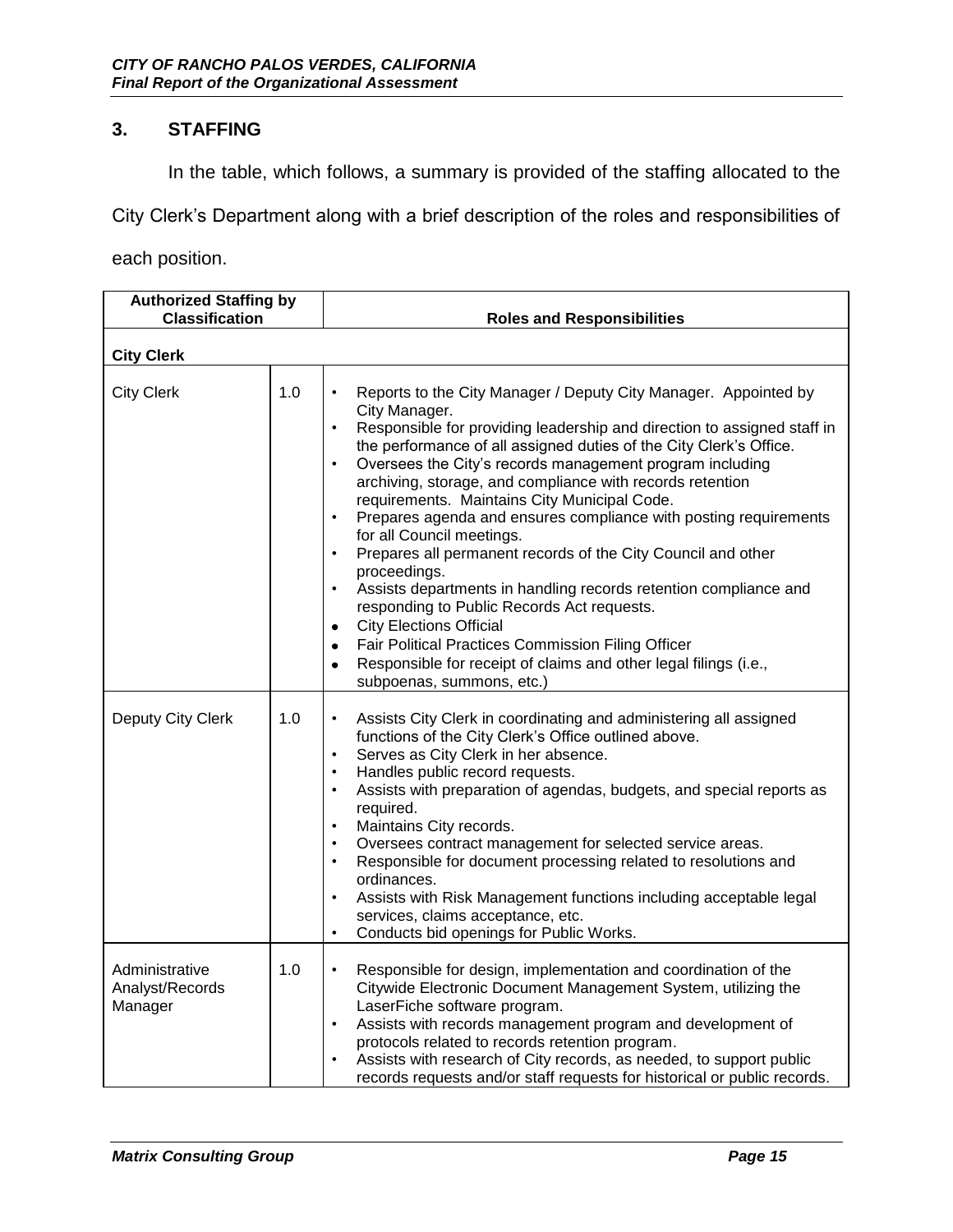| <b>Authorized Staffing by</b><br><b>Classification</b> |     | <b>Roles and Responsibilities</b>                                                                                                                                                                                                                  |  |  |
|--------------------------------------------------------|-----|----------------------------------------------------------------------------------------------------------------------------------------------------------------------------------------------------------------------------------------------------|--|--|
| <b>Staff Assistant II</b>                              | 1.0 | Assists with agenda preparation, copying, imaging, posting to<br>website, etc.<br>Assists with input and proofing of documents in LaserFiche system.<br>Assists with a wide variety of other special projects (interdepartmental<br>and citywide). |  |  |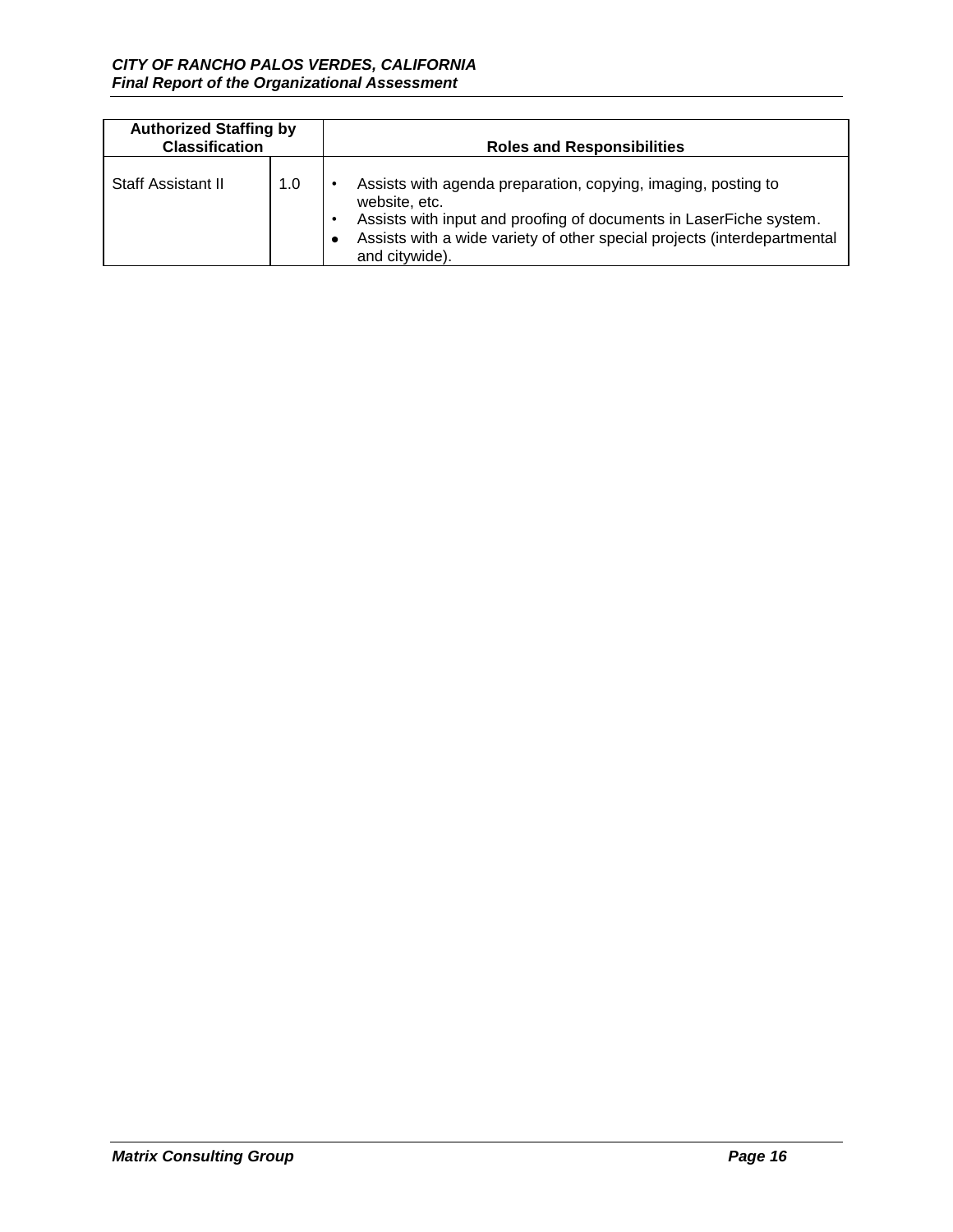# **4. COMMUNITY DEVELOPMENT**

## **1. INTRODUCTION**

The Community Development Department is responsible for the administration of the City's planning and land entitlement functions (Planning Division), building permitting and inspections (Building Codes and Safety), and code compliance and enforcement (Code Compliance).

Through the three Divisions of the Community Development Department, staff is responsible for developing and implementing appropriate policies and regulations to guide development activities within the City limits and the enforcement of those codes to ensure compliance.

#### **2. ORGANIZATION**

The following chart provides the basic organization and actual staffing of the Community Development Department:



Organizational Structure of Community Development Department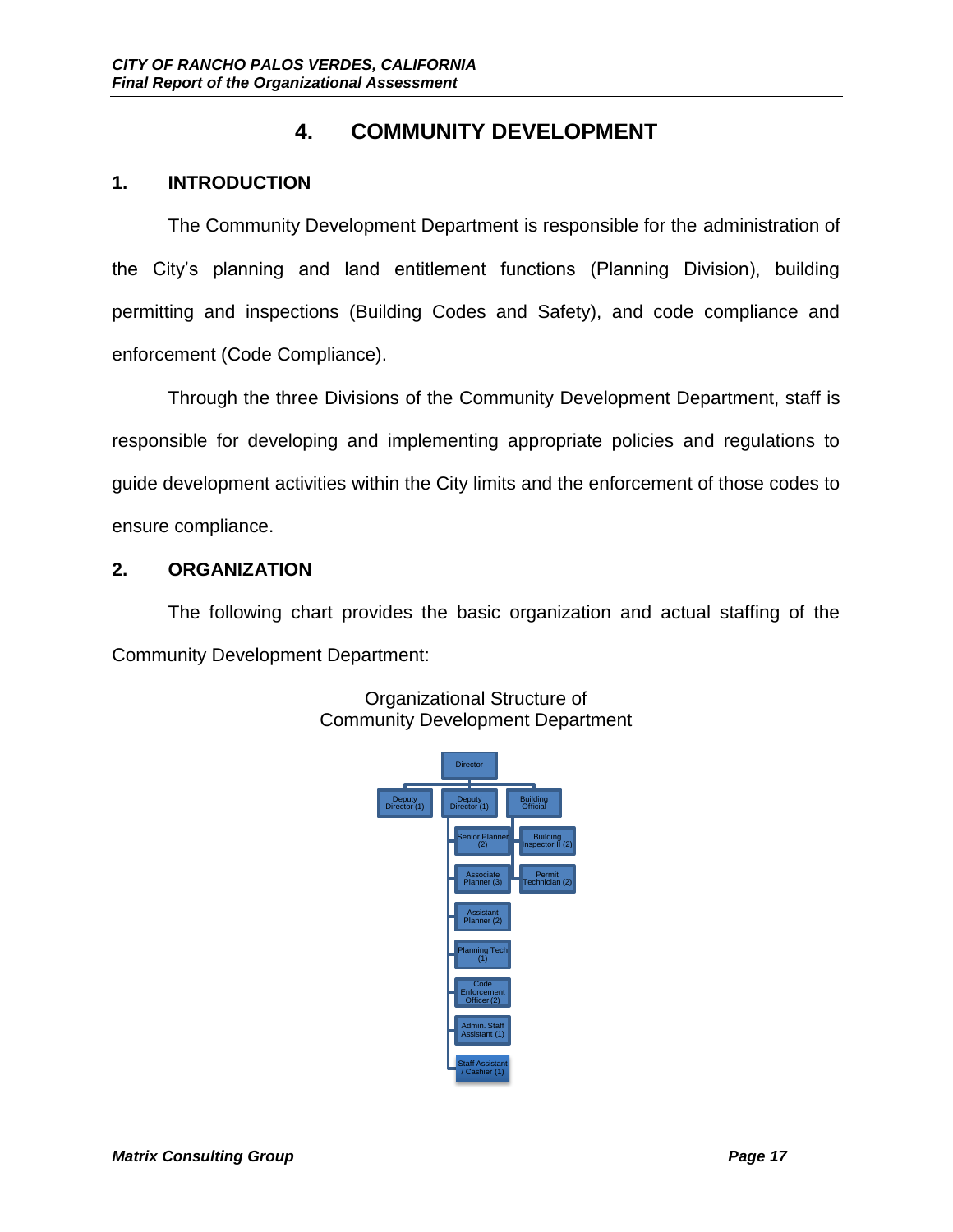In the table, which follows, a summary is provided of the staffing allocated to the

Community Development Department along with a brief description of the roles and

responsibilities of each position.

| <b>Authorized Staffing by</b><br><b>Classification</b> |     |                                                                                                                                                                                                                                                                                                                                                                                                                                                                                                                                                                                                                                                |
|--------------------------------------------------------|-----|------------------------------------------------------------------------------------------------------------------------------------------------------------------------------------------------------------------------------------------------------------------------------------------------------------------------------------------------------------------------------------------------------------------------------------------------------------------------------------------------------------------------------------------------------------------------------------------------------------------------------------------------|
|                                                        |     | <b>Roles and Responsibilities</b>                                                                                                                                                                                                                                                                                                                                                                                                                                                                                                                                                                                                              |
| Administration                                         |     |                                                                                                                                                                                                                                                                                                                                                                                                                                                                                                                                                                                                                                                |
| <b>Director of Community</b><br>Development            | 1.0 | Provides executive level oversight and administration to the operation<br>$\bullet$<br>of the Community Development Department in the areas of Planning,<br>Building, and Code Enforcement.<br>Responsible for ensuring the goals and objectives of the City's<br>$\bullet$<br>programs are met for assigned areas.<br>Responsible for supervising staff, resolving operational and employee<br>$\bullet$<br>issues, and assigning work.<br>Develops budget and administers for the assigned functional areas.<br>$\bullet$<br>Supervises and administers city codes related to planning, building<br>$\bullet$<br>codes, and code compliance. |
| <b>Planning Division</b>                               |     |                                                                                                                                                                                                                                                                                                                                                                                                                                                                                                                                                                                                                                                |
| Deputy Director                                        | 1.0 | Supervises all Planning, Code Enforcement and Administration Staff<br>and handles oversight of workloads and department operations such<br>as budget preparation and implementation, monitoring of department<br>performance goals, staff performance evaluations and the resolution<br>of department personnel matters.<br>Directs department operations in the Director's absence.<br>Responsible for managing own projects such as Trump National Golf<br>Club, General Plan Update and Affordable Housing.                                                                                                                                 |
| Deputy Director                                        | 1.0 | Supervises Planning Staff on miscellaneous advance planning<br>$\bullet$<br>projects.<br>Directs department operations in the absence of the Director and/or<br>٠<br>other Deputy Director.<br>Responsible for managing own projects such as the Marymount<br>$\bullet$<br>College project, Terranea Resort, the City's Nature Preserve, Trails<br>Network Plan Update, California Coastal Trail and Abalone Cove<br>projects.                                                                                                                                                                                                                 |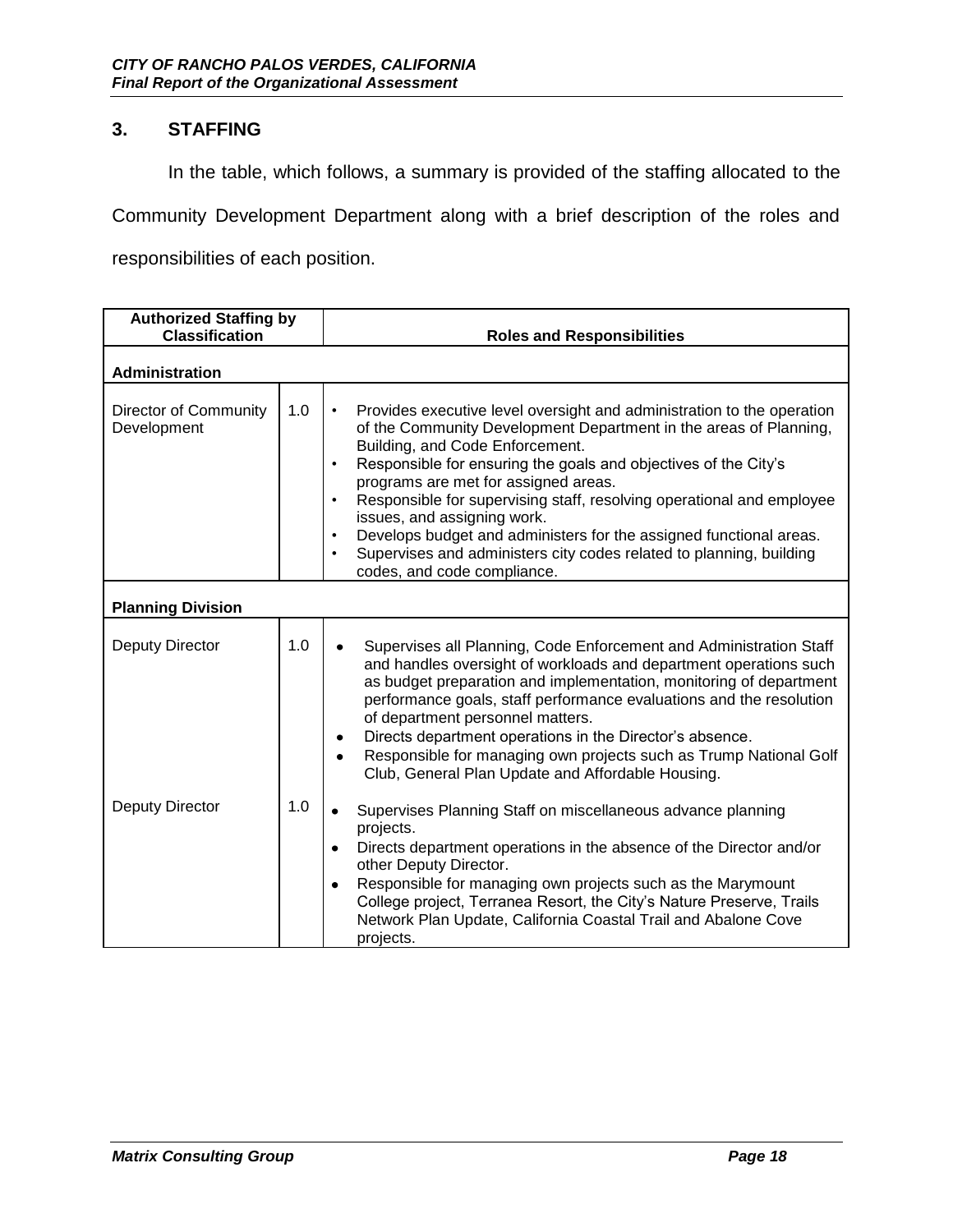| <b>Authorized Staffing by</b><br><b>Classification</b>                                                                                                |                          | <b>Roles and Responsibilities</b>                                                                                                                                                                                                                                                                                                                                                                                                                                                                                                                                                                                                                                                                                                                                                                                                                                                            |  |  |
|-------------------------------------------------------------------------------------------------------------------------------------------------------|--------------------------|----------------------------------------------------------------------------------------------------------------------------------------------------------------------------------------------------------------------------------------------------------------------------------------------------------------------------------------------------------------------------------------------------------------------------------------------------------------------------------------------------------------------------------------------------------------------------------------------------------------------------------------------------------------------------------------------------------------------------------------------------------------------------------------------------------------------------------------------------------------------------------------------|--|--|
| <b>Senior Planners</b><br><b>Associate Planners</b><br><b>Assistant Planner</b><br>(one position vacant)<br><b>Planning Tech</b><br>(position vacant) | 1.0<br>2.0<br>2.0<br>1.0 | Senior Planners handle more complex land use development<br>$\bullet$<br>applications. Associate and Assistant Planners assigned less<br>complex and more routine projects in relation to their position and<br>experience.<br>Works with applicants to process land development permits, sign<br>$\bullet$<br>permits and subdivision applications from conceptual phase through<br>Planning Commission / City Council approval.<br>Reviews submittals and provide comments to applicants on<br>$\bullet$<br>requirements to meet City codes. Interpret, apply and explain City<br>planning policies, ordinances, and comprehensive plan related to land<br>entitlement issues<br>Assigned as planner of the day to handle counter duties.<br>$\bullet$<br>May represent department and present to various commissions<br>$\bullet$<br>including the Planning Commission, and City Council. |  |  |
| <b>Senior Planner</b><br>Associate Planner                                                                                                            | 1.0<br>1.0               | Primarily assigned to handle workload and case review for view<br>$\bullet$<br>restoration cases.<br>Process applications, conduct field assessments, develop staff<br>$\bullet$<br>recommendations and reports.<br>Assist with general plan update.<br>$\bullet$                                                                                                                                                                                                                                                                                                                                                                                                                                                                                                                                                                                                                            |  |  |
| <b>Administrative Staff</b><br>Assistant<br>(position vacant)                                                                                         | 1.0                      | Supports the operational activities of the Planning Division.<br>$\bullet$<br>Handles phone calls and public service at the counter, answers<br>$\bullet$<br>questions, provides information and direct customers to staff.<br>Assists in preparation of documents / agendas for the Planning<br>$\bullet$<br>Commission.<br>Processes invoice payments for department and assists with<br>$\bullet$<br>development, monitoring and oversight of budget.<br>Handles purchase requisitions for the Department.<br>$\bullet$                                                                                                                                                                                                                                                                                                                                                                   |  |  |
| <b>Code Enforcement Division</b>                                                                                                                      |                          |                                                                                                                                                                                                                                                                                                                                                                                                                                                                                                                                                                                                                                                                                                                                                                                                                                                                                              |  |  |
| <b>Code Enforcement</b><br>Officer                                                                                                                    | 2.0                      | Perform office and field work related to enforcement of the City's<br>$\bullet$<br>Municipal Code specifically in the areas of: zoning, sign, land use,<br>ordinance violations, public nuisances, business licensing.<br>Provide information and assistance to residents to reach compliance<br>with municipal ordinances.<br>When required, issue notice of violations and take enforcement action<br>$\bullet$<br>to achieve compliance with municipal ordinances.<br>Maintain case files to support enforcement actions.<br>$\bullet$<br>Each officer is assigned to a primary service area within the City.<br>$\bullet$<br>Most enforcement is reactive - limited proactive program in place.<br>Conducts public outreach and educational efforts.<br>$\bullet$                                                                                                                        |  |  |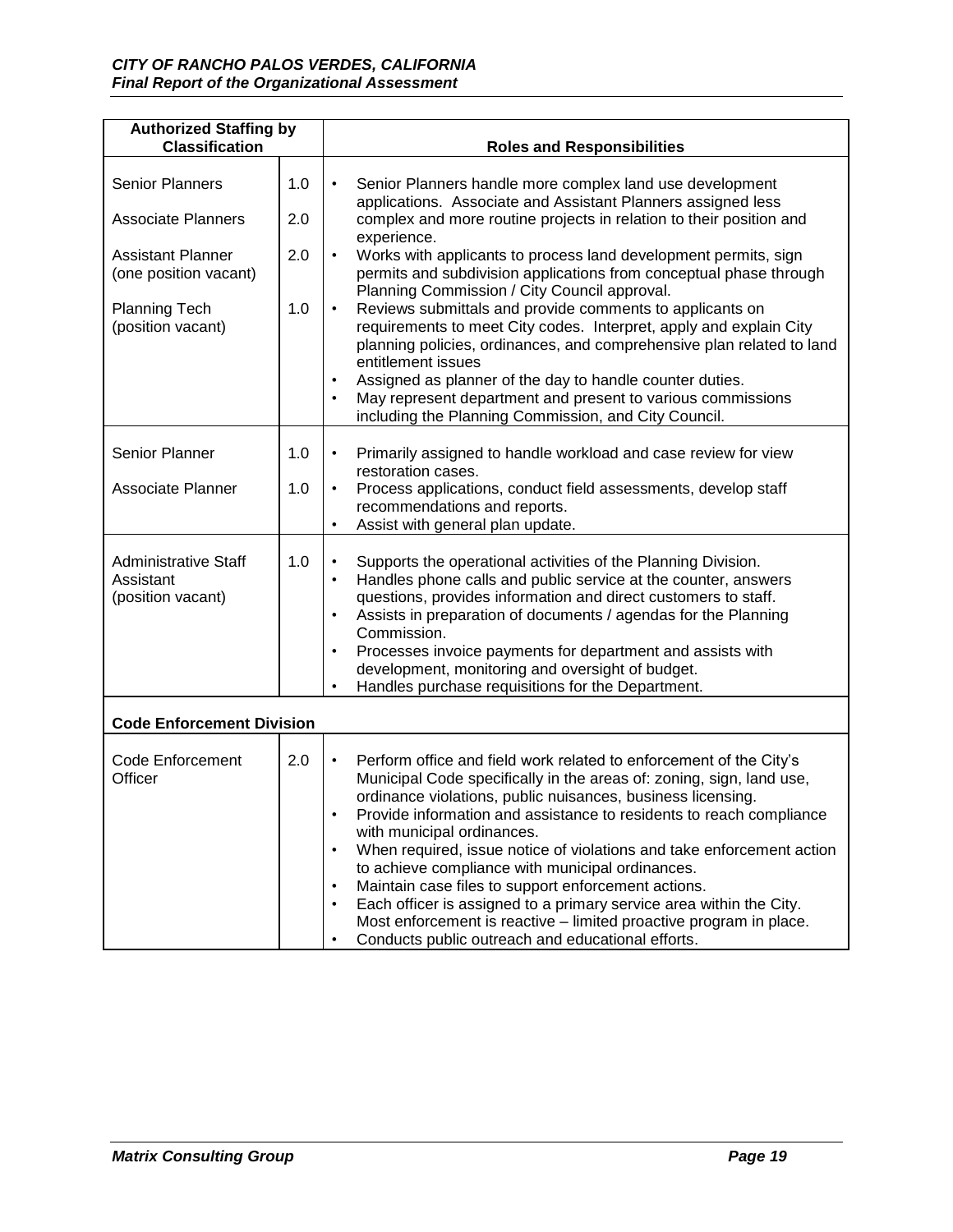| <b>Building Division</b>                            |     |                                                                                                                                                                                                                                                                                                                                                                                                                                                                                                                                                                                                                                                                                                                                                                                                           |
|-----------------------------------------------------|-----|-----------------------------------------------------------------------------------------------------------------------------------------------------------------------------------------------------------------------------------------------------------------------------------------------------------------------------------------------------------------------------------------------------------------------------------------------------------------------------------------------------------------------------------------------------------------------------------------------------------------------------------------------------------------------------------------------------------------------------------------------------------------------------------------------------------|
| <b>Building Official</b>                            | 1.0 | Oversees daily operation of the Building and Safety Division of the<br>$\bullet$<br>Community Development Department including budget development<br>and operational procedures.<br>Supervises assigned staff, handles personnel issues, assigns work<br>$\bullet$<br>and evaluates performance.<br>Serves as Chief Building Official for the City of Rancho Palos Verdes.<br>$\bullet$<br>Ensures all building permits issued are in accordance with adopted<br>$\bullet$<br>municipal codes and building codes.<br>Oversees plan review and inspection work of staff.<br>$\bullet$<br>Develops, implements and enforces appropriate rules, regulations and<br>$\bullet$<br>interpretations regarding building codes for the City.<br>Resolves complex building code interpretation issues.<br>$\bullet$ |
| <b>Building Inspect II</b><br>(one position vacant) | 2.0 | Performs plan reviews on submitted building permit plans for areas of<br>$\bullet$<br>assigned responsibility. Provide comments / feedback to applicants<br>and review resubmittals.<br>Conduct field inspections to ensure construction activities are being<br>$\bullet$<br>conducted in accordance with both approved plans and applicable<br>building codes.<br>Participate, as required, in coordination of projects through<br>$\bullet$<br>development review process.<br>Assist customers with understanding and complying with building<br>$\bullet$<br>codes and regulations, permitting procedures, and inspection<br>requirements.<br>All staff have multiple certifications enabling cross utilization of staff.<br>$\bullet$                                                                |
| Permit Technician                                   | 2.0 | Handles front counter activity related to submitted building permits<br>$\bullet$<br>including accepting applications, reviewing for completeness, and<br>answering questions.<br>Assists with routing and processing of plans.<br>$\bullet$<br>May assist with limited plan review activities as needed and based<br>$\bullet$<br>upon skill sets.                                                                                                                                                                                                                                                                                                                                                                                                                                                       |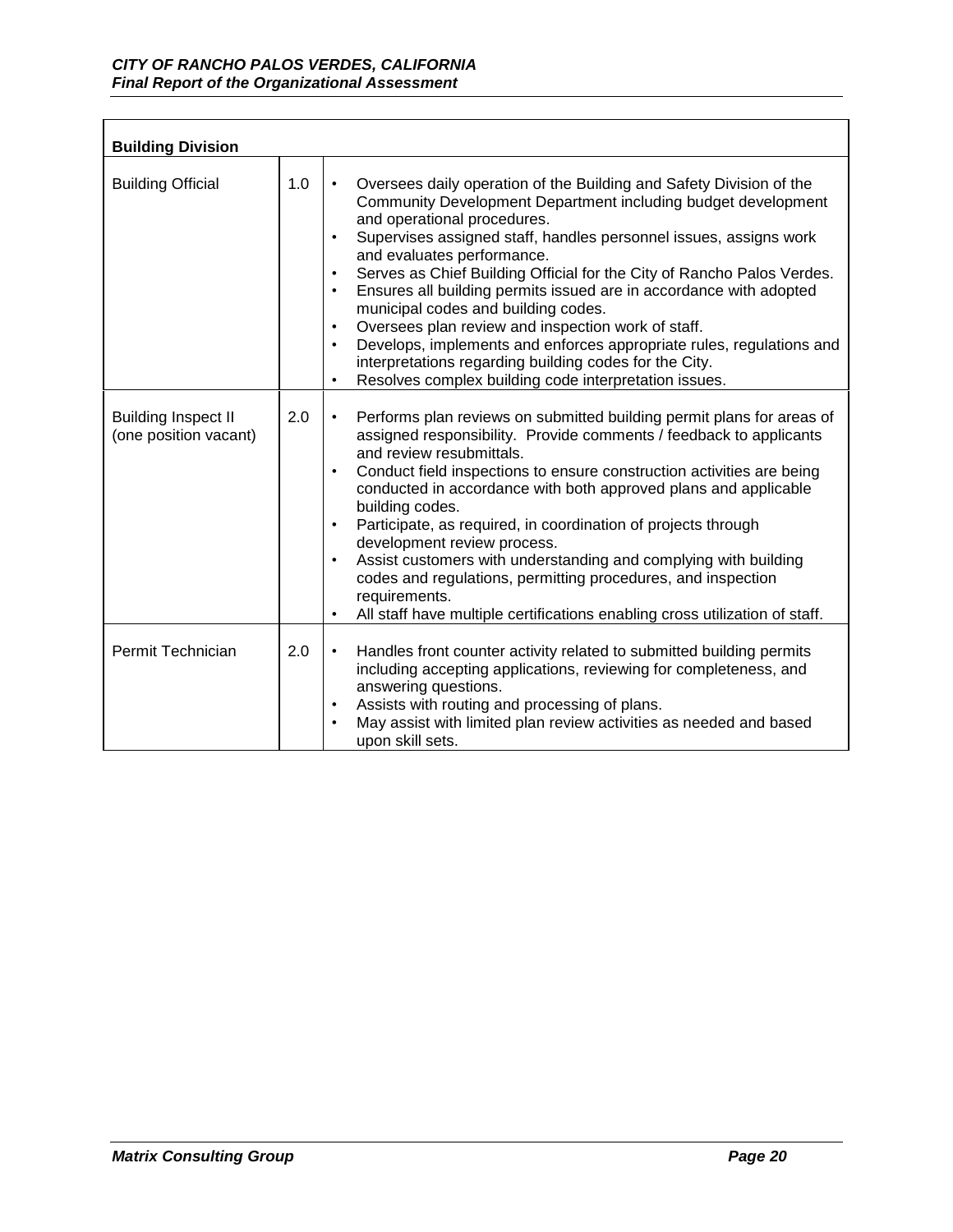# **5. PUBLIC WORKS**

#### **1. INTRODUCTION**

The Department of Public Works is responsible for the maintenance, repair and construction of the City's infrastructure, to include both horizontal, vertical and landscape assets, and to ensure the safe and efficient operations of equipment, machinery, streets, parks, open spaces and buildings. It is responsible for providing the full service of traditional public works functions, with the exception of utilities. The majority of functions are provided through contracted services delivery.

### **2. ORGANIZATION**

The following chart provides the basic organizational structure of the Department of Public Works. Positions exclude part-time contracted positions or contracted service delivery vendors.



Organizational Structure of Public Works Department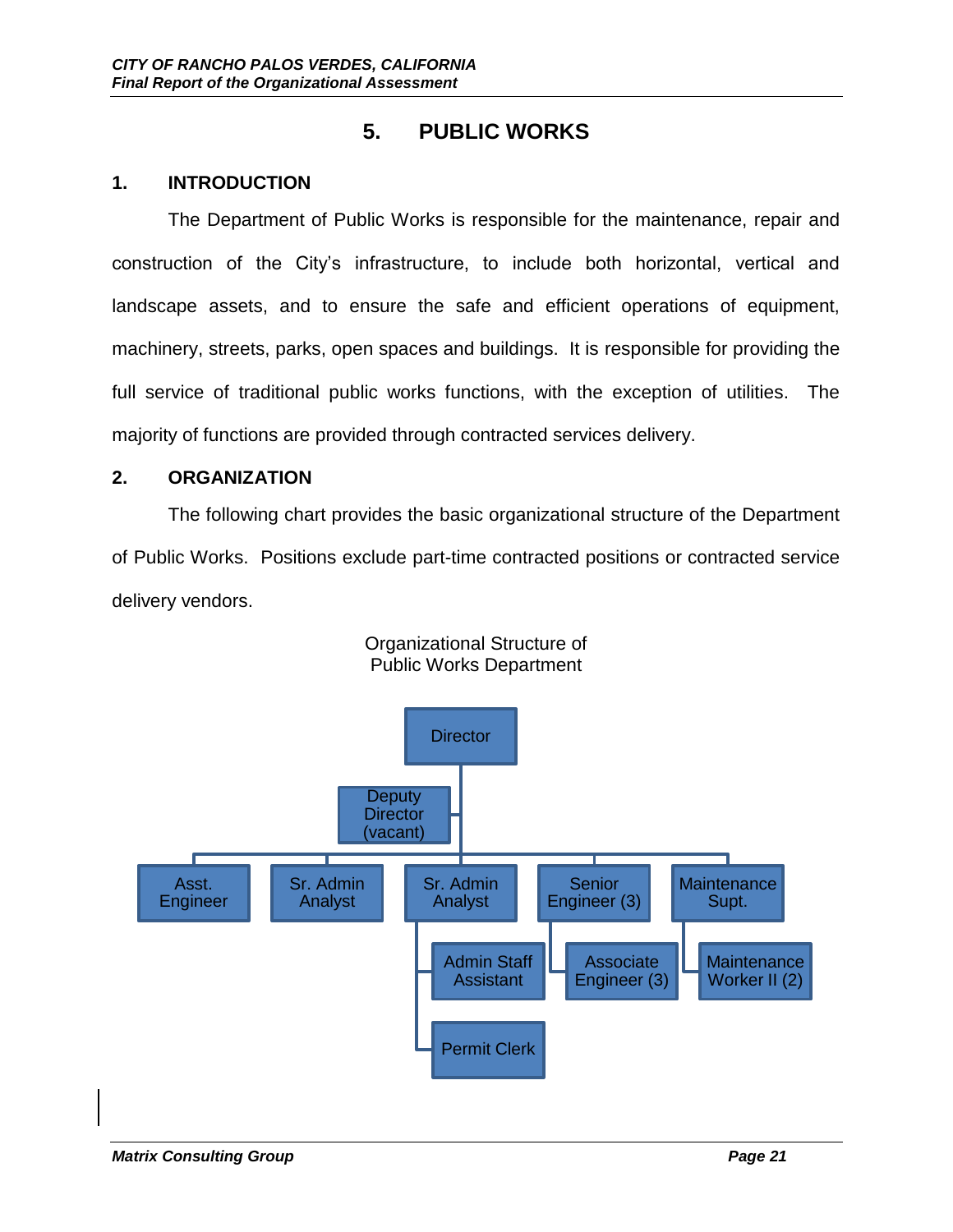In the table, which follows, a summary is provided of the staffing allocated to the

Public Works Department along with a brief description of the roles and responsibilities

of each position.

| <b>Authorized Staffing By</b><br><b>Classification</b>                                                 |                   | <b>Roles and Responsibilities</b>                                                                                                                                                                                                                                                                                                                                                                                                                                                                                                                                                                                                                                                                                                                                                                                                                                                       |  |  |
|--------------------------------------------------------------------------------------------------------|-------------------|-----------------------------------------------------------------------------------------------------------------------------------------------------------------------------------------------------------------------------------------------------------------------------------------------------------------------------------------------------------------------------------------------------------------------------------------------------------------------------------------------------------------------------------------------------------------------------------------------------------------------------------------------------------------------------------------------------------------------------------------------------------------------------------------------------------------------------------------------------------------------------------------|--|--|
| <b>Administration</b>                                                                                  |                   |                                                                                                                                                                                                                                                                                                                                                                                                                                                                                                                                                                                                                                                                                                                                                                                                                                                                                         |  |  |
| <b>Public Works Director</b><br>(currently interim 12-<br>month assignment)                            | 1.0               | • Provides executive level leadership over the Department of Public<br>Works, including broad oversight over such activities as fiscal<br>management, administration, engineering, construction, inspections,<br>special events, streets, trails, facility, fleet operations and<br>maintenance services.<br>Performs in a lead role in developing policies, procedures, and<br>$\bullet$<br>programs, staff development, etc.<br>• Communicates regularly with the City leadership on policy matters,<br>current events and issues, represents the department to the City<br>Council, public, business community, and other agencies.<br>Manages and oversees various special projects.<br>Directly supervises personnel to include professional, para-<br>$\bullet$<br>professional, supervising and engineering staff and a variety of<br>contracted and external service providers. |  |  |
| Deputy Director<br>(vacant)                                                                            | 1.0               | • Position is vacant.                                                                                                                                                                                                                                                                                                                                                                                                                                                                                                                                                                                                                                                                                                                                                                                                                                                                   |  |  |
| Senior Administrative<br>Analyst<br><b>Staff</b><br>Administrative<br>Assistant<br><b>Permit Clerk</b> | 2.0<br>1.0<br>1.0 | • Provides various administrative and professional support functions to<br>the Department.<br>• One Sr. Administrative Analyst principally assigned to serve as Office<br>Manager and handles solid waste contract oversight and<br>administration functions, the other Sr. Administrative Analyst position<br>handles departmental financial and budget duties.<br>• Administrative Staff Assistant performs a variety of duties including<br>mail and appointments, functioning as Secretary to Public Works<br>Director, work front counter, and handled public and phone calls /<br>inquiries.<br>• Permit Clerk handles a variety of administrative duties related to the<br>processing and issuance of Public Works permits.                                                                                                                                                      |  |  |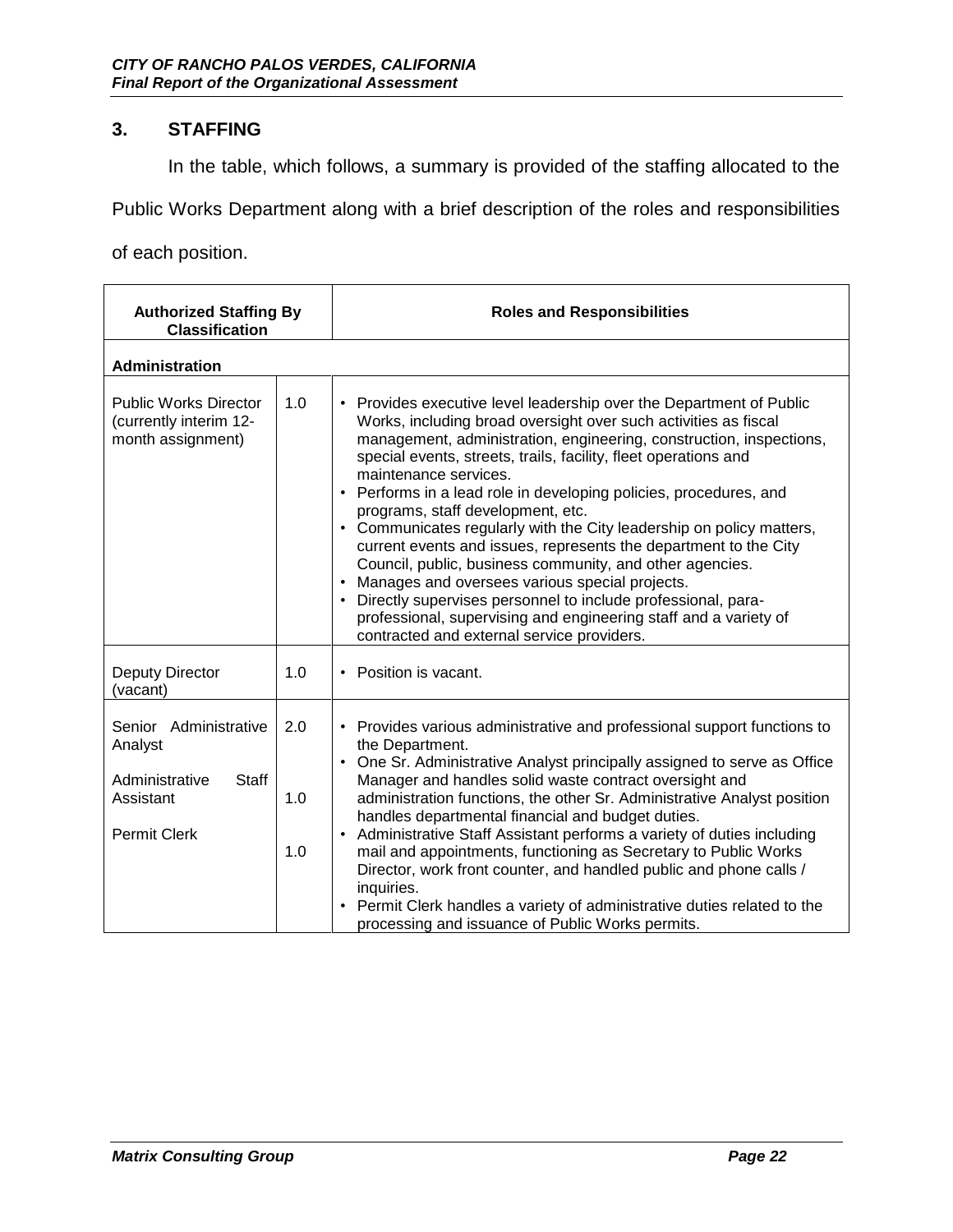| <b>Authorized Staffing By</b><br><b>Classification</b> |            | <b>Roles and Responsibilities</b>                                                                                                                                                                                                                                                                                                                                                                                                                                                                                                                                                                                                                                                                                            |  |
|--------------------------------------------------------|------------|------------------------------------------------------------------------------------------------------------------------------------------------------------------------------------------------------------------------------------------------------------------------------------------------------------------------------------------------------------------------------------------------------------------------------------------------------------------------------------------------------------------------------------------------------------------------------------------------------------------------------------------------------------------------------------------------------------------------------|--|
| Senior Engineer                                        | 3.0        | • Senior Engineers currently report directly to the Public Works Director<br>with respect to their assigned projects and areas of responsibilities.                                                                                                                                                                                                                                                                                                                                                                                                                                                                                                                                                                          |  |
| <b>Associate Engineers</b>                             | 3.0        | Senior Engineers are assigned to specific functional areas including:<br>$\bullet$<br>(1) Water Quality - surveys, landslide issues, storm drain                                                                                                                                                                                                                                                                                                                                                                                                                                                                                                                                                                             |  |
| <b>Assistant Engineer</b><br>(vacant)                  | 1.0        | improvements, water quality/pollution source, and streets in<br>landslide area:                                                                                                                                                                                                                                                                                                                                                                                                                                                                                                                                                                                                                                              |  |
| Works<br>Public<br>Inspector (contract)                | 1.0        | Right-of-Way / Traffic Safety - all streets outside of landslide<br>(2)<br>area, oversight and management of all contractors performing<br>street maintenance for the City; and Traffic Safety / Traffic<br>Studies; and<br>(3) City Facilities / Parks - park improvement projects, restroom<br>improvements, parking lot improvements, trails improvements,<br>and City Hall ADA requirements.<br>Each Senior Engineer is supported in the performance of their duties<br>٠<br>by one Associate Engineer.<br>• Provide project management (PM) services on various long-term<br>capital projects for the City.<br>Public Works Inspection services provided by a contract Inspector<br>who supports all Engineering staff. |  |
| Maintenance Manager<br>Maintenance<br>Worker<br>Ш      | 1.0<br>2.0 | Oversees contracts for facility and ground maintenance activities<br>$\bullet$<br>including buildings, grounds, and custodial services.<br>Maintenance Works assist with contract services oversight and<br>coordination and handle directly minor and more routine repairs and<br>maintenance activities primarily for park and street maintenance.<br>Emergency situations handled by City staff as required to minimize<br>risk and liability to the City and individuals.                                                                                                                                                                                                                                                |  |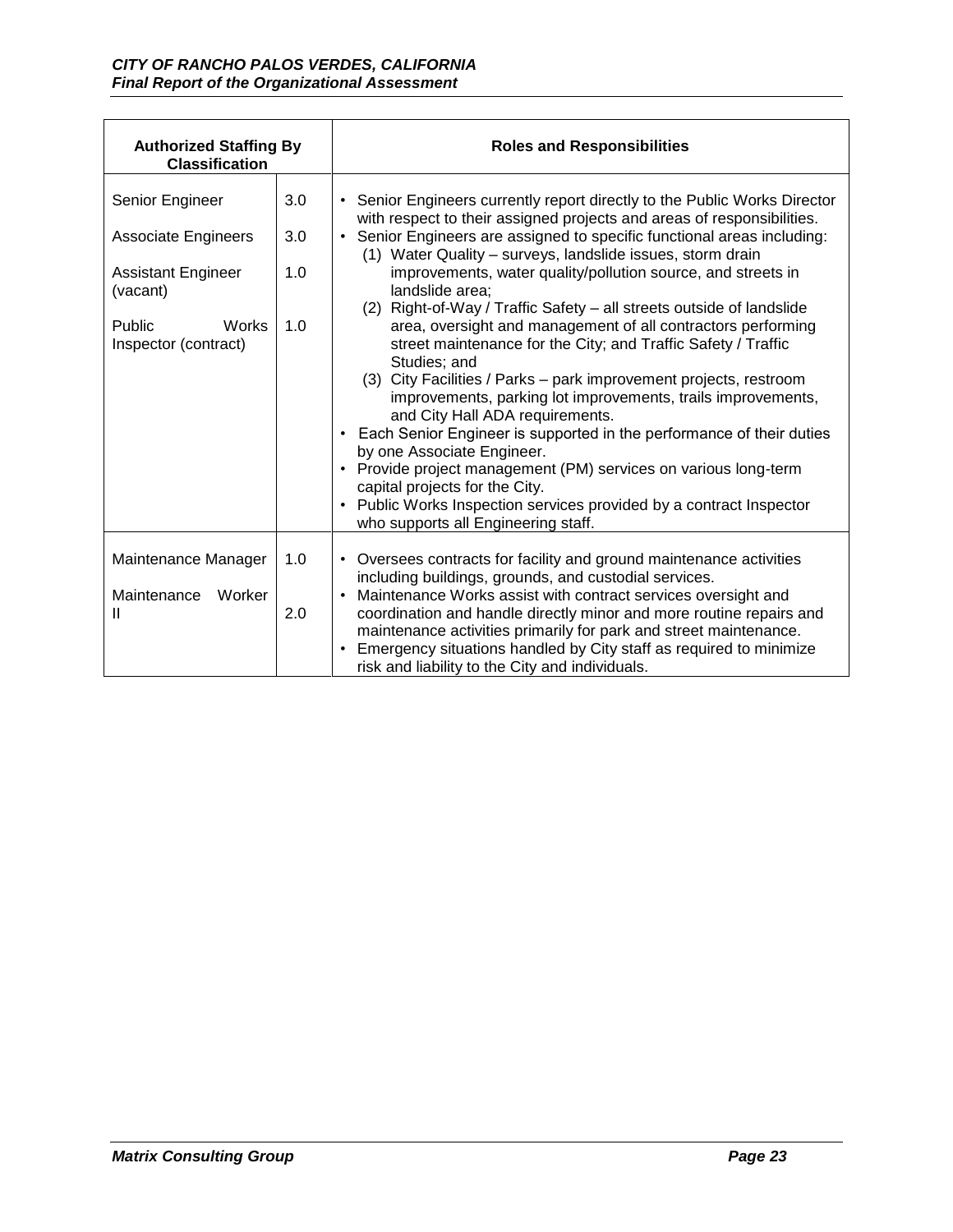# **6. RECREATION AND PARKS**

## **1. INTRODUCTION**

The Recreation and Parks Department is responsible for the administration of the City's recreation programs, parks, and recreation facilities (including the interpretive center / museum).

## **2. ORGANIZATION**

The following chart provides the basic organization and actual staffing of the Recreation and Parks Department:

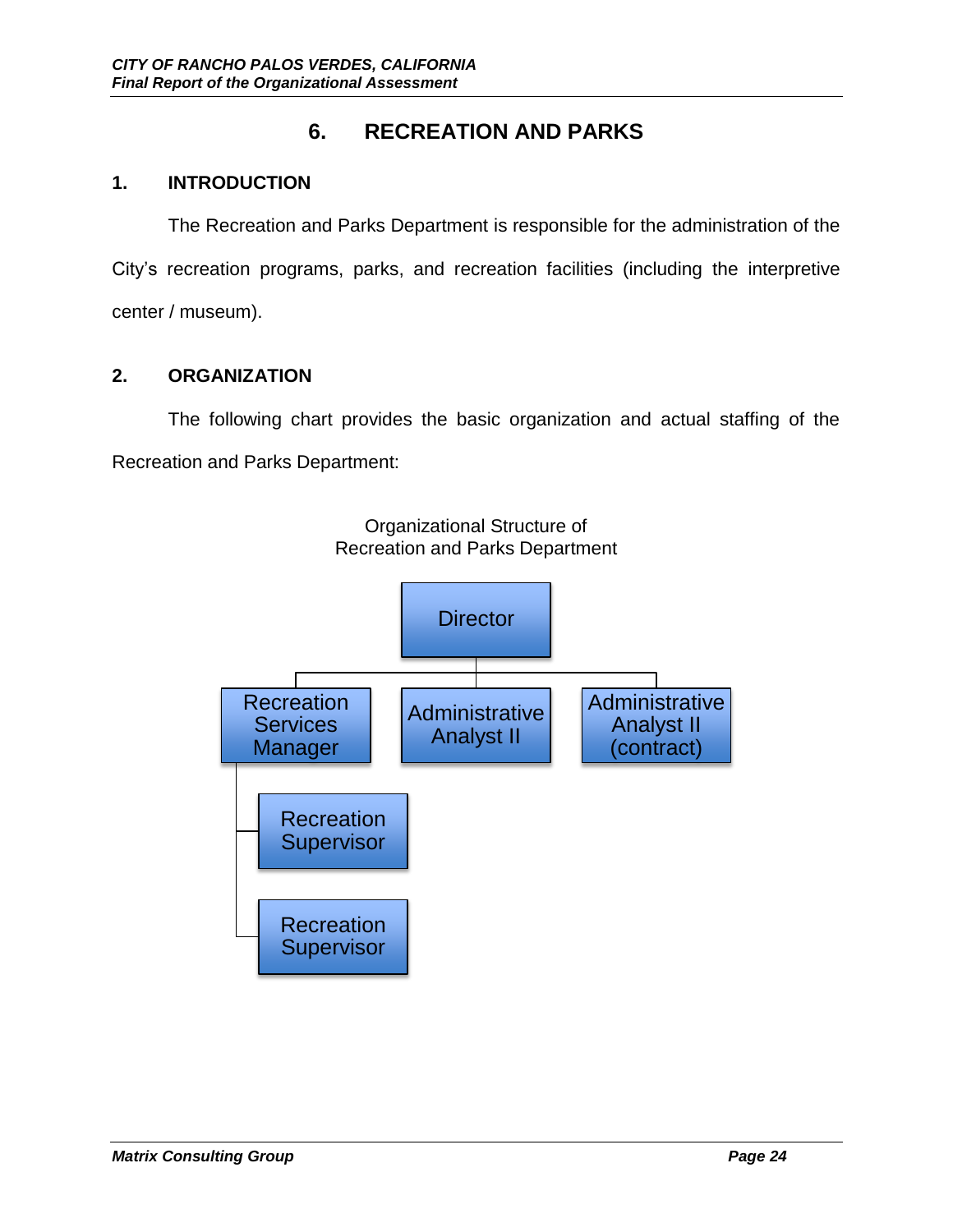In the table, which follows, a summary is provided of the staffing allocated to the

Recreation and Parks Department along with a brief description of the roles and

responsibilities of each position.

| <b>Authorized Staffing by</b><br><b>Classification</b> |     | <b>Roles and Responsibilities</b>                                                                                                                                                                                                                                                                                                                                                                                                                                                                                                                  |  |  |
|--------------------------------------------------------|-----|----------------------------------------------------------------------------------------------------------------------------------------------------------------------------------------------------------------------------------------------------------------------------------------------------------------------------------------------------------------------------------------------------------------------------------------------------------------------------------------------------------------------------------------------------|--|--|
| Administration                                         |     |                                                                                                                                                                                                                                                                                                                                                                                                                                                                                                                                                    |  |  |
| Director                                               | 1.0 | Position is currently vacant and is being filled on an interim basis by<br>$\bullet$<br>the Deputy City Manager.<br>Position is responsible for general oversight and administration of the<br>$\bullet$<br>Recreation and Parks Department including management of service<br>delivery, work assignments and evaluation of staff, and measuring<br>program and employee performance.<br>Responsible for budget development and administration for both<br>$\bullet$<br>operating and capital budgets related to Recreation and Parks<br>programs. |  |  |
| <b>Administrative Analyst</b>                          | 1.0 | Maintains department website, event banners and other community<br>$\bullet$<br>outreach programs.<br>Oversees Park Ranger program.<br>$\bullet$<br>Handles a variety of special projects including master planning for<br>$\bullet$<br>park sites.<br>Supervises contract clerical staff.<br>$\bullet$                                                                                                                                                                                                                                            |  |  |
| <b>Administrative Analyst</b><br>(contract)            | 1.0 | Principally assigned as the City's Emergency Management<br>$\bullet$<br>Coordinator, including supporting the Emergency Preparedness<br>Committee.<br>Develops policies, plans and staff response action plans for<br>$\bullet$<br>emergency management activities.<br>Oversees all tabletop and full-scale emergency management<br>$\bullet$<br>exercises.<br>Recreation and Parks representative on ERP committee.<br>$\bullet$                                                                                                                  |  |  |
| <b>Recreation Services</b><br>Manager                  | 1.0 | Responsible for oversight and management of the City's Point Vicente<br>$\bullet$<br>Interpretive Center / Museum and associated programs, activities;<br>including hikes and tours of the facility and grounds.<br>Manages day-to-day operations of the Museum facility including<br>$\bullet$<br>rentals.<br>Oversees 170 docents (approx. 80 of which are active participants).<br>$\bullet$<br>Supervises Recreation Program Supervisors.                                                                                                      |  |  |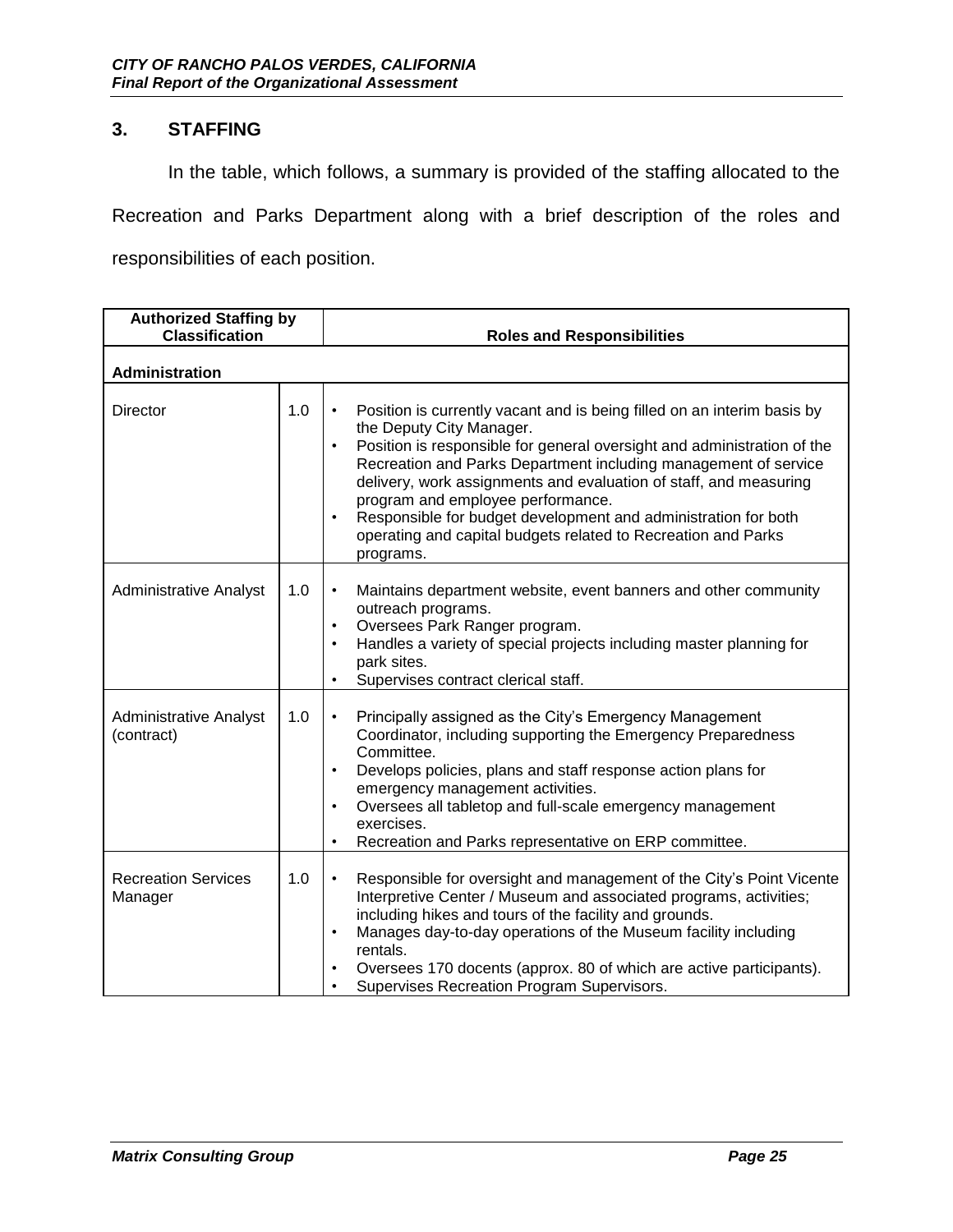| <b>Authorized Staffing by</b><br><b>Classification</b> |     | <b>Roles and Responsibilities</b>                                                                                                                                                                                                                                                                                                                                                                                                                                                                                                                                                                                                                                                                                                                                                                                                                                                                                      |  |  |
|--------------------------------------------------------|-----|------------------------------------------------------------------------------------------------------------------------------------------------------------------------------------------------------------------------------------------------------------------------------------------------------------------------------------------------------------------------------------------------------------------------------------------------------------------------------------------------------------------------------------------------------------------------------------------------------------------------------------------------------------------------------------------------------------------------------------------------------------------------------------------------------------------------------------------------------------------------------------------------------------------------|--|--|
| <b>Recreation Program</b><br>Supervisor                | 2.0 | Oversee the City's Recreation Programs and facilities located within<br>٠<br>the City Parks.<br>Coordinate with service providers to schedule and provide a variety of<br>٠<br>recreational programs. The majority of recreational classes and<br>programs in the City of Rancho Palos Verdes are provided by private<br>instructors.<br>One supervisor oversees the City's REACH program for<br>٠<br>developmentally disabled adults.<br>Coordinate all special events for the City including Whale of a Day,<br>٠<br>July 4 <sup>th</sup> Celebration, and other annual and one-time events.<br>Coordinate with school district and library district on joint programs<br>and use of shared sites.<br>Each supervisor is assigned primary responsibility for a specific park /<br>٠<br>facility.<br>Each Recreation Program Supervisor is responsible for supervising a<br>٠<br>large number of part-time employees. |  |  |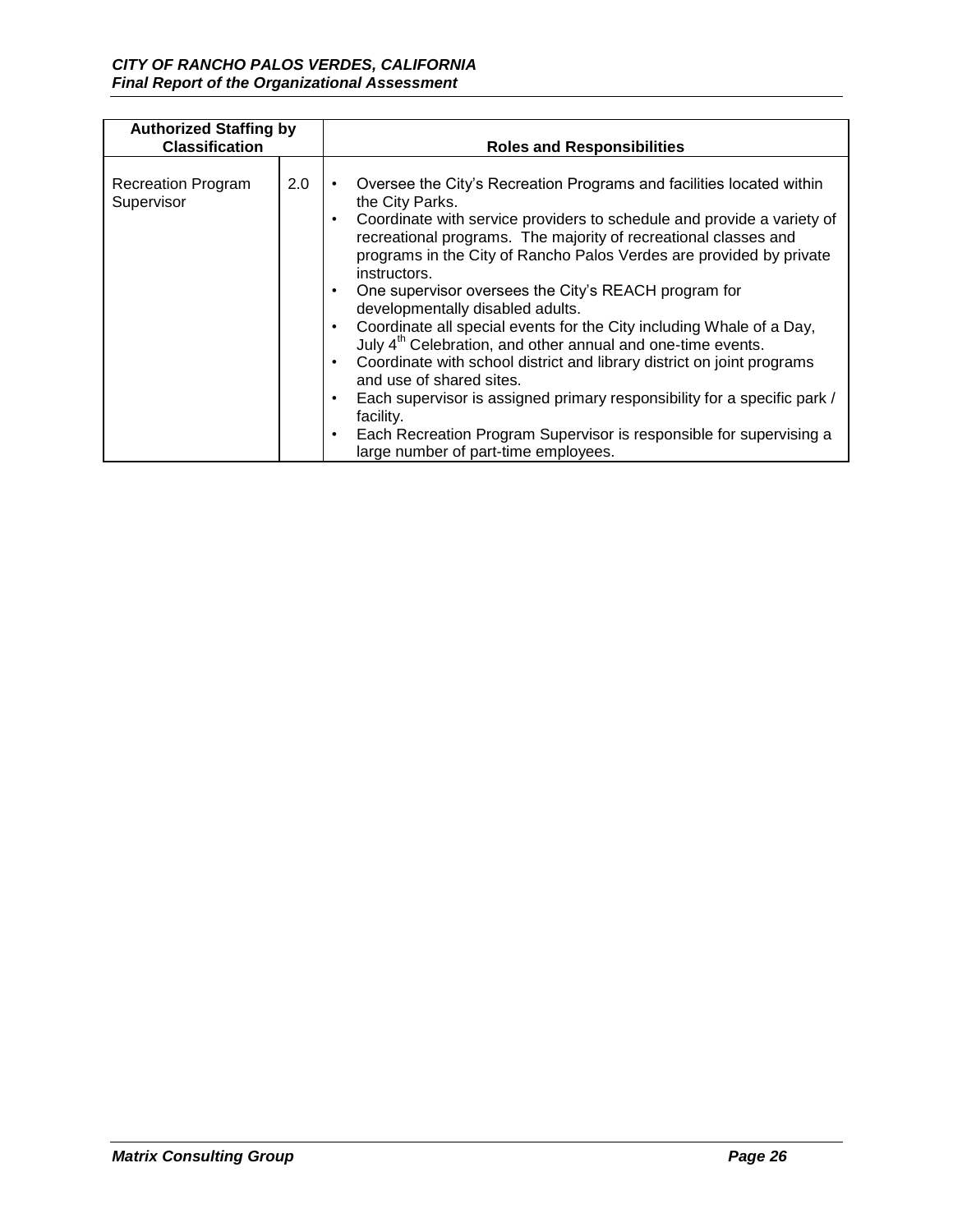# **3. EMPLOYEE SURVEY RESULTS**

As part of the City of Rancho Palos Verdes' Citywide Management and Staffing Study, the project team developed and distributed a survey to the City employees in September 2012 to solicit input and comments regarding a variety of operational practices. The following summary provides information regarding this survey effort and the key findings that were developed from the responses.

### **1. AN ANONYMOUS SURVEY WAS CIRCULATED TO ALL EMPLOYEES.**

An anonymous survey was circulated to all City employees to provide them with an opportunity to provide input regarding operations, services, staffing, and organizational structure. Employees were asked to respond to a series of questions regarding the working environment, agencies, departments, efficiency, effectiveness, and overall operations of the city.

Respondents provided the degree to which they either disagreed or agreed with the statement, given the following options: "No Response", "Strongly Agree", "Agree", "Neutral", "Strongly Disagree", and "Disagree". For discussion purposes in this document, the project team groups the "Strongly Agree" and "Agree" responses into one grouping when reporting general employee responses; the same is true for the "Strongly Disagree" and "Disagree" responses and the "No Response" and "Neutral" responses.

Overall 95 surveys were distributed, of which 59 responses were received, resulting in an overall response rate of 62%. Forty-nine of the responses received were from full-time staff. This equates to a response rate of over 90% from full-time employees.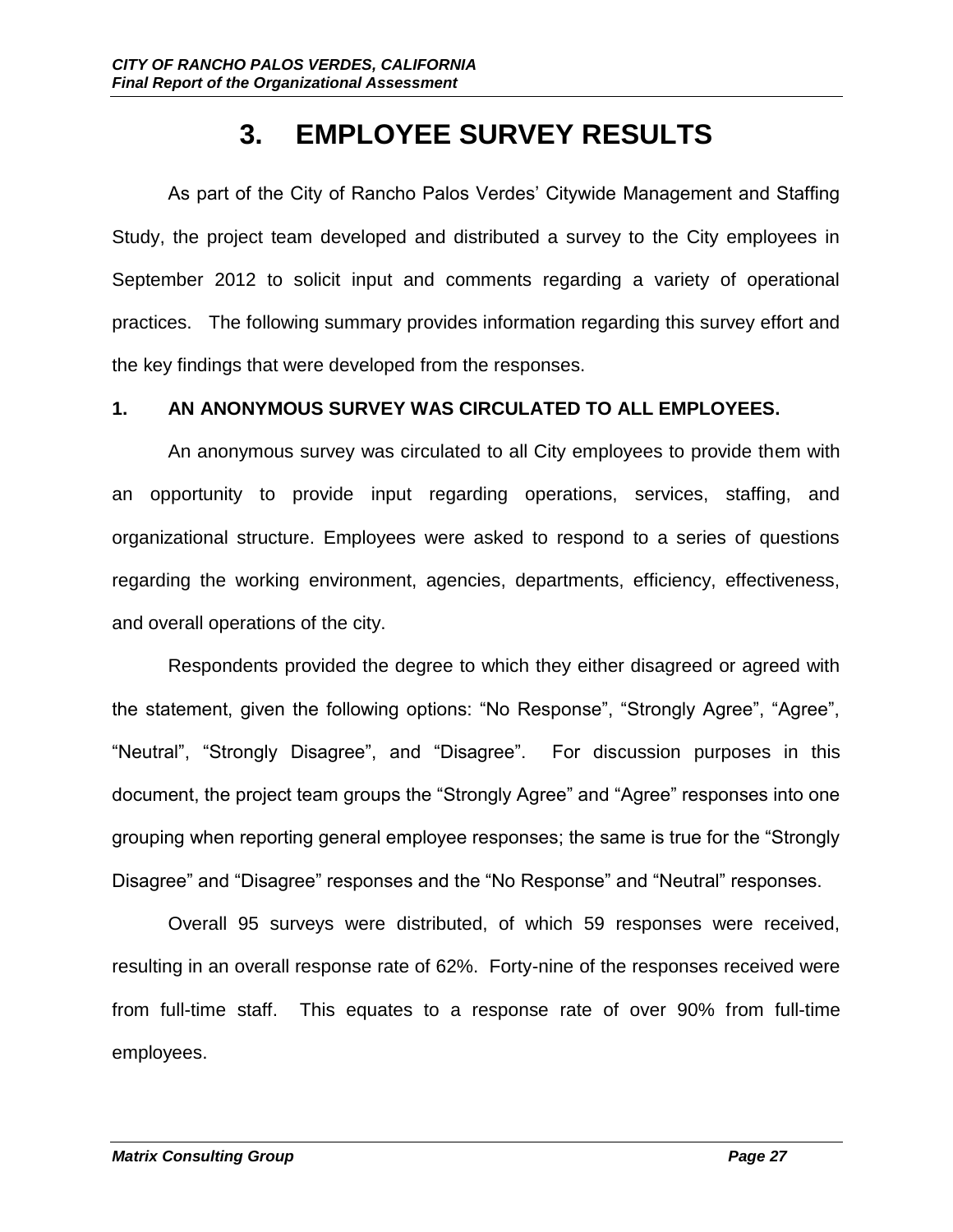The following tables show the overall breakdown of responses by department and full-time / part-time.

| <b>Department / Function</b>            |                  |
|-----------------------------------------|------------------|
|                                         | <b>Responses</b> |
| Administrative Services (City Manager's | 20               |
| Office, Finance, HR, City Clerk)        |                  |
| Community Development (Building, Code   | 17               |
| Compliance, and Planning)               |                  |
| Public Works / Parks & Recreation       | 22               |
| Total                                   | 59               |

| <b>Employee</b><br><b>Status</b> | #<br><b>Responses</b> |
|----------------------------------|-----------------------|
| Full-Time                        | 49                    |
| Part-Time                        | 10                    |
| Total                            | 59                    |

The sections below summarize the results of the employee survey.

## **2. MAJORITY OF EMPLOYEES RESPONDED THAT TRAINING IS EFFECTIVE AND TECHNOLOGY IS USED EFFICIENTLY.**

Respondents were provided with statements regarding employee training and the

efficient use of technology. The survey questions in this category and their response are

summarized in the table below:

| <b>Statement</b>                                                                             | Agree | <b>Disagree</b> | <b>Neutral</b> |
|----------------------------------------------------------------------------------------------|-------|-----------------|----------------|
| 1. I receive the training needed to be an effective and efficient<br>employee.               | 81%   | 3%              | 16%            |
| 24. We leverage technology so personnel are more efficient.                                  | 56%   | 18%             | 26%            |
| 25. Our department utilizes the internet to allow citizens<br>customers to conduct business. | 67%   | 16%             | 17%            |
| 26. I have access to the appropriate tools and equipment to do<br>my job well.               | 82%   | 7%              | 11%            |
| 27. I receive the proper amount of training to use our technology<br>systems.                | 84%   | 2%              | 14%            |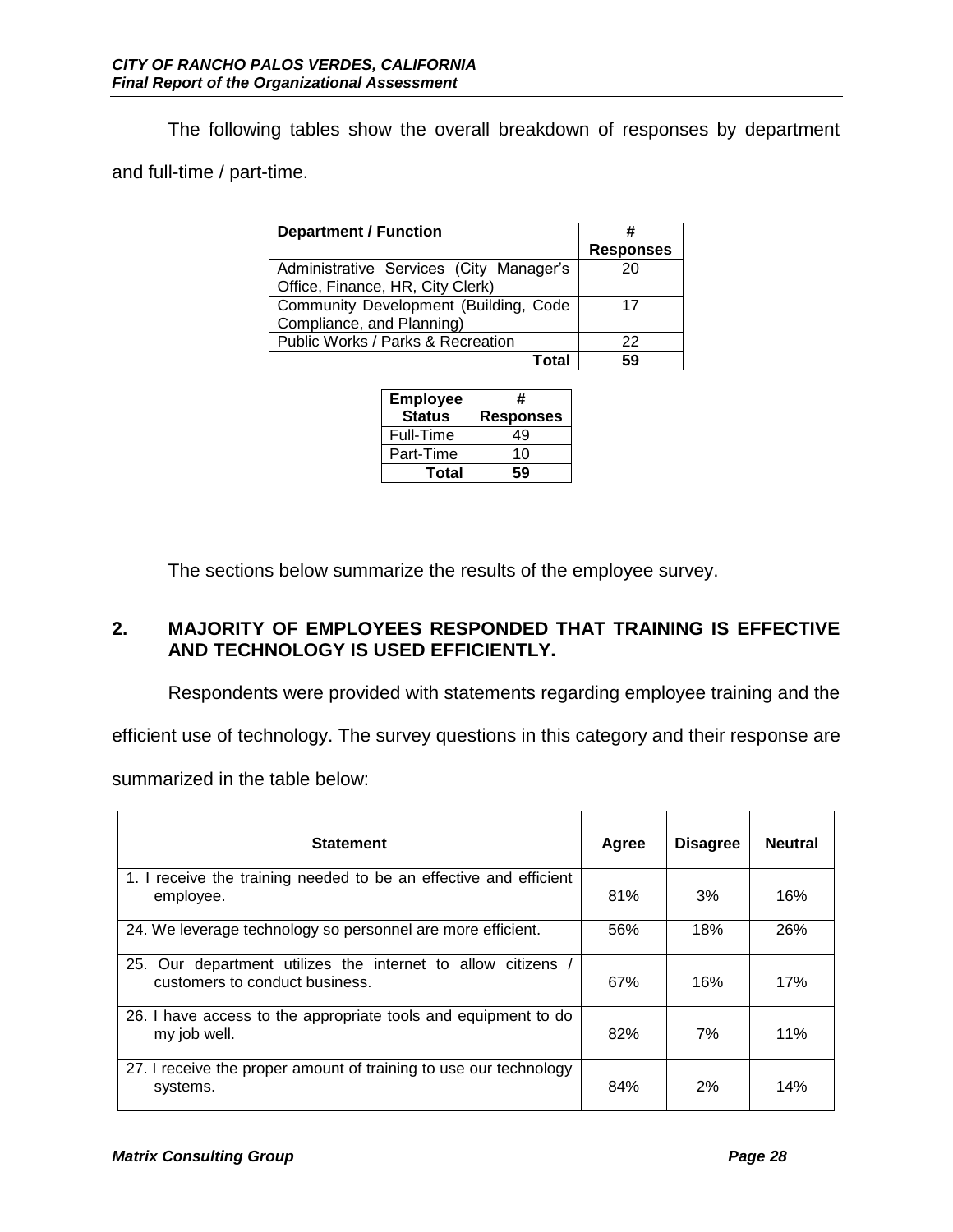| <b>Statement</b>                                                                           | Agree | <b>Disagree</b> | <b>Neutral</b> |
|--------------------------------------------------------------------------------------------|-------|-----------------|----------------|
| 28. Our equipment / technology is well maintained.                                         | 75%   | 9%              | 16%            |
| 29. I have access to the necessary software and technology<br>needed to perform my duties. | 66%   | <b>20%</b>      | 14%            |

In summary, the majority of the respondents believed that they receive the necessary training to be efficient and effective employees and that not only is technology well-maintained and readily accessible it is also used efficiently by the employees.

#### **3. RESPONDENTS GENERALLY AGREED THAT EMPLOYEES ARE HELD ACCOUNTABLE AND THAT PERFORMANCE EXPECTATIONS AND EVALUATIONS ARE CLEAR, FAIR, AND CONSISTENT.**

Respondents were asked several questions regarding employee performance expectations, employee accountability, and the performance evaluation process. The questions in this category and their responses are summarized in the table, below:

| <b>Statement</b>                                                                 | Agree | <b>Disagree</b> | <b>Neutral</b> |
|----------------------------------------------------------------------------------|-------|-----------------|----------------|
| 2. The performance expectations of my job are clear to me.                       | 91%   | 3%              | 6%             |
| 5. Personnel within my department are held accountable for their<br>performance. | 71%   | 10%             | 19%            |
| 20. The performance evaluation process is fair and consistent.                   | 65%   | 18%             | 17%            |

In summary, it can be seen that the majority of respondents agreed that the performance expectations are clear, employees are held accountable, and performance evaluations are fair and consistent.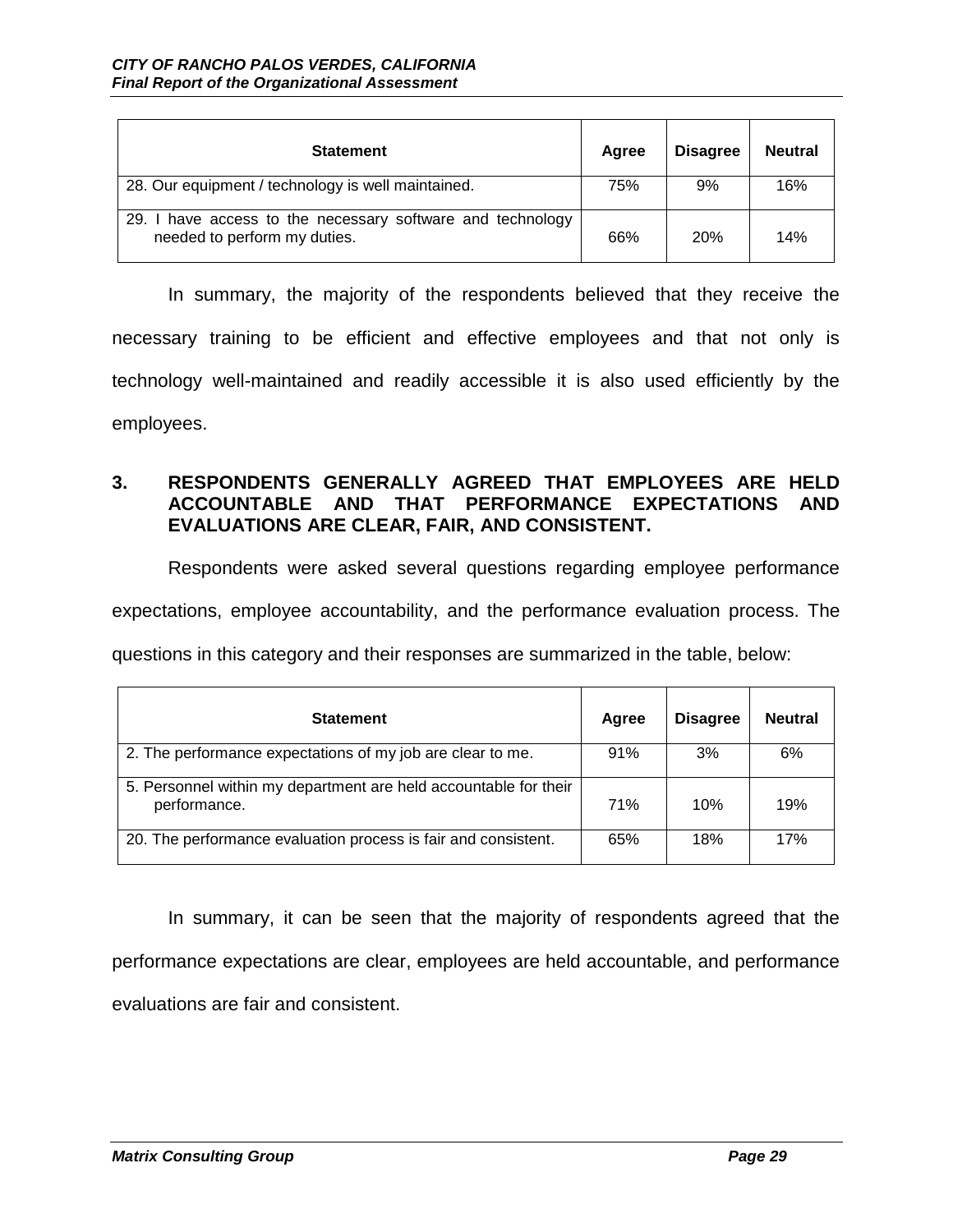#### **4. A MAJORITY OF OVERALL EMPLOYEES AGREED TO A SENSE OF TEAMWORK WITHIN DEPARTMENT AND TEAMWORK BETWEEN CITY DEPARTMENTS, BUT COMMUNITY DEVELOPMENT RESPONDENTS HAD MIXED REACTION TO THE SENSE OF TEAMWORK BETWEEN CITY DEPARTMENTS.**

Respondents were asked to respond to two statements regarding the sentiment

of teamwork within the department and within the City. The survey questions in this

category and their responses are summarized in the table below:

| <b>Statement</b>                                                          | <b>Agree</b> | <b>Disagree</b> | <b>Neutral</b> |
|---------------------------------------------------------------------------|--------------|-----------------|----------------|
| 3. There is a strong sense of teamwork within my department.              | 84%          | 7%              | 9%             |
| sense of teamwork between City<br>There is a strong<br>4.<br>departments. | 55%          | 19%             | 26%            |

The following points summarize the statistical information provide in the table

above:

- A majority of overall respondents, 84%, agreed with question #3 "There is a strong sense of teamwork within my department." Only 7% disagreed and 9% remained neutral regarding the statement. 100% of Administrative Services respondents and 86% of Public Works' respondents agreed with this statement, compared to 63% of Community Development respondents.
- A slight majority of overall respondents, 55% agreed with question #4 "There is a strong sense of teamwork between City Departments" about 19% disagreed, and 26% remained neutral. About 65% of Administrative Services respondents and 59% of Public Works' respondents agreed with the statement, while only 38% of Community Development respondents agreed with the statement, 38% of them disagreed, and 24% remained neutral.

In summary, a majority of the overall respondents agreed that there is a strong

sense of teamwork within their department and a strong sense of teamwork across the

City departments. However, Community Development respondents had a mixed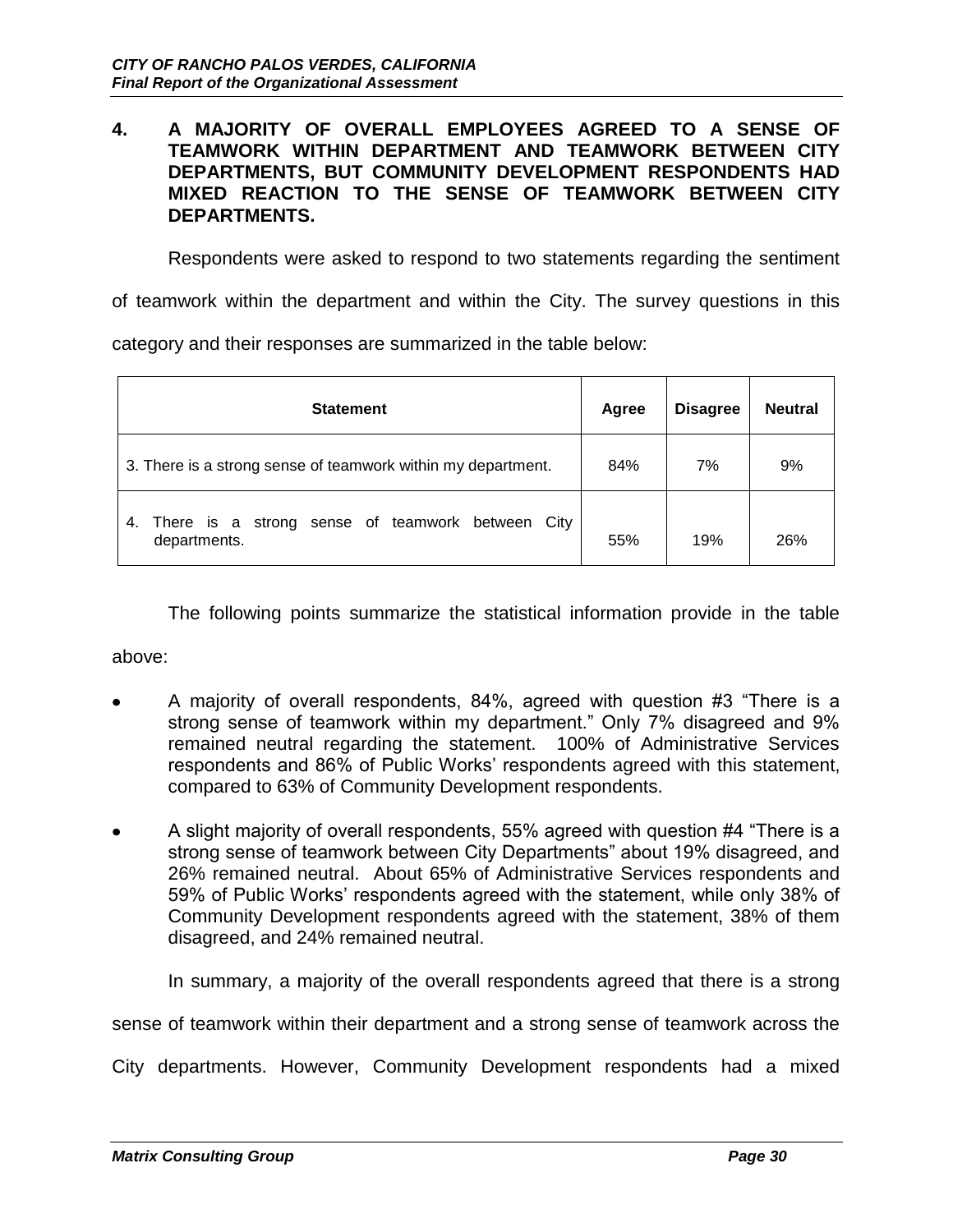reaction to a sense of teamwork between City departments and did not agree with such

a clear majority.

#### **5. RESPONDENTS HAD MIXED REACTIONS REGARDING WORKLOAD AND STAFFING LEVELS, BUT MAJORITY OF THEM AGREED THAT THERE IS AN APPROPRIATE MIX BETWEEN MANAGERS AND STAFF AND THAT THE DAY-TO-DAY WORKLOAD IS MANAGEABLE.**

Respondents were asked to respond to a series of statements concerning the

level of staffing and workload activities, including their attitude towards day-to-day

workload. The survey questions in this category and their responses are summarized in

the tables below:

| <b>Statement</b>                                                                               | Agree | <b>Disagree</b> | <b>Neutral</b> |
|------------------------------------------------------------------------------------------------|-------|-----------------|----------------|
| 6. The workload is well balanced among the personnel in my<br>department.                      | 39%   | 25%             | 36%            |
| 7. The workload activity is well balanced among the different City<br>Departments.             | 33%   | 14%             | 53%            |
| 8. My Department has the appropriate number of personnel to<br>provide high levels of service. | 36%   | 38%             | 26%            |
| 9. My department has an appropriate mix between the number<br>of managers and staff.           | 62%   | <b>24%</b>      | 14%            |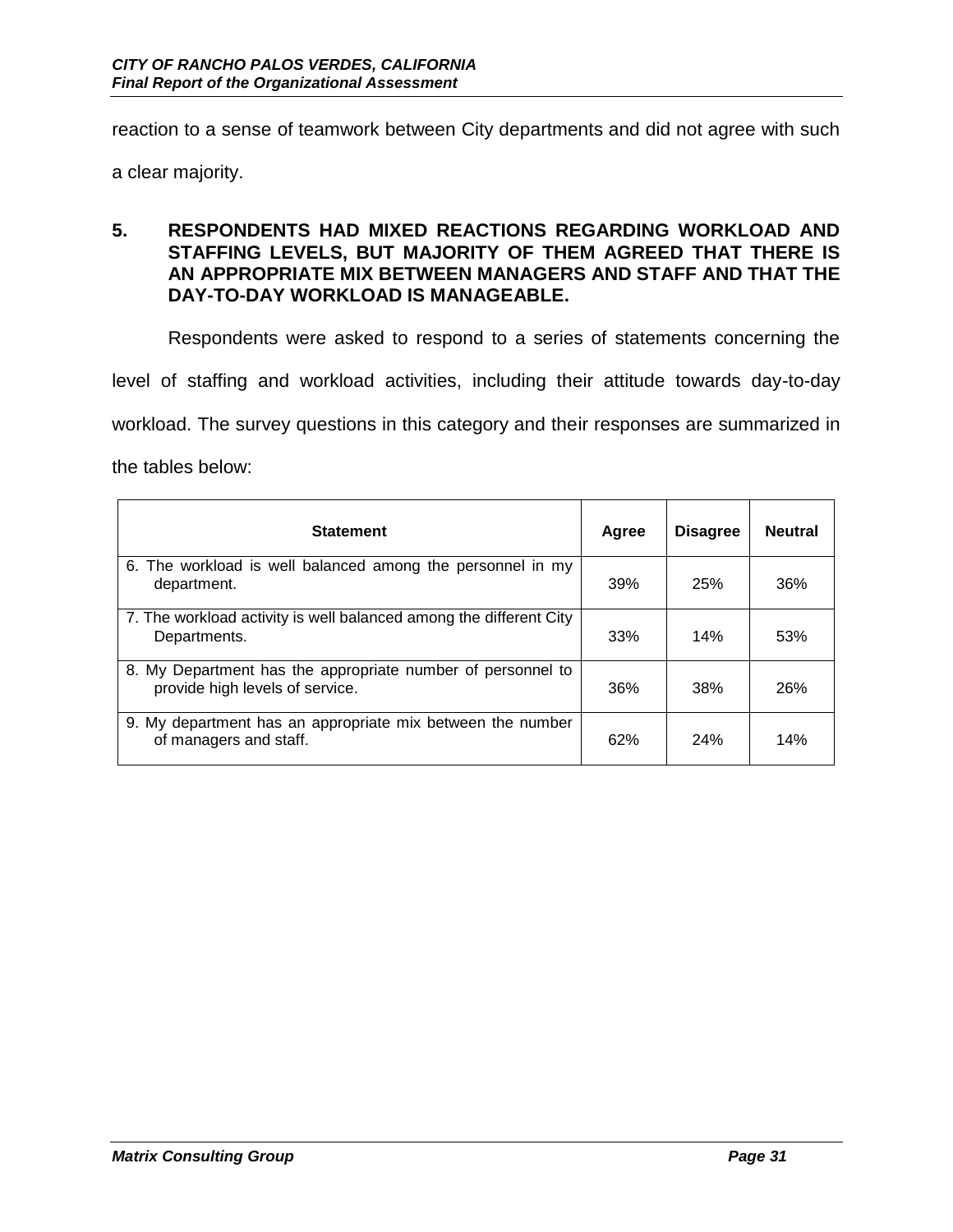| 33. Attitude towards day-to-day workload.                               | % of Responses |
|-------------------------------------------------------------------------|----------------|
| I am always overloaded. I can never catch up.                           | 25%            |
| Sometimes my workload is heavy, but most of the time I can keep up.     | 61%            |
| I have the right balance between time available and the amount of work. | 11%            |
| I could handle more work without being overloaded.                      | 3%             |

In summary, employees agreed that there is an appropriate mix of managers and staff within their department and that their day-to-day workload is manageable. However, respondents remained neutral on the workload balance across City Departments, and had mixed responses regarding workload within their department and the ability of the personnel within their department to provide high levels of service.

#### **6. EMPLOYEES GENERALLY AGREED THAT MANAGEMENT PROVIDED STRONG LEADERSHIP AND COMMUNICATED EFFECTIVELY WITHIN THEIR DEPARTMENT, BUT HAD MIXED REACTIONS REGARDING PROBLEM RESOLUTION.**

Respondents were asked to respond to a series of questions regarding management and its communication with the employees. The following table

summarizes the survey questions in this category and their responses:

| <b>Statement</b>                                                                               | Agree | <b>Disagree</b> | <b>Neutral</b> |
|------------------------------------------------------------------------------------------------|-------|-----------------|----------------|
| 10. Managers in my department provide strong leadership and clear<br>direction for the future. | 72%   | 17%             | 11%            |
| 11. I feel supported by the managers in my department.                                         | 84%   | 9%              | 7%             |
| 12. My department is rarely in a crisis mode.                                                  | 49%   | 30%             | 21%            |
| 13. I generally know what is going on in my department.                                        | 86%   | 7%              | 7%             |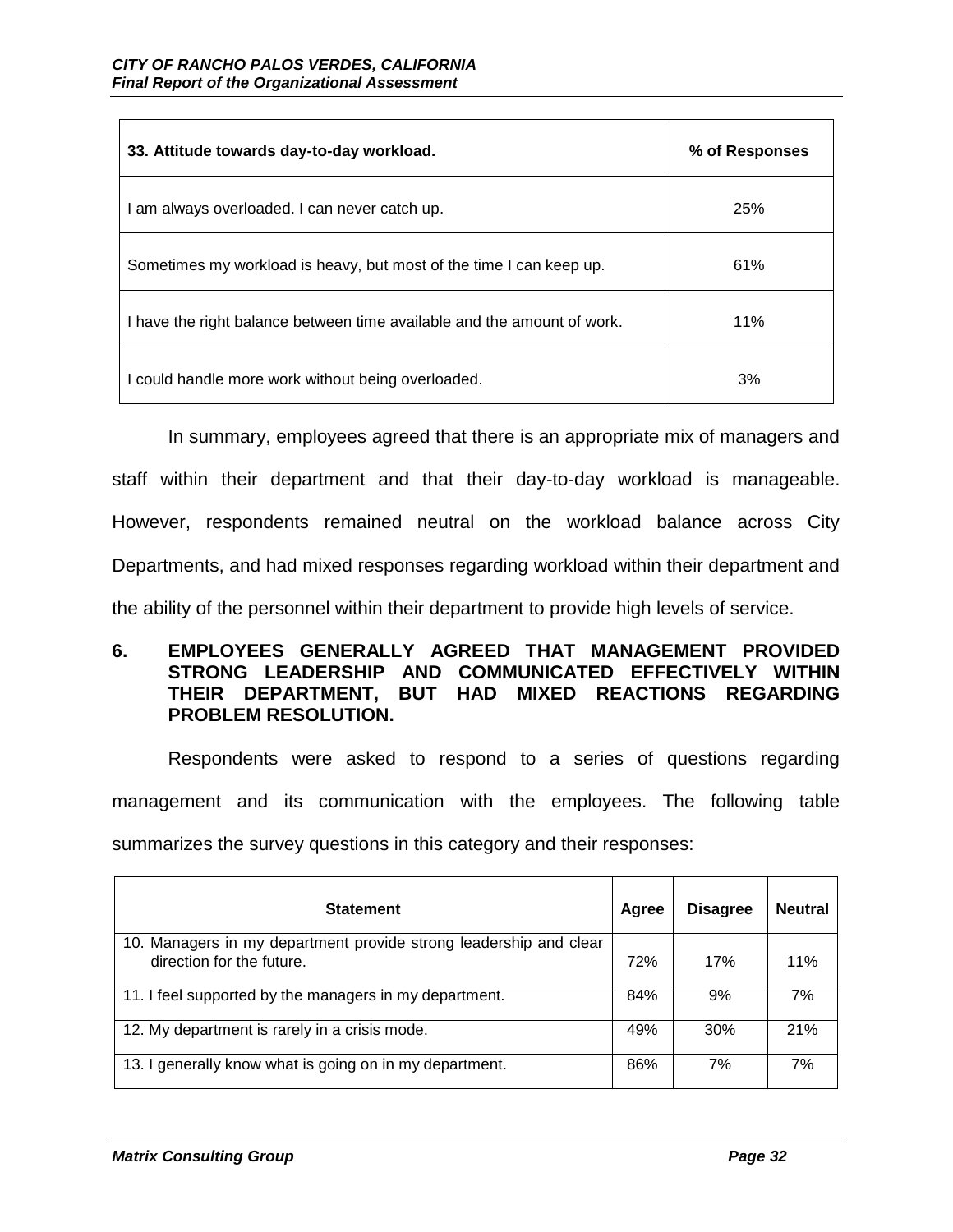| <b>Statement</b>                                                                    | Agree | <b>Disagree</b> | <b>Neutral</b> |
|-------------------------------------------------------------------------------------|-------|-----------------|----------------|
| 14. My first line supervisor keeps me apprised of developments in my<br>department. | 86%   | 5%              | 9%             |
| 19. In my department, we do a good job planning and scheduling our<br>work.         | 86%   | 5%              | 9%             |
| 21. Problems and issues in the City are resolved in a timely manner.                | 49%   | 19%             | 32%            |

In summary, while respondents generally had positive responses towards management and its communication with the employees, it can be seen that regarding the department being in crisis mode and problems being resolved in a timely manner respondents had a mixed reaction.

### **7. A MAJORITY OF EMPLOYEES AGREED THAT PROCESSES WITHIN THEIR OWN DEPARTMENT WERE EFFICIENT, BUT REMAINED NEUTRAL REGARDING PROCESSES INVOLVING OTHER DEPARTMENTS.**

Respondents were asked to respond to a series of statements evaluating the

business processes and procedures of the department. The survey questions in this

category and their responses are summarized in the table below:

| <b>Statement</b>                                                                       | Agree | <b>Disagree</b> | <b>Neutral</b> |
|----------------------------------------------------------------------------------------|-------|-----------------|----------------|
| 15. The business processes within my department are efficient<br>and effective.        | 70%   | 9%              | 21%            |
| 16. The business processes involving other departments are<br>efficient and effective. | 37%   | 11%             | 53%            |
| 18. My department has well documented policies and<br>procedures to guide my work.     | 61%   | 11%             | 28%            |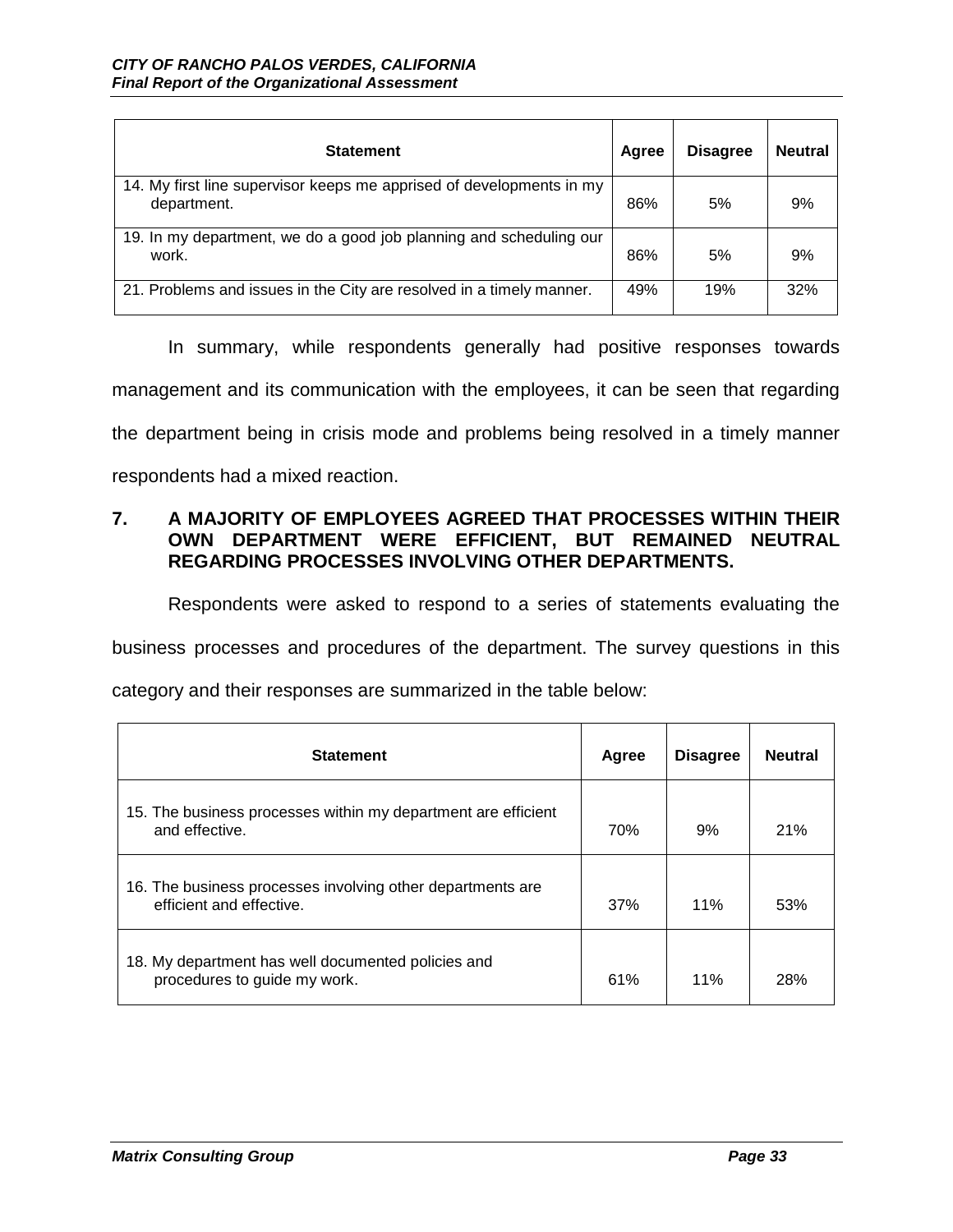In summary, a majority of respondents agreed that within their own department

the policies, procedures, and processes are effective and efficient, but remained neutral

regarding the processes of other City Departments and their effectiveness.

#### **8. RESPONDENTS GENERALLY AGREED THAT THEIR DEPARTMENT AND THE CITY'S ORGANIZATIONAL STRUCTURE IS SOUND.**

Respondents were asked statements concerning operations planning, and organizational structure of the City and its departments. The survey questions in this category and their responses are summarized in the table, below:

| <b>Statement</b>                                                                                                                            | Agree | <b>Disagree</b> | <b>Neutral</b> |
|---------------------------------------------------------------------------------------------------------------------------------------------|-------|-----------------|----------------|
| 17. My department performs work that is not duplicated by other<br>departments.                                                             | 75%   | 4%              | 21%            |
| 30. The organizational structure of the City promotes the efficient<br>and effective delivery of services.                                  | 74%   | 7%              | 19%            |
| 31. The organizational structure of my department / division is<br>well suited to its responsibilities.                                     | 74%   | 16%             | 10%            |
| 32. There are no functions /<br>services performed by my<br>department that would be more appropriately conducted by<br>another department. | 65%   | 14%             | 21%            |

In summary, the respondents generally seemed to agree with the organizational structure and planning of their own department and the City. Overall, a majority of respondents, 75%, agreed with question #17, "My department performs work that is not duplicated by other departments." Only 4% disagreed and 21% remained neutral on the subject. 100% of Community Development respondents and 79% of Administrative Services respondents agreed with this statement, compared to 55% of Public Works' respondents. However, where Community Development respondents felt that the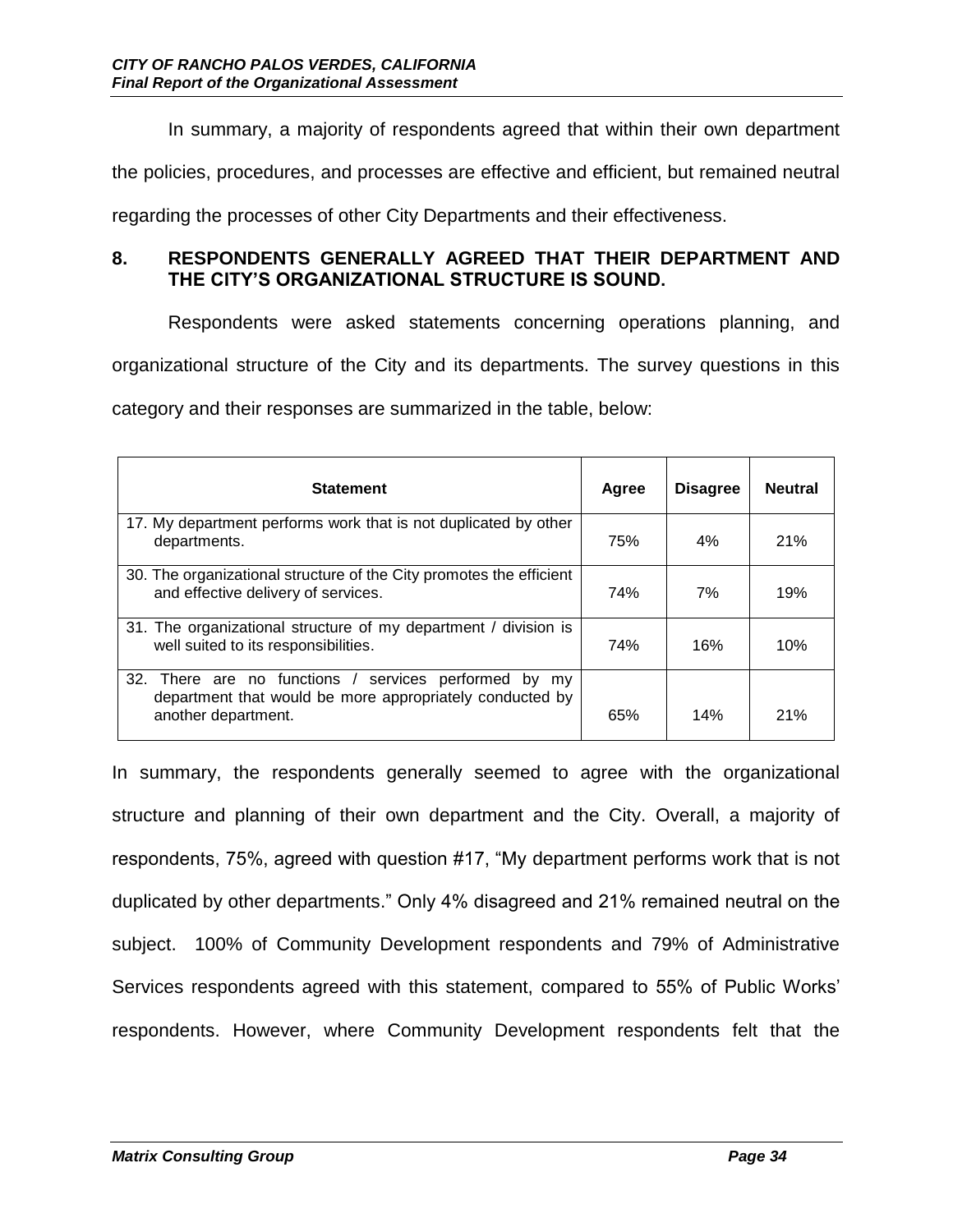functions performed by their department were unique, Public Works' respondents did not agree as strongly.

## **9. AN OVERWHELMING MAJORITY OF EMPLOYEES AGREE THAT CUSTOMER SERVICE IS A HIGH PRIORITY IN THE CITY.**

Respondents were asked two statements concerning the level of customer service. The survey questions in this category and their responses are summarized below:

| <b>Statement</b>                                                         | Agree | <b>Disagree</b> | <b>Neutral</b> |
|--------------------------------------------------------------------------|-------|-----------------|----------------|
| 22. Customer service to the community is a high priority in the<br>City. | 98%   | 0%              | 2%             |
| 23. Internal customer service is a high priority in the City.            | 84%   | 4%              | 12%            |

In summary, the majority of respondents agreed that customer service both to the community and even internally is a high priority in the City.

#### **10. NARRATIVE SURVEY RESPONSES**

In addition to the survey's forced choice questions, respondents were asked to provide narrative responses to two open-end questions (#35 and #36). The responses to the questions were grouped by common themes and summarized by the project team.

## **(1) Please indicate the three greatest strengths of the City of Rancho Palos Verdes:**

Those who chose to answer the open-ended questions were provided with the option to rank their options. Since many of the responses that were ranked either 1, 2,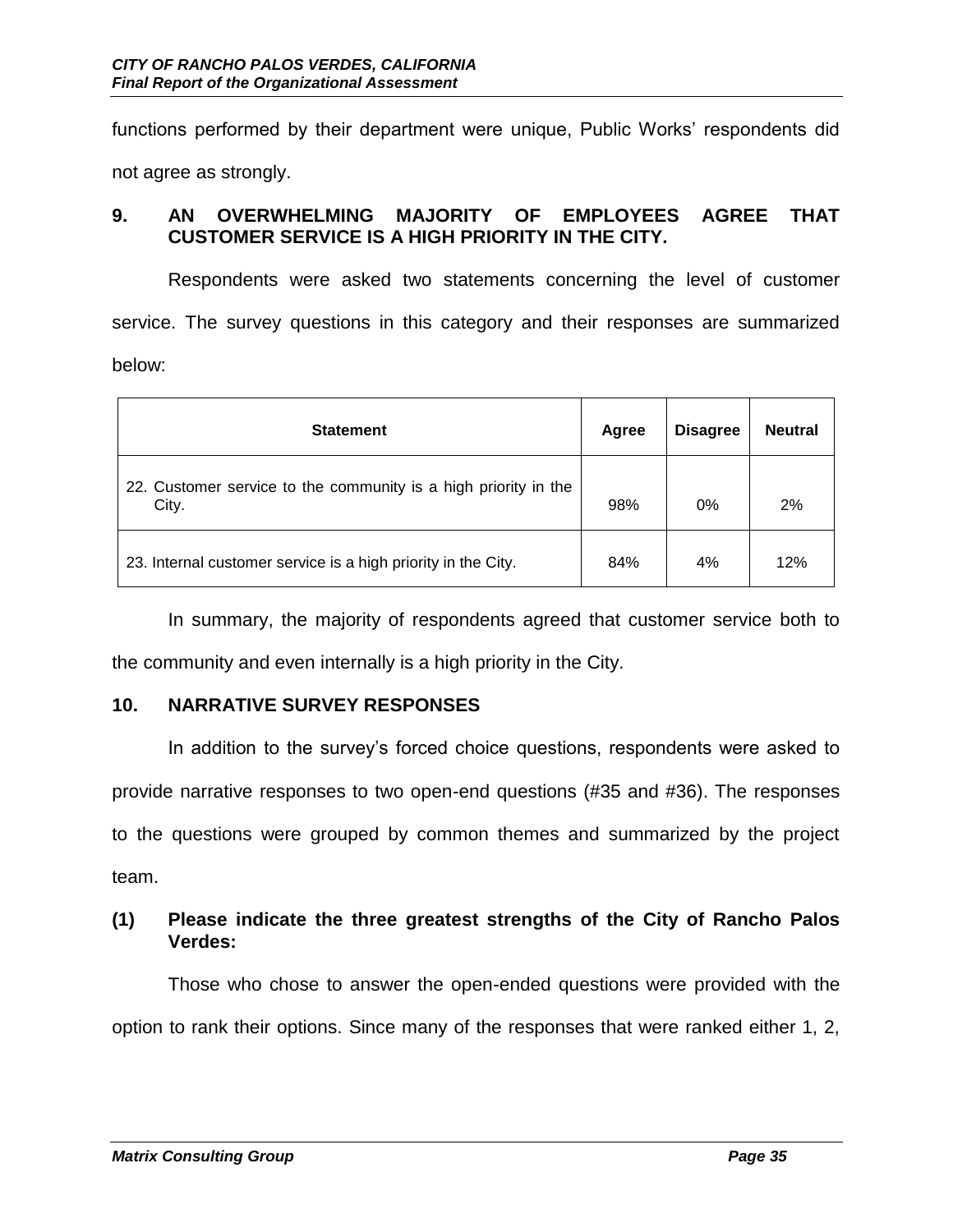or 3 were similar, the common themes for all three rankings are summarized together

as follows:

- o Customer service
- o Excellent teamwork between employees
- o Engaged and active residents
- o Support from management
- o Fiscally conservative
- o High employee productivity
- o Emphasis on constant improvement

The most frequent responses related either to customer service or helpful

employees of the City towards the residents or to the teamwork and loyalty that existed

among the City's employees.

#### **(2) What do you feel are the three most important changes that should be made in the operations of the City of Rancho Palos Verdes to improve customer service to the Public?**

Staff respondents that answered this question were asked to rank their answers,

however, many of the responses overlapped between the three rankings and so the

most commonly expressed changes are summarized below.

- o Develop trust between City Council and City Staff
- o Improve interdepartmental communication and also communication between City Manager's Office and City Council
- o Increase staffing efficiency
- o Increase services offered on City's website such as payment and registration for services
- o Develop streamlined policies and procedures

In summary, the majority of respondents believed that greater trust and

communication needs to be developed between the City Council and City Staff, along

with increasing staffing. However, the respondents also stated that staffing should not

be indiscriminately increased, but it should be evaluated to determine where positions

can be consolidated and where it is necessary to have staff to perform certain functions.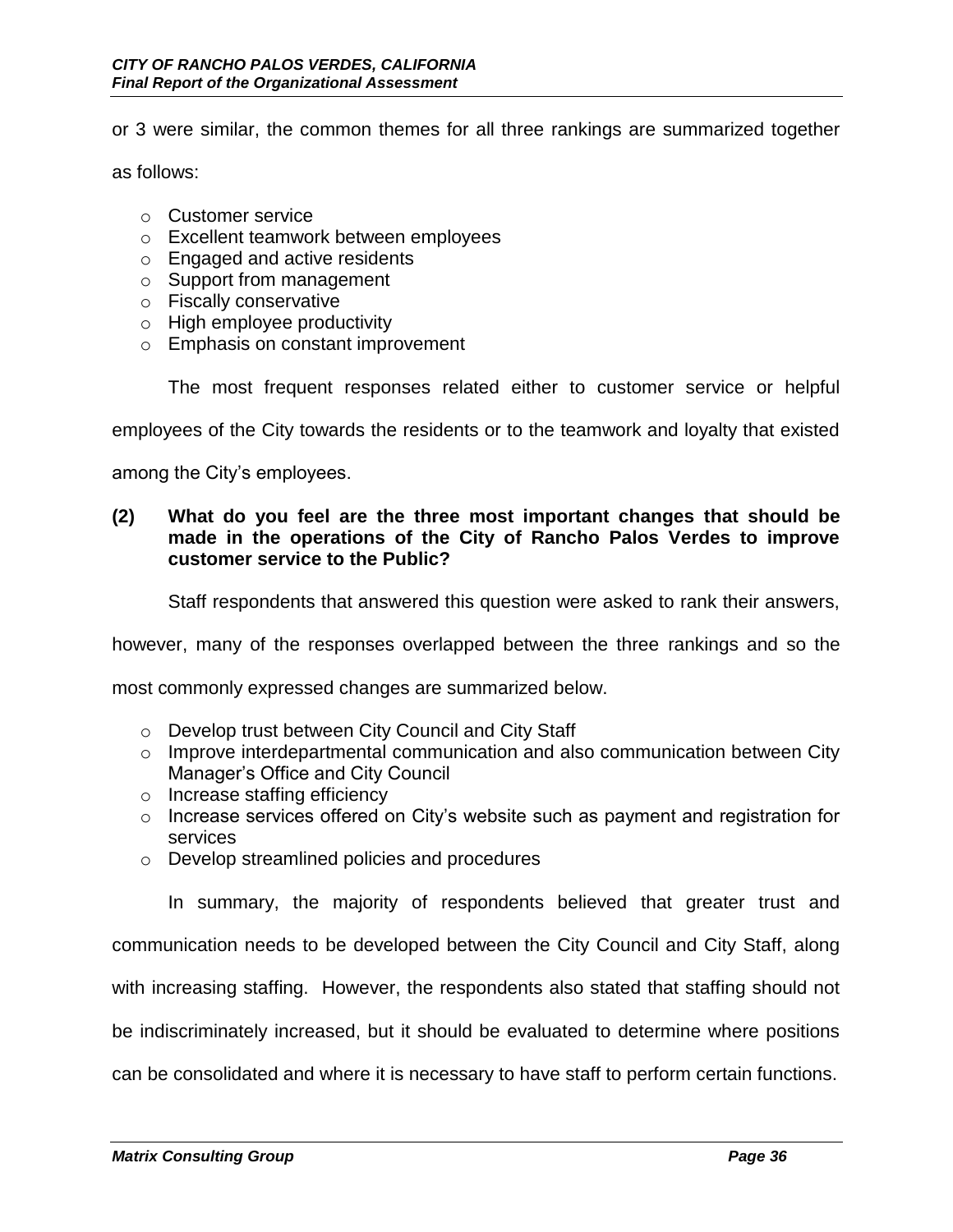# **4. COMMISSION / BOARD SURVEY RESULTS**

As part of the City of Rancho Palos Verdes' Citywide Management and Staffing Study, the project team developed and distributed a survey to members of City Committees or Commissions in September 2012. This was done to solicit input, feedback, and comments from this group regarding current City operations, in particular, the support provided to their Committee or Commission by City staff. The following section summarizes the key findings and observations developed from reviewing the responses provided on the survey.

### **1. AN ANONYMOUS SURVEY WAS CIRCULATED TO ALL CITY COMMITTEE OR COMMISSION MEMBERS.**

An anonymous survey was circulated to all City Committee or Commission members to provide them with an opportunity to provide input regarding current service delivery. Committee and Commission members were asked to respond to a series of questions regarding the Committee / Commission focus, its operations, its staff support, its organizational issues, and interaction with Council and City staff.

Respondents provided the degree to which they either disagreed or agreed with the statement, given the following options: "No Response", "Strongly Agree", "Agree", "Neutral", "Strongly Disagree", and "Disagree". For discussion purposes in this document, the project team groups the "Strongly Agree" and "Agree" responses into one grouping when reporting general employee responses; the same is true for the "Strongly Disagree" and "Disagree" responses and the "No Response" and "Neutral" responses.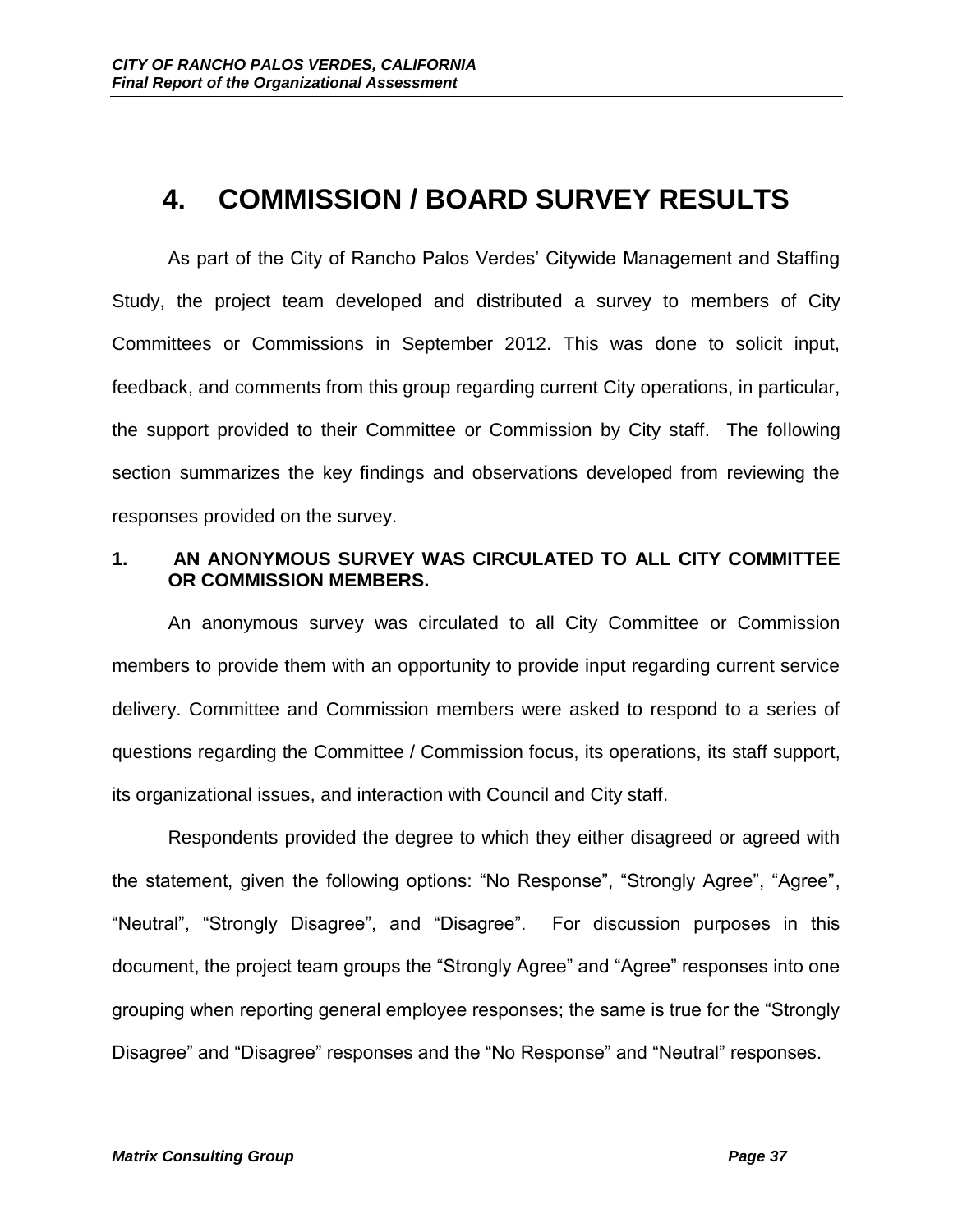Overall 28 surveys were distributed, of which 22 responses were received, resulting in an overall response rate of 79%. The following tables show the overall breakdown of responses by committee / commission and length of service on the committee:

| <b>Committee / Commission</b>                            | #<br><b>Responses</b> |
|----------------------------------------------------------|-----------------------|
| <b>Emergency Preparedness Committee</b>                  | З                     |
| <b>Finance Advisory Committee</b>                        | 6                     |
| Oversight Committee for Water Quality & Flood Protection | 5                     |
| <b>Planning Commission</b>                               | 4                     |
| <b>Traffic Safety Committee</b>                          | 4                     |
| Total                                                    | 22                    |

| <b>Length of Service</b> | #<br><b>Responses</b> |
|--------------------------|-----------------------|
| Less than 1 year         |                       |
| 1 to 4 years             | 8                     |
| More than 5 years        | ี                     |
| Total                    | 21                    |

The sections below summarize the results of the Committee / Commission survey.

**2. RESPONDENTS GENERALLY AGREED THAT THE PURPOSE OF THEIR COMMITTEE / COMMISSION IS CLEAR AND UNIQUE, ALONG WITH ADEQUATE ORIENTATION AND TRAINING PROVIDED REGARDING THE COMMITTEE / COMMISSION.** 

Respondents were provided with statements regarding the purpose of

Committees and Commissions and if appropriate training is provided to those serving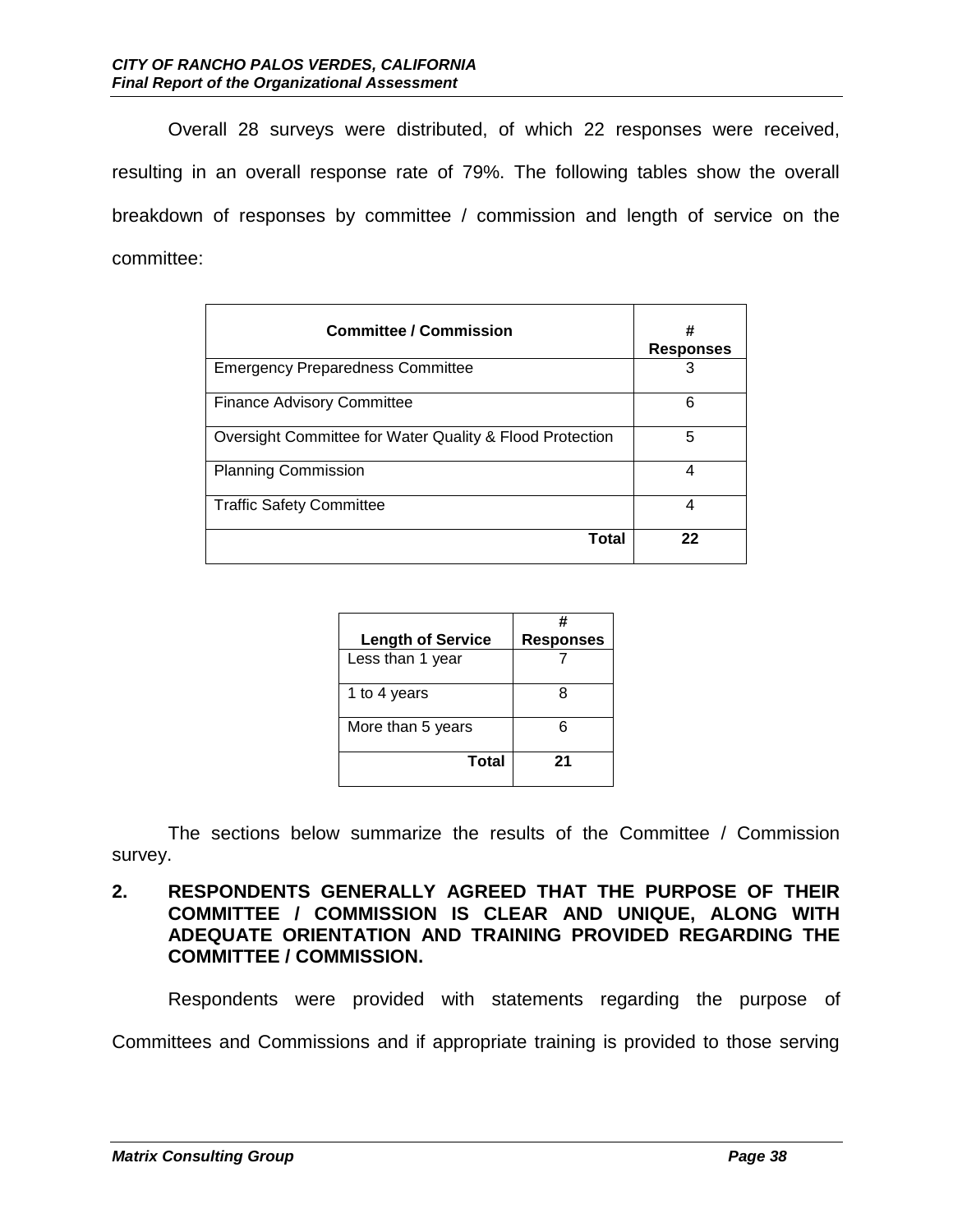on these Committees and Commissions. The survey questions in this category and their

response are summarized in the table below:

| <b>Statement</b>                                                                                                                                                                               | Agree | <b>Disagree</b> | <b>Neutral</b> |
|------------------------------------------------------------------------------------------------------------------------------------------------------------------------------------------------|-------|-----------------|----------------|
| 1. The purpose of my committee / commission is clear.                                                                                                                                          | 90%   | $0\%$           | 10%            |
| 2. Upon appointment, an orientation session was provided<br>regarding the role and responsibilities of the committee /<br>commission.                                                          | 71%   | 19%             | 10%            |
| 4. The role and responsibility of my committee is clear and well<br>defined in the Annual Work Plan.                                                                                           | 71%   | 10%             | 19%            |
| 11. Training is provided to members of the committee /<br>commission to provide relevant background information and<br>knowledge of developing trends and issues related to our<br>assignment. | 62%   | 19%             | 19%            |
| 18. The work of my committee / commission is unique $-$ it is not<br>duplicated by other committees or staff responsibilities.                                                                 |       | $0\%$           | 10%            |
| 25. I feel adequately informed to make policy decisions or<br>recommendations for the City.                                                                                                    |       | $0\%$           | 10%            |
| 26. The City has the appropriate number of Committees /<br>Commissions.                                                                                                                        | 57%   | 5%              | 38%            |
| 27. There is sufficient turnover in the individuals appointed to<br>Committees / Commissions to provide opportunities for all<br>that wish to serve the City.                                  | 50%   | 10%             | 40%            |

In summary, the majority of the respondents believed that the purpose of their Committee / Commission was clearly defined and the work of their Committee / Commission was unique. Additionally, the respondents expressed that they received proper orientation and adequate training to serve on the Committees / Commissions.

## **3. A MAJORITY OF RESPONDENTS AGREED WITH THE COMMITTEE / COMMISSION ORGANIZATIONAL STRUCTURE AND ITS SIZE.**

Respondents were asked several questions regarding Committee / Commission organization and structure. The questions in this category and their responses are summarized in the table, below: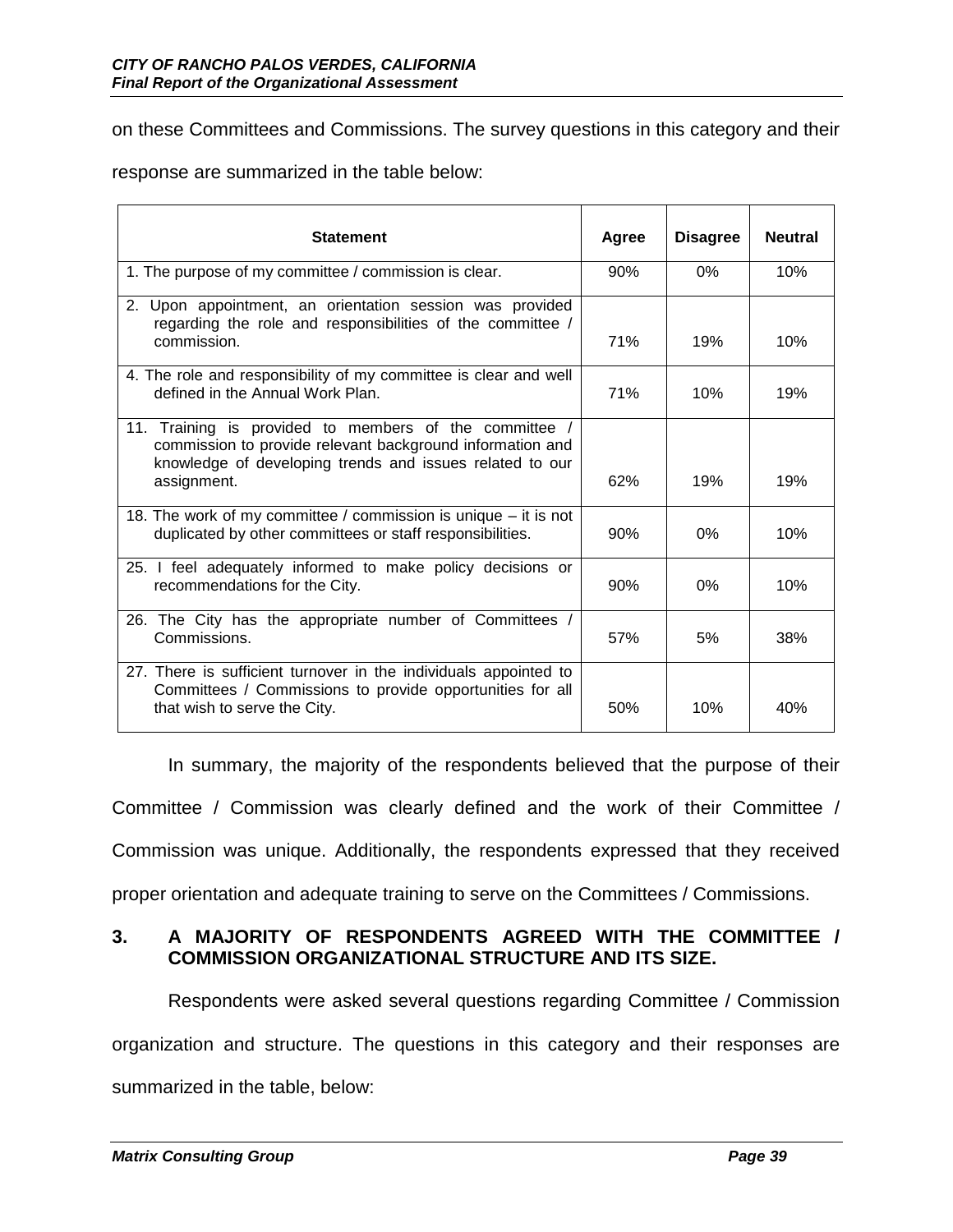| <b>Statement</b>                                                                              | Agree | <b>Disagree</b> | <b>Neutral</b> |
|-----------------------------------------------------------------------------------------------|-------|-----------------|----------------|
| 3.<br>The appointment process to serve on a Committee<br>Commission is fair and equitable.    | 71%   | 5%              | 24%            |
| 10. The committee / commission size is appropriate.                                           | 86%   | 5%              | 9%             |
| 15. The structure of our meetings enables us to effectively<br>manage our workload.           | 81%   | $0\%$           | 19%            |
| 16. My committee / commission receives an appropriate level of<br>legal support, when needed. | 62%   | 5%              | 33%            |

In summary, it can be seen that the majority of respondents agreed that the

Committee / Commission organizational structure is intact and is fair and appropriate.

## **4. THE MAJORITY OF RESPONDENTS AGREED THAT STAFF PROVIDED APPROPIATE AND EFFECTIVE SUPPORT TO THE COMMITTEES / COMMISSIONS.**

Respondents were asked to respond to a series of statements regarding

Committee / Commission interaction with staff and the level of support provided by City

staff. The survey questions in this category and their responses are summarized in the

table below:

| <b>Statement</b>                                                                                                                                                             | Agree | <b>Disagree</b> | <b>Neutral</b> |
|------------------------------------------------------------------------------------------------------------------------------------------------------------------------------|-------|-----------------|----------------|
| 5. City staff provide appropriate background information for each<br>agenda item presented to the committee / commission.                                                    | 90%   | $0\%$           | 10%            |
| 6.<br>City staff provide, where applicable, alternatives<br>tor<br>consideration and a clear recommendation for each action<br>item presented to the committee / commission. | 81%   | $0\%$           | 19%            |
| 14. The work of my committee / commission is valued by staff.                                                                                                                | 71%   | 5%              | 24%            |
| 22. Staff reports are well written.                                                                                                                                          | 90%   | $0\%$           | 10%            |
| 23. Staff reports are provided with sufficient time for me to<br>review in advance of meetings.                                                                              | 86%   | 5%              | 9%             |
| 24. Staff verbal presentations are effective.                                                                                                                                | 100%  | $0\%$           | $0\%$          |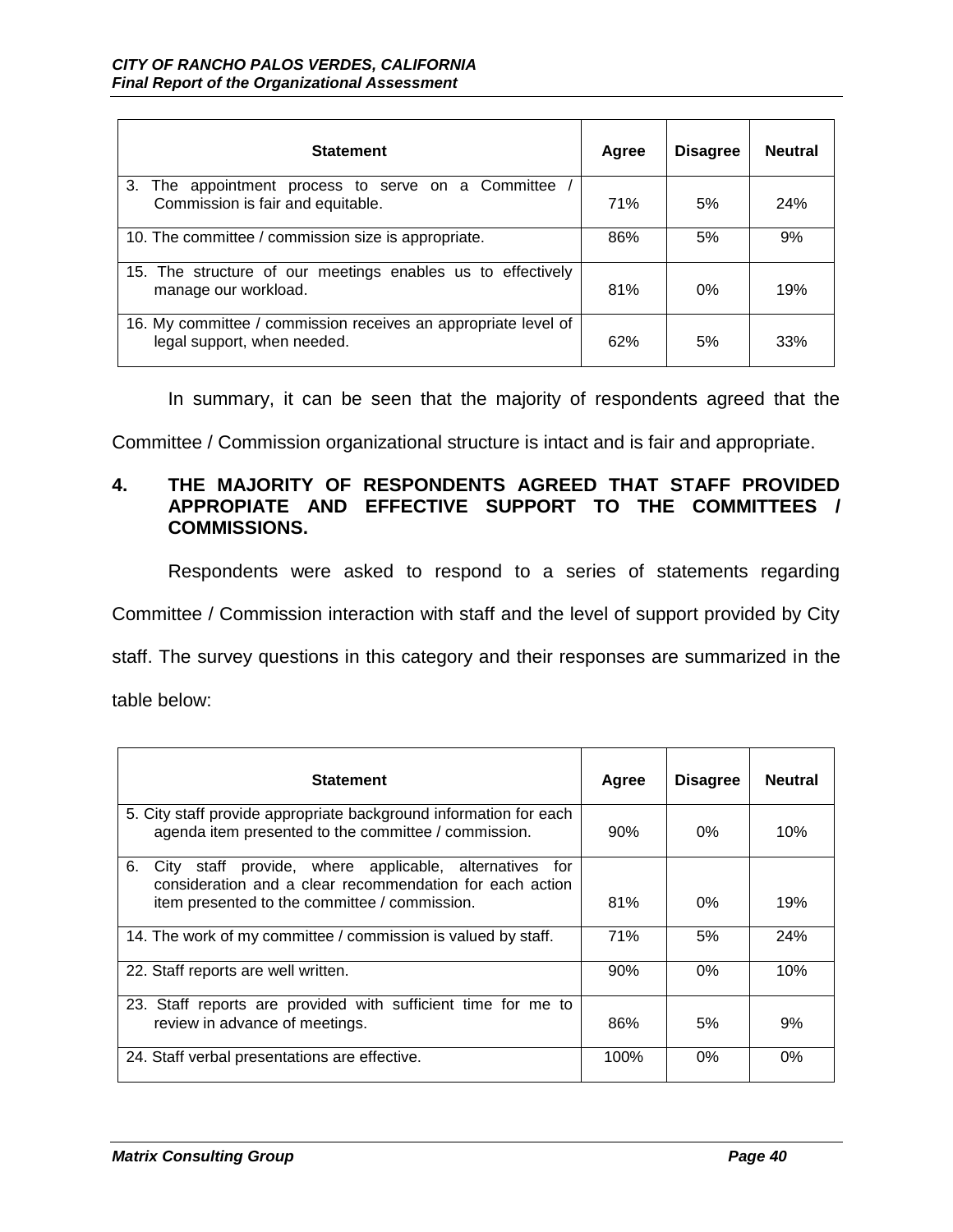In summary, a majority of the overall respondents agreed that City staff provides

appropriate background support, whether it be in the form of written reports, verbal

presentations, or recommendations.

### **5. MAJORITY OF COMMITTEE / COMMISSION MEMBERS AGREE THAT CITY COUNCIL VALUES AND CONSIDERS THEIR RECOMMENDATIONS AND INPUT.**

Respondents were asked to respond to two statements concerning the Committee / Commission interaction with City Council. The survey questions in this

category and their responses are summarized in the tables below:

| <b>Statement</b>                                                                                                                   | Agree | <b>Disagree</b> | <b>Neutral</b> |
|------------------------------------------------------------------------------------------------------------------------------------|-------|-----------------|----------------|
| 7. Recommendations and input developed by my committee /<br>commission are given appropriate consideration by the City<br>Council. |       | $0\%$           | 10%            |
| 13. The work of my committee / commission is valued by the<br>City Council.                                                        | 76%   | $0\%$           | 24%            |

In summary, respondents agreed that the City Council considered their recommendations and inputs and valued their work and time spent on the Committees /

Commissions.

## **6. RESPONDENTS GENERALLY AGREED THAT THE WORKLOAD OF THE COMMITTEE / COMMISSION IS APPROPRIATE ALONG WITH THE OPERATIONS OF THE COMMITTEE / COMMISSION.**

Respondents were asked to respond to a series of questions regarding Committee / Commission operations such as meeting frequency and length, along with their workload level. The following table summarizes the survey questions in this category and their responses: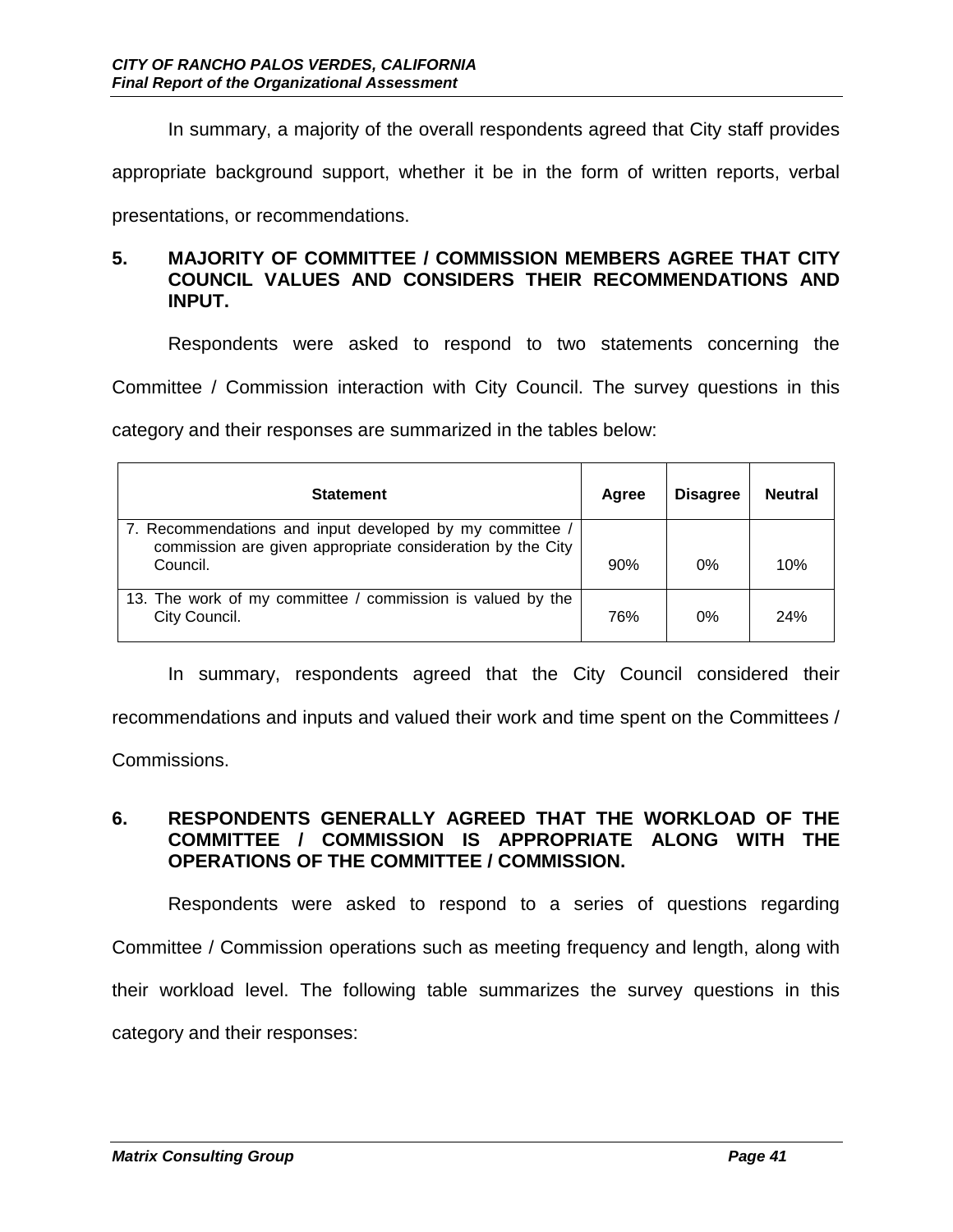| <b>Statement</b>                                                                                                                               | Agree | <b>Disagree</b> | <b>Neutral</b> |
|------------------------------------------------------------------------------------------------------------------------------------------------|-------|-----------------|----------------|
| 8. The workload of my committee / commission is appropriate – all<br>items presented can be given due consideration before action is<br>taken. | 90%   | $0\%$           | 10%            |
| 9. The frequency of meetings for my committee / commission is<br>appropriate.                                                                  | 86%   | $0\%$           | 14%            |
| 17. My committee / commission is made aware of developing issues<br>that may impact our areas of responsibilities.                             | 76%   | 19%             | 5%             |
| 19. Our meetings are substantive and support the purpose of the<br>committee / commission.                                                     | 95%   | $0\%$           | 5%             |
| 20. Our meetings are conducted in an orderly fashion.                                                                                          | 95%   | $0\%$           | 5%             |
| 21. The public has sufficient opportunity to provide input to the<br>committee / commission.                                                   | 81%   | 5%              | 14%            |

In summary, the Committee / Commission members agreed that the workload of the Committee / Commission and the operational aspects of the Committee / Commission are appropriate and in functioning condition.

#### **7. NARRATIVE SURVEY RESPONSES**

In addition to the survey's forced choice questions, respondents were asked to provide narrative responses to two open-end questions (#28 and #29). The responses to the questions were grouped by common themes and summarized by the project team.

## **8. Please indicate the three greatest strengths of the City of Rancho Palos Verdes:**

Those who chose to answer the open-ended questions were provided with the option to rank their options. Since many of the responses that were ranked 1, 2, or 3 were similar, the common themes for all three rankings are summarized together as follows:

o Dedicated City Staff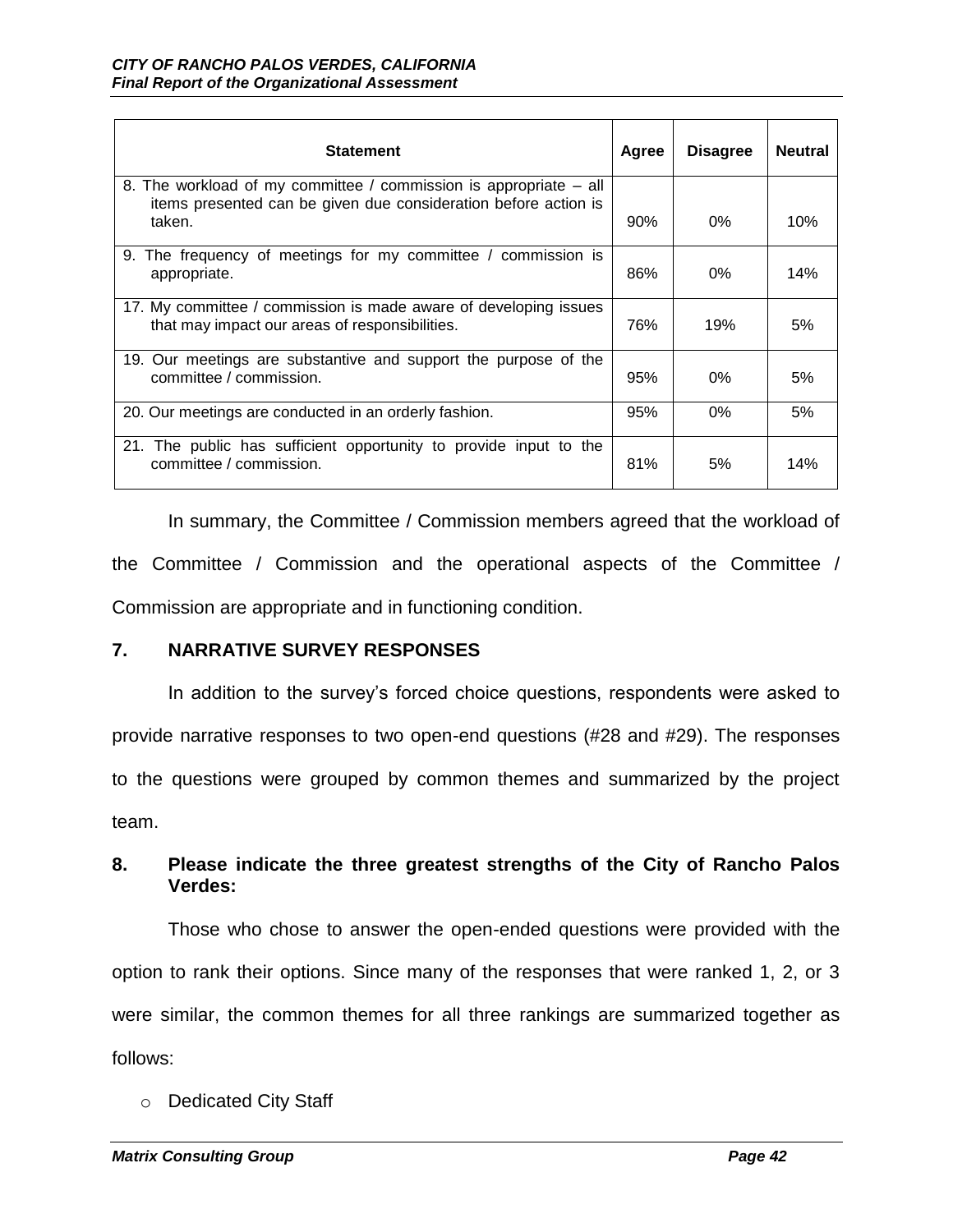- o Active and involved local community
- o Effective cost control and fiscally conservation
- o Community-oriented governing practices

The most frequent responses related either to City staff and their dedication to

the community or to the local community's involvement in the City's governance.

#### **9. What do you feel are the three most important changes that should be made in the operations of the City of Rancho Palos Verdes to improve customer service to the Public?**

Respondents that answered this question were asked to rank their answers,

however, many of the responses overlapped between the three rankings and so the

most commonly expressed changes are summarized below.

- $\circ$  Improve communication and develop transparency between the government and the community
- o Improve the City Website (e.g. electronic transactions, live webcast of meetings)
- o Decrease government regulation

In summary, the majority of respondents believed that the most important change

needed to be made in terms of improved communication and greater transparency

between the City Government and the community.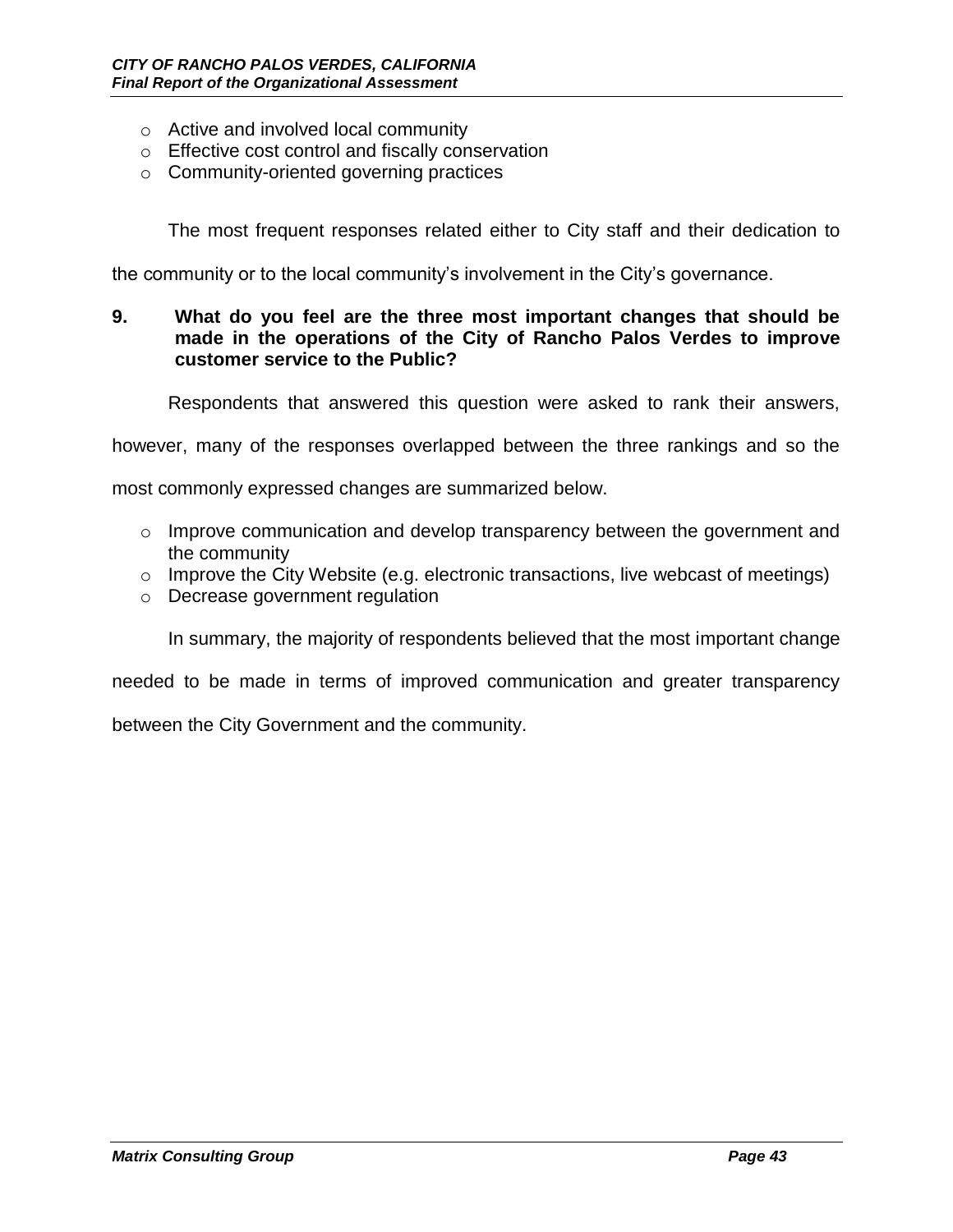# **5. BEST MANAGEMENT, OPERATIONAL AND STAFFING ASSESSMENT**

In the assessment of Rancho Palos Verdes, the Matrix Consulting Group project

team utilized a wide variety of data collection and analytical techniques to evaluate the

operational practices of the City organization. The project team conducted the following

data collection and analytical activities:

- At the outset of the project, the study team interviewed City management. The purpose of these interviews was to develop an initial understanding of the issues and background, which led to this study.
- The project team conducted a process of interviewing managers in every department.
- In order to maximize the employee input into this study, the project team distributed an anonymous employee survey which every employee in the departments included in the scope of the study had the opportunity to fill-out and return to the project team.
- While on site, the project team collected a wide variety of data designed to document workloads, costs, service levels and operating practices.
- In order to make the assessments of operational strengths and improvement opportunities, the project team developed a set of performance measures, called "best management practices" against which to evaluate current services, workloads and service levels in the City. The measures utilized have been derived from the project team's collective experience in working with hundreds of municipalities in California and throughout the country. The performance measures utilized represent the following:
	- Statements of "effective practices" based on the study team's experience in evaluating operations in other municipalities. These measures are both qualitative and quantitative.
	- Where they exist, statements reflecting "industry standards" were used to incorporate commonly utilized service delivery approaches in addition to targets developed by national research organizations.
	- In both instances, these measures of efficiency and effectiveness were selected and adjusted to reflect the unique operating and service conditions in Rancho Palos Verdes. Such factors as weather, topography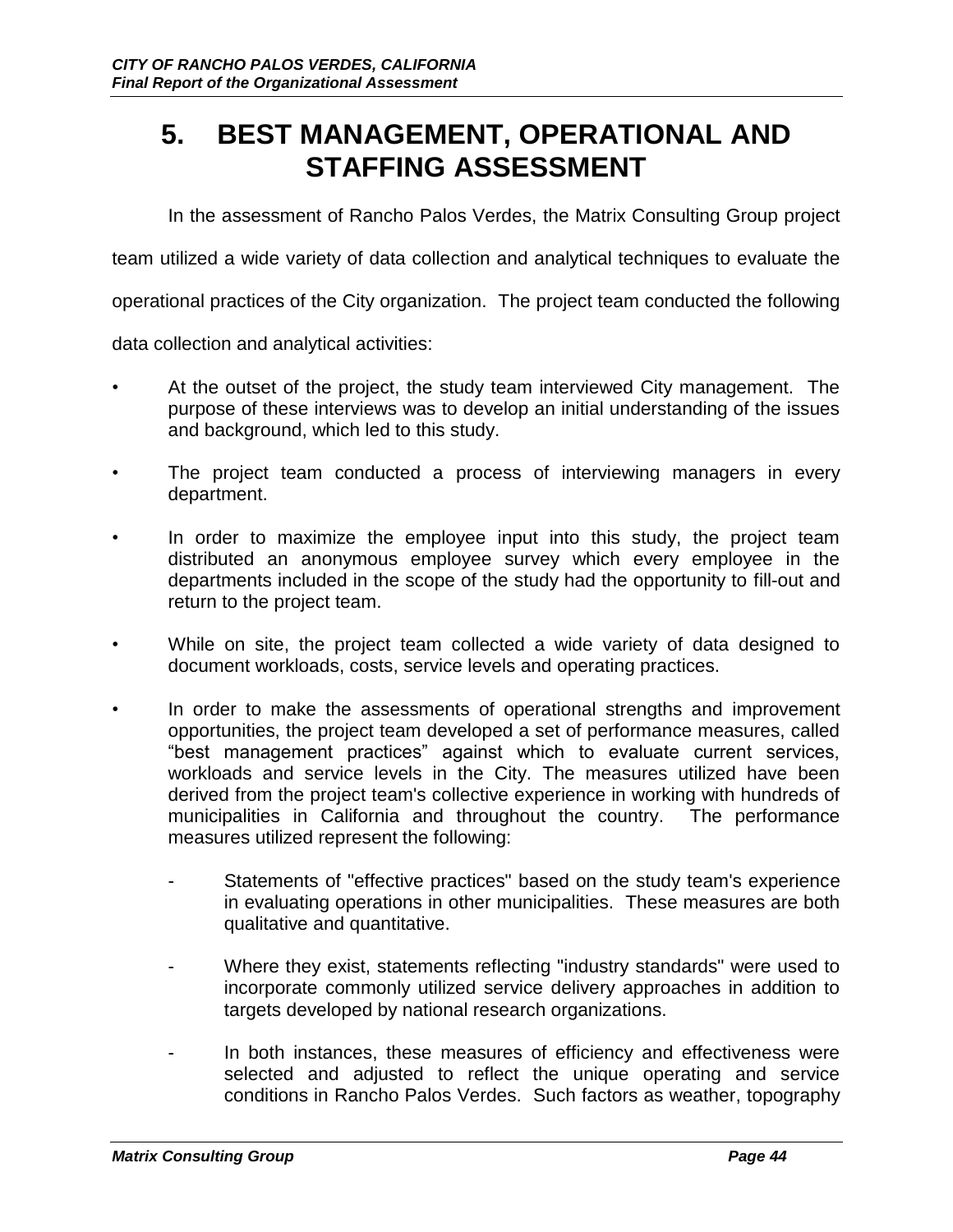and history came into play in the selection of actual performance measures.

The purpose of this report, then, was to develop an overall assessment of City operations and staffing needs that the City Council and City Manager can utilize to meet on-going service needs in a sustainable way. The following subsections of this chapter present the findings of our operational and staffing assessment by major functional area. We have identified both current strengths within the operations in place and opportunities for improvement that are designed to either increase efficiency and effectiveness of service provision or move the City toward implementation of best practices and operational practices. Each subsection concludes with organizational and staffing recommendations.

## **A. City Manager's Office and Human Resources.**

The principal direct service areas within the City Manager's Office is the Human Resources function. At the present time, this position is vacant and filled on an interim basis through a contracted position. The following section outlines the best practices and operational practice assessment of the Human Resources function.

#### **(1) Best Practices and Operational Assessment.**

For each best practice or performance target, the project team has identified whether it is a current strength of the organization or an opportunity for improvement.

| <b>Performance Target</b>                                                                                                                                                  | <b>Strengths</b>                                                                                              | <b>Potential Improvements</b>                            |
|----------------------------------------------------------------------------------------------------------------------------------------------------------------------------|---------------------------------------------------------------------------------------------------------------|----------------------------------------------------------|
| Human Resources maintains<br>personnel records in an efficient<br>and readily accessible manner<br>utilizing an integrated human<br>resource information system<br>(HRIS). | Personnel records are<br>maintained in a central and<br>secure location within the Human<br>Resources office. | The City does not have a<br>comprehensive HRIS in place. |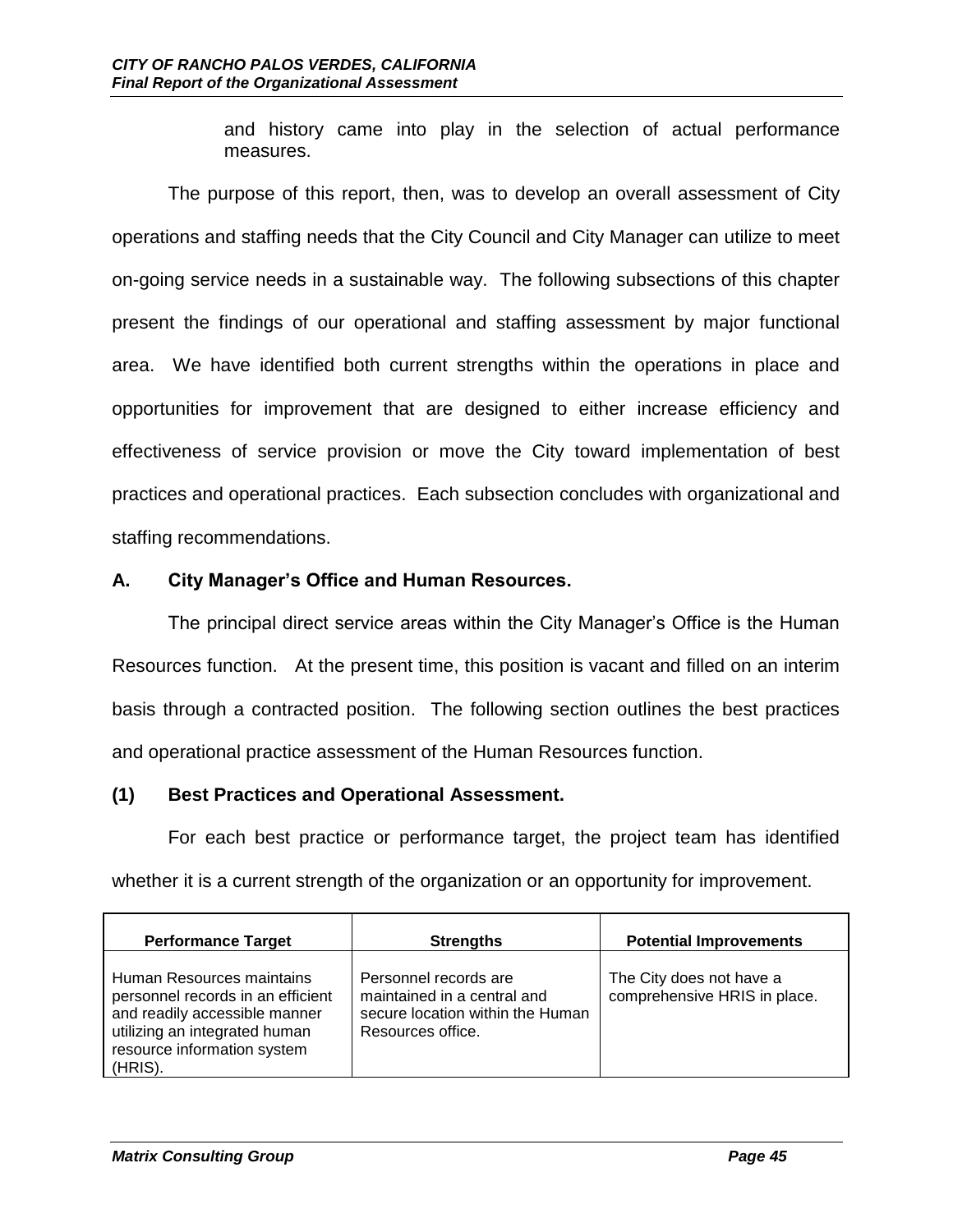| <b>Performance Target</b>                                                                                                                                                                                                                                                                                                                                                                                                                                                                                                                                                                                                                                                          | <b>Strengths</b>                                                                                                                                                                                                                       | <b>Potential Improvements</b>                                                                                                                                                                                      |
|------------------------------------------------------------------------------------------------------------------------------------------------------------------------------------------------------------------------------------------------------------------------------------------------------------------------------------------------------------------------------------------------------------------------------------------------------------------------------------------------------------------------------------------------------------------------------------------------------------------------------------------------------------------------------------|----------------------------------------------------------------------------------------------------------------------------------------------------------------------------------------------------------------------------------------|--------------------------------------------------------------------------------------------------------------------------------------------------------------------------------------------------------------------|
| Human Resources use a<br>workforce planning system to<br>project retirement dates by<br>Department and prepare for<br>replacement of lost<br>competencies and skills. This<br>system has been automated. The<br>plan is updated annually.                                                                                                                                                                                                                                                                                                                                                                                                                                          |                                                                                                                                                                                                                                        | To date, limited workforce<br>planning efforts have been<br>undertaken. Staff is aware of the<br>future impact retirements may<br>have on the organization due to<br>the long-tenure of many key staff<br>members. |
| The average recruitment times<br>include the following:<br>45-60 days for clerical and<br>'operations' staff<br>60-90 for professional and<br>paraprofessional staff<br>120-150 days for management<br>staff                                                                                                                                                                                                                                                                                                                                                                                                                                                                       | Recruitment efforts have been<br>extremely limited in the last year<br>due to not filling vacancies during<br>the revamping of the pension<br>program. Average recruitment<br>times have not been analyzed<br>due to limited data set. |                                                                                                                                                                                                                    |
| Human Resources can<br>demonstrate through climate<br>surveys, exit interview results,<br>and/or other appropriate<br>methods, that it has created and<br>modified a working environment<br>for its employees that enhances<br>worker satisfaction, and<br>minimizes employee turnover. At<br>a minimum:<br>The City conducts climate<br>surveys that measure employee<br>satisfaction on such factors as<br>work environment, quality of<br>supervision, safety, City-wide<br>support, and opportunities for<br>professional development; and<br>The City conducts exit interviews<br>with employees who terminate<br>employment, and compile the<br>results of these interviews. | The City currently conducts exit<br>interviews on full-time positions.<br>Part-time positions have exit<br>interviews conducted as feasible.                                                                                           | The City does not currently<br>conduct frequent employee<br>satisfaction surveys.                                                                                                                                  |
| The Citywide non-retirement<br>turnover rate is less than 5% of<br>total employees and monitors<br>this data per classification to<br>identify specific areas for<br>improvement.                                                                                                                                                                                                                                                                                                                                                                                                                                                                                                  | Non-retirement turnover within<br>the City organization is extremely<br>low.                                                                                                                                                           |                                                                                                                                                                                                                    |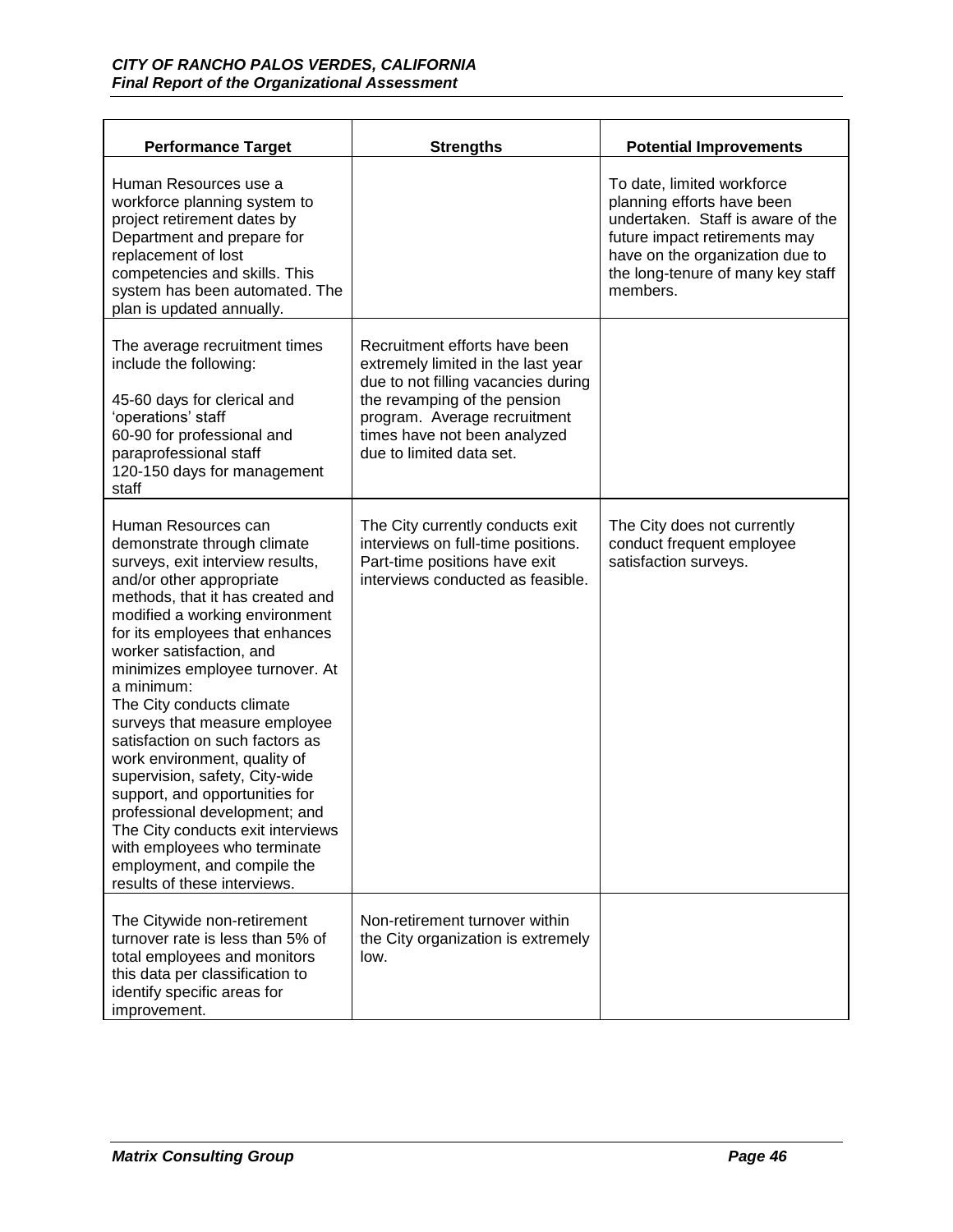| <b>Performance Target</b>                                                                                                                                                                                                                                                                                                                                                                                                                                                                                                                                                                                       | <b>Strengths</b>                                                                                                                                                                                                                                       | <b>Potential Improvements</b>                                                                                                                                                                                                                                                                |
|-----------------------------------------------------------------------------------------------------------------------------------------------------------------------------------------------------------------------------------------------------------------------------------------------------------------------------------------------------------------------------------------------------------------------------------------------------------------------------------------------------------------------------------------------------------------------------------------------------------------|--------------------------------------------------------------------------------------------------------------------------------------------------------------------------------------------------------------------------------------------------------|----------------------------------------------------------------------------------------------------------------------------------------------------------------------------------------------------------------------------------------------------------------------------------------------|
| Human Resources maintains<br>clear and effective channels of<br>communication with City<br>employees, including:<br>Providing readily accessible<br>copies of a useful employee<br>handbook and information on<br>City personnel policies and<br>benefit packages<br>Communicating City news and<br>changes in policy to all<br>employees<br>Opportunities for employee<br>feedback on City policies and<br>practices that affect their areas of<br>work or expertise, including<br>employee membership on policy<br>committees, and/or the<br>solicitation of employee input on<br>City policies and programs. | The City has a basic employee<br>manual covering both<br>represented and non-<br>represented employees.                                                                                                                                                | The employee manual has been<br>updated and implementation is<br>pending final approval of the first<br>employee MOU. Following<br>adoption, all employees should<br>be provided a copy of the<br>employee manual and training<br>should be provided to all staff.                           |
| Human Resources has<br>developed and implemented<br>strategies to make the City a<br>satisfying place to work including<br>such strategies as the following:<br>Public celebration of professional<br>achievements.<br>Social events (e.g., picnics).<br>Recognition of personal<br>milestones of employees (e.g.,<br>anniversaries).<br>Stress release activities (e.g.,<br>casual dress days).                                                                                                                                                                                                                | The City has undertaken several<br>efforts to promote City<br>employment and employee<br>engagement including an annual<br>holiday party, employee<br>recognition programs, etc.                                                                       |                                                                                                                                                                                                                                                                                              |
| Human Resources provides a<br>comprehensive staff<br>development program to achieve<br>and maintain high levels of<br>productivity and employee<br>performance.                                                                                                                                                                                                                                                                                                                                                                                                                                                 | The City provides training for<br>general topics (Sexual<br>Harassment, Workplace<br>Violence, etc.) to all employees<br>periodically.<br>Staff development related to<br>specific skills is primarily a<br>function of the individual<br>departments. | The City should expand efforts to<br>make employees aware of<br>training available to them through<br>the City's membership in other<br>organizations (i.e. - risk<br>management association).<br>Additionally, the City should more<br>thoroughly track employee<br>attendance at training. |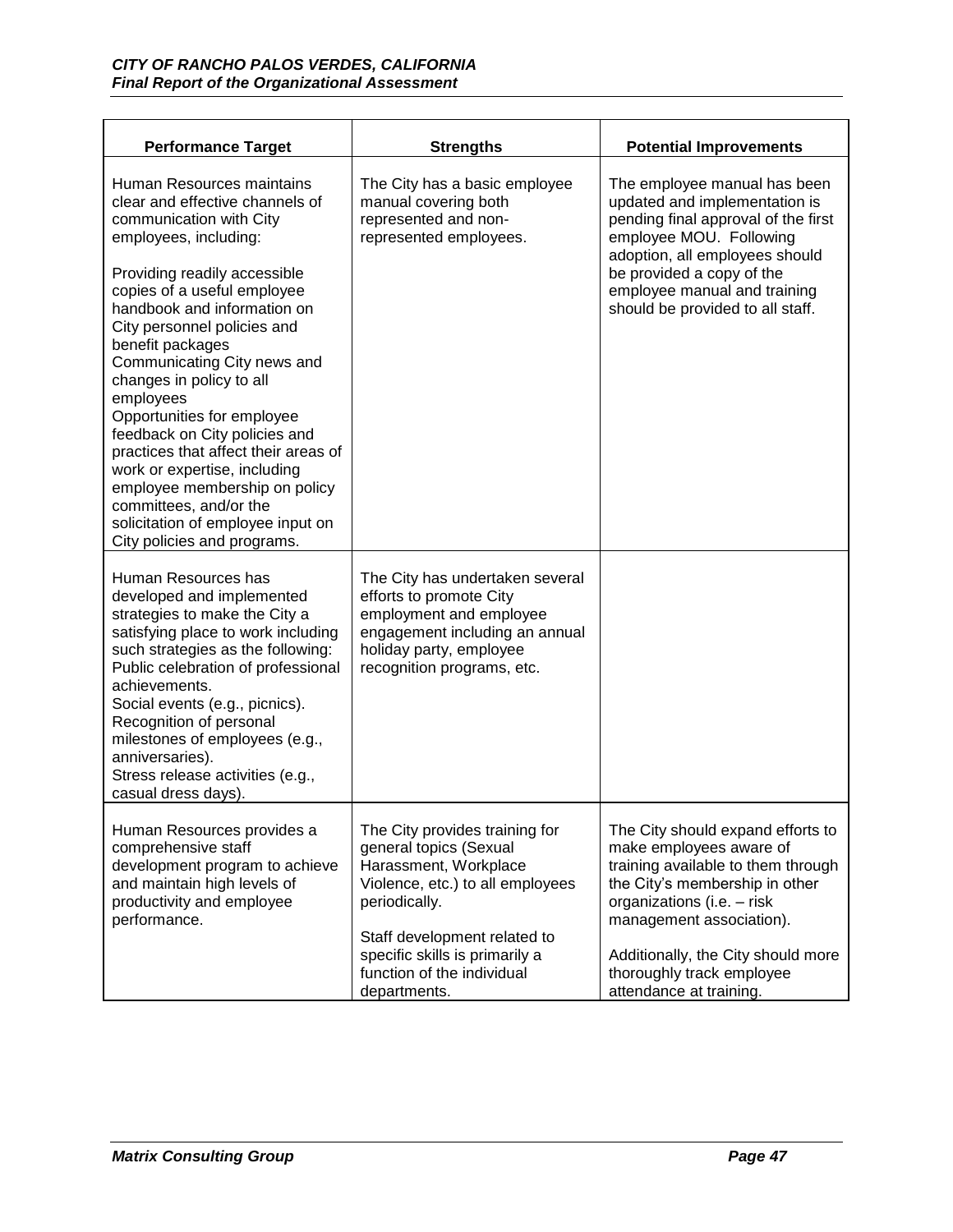| <b>Performance Target</b>                                                                                                                                                                                                                                                                                                                                                                                                                                                        | <b>Strengths</b>                                                                                                                | <b>Potential Improvements</b>                                                                                |
|----------------------------------------------------------------------------------------------------------------------------------------------------------------------------------------------------------------------------------------------------------------------------------------------------------------------------------------------------------------------------------------------------------------------------------------------------------------------------------|---------------------------------------------------------------------------------------------------------------------------------|--------------------------------------------------------------------------------------------------------------|
| Human Resources conducts<br>needs assessments for the<br>Citywide training program that<br>include input from employees<br>and their supervisors at least<br>every other year.                                                                                                                                                                                                                                                                                                   |                                                                                                                                 | A comprehensive training needs<br>assessment has not been<br>undertaken.                                     |
| Human Resources has<br>established and implemented<br>Citywide procedures for<br>assessing the performance of all<br>personnel that include<br>performance criteria including<br>measures and standards related<br>to outcomes.<br>Provides written information<br>regarding the performance<br>assessment process to all<br>personnel, including performance<br>criteria that will be used in the<br>assessment and the process that<br>will be used to make the<br>assessment. | The Human Resources program<br>oversees the performance<br>evaluation process. The City has<br>a comprehensive evaluation tool. | However, the application of the<br>performance evaluation tool<br>appears inconsistent among<br>supervisors. |
| Human Resources regularly<br>provides training, guidance, and<br>coaching to managers and<br>supervisors on the procedures<br>for improving the performance or<br>disciplining of poorly performing<br>employees.                                                                                                                                                                                                                                                                | Human Resources provides<br>personal support to individual<br>managers and supervisors to<br>address employee issues.           |                                                                                                              |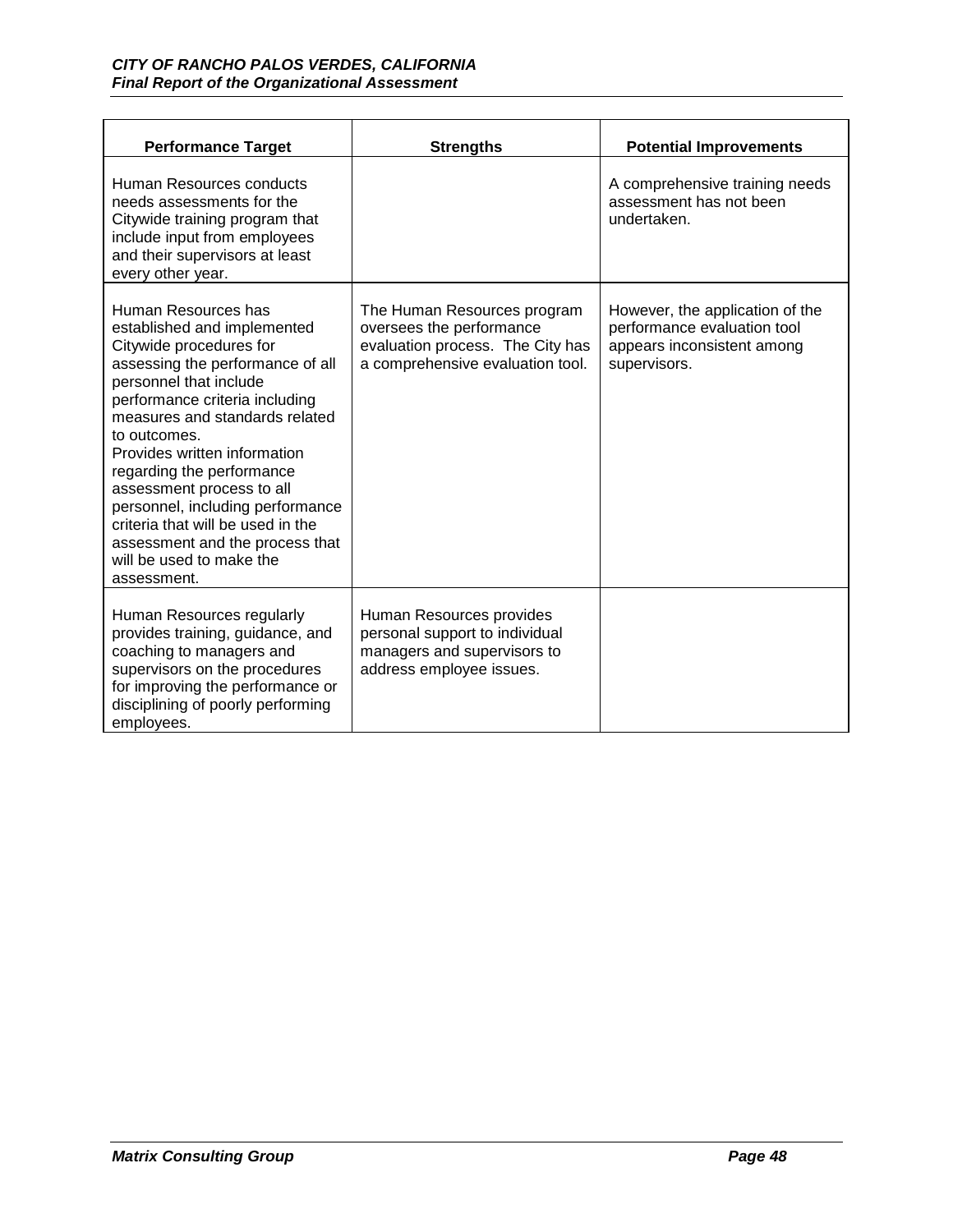| <b>Performance Target</b>                                                                                                                                                                                                                                                                                                                                                                                                                                                                                                                                                                                                                         | <b>Strengths</b>                                                                                                                                                                                                               | <b>Potential Improvements</b>                                                                                                                                                                                                                                                                                                                                                    |
|---------------------------------------------------------------------------------------------------------------------------------------------------------------------------------------------------------------------------------------------------------------------------------------------------------------------------------------------------------------------------------------------------------------------------------------------------------------------------------------------------------------------------------------------------------------------------------------------------------------------------------------------------|--------------------------------------------------------------------------------------------------------------------------------------------------------------------------------------------------------------------------------|----------------------------------------------------------------------------------------------------------------------------------------------------------------------------------------------------------------------------------------------------------------------------------------------------------------------------------------------------------------------------------|
| Human Resources uses cost-<br>containment practices for its<br><b>Workers' Compensation Program</b><br>to be proactive in attempts to<br>reduce frequency and cost of<br>Workers' Compensation claims.<br>The following metrics are utilized<br>to manage the Worker's<br>Compensation practices:<br>Average Cost per Claim<br>Annual Cost per FTE<br>Frequency Rate (per 100<br>employees)<br>Percentage of Open Claims<br>Percentage of Annual Indemnity<br>Claims<br>Average Reporting Lag Time<br>Percentage of Claims by Part of<br>Body<br>Average Claim Duration<br>Percentage of Litigated Claims<br>WC Costs as Percentage of<br>Payroll | The City utilizes basic cost-<br>containment approaches to<br>address worker's compensation<br>costs.                                                                                                                          | The metrics outlined should be<br>utilized to evaluate, on an on-<br>going basis, the City's<br>performance related to workers'<br>compensation. Ongoing<br>dialogue and claims reviews<br>should be conducted with the<br>City's claims handler to identify<br>additional efforts that would<br>further limit the City's liability.                                             |
| The City has an active safety<br>committee.                                                                                                                                                                                                                                                                                                                                                                                                                                                                                                                                                                                                       |                                                                                                                                                                                                                                | The City does not have a safety<br>committee for all employees.                                                                                                                                                                                                                                                                                                                  |
| Human Resources has a safety<br>inspection program that<br>determines corrective actions<br>necessary based on past<br>workers' compensation claims<br>and proactive inspection of high-<br>risk areas and professions.                                                                                                                                                                                                                                                                                                                                                                                                                           |                                                                                                                                                                                                                                | On-going safety inspections are<br>not routinely conducted of all<br>employee workspaces and public<br>spaces.                                                                                                                                                                                                                                                                   |
| Human Resources periodically<br>compares its entry-level salaries<br>with other public agencies, and<br>adjusts entry-level salaries as<br>necessary to compete for<br>qualified applicants.                                                                                                                                                                                                                                                                                                                                                                                                                                                      | Human Resources conducts<br>salary surveys, as part of<br>maintenance of the classification<br>system. The current Council<br>adopted policy has established<br>salary ranges at the 75 <sup>th</sup><br>percentile of market. | The City Council should<br>periodically review the current<br>policy regarding where the City of<br>Rancho Palos Verdes falls in<br>comparison to their peer<br>communities in terms of salary<br>ranges, and total compensation<br>to ensure continued market<br>competitiveness. This policy<br>should be reviewed at least every<br>three years and modified as<br>necessary. |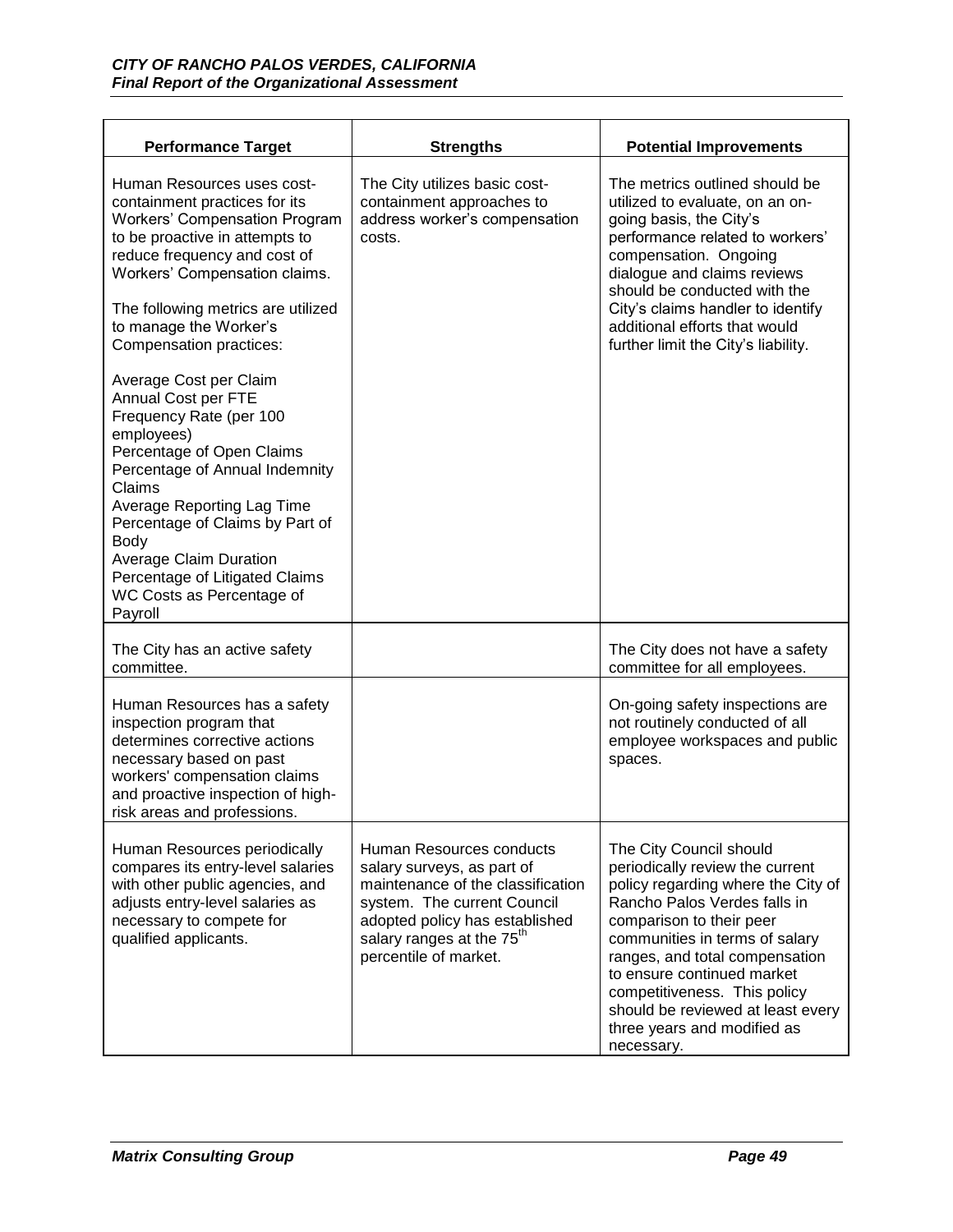| <b>Performance Target</b>                                                                                                                                                          | <b>Strengths</b>                                                                                                                                                                                     | <b>Potential Improvements</b>                                                                                                                                                                                                                                                                                                                                              |
|------------------------------------------------------------------------------------------------------------------------------------------------------------------------------------|------------------------------------------------------------------------------------------------------------------------------------------------------------------------------------------------------|----------------------------------------------------------------------------------------------------------------------------------------------------------------------------------------------------------------------------------------------------------------------------------------------------------------------------------------------------------------------------|
| Human Resources proactively<br>reviews the allocation of City<br>employees to classifications<br>every three to four years to<br>ensure that employees are<br>properly classified. |                                                                                                                                                                                                      | This is not currently conducted.                                                                                                                                                                                                                                                                                                                                           |
| The City has a well-defined<br>compensation and classification<br>policy and philosophy.                                                                                           | The City has a general<br>compensation philosophy that<br>guides decisions regarding pay<br>rates.                                                                                                   | The City does not have a<br>formalized classification process<br>based upon a point-count (or<br>similar system) to guide<br>decisions regarding classification<br>of individual positions. Positions<br>are compared to the local market<br>for classification purposes.<br>The current approach has<br>resulted in some internal-equity<br>issues among classifications. |
| There are approximately 125 to<br>150 full-time municipal<br>employees for every 1 full-time<br>HR employee.                                                                       | There is one full-time HR position<br>for the City's workforce of<br>approximately 72 full-time<br>equivalent employees<br>(Consisting of 58 full-time<br>positions and many part-time<br>positions) | The position should be allocated<br>additional duties, and some<br>existing duties should be<br>expanded, to warrant continued<br>allocation of a full-time position to<br>Human Resources.                                                                                                                                                                                |

The following section summarizes the key strengths and opportunities for

improvement.

#### **(2) Key Operational Strengths.**

The City has several current strengths in place related to Human Resources that

should be maintained and built upon in developing a stronger human resources

program. These include:

- The City maintains a centralized human resources function with a single individual responsible for oversight of the recruitment and selection function and ensuring compliance with applicable personnel rules and regulations.
- The City has a very low non-retirement turn-over rate.
- The employee has a basic employee manual covering both represented and nonrepresented employees.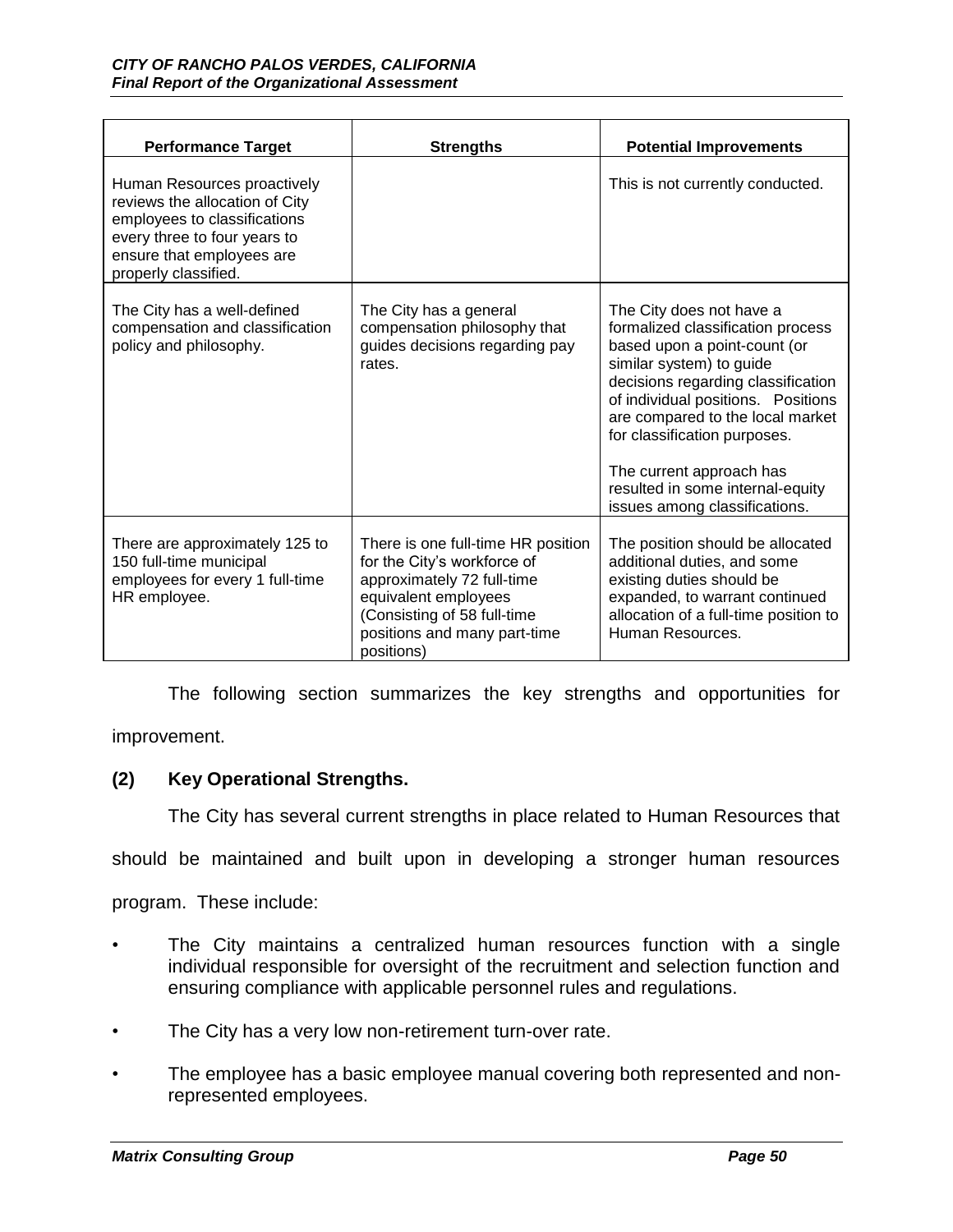- The City organization undertakes several efforts to promote employee engagement including employee recognition programs and an annual holiday party.
- The City provides basic training for all employees on key topics such as Sexual Harassment, Workplace Violence, etc.
- The City has a comprehensive employee evaluation tool and process.
- Human Resources provides support to individual managers and supervisors when workplace or employee, performance, or discipline issues arise.

These strengths provide a strong basis for implementation of the improvement

opportunities noted in the following section.

#### **(3) Key Opportunities for Improvement.**

From our assessment, the following are the key opportunities for improvement

that should be addressed to improve and develop the Human Resources function within

the City of Rancho Palos Verdes. For each of the opportunities for improvement noted

in our assessment, we have provided in the following table, a recommended action to

improve operations and address the noted deficiency.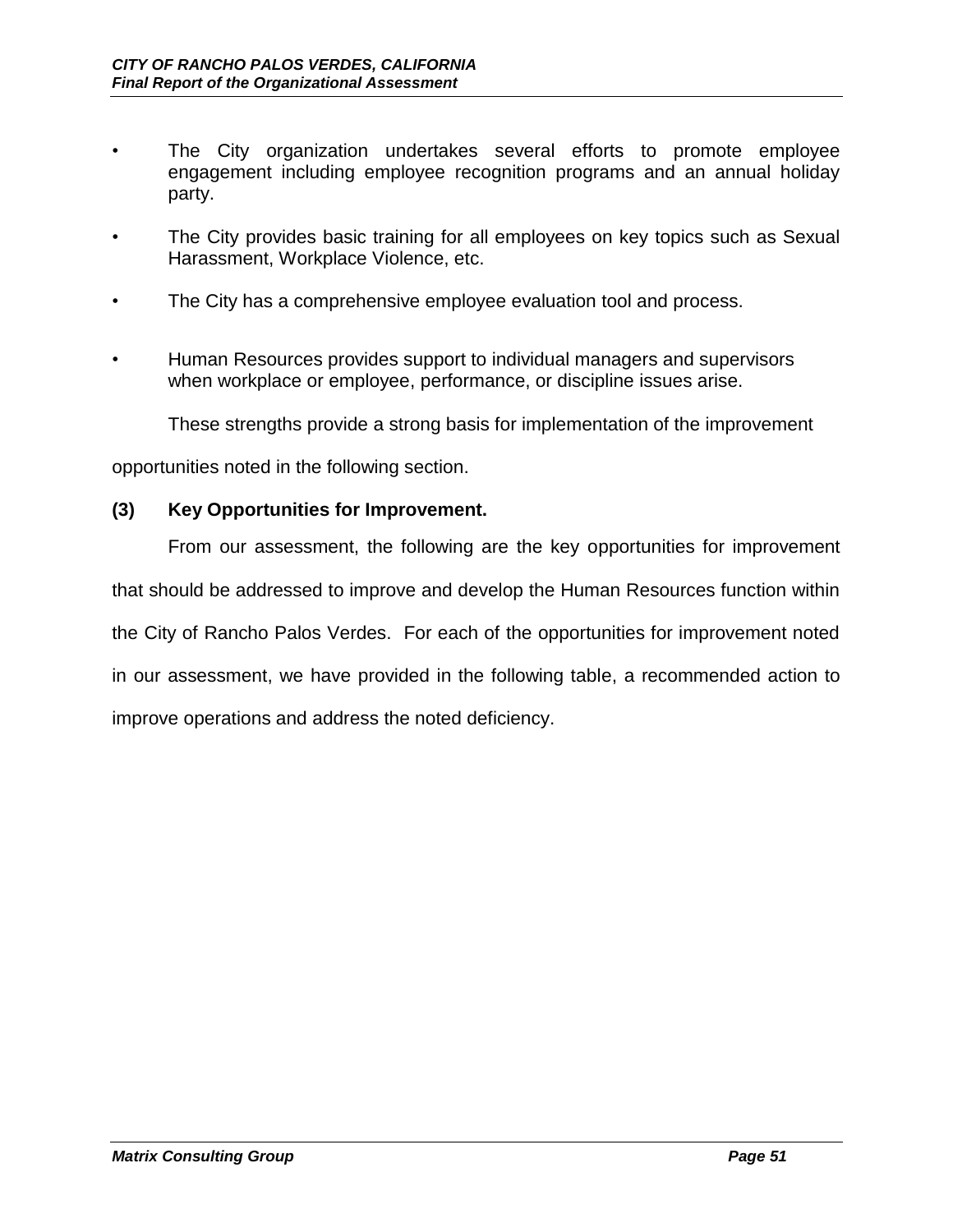| <b>Identified Improvement</b><br>Opportunity                                                                                         | <b>Discussion</b>                                                                                                                                                                                                                                                                                                                                                                                                                                                                                                                                                                                                                                                                         | Recommendation                                                                                                                                                                                                                                                                                                                                                                                                   |
|--------------------------------------------------------------------------------------------------------------------------------------|-------------------------------------------------------------------------------------------------------------------------------------------------------------------------------------------------------------------------------------------------------------------------------------------------------------------------------------------------------------------------------------------------------------------------------------------------------------------------------------------------------------------------------------------------------------------------------------------------------------------------------------------------------------------------------------------|------------------------------------------------------------------------------------------------------------------------------------------------------------------------------------------------------------------------------------------------------------------------------------------------------------------------------------------------------------------------------------------------------------------|
| The City does not have a<br>comprehensive HRIS in place.                                                                             | The lack of a well-developed<br>human resources information<br>system limits the ability of the<br>City to automate personnel<br>transactions, and to develop<br>the needed business data to<br>evaluate personnel activities<br>and plan for the future.                                                                                                                                                                                                                                                                                                                                                                                                                                 | The Human Resources module in the<br>ADP system should be carefully<br>evaluated to ensure that it contains<br>the features and functionality to<br>provide a comprehensive HRIS<br>system for the City.                                                                                                                                                                                                         |
| Limited workforce planning<br>efforts have been undertaken.                                                                          | Staff is aware of the future<br>impact retirements (or other<br>separations) may have on the<br>ability of the organization to<br>continue to provide services in<br>a seamless manner. Given<br>the small size of the<br>organization's staffing<br>allocation, and the fact that<br>most positions are single<br>incumbent, there is a greater<br>need within the RPV<br>organization to plan for and<br>anticipate key personnel<br>changes that would impact<br>service delivery. Over the last<br>year, the City has had to<br>address several vacancies in<br>critical positions and has been<br>fortunate to find short-term<br>contract employees to fill these<br>key positions. | The City should develop a workforce<br>planning effort that identifies key<br>positions within the organization,<br>develop cross-training programs to<br>develop additional internal staff with<br>competencies and abilities to fill the<br>position (at least on a short-term<br>basis), and develop forward looking<br>contingency plans for filling these<br>critical positions when they become<br>vacant. |
| The City does not currently<br>conduct employee satisfaction<br>surveys or report the results of<br>exit interviews to City Council. | To further develop the<br>business intelligence needed<br>to evaluate operational<br>practices and the impact of<br>personnel practices / policies<br>on employment decisions, the<br>City should conduct exit<br>interviews for all departing<br>employees and conduct an<br>annual employee climate<br>survey.                                                                                                                                                                                                                                                                                                                                                                          | The City should summarize the<br>results of the currently performed exit<br>interviews on all departing employees<br>and provide annually in a report to the<br>City Council.<br>The City should conduct an annual<br>employee climate survey to better<br>understand from the employee's<br>perspective the employment climate.                                                                                 |
| The City's employee manual<br>should be comprehensively<br>updated and provided to all<br>employees.                                 | There have been several<br>changes in the employment<br>arena during the last year<br>(including the decision of<br>employees for representation)<br>that require an updating of the<br>employee manual.                                                                                                                                                                                                                                                                                                                                                                                                                                                                                  | The City should implement the<br>updated employee manual as soon as<br>practical following adoption of the<br>MOU. Upon completion, it should be<br>provided to all employees and training<br>provided to all employees on the<br>manual.                                                                                                                                                                        |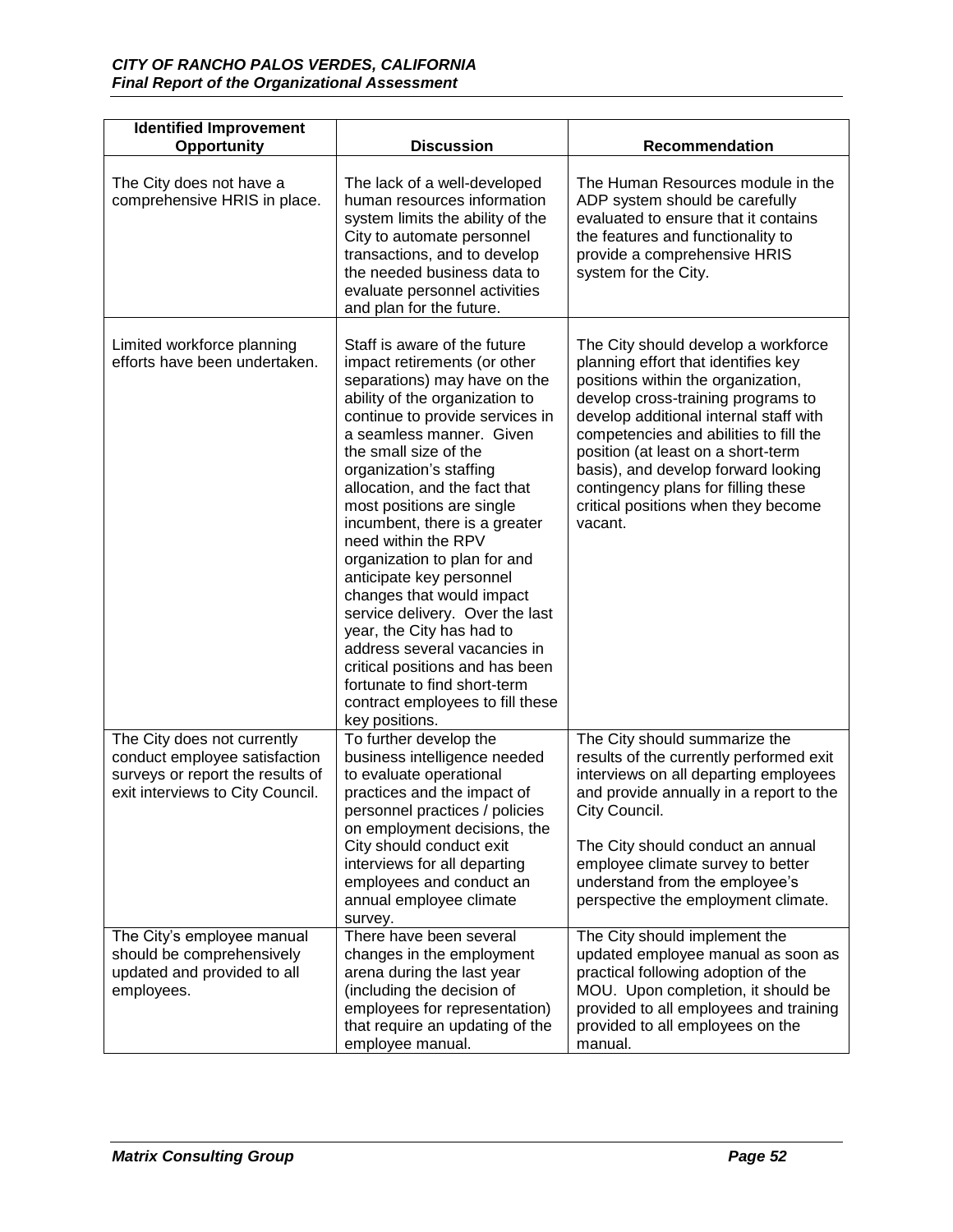| <b>Identified Improvement</b>                                                                                                     |                                                                                                                                                                                                                                                                                                                                                                                                                                                                                                                                             |                                                                                                                                                                                                                                                            |
|-----------------------------------------------------------------------------------------------------------------------------------|---------------------------------------------------------------------------------------------------------------------------------------------------------------------------------------------------------------------------------------------------------------------------------------------------------------------------------------------------------------------------------------------------------------------------------------------------------------------------------------------------------------------------------------------|------------------------------------------------------------------------------------------------------------------------------------------------------------------------------------------------------------------------------------------------------------|
| Opportunity                                                                                                                       | <b>Discussion</b>                                                                                                                                                                                                                                                                                                                                                                                                                                                                                                                           | Recommendation                                                                                                                                                                                                                                             |
| The employee evaluation<br>process should be enhanced<br>to eliminate the inconsistent<br>approach utilized among<br>supervisors. | While the City has an<br>acceptable performance<br>evaluation tool in place, it<br>does not appear to be<br>consistently utilized across all<br>departments nor always<br>completed in a timely manner.                                                                                                                                                                                                                                                                                                                                     | The City should provide refresher<br>training to all supervisory staff on the<br>performance evaluation process and<br>the existing performance evaluation<br>form to ensure consistent utilization<br>and rankings across departments and<br>supervisors. |
|                                                                                                                                   |                                                                                                                                                                                                                                                                                                                                                                                                                                                                                                                                             | Additionally, to ensure that all forms<br>are completed in a timely manner,<br>each supervisor should be specifically<br>evaluated by their supervisor on the<br>timely, accurate and thoroughness of<br>their evaluations of staff.                       |
| The City should develop a core<br>set of performance measures<br>to evaluate the effectiveness of<br>their workers compensation   | While the City has few direct<br>service field employees, it<br>should develop a core set of<br>measures including:                                                                                                                                                                                                                                                                                                                                                                                                                         | The City should develop a series of<br>performance metrics to evaluate their<br>worker's compensation program.                                                                                                                                             |
| program.                                                                                                                          | Average cost per<br>claim,<br>Annual cost per FTE,<br>Claims by body type,<br>WC Costs as % of<br>payroll,<br>Frequency rate (per<br>100 employees)<br>to evaluate and identify actions<br>needing to be addressed.<br>Currently liability claims intake<br>is the responsibility of the City<br>Clerk's Office. To minimize<br>potential oversight, enhance<br>claims processing, and place a<br>single individual accountable<br>for this function, these duties<br>should be transferred to the<br><b>Human Resources</b><br>Department. | Additionally, the City should centralize<br>the handling of all accident and<br>worker's compensation claims by<br>transferring the responsibility for<br>claims review from the City Clerk's<br>Office to the Human Resources<br>position.                |
| The City does not have a<br>safety committee in place for<br>all employees.                                                       | While the majority of field<br>operations (the area of highest<br>safety risk) are contracted<br>within the City of Rancho<br>Palos Verdes, the City should<br>have a safety program in place<br>covering all employees.                                                                                                                                                                                                                                                                                                                    | The City should institute a safety<br>committee covering all employees.                                                                                                                                                                                    |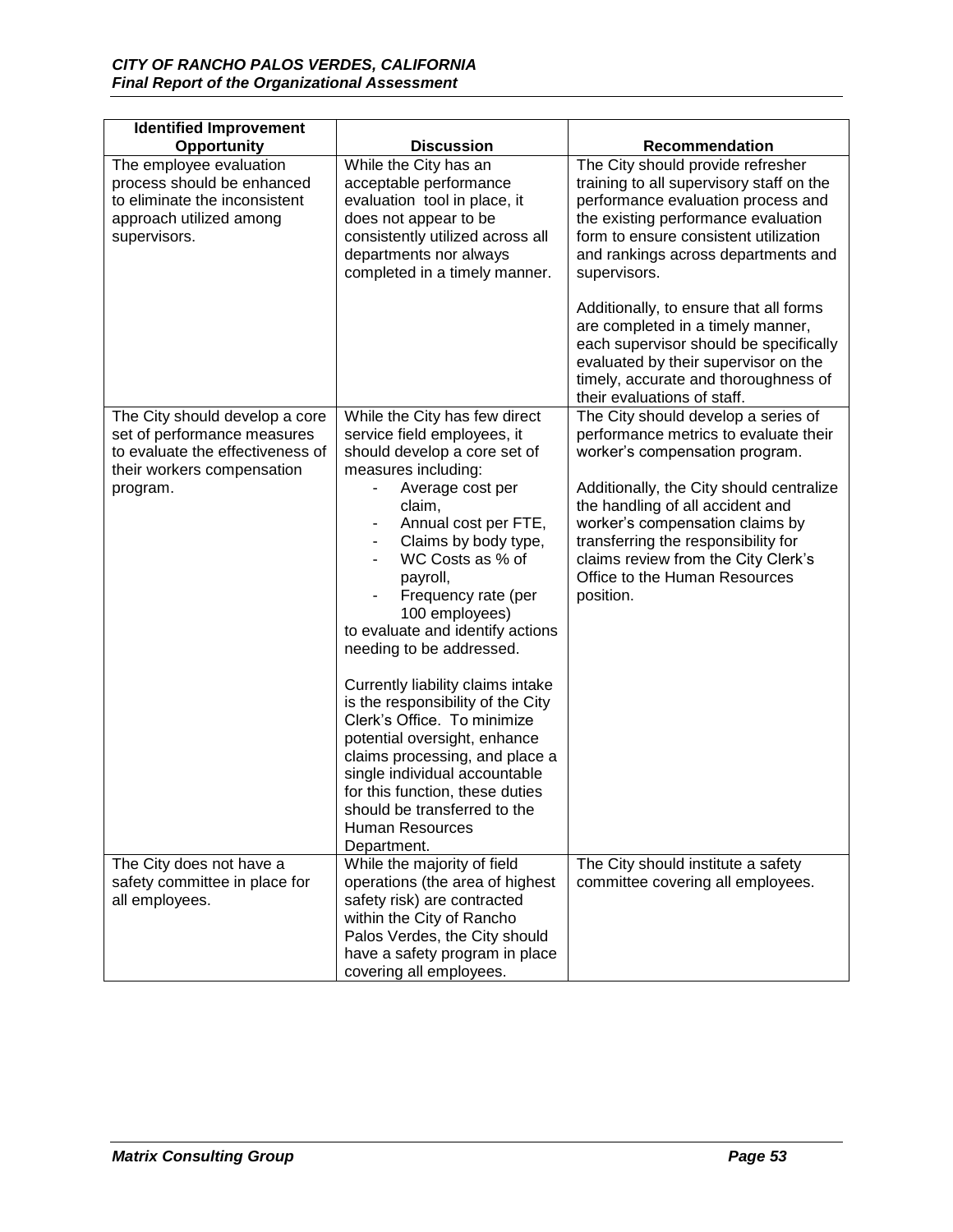| <b>Identified Improvement</b>                                                                                                                                                                                                              |                                                                                                                                                                                                                                                                                                                                                                                                                  |                                                                                                                                                                                                                                                                                                                                                                                                                                       |
|--------------------------------------------------------------------------------------------------------------------------------------------------------------------------------------------------------------------------------------------|------------------------------------------------------------------------------------------------------------------------------------------------------------------------------------------------------------------------------------------------------------------------------------------------------------------------------------------------------------------------------------------------------------------|---------------------------------------------------------------------------------------------------------------------------------------------------------------------------------------------------------------------------------------------------------------------------------------------------------------------------------------------------------------------------------------------------------------------------------------|
| Opportunity                                                                                                                                                                                                                                | <b>Discussion</b>                                                                                                                                                                                                                                                                                                                                                                                                | Recommendation                                                                                                                                                                                                                                                                                                                                                                                                                        |
| The City should have a more<br>aggressive Safety Program.                                                                                                                                                                                  | In addition to the<br>implementation of a safety<br>committee, the City should<br>implement a more<br>comprehensive safety program<br>based upon evaluation of prior<br>claims, facility inspections, and<br>risk mitigation.                                                                                                                                                                                    | The City should implement a more<br>comprehensive safety program that<br>proactively identifies and mitigates<br>safety risks for the public and<br>employees.                                                                                                                                                                                                                                                                        |
| The City Council should review<br>the current policy regarding<br>employee compensation<br>identifying where in the<br>marketplace the City of<br>Rancho Palos Verdes should<br>fall in terms of salary ranges,<br>and total compensation. | To effectively recruit staff, and<br>for City Administrators to<br>effectively manage<br>compensation and benefit<br>programs, the City should<br>have an adopted<br>compensation and benefits<br>policy that outlines the City<br>Council's guidelines regarding<br>where RPV should fall in<br>relation to the marketplace.<br>The City Council has adopted<br>the 75th percentile of market<br>as its policy. | The City Council should periodically<br>review its adopted compensation<br>policy for the City of Rancho Palos<br>Verdes and update as appropriate to<br>maintain a competitive compensation<br>system.<br>Along with this policy, the City should<br>review the current approach to<br>position classification to determine if a<br>more formalized system is needed to<br>ensure both internal and external<br>equity of positions. |
| The City should review<br>employee's classification every<br>three to five years to ensure<br>employees are properly<br>classified.                                                                                                        | Duties of positions change<br>over time based upon the<br>evolving needs of the<br>organization. To ensure<br>internal and external equity,<br>the City should have a process<br>where each position<br>classification and the duties<br>performed by each incumbent<br>is reviewed every three to five<br>years to ensure that the<br>position description accurately<br>reflects the duties performed.         | The City should implement a program<br>on reviewing position descriptions and<br>duties performed for each position at<br>least one every five years.                                                                                                                                                                                                                                                                                 |

The implementation of these recommendations will provide a stronger and enhanced human resources program in the City of Rancho Palos Verdes.

#### **(4) Organizational and Staffing Recommendations.**

The project team evaluated staffing needs in this Department based upon the existing service levels, comparisons to comparable organizations with which we have worked, and recognized standards in the industry. The following points summarize the key issues related to organizational structure and/or staffing levels: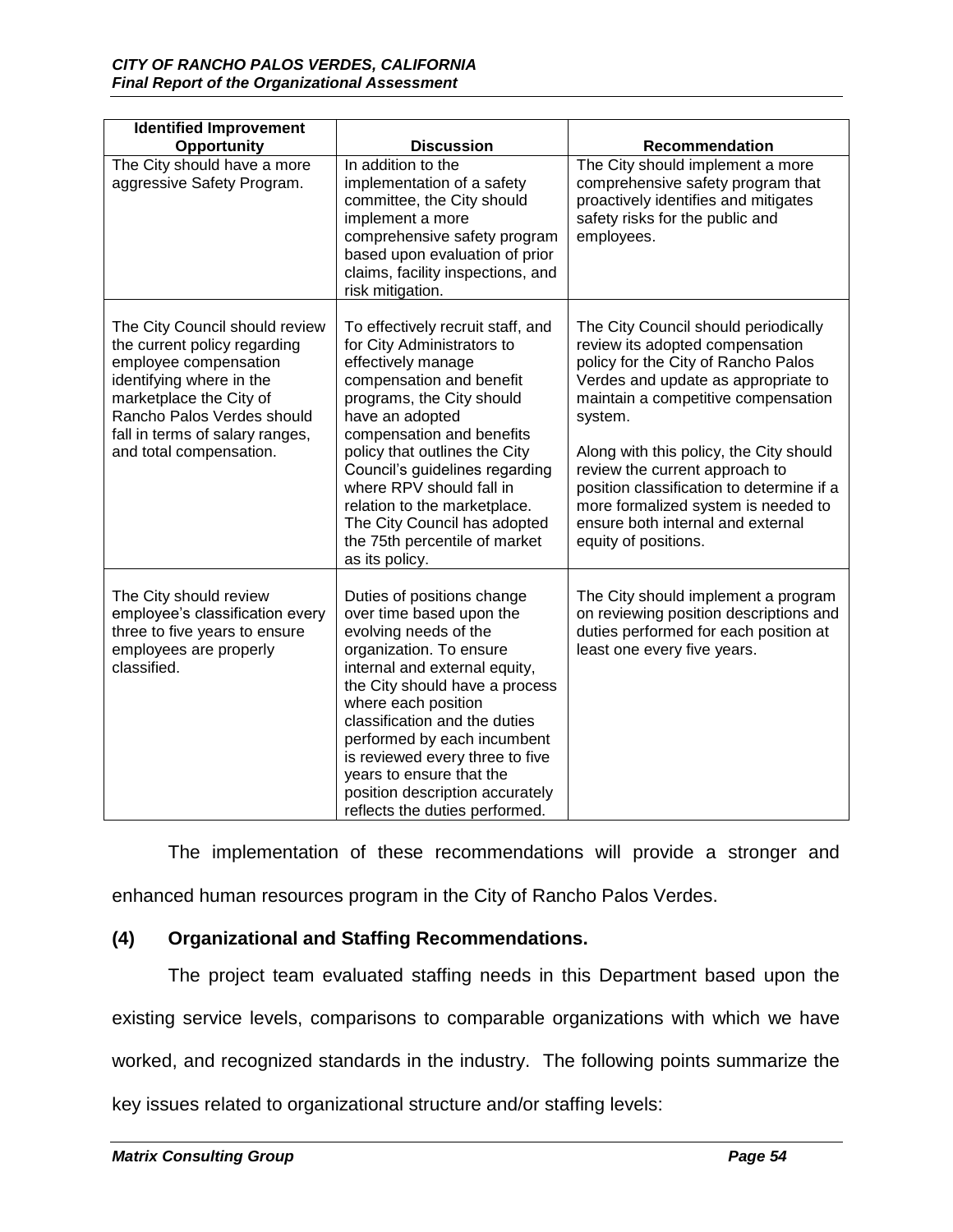- The overall organizational structure of this Department is appropriate and staffing levels are in alignment with assigned duties and organizational needs. The only function that is suitable for potential relocation is the contract Administrative Analyst II position responsible for emergency preparedness. This position should be made permanent. It can either remain in Parks & Recreation or relocated to the City Manager's Office.
- Organizations of this size are just approaching the level where a dedicated human resources professional is typically required. We are recommending that the vacant Human Resources Manager position be filled at the currently authorized level. With the recent employee organization, and the need to enhance many human resources practices, this position is much needed and will greatly benefit the organization.
- To effectively and fully utilize this position, some duties related to liability claims administration should be transferred to this position from the City Clerk's Office to provide a centralized Risk Management function.
- The only new position that the project team recommends that the City implement is a City Attorney position. The City of Rancho Palos Verdes utilizes entirely contract services for legal services. With average hourly rates ranging from \$150 to \$300 for these contracted services, the City can increase responsiveness and save money if a well-qualified municipal attorney can be hired to handle more of the routine business of the City. A staff attorney who can allocate 1,600 hour annually to legal services for the City would eliminate approximately \$264,000 per year in legal expenses at an estimated \$165 per hour. The total costs for this position would be less than \$230,000 (including benefits and support costs) resulting in an annual savings of at least \$34,000. However, as important as salary savings is the increased access and support that a City Attorney can provide to the organization.
- The potential exists for even greater savings from more controlled and effective use of outside counsel. In addition (while not staff related it would be connected to this change), the entire legal services contract should be rebid to determine if effective rates are being achieved since the contract has not been bid since it was originally established.

Overall, staffing should remain as currently allocated except for making

permanent the contract Administrative Assistant position. The vacant Parks &

Recreation Director position should be filled as soon as practical.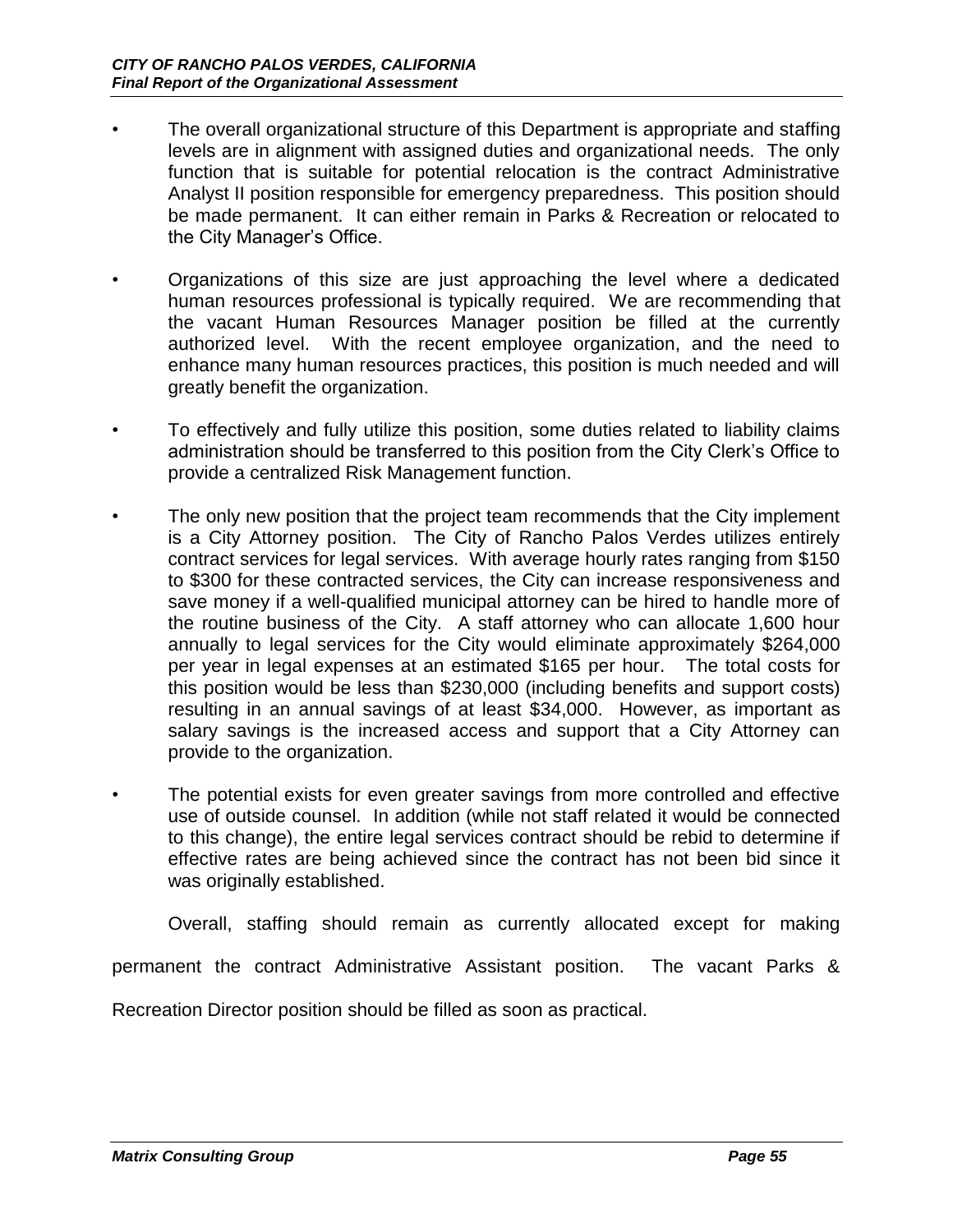#### **B. Finance and Information Technology.**

The Finance and Information Technology Department is responsible for all financial functions of the City of Rancho Palos Verdes and the oversight of the information technology contract and daily support for IT services. The following sections outline the best management and operational practices assessment of this Department.

#### **(1) Best Practices and Operational Assessment.**

For each best practice or performance target, the project team has identified whether it is a current strength of the organization or an opportunity for improvement.

| <b>Performance Target</b>                                                                                                                                                               | <b>Strengths</b>                                                                                                                                                                                                                      | <b>Potential Improvements</b>                                                                                                                                                                                                                                                                                       |
|-----------------------------------------------------------------------------------------------------------------------------------------------------------------------------------------|---------------------------------------------------------------------------------------------------------------------------------------------------------------------------------------------------------------------------------------|---------------------------------------------------------------------------------------------------------------------------------------------------------------------------------------------------------------------------------------------------------------------------------------------------------------------|
| <b>Financial Operations</b>                                                                                                                                                             |                                                                                                                                                                                                                                       |                                                                                                                                                                                                                                                                                                                     |
| Financial staff is cross-trained for<br>critical accounting and financial<br>purposes.                                                                                                  | Given the small size of the<br>staffing allocation, many financial<br>staff have been cross-trained to<br>provide backup to other staff on<br>critical financial functions so that<br>they can be accomplished in a<br>timely manner. |                                                                                                                                                                                                                                                                                                                     |
| Operating budgets provide<br>readable, comprehensive<br>information on budgeted<br>expenditures, staffing, and<br>revenue, and the goals and<br>objectives and performance<br>measures. | The budget provides<br>comprehensive information<br>regarding the City's financial<br>condition, expenditures, revenue,<br>and the goals and objectives for<br>each functional area.                                                  | A review of the specific<br>performance indicators utilized in<br>the budget and periodic reports<br>should be reviewed to ensure<br>they are in alignment with<br>Council priorities.                                                                                                                              |
| The 5-year capital improvement<br>plan provides readable and<br>comprehensive information on<br>costs, and provides a link to the<br>operating budget.                                  | The City provides detailed<br>information, including funding<br>source, for approved capital<br>projects for the budget cycle.                                                                                                        | Although a separate five-year<br>Capital Improvement Plan<br>document is prepared and<br>approved by City Council<br>annually, the document has not<br>been included as an appendix in<br>the two-year budget document.<br>This should be included showing<br>the projected five-year capital<br>needs of the City. |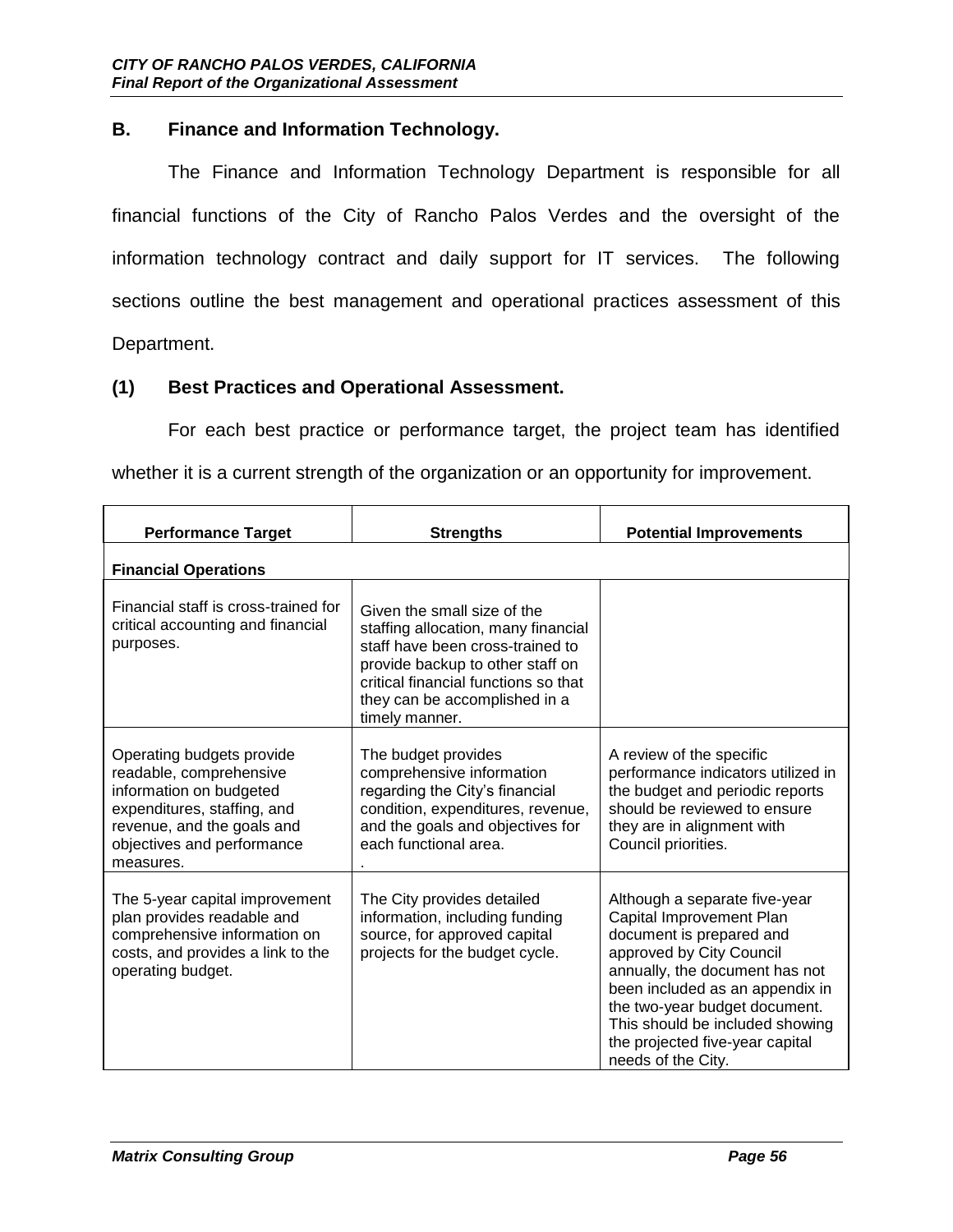| <b>Performance Target</b>                                                                                                                                                                                                                                                                                                                                                                        | <b>Strengths</b>                                                                                                                                                                                                                                                                                                                                           | <b>Potential Improvements</b>                                                    |
|--------------------------------------------------------------------------------------------------------------------------------------------------------------------------------------------------------------------------------------------------------------------------------------------------------------------------------------------------------------------------------------------------|------------------------------------------------------------------------------------------------------------------------------------------------------------------------------------------------------------------------------------------------------------------------------------------------------------------------------------------------------------|----------------------------------------------------------------------------------|
| Operating and capital<br>expenditures are monitored on<br>an ongoing basis to assure<br>actual expenditures do not<br>exceed the authorized budget.                                                                                                                                                                                                                                              | The City conducts ongoing<br>budget monitoring and financial<br>staff conducted periodic reviews<br>with Department Directors.<br>The City's two-year budget<br>enables the City to take a more<br>comprehensive and forward<br>looking approach to budgeting<br>and to make adjustments<br>annually as needed to address<br>changing economic conditions. |                                                                                  |
| The City has an established fund<br>reserve policy.                                                                                                                                                                                                                                                                                                                                              | The City has a fund reserve<br>policy outlining required targeted<br>fund reserve levels. The fund<br>reserve is averaging \$9M to<br>\$10M over the last five-year<br>period. With an estimated<br>annual general fund budget of<br>\$24M, the City has established<br>fund reserves at an acceptable<br>level.                                           |                                                                                  |
| Account Payable functions are<br>effective:<br>All accounts payable<br>disbursements are supported by<br>adequate documentation<br>(invoice, receiving report,<br>purchase order).<br>Invoices are reviewed and<br>approved before payment is<br>made; payments are accurate.<br>Payables are processed in<br>sufficient time to obtain<br>discounts.<br>Payments can be made<br>electronically. | The City requires appropriate<br>documentation to support each<br>request for payment and require<br>departmental approval.                                                                                                                                                                                                                                | Electronic payments should be<br>implemented for as many<br>vendors as possible. |
| Accounts Payable is processed<br>within 30 days or other time<br>periods sufficient to obtain<br>available discounts.                                                                                                                                                                                                                                                                            | The City targets payment of<br>accounts payable within 30 days.<br>No significant issues identified<br>related to timely payment of<br>accounts payable.                                                                                                                                                                                                   |                                                                                  |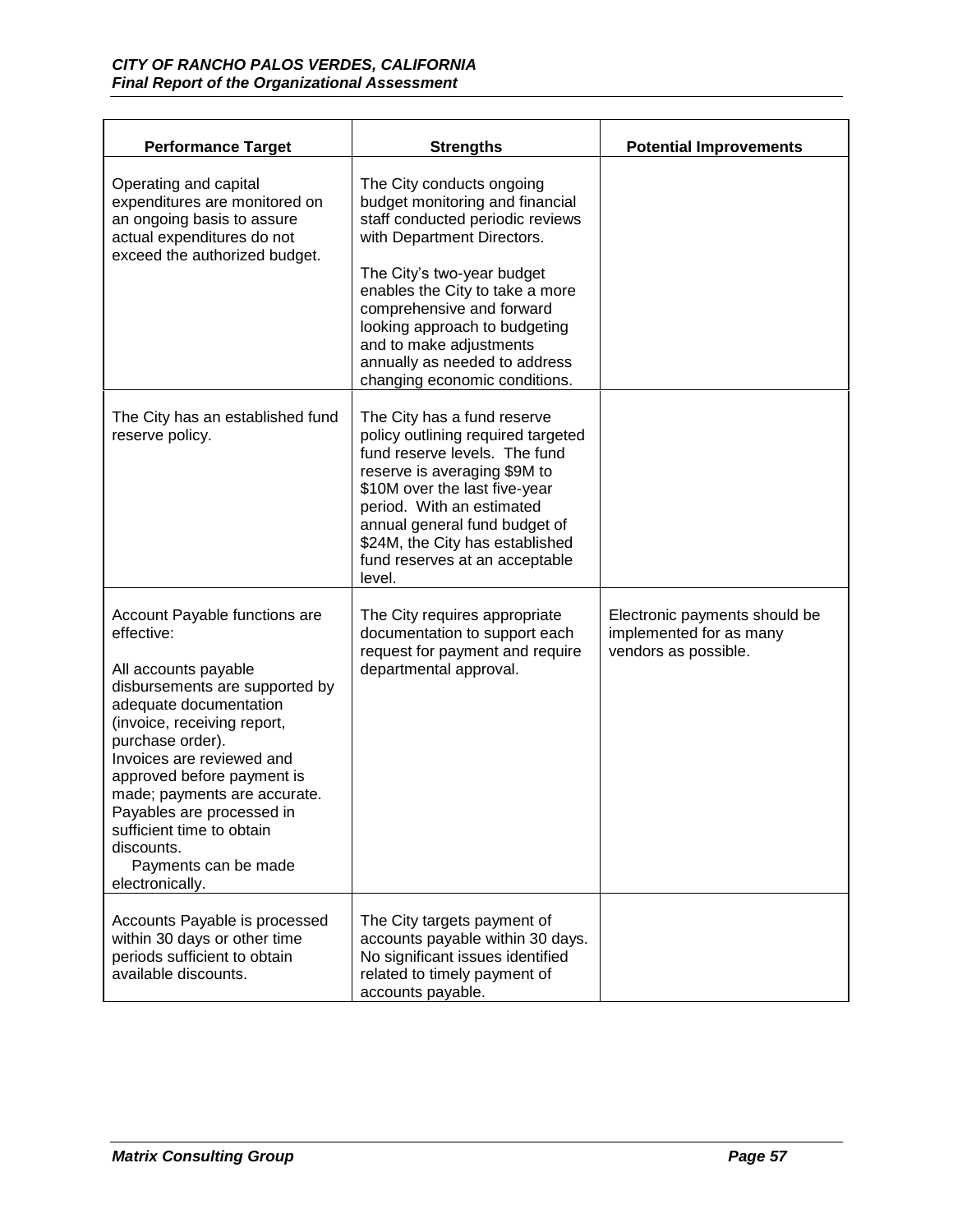| <b>Performance Target</b>                                                                                                                                                                                          | <b>Strengths</b>                                                                                                                                                    | <b>Potential Improvements</b>                                                                                                                                                                                                                                                                                        |
|--------------------------------------------------------------------------------------------------------------------------------------------------------------------------------------------------------------------|---------------------------------------------------------------------------------------------------------------------------------------------------------------------|----------------------------------------------------------------------------------------------------------------------------------------------------------------------------------------------------------------------------------------------------------------------------------------------------------------------|
| The City has established cost<br>recovery goals for certain<br>functions (i.e. - building<br>permitting) and has established<br>fees at a level sufficient for the<br>designated operation to be self-<br>funding. | The City has adopted cost<br>recovery targets for permitting<br>functions (essentially 100% of<br>costs).                                                           | The City does not routinely<br>employ cost recovery goals for<br>other functions - such as Parks<br>& Recreation programs where a<br>less than full cost recovery policy<br>was adopted by the Council.<br>This policy should be reviewed at<br>least every three years and<br>modifications made as<br>appropriate. |
| Provide information to<br>departments to help monitor<br>budget versus actual<br>expenditures. Financial<br>performance reviewed<br>periodically.                                                                  | Finance staff provides budget<br>documents and reports to<br>managers to review budget<br>performance.                                                              |                                                                                                                                                                                                                                                                                                                      |
| Existence of policy of separation<br>of data input and<br>payroll/payables and check<br>printing and mailing?                                                                                                      | The Department has<br>implemented appropriate<br>segregation of duties for key<br>financial processes.                                                              |                                                                                                                                                                                                                                                                                                                      |
| Investment performance is<br>monitored?                                                                                                                                                                            | The City's investment portfolio is<br>monitored on an on-going basis<br>to ensure compliance with the<br>adopted investment policy.                                 |                                                                                                                                                                                                                                                                                                                      |
| An investment policy has been<br>adopted by the City Council.                                                                                                                                                      | The City has an adopted<br>investment policy consistent with<br>state requirements.                                                                                 |                                                                                                                                                                                                                                                                                                                      |
| Accounting policies, procedures<br>and systems are in place?                                                                                                                                                       | The City has various accounting<br>policies and procedures in place<br>to ensure expenditures are<br>conducted in accordance with<br>accepted accounting practices. |                                                                                                                                                                                                                                                                                                                      |
| Are automated and integrated<br>financial packages in place that<br>eliminate duplicate data entry<br>among departments for payroll,<br>accounts payable, accounts<br>receivable?                                  | The City utilizes SunGard as its<br>financial information system. A<br>new system has been selected<br>for implementation.                                          | Key considerations in the<br>implementation of the new<br>system should be the automation<br>of various financial functions to<br>support the public and<br>departments and increase<br>efficiency of service delivery.                                                                                              |
| The City complies with GASB 34<br>and GASB 45.                                                                                                                                                                     | The City is in compliance with<br>GASB 34 and 45.                                                                                                                   |                                                                                                                                                                                                                                                                                                                      |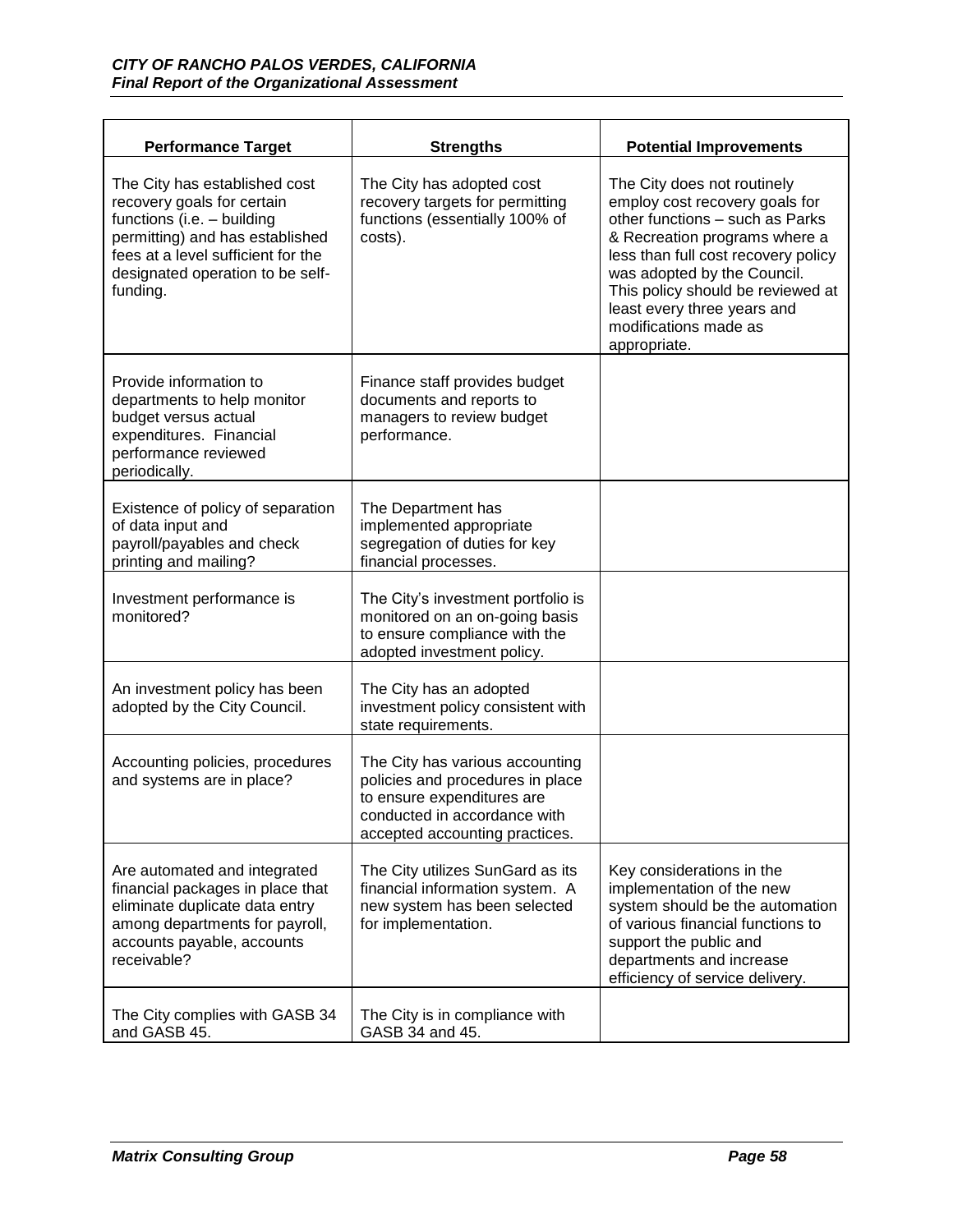| <b>Performance Target</b>                                                                                                                                                                                          | <b>Strengths</b>                                                                        | <b>Potential Improvements</b>                                                                                                                                                                  |
|--------------------------------------------------------------------------------------------------------------------------------------------------------------------------------------------------------------------|-----------------------------------------------------------------------------------------|------------------------------------------------------------------------------------------------------------------------------------------------------------------------------------------------|
| Operating procedures and<br>supervisory controls are<br>adequate to ensure that all<br>activity is recorded accurately.                                                                                            | Procedures and supervisory<br>controls are appropriate.                                 |                                                                                                                                                                                                |
| The City conducts monthly<br>reconciliation of bank accounts,<br>preparation of the Treasurer<br>Report, and audits financial<br>transactions in a timely manner.                                                  | The City prepares a monthly<br>Treasurer's Report and<br>reconciles all bank accounts.  |                                                                                                                                                                                                |
| Centralized purchasing<br>guidelines and processing have<br>been implemented to control<br>spending and ensure compliance<br>with purchasing requirements.                                                         |                                                                                         | While the City has approved<br>purchasing policies and<br>procedures, departments have<br>flexibility within the purchasing<br>thresholds, for purchasing<br>supplies and services.            |
| The City has implemented<br>electronic purchase requisitions<br>to streamline the procurement<br>process, and ensure compliance<br>with purchasing thresholds.                                                     | The City has implemented<br>electronic purchase requisitions.                           | The City does not have a fully<br>automated purchase order<br>process including electronic POs,<br>receiving / receipting, and<br>payments to more fully automate<br>the procurement function. |
| The City has an adopted<br>purchase card / credit card policy<br>to guide use of assigned city<br>credit cards.                                                                                                    |                                                                                         | The City has adopted<br>procurement cards for some<br>functions. The City has a<br>strong preference to limit<br>procurement cards to emergency<br>situations / non-routine<br>purchases.      |
| <b>Payroll</b>                                                                                                                                                                                                     |                                                                                         |                                                                                                                                                                                                |
| Electronic submittal of<br>timesheets by departments?                                                                                                                                                              | The City utilized both entry and<br>supervisory approvals within the<br>ADP system.     |                                                                                                                                                                                                |
| Payroll hours are entered based<br>upon "type of hours" (i.e. -<br>regular, sick, holiday, overtime,<br>etc.) to simplify reporting, track<br>hours by type, and enable<br>automated reports and FLSA<br>tracking. | Payroll is entered based upon<br>type of hours to enable tracking<br>of leave balances. |                                                                                                                                                                                                |
| <b>Treasurer Functions</b>                                                                                                                                                                                         |                                                                                         |                                                                                                                                                                                                |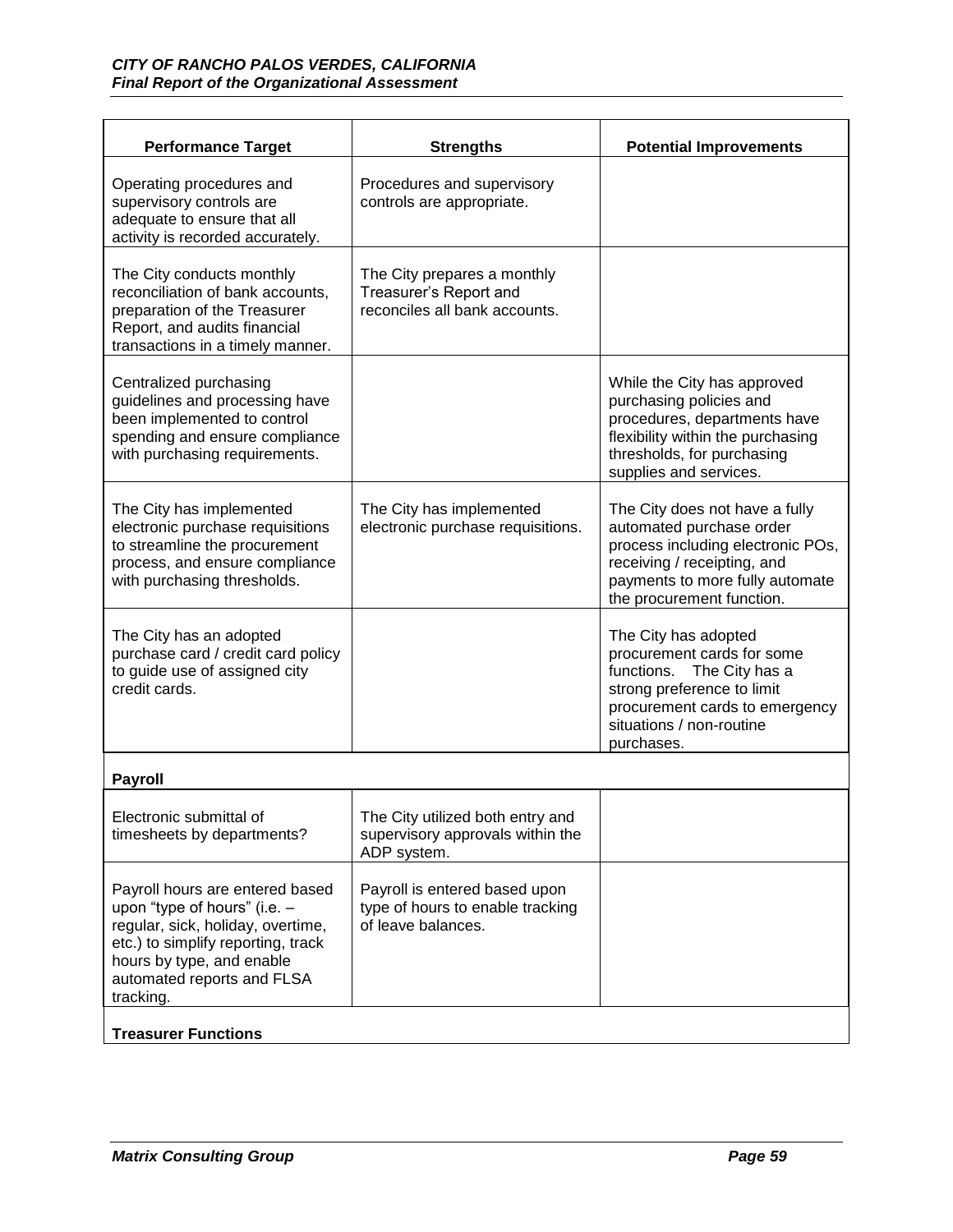| <b>Performance Target</b>                                                                                                                                                         | <b>Strengths</b>                                                                                                                                                                       | <b>Potential Improvements</b>                                                                                                                                                                                      |
|-----------------------------------------------------------------------------------------------------------------------------------------------------------------------------------|----------------------------------------------------------------------------------------------------------------------------------------------------------------------------------------|--------------------------------------------------------------------------------------------------------------------------------------------------------------------------------------------------------------------|
| Are automated and integrated<br>financial packages in place that<br>eliminate duplicate data entry<br>among departments for payroll,<br>accounts payable, accounts<br>receivable? | As previously noted, the City<br>employs SunGard as the<br>comprehensive financial<br>package. Key data is shared<br>between financial modules -<br>eliminating duplication of effort. |                                                                                                                                                                                                                    |
| Effective collection procedures<br>have been put in place.                                                                                                                        | The City pursues amounts due<br>the City from both accounts<br>receivable and NSF checks.                                                                                              |                                                                                                                                                                                                                    |
| Responsibility for cash payments<br>has been centralized.                                                                                                                         | Cash payments are generally<br>deposited with the Finance<br>Department daily, reconciled,<br>and deposited.                                                                           | Cash collection is not entirely<br>centralized but occurs in multiple<br>locations as a convenience for<br>the public.                                                                                             |
| Appropriate internal controls are<br>in place to secure, track and<br>safeguard cash.                                                                                             | The City has appropriate internal<br>controls to ensure cash is<br>secure, tracked and<br>safeguarded.                                                                                 |                                                                                                                                                                                                                    |
| Policies, procedures, and work<br>practices are in place to assure<br>the prompt and frequent<br>reconciliation of all cash.                                                      | Cash is reconciled on a daily<br>basis.                                                                                                                                                |                                                                                                                                                                                                                    |
| Responsibility for billing has been<br>centralized.                                                                                                                               | Billing has been centralized<br>within the Finance Division.                                                                                                                           |                                                                                                                                                                                                                    |
| On-line payments have been<br>implemented to increase public<br>access to City Services and<br>provide 24/7 access to payment<br>options.                                         |                                                                                                                                                                                        | The City has limited on-line<br>payment opportunities for the<br>public. This should be expanded<br>and fully integrated into the<br>financial system with the<br>implementation of the<br>replacement ERP system. |
| <b>Information Technology</b>                                                                                                                                                     |                                                                                                                                                                                        |                                                                                                                                                                                                                    |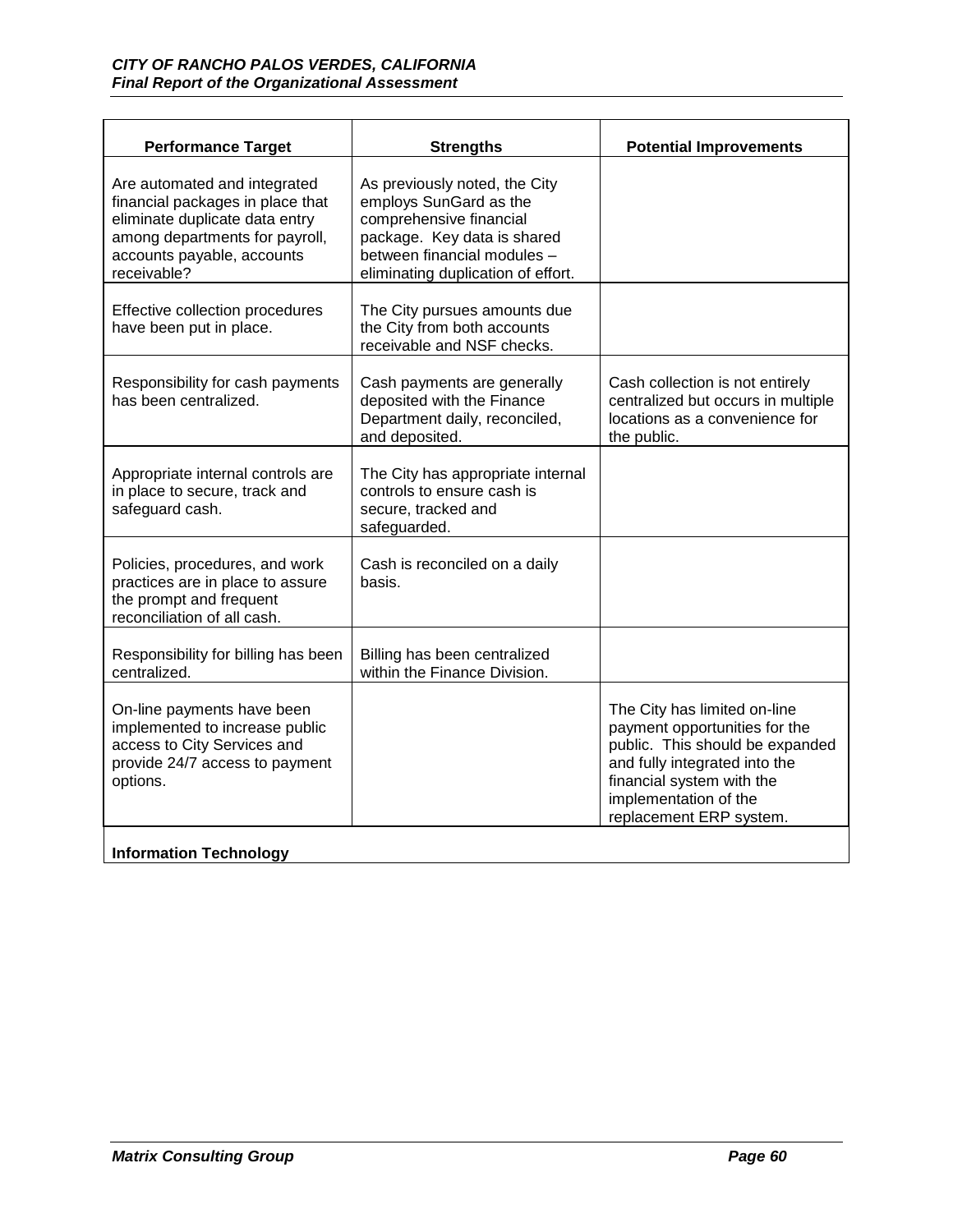| <b>Performance Target</b>                                                                                                                                                                                                                                                                                                                                                                                                                                                                                                                                                     | <b>Strengths</b>                                                                                                                                        | <b>Potential Improvements</b>                                                                                                                                                                                  |
|-------------------------------------------------------------------------------------------------------------------------------------------------------------------------------------------------------------------------------------------------------------------------------------------------------------------------------------------------------------------------------------------------------------------------------------------------------------------------------------------------------------------------------------------------------------------------------|---------------------------------------------------------------------------------------------------------------------------------------------------------|----------------------------------------------------------------------------------------------------------------------------------------------------------------------------------------------------------------|
| The City has developed a multi-<br>year technology plan addresses<br>the subjects below and is<br>reviewed/updated annually:<br>Individual departmental and city-<br>wide technology needs;<br>Equitable resource allocation,<br>anticipating growth and<br>technology advances;<br>Funding for technology;<br>Cost-effective acquisition;<br>Professional development for<br>technology users;<br>Technical support needs of<br>users;<br>Infrastructure and network<br>communication including<br>community access issues; and<br>• Information management and<br>delivery. | The City has an adopted IT<br>technology plan.                                                                                                          | However, it needs to be updated<br>especially following the<br>completion of, review and<br>adoption of recommendations<br>from the IT study currently in<br>progress.                                         |
| Security standards have been<br>developed to include diagnostic<br>tools, monitoring tools, intrusion<br>detection systems, firewalls,<br>encryption, secure e-mail, and<br>anti-virus.                                                                                                                                                                                                                                                                                                                                                                                       | The City has adopted<br>comprehensive security<br>standards to protect City systems<br>and data.                                                        |                                                                                                                                                                                                                |
| A refreshment program is in<br>place to replace computer<br>hardware and PCs.                                                                                                                                                                                                                                                                                                                                                                                                                                                                                                 | The City has a PC refreshment<br>program in place to maintain<br>desktops / laptops in alignment<br>with advances in technology and<br>service needs.   |                                                                                                                                                                                                                |
| Software is upgraded at<br>appropriate intervals and<br>consistently deployed throughout<br>the organization.                                                                                                                                                                                                                                                                                                                                                                                                                                                                 | The City has implemented an<br>approach to software upgrades<br>to generally maintain a consistent<br>deployment of software across all<br>departments. |                                                                                                                                                                                                                |
| Support is provided to all users in<br>handling both hardware and<br>software operational issues.                                                                                                                                                                                                                                                                                                                                                                                                                                                                             | IT provides comprehensive<br>support to all users for both<br>hardware and software issues.                                                             |                                                                                                                                                                                                                |
| IT provides a webmaster to<br>manage the content of the City's<br>website.                                                                                                                                                                                                                                                                                                                                                                                                                                                                                                    | Webmaster functions are<br>handled by the contracted IT<br>staff.                                                                                       | The City should provide the<br>ability for individuals within each<br>respective department able to<br>upload documents to their<br>website directly with the selection<br>of a subsequent web host<br>vendor. |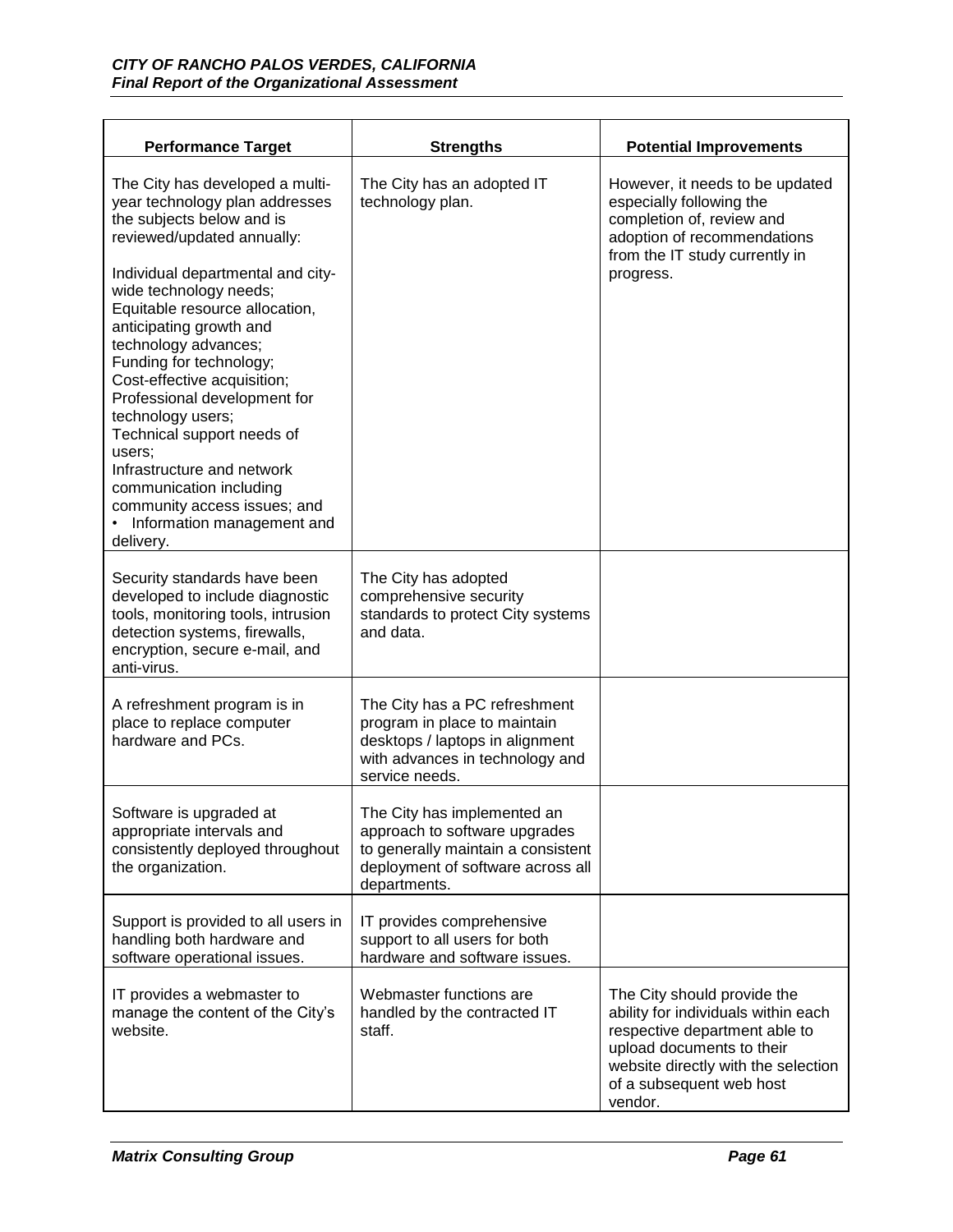| <b>Performance Target</b>                                                                                                                                             | <b>Strengths</b>                                                                                                                                                                                                                                               | <b>Potential Improvements</b>                                                                                                                                                                                         |
|-----------------------------------------------------------------------------------------------------------------------------------------------------------------------|----------------------------------------------------------------------------------------------------------------------------------------------------------------------------------------------------------------------------------------------------------------|-----------------------------------------------------------------------------------------------------------------------------------------------------------------------------------------------------------------------|
| IT procures its primary systems<br>(such as financial, payroll,<br>personnel, property appraisal,<br>etc.) from vendors; it does not<br>develop its systems in-house. | Major software systems are<br>procured from third-party<br>vendors. Solutions are not<br>developed in-house.                                                                                                                                                   |                                                                                                                                                                                                                       |
| IT services are appropriate<br>centralized within the City to<br>prevent duplication of services,<br>and ensure a standard approach<br>to IT infrastructure.          | The City has implemented a<br>centralized IT approach that<br>provides responsibility for all core<br>IT services (network, phone,<br>servers, etc.).<br>IT services are contracted out<br>with one dedicated IT staff<br>member in the Finance<br>Department. | The Finance Director is currently<br>spending excessive time on IT<br>related issues - limiting time<br>available for core financial<br>functions. The City should fill the<br>vacant IT Project Manager<br>position. |
| GIS Staff provides training and<br>assistance to all departments to<br>utilize and benefit from the<br>compiled data within the system.                               | GIS is under development by the<br>IT staff.                                                                                                                                                                                                                   | The level of the GIS program<br>under development should be<br>reviewed to ensure it is<br>appropriate for the City's needs.                                                                                          |
| The contract for IT services is bid<br>out periodically to ensure cost-<br>competitiveness.                                                                           |                                                                                                                                                                                                                                                                | The City should undertake a<br>formal bidding process to ensure<br>that the services currently<br>provided are being acquired in a<br>cost-competitive manner.                                                        |

## **(2) Key Operational Strengths.**

The City has several current strengths in place related to Finance and

Information Technology that should be maintained and built upon in developing a

stronger human resources program. These include:

- Financial staff have been suitably cross-trained in most areas to provide backup support and ensure continued operations in the absence of any specific individual.
- The City provides a comprehensive two-year budget document that provides sufficient detail for the public to understand how funds are allocated, major programs and services provided, and the cost of providing municipal services.
- Capital projects are detailed including funding sources within the budget document.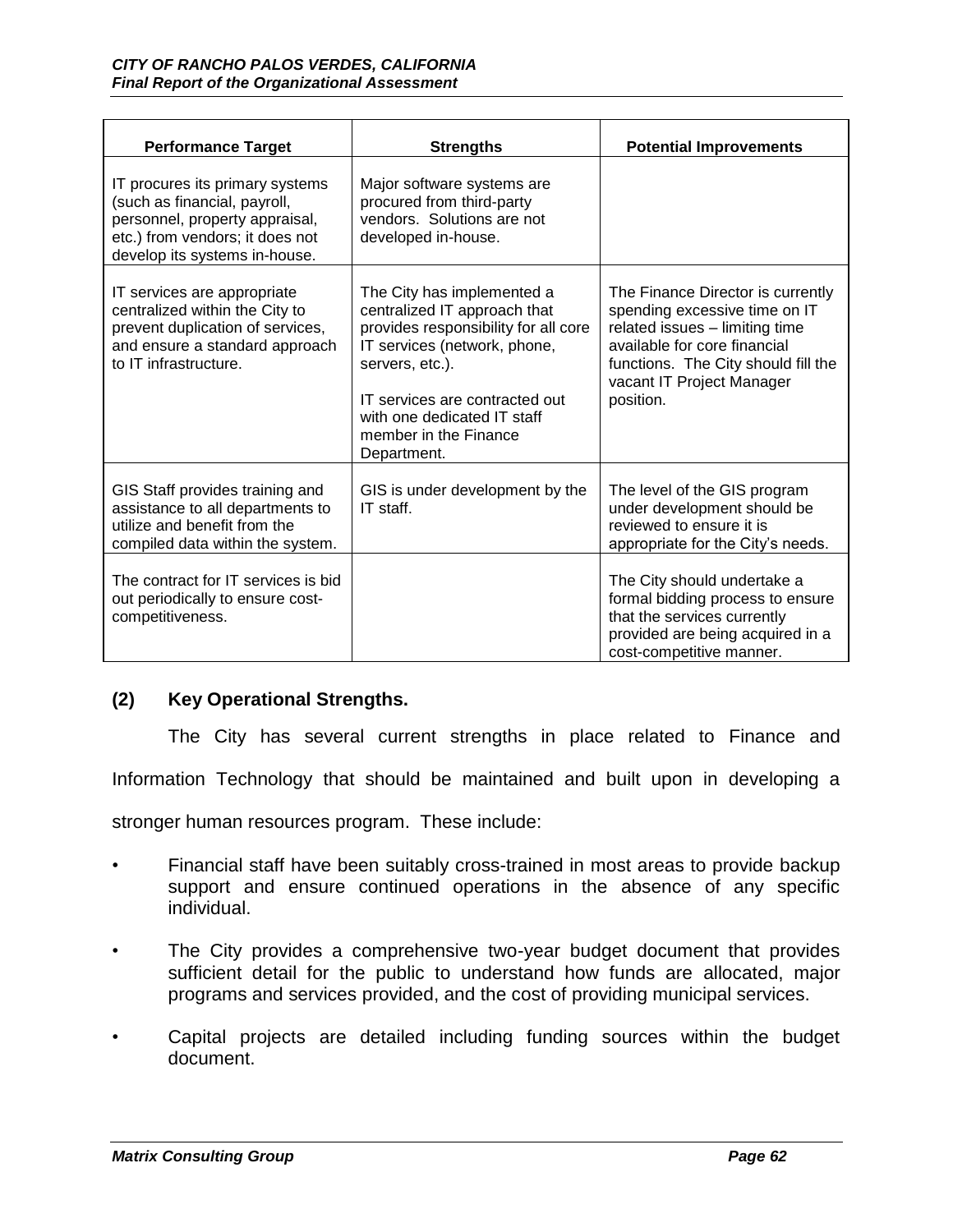- Ongoing budget and financial reviews are conducted to ensure compliance with the adopted budget, identify early potential deviations so they can be addressed, and ensure financial policies are being followed.
- The use of a two-year budget process enables the City to take a more proactive review and planning approach than is typically achievable under annual budget processes.
- The City has a good fund reserve policy in place and a healthy fund reserve balance that exceeds recommended practices.
- Appropriate documentation is required from departments to support all request for payments submitted to the Finance Department.
- The City has adopted cost recovery targets in many functional areas (such as permitting) that enable staff to evaluate fee and charges necessary to support operations.
- Financial duties have been appropriately segregated to ensure financial internal controls.
- The City has an adopted investment policy consistent with state requirements and investment performance is routinely monitored with periodic reports provided to elected officials.
- The City is in compliance with GASB 34 and 45.
- A monthly Treasurer's Report is prepared and bank accounts are reconciled monthly.
- Cash payments are deposited with Finance Department daily and reconciled and deposited with the City's financial institution.
- The City has an adopted IT Technology plan and a PC refreshment program to maintain equipment at a level sufficient to effectively perform work activities.
- IT services are centralized within the City and provided by a contracted entity.

These strengths provide a strong basis for implementation of the improvement

opportunities noted in the following section.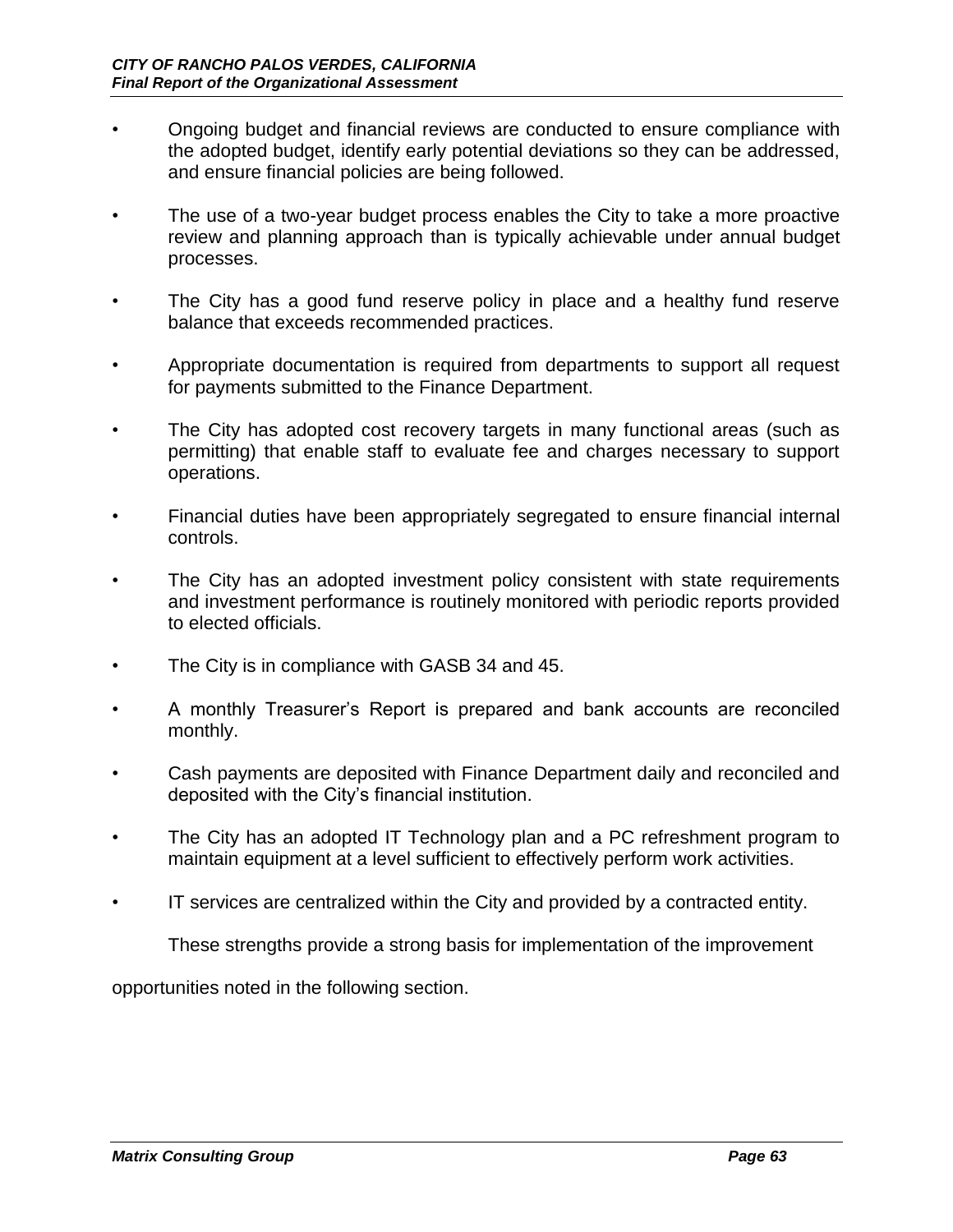#### **(3) Key Opportunities for Improvement.**

From our assessment, the following are the key opportunities for improvement that should be addressed to improve and develop the Finance and Information Technology function within the City of Rancho Palos Verdes. For each of the opportunities for improvement noted in our assessment, we have provided in the following table, a recommended action to improve operations and address the noted deficiency.

| <b>Identified Improvement</b>                                                                                                                                                                                                 |                                                                                                                                                                                                                                                                                                                                                                           |                                                                                                                                                              |
|-------------------------------------------------------------------------------------------------------------------------------------------------------------------------------------------------------------------------------|---------------------------------------------------------------------------------------------------------------------------------------------------------------------------------------------------------------------------------------------------------------------------------------------------------------------------------------------------------------------------|--------------------------------------------------------------------------------------------------------------------------------------------------------------|
| <b>Opportunity</b>                                                                                                                                                                                                            | <b>Discussion</b>                                                                                                                                                                                                                                                                                                                                                         | <b>Recommendation</b>                                                                                                                                        |
| As part of the annual budget<br>process, the performance<br>indicators within the budget (and in<br>other reports developed by staff)<br>should be reviewed to ensure they<br>remain in alignment with Council<br>priorities. | To ensure that staff is<br>monitoring and reporting<br>on performance indicators<br>of importance to elected<br>officials, a review of the<br>existing performance<br>measures should take<br>place during the next<br>budget cycle.<br>Performance measures<br>and reports should be<br>directly tied to and in<br>alignment with the Council<br>established priorities. | A review of the performance<br>measures utilized and tracked should<br>occur during the next budget cycle to<br>ensure alignment with Council<br>priorities. |
| The five-year CIP document<br>should be included within the<br>budget document to provide a<br>longer-term plan and focus for<br>major capital expenditures.                                                                  | Capital investments are<br>among the largest<br>expenditures of a<br>municipality and typically<br>have a multi-year focus.<br>To ensure a complete<br>understanding of identified<br>needs, the five year<br>projection and project plan<br>should be included within<br>the budget document.                                                                            | A five-year CIP document should be<br>included within the budget document.                                                                                   |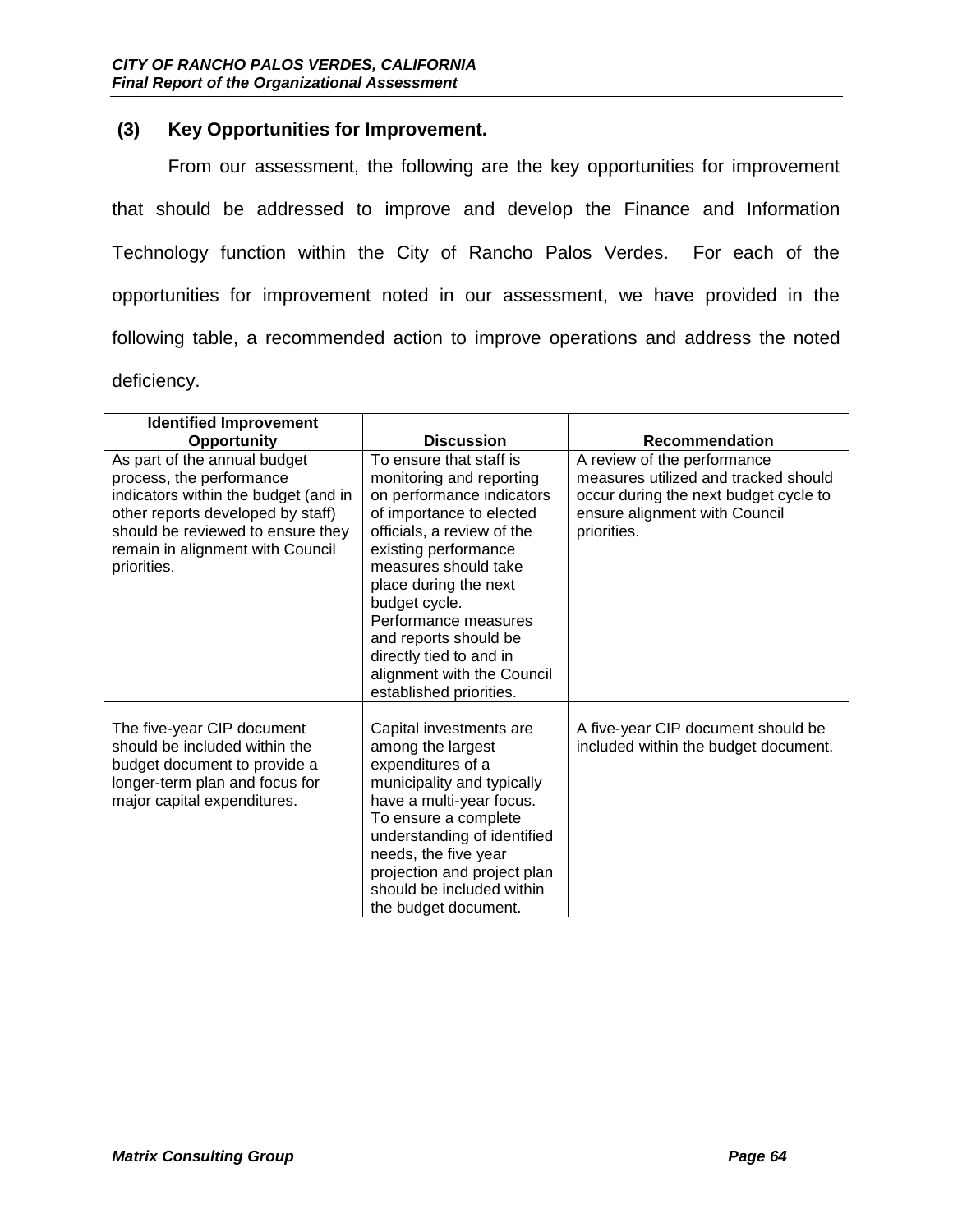| <b>Identified Improvement</b><br>Opportunity                                                                                                                                               | <b>Discussion</b>                                                                                                                                                                                                                                                                                                                                                                                                                                                                         | Recommendation                                                                                                                                                                                                                |
|--------------------------------------------------------------------------------------------------------------------------------------------------------------------------------------------|-------------------------------------------------------------------------------------------------------------------------------------------------------------------------------------------------------------------------------------------------------------------------------------------------------------------------------------------------------------------------------------------------------------------------------------------------------------------------------------------|-------------------------------------------------------------------------------------------------------------------------------------------------------------------------------------------------------------------------------|
| Increased use of electronic<br>payments with vendors should be<br>pursued.                                                                                                                 | The use of electronic<br>payments can reduce staff<br>time required in printing<br>and mailing checks for<br>payments. Vendors are<br>increasingly willing and<br>able to accept electronic<br>payments. The expanded<br>use of electronic payments<br>can further automate<br>processes within the<br>Finance Department.                                                                                                                                                                | The City should continue to expand<br>the use of electronic payments with<br>vendors.                                                                                                                                         |
| Cost recovery goals for additional<br>functional areas, such as<br>Recreation & Parks, should be<br>developed.                                                                             | The City should establish<br>cost-recovery goals for all<br>major functional program<br>areas. While not all goals<br>will be for 100% cost-<br>recovery, the<br>establishment of specific<br>goals by functional areas<br>provide staff the ability to<br>evaluate service delivery,<br>fees and charges for<br>services, and other<br>practices to ensure they<br>are in alignment with the<br>Council's policy and<br>priorities.                                                      | Cost-recovery goals should be<br>reviewed at least once every three<br>years, and the City Council's policy<br>updated, with a target of achieving<br>full-cost recovery except where policy<br>decisions reached to deviate. |
| A key consideration in the<br>selection of the new financial<br>system should be the ability to<br>implement for electronic<br>processing for staff, and enhanced<br>online functionality. | The implementation of a<br>new financial system is a<br>major undertaking for a<br>municipality and involves<br>extensive financial outlays<br>for acquisition and<br>significant staff time for<br>implementation. The City<br>should utilize as a key<br>consideration the ability of<br>a new system to not only<br>meet internal financial<br>needs but the ability of the<br>system to further automate<br>financial practices and to<br>provide additional online<br>functionality. | The City should focus during the<br>implementation phase of the new<br>ERP system the further automation of<br>existing financial practices and<br>enhancements to online functionality.                                      |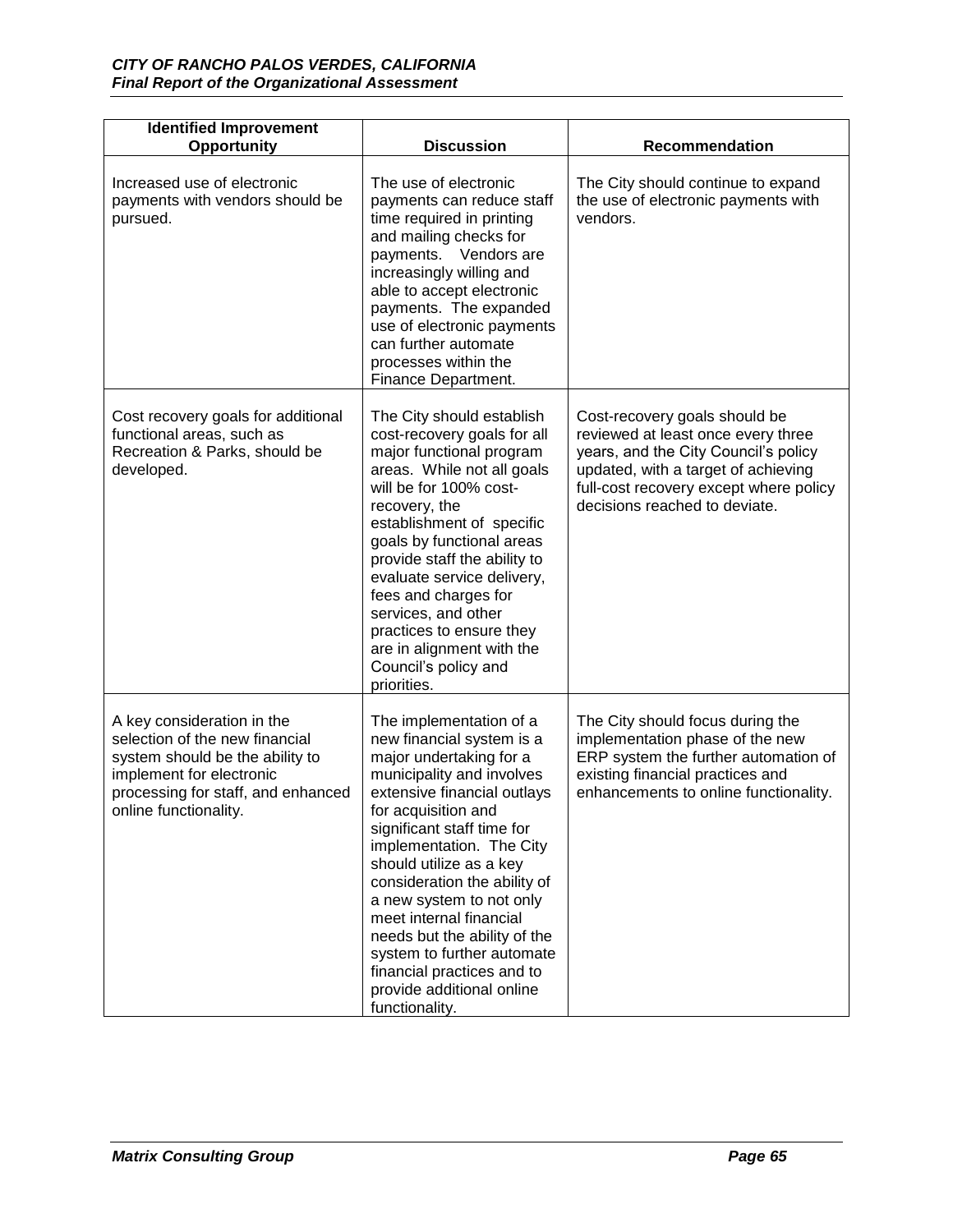| <b>Identified Improvement</b><br>Opportunity                                                                                             | <b>Discussion</b>                                                                                                                                                                                                                                                                                                                                                                                                                                     | Recommendation                                                                                                                                                                                                                                      |
|------------------------------------------------------------------------------------------------------------------------------------------|-------------------------------------------------------------------------------------------------------------------------------------------------------------------------------------------------------------------------------------------------------------------------------------------------------------------------------------------------------------------------------------------------------------------------------------------------------|-----------------------------------------------------------------------------------------------------------------------------------------------------------------------------------------------------------------------------------------------------|
| The City should pursue<br>implementation of time entry for<br>payroll at the department level with<br>appropriate supervisory approvals. | The entry of time at the<br>Department level provides<br>the ability of the City to<br>further automate payroll<br>processing. Appropriate<br>supervisory reviews and<br>approvals should be built<br>into the system for internal<br>controls.                                                                                                                                                                                                       |                                                                                                                                                                                                                                                     |
| The City should pursue the<br>implementation of additional on-<br>line payment opportunities as a<br>convenience to the public.          | The public is increasingly<br>expecting and demanding<br>the ability to access<br>government services<br>online. The City should<br>expand its ability to provide<br>services online by<br>expanding opportunities to<br>pay for City services online<br>through credit card<br>payments.                                                                                                                                                             | The City should expand the<br>availability of online payments via<br>credit card for public convenience<br>with the implementation of the<br>replacement ERP system.                                                                                |
| The IT Plan should be updated<br>based upon the recent IT review<br>conducted.                                                           | The City has recently<br>completed a targeted IT<br>audit. The IT Technology<br>plan should be reviewed<br>and updated as necessary<br>to ensure compliance with<br>the finding of this audit as<br>approved for<br>implementation by the City<br>Council.                                                                                                                                                                                            | The City's IT Technology Plan should<br>be updated in light of the recently<br>completed IT review.                                                                                                                                                 |
| IT services contract should be<br>rebid to ensure that the most cost<br>competitive prices are being<br>achieved.                        | The City should undertake<br>a comprehensive rebidding<br>of the IT contract. Prior to<br>rebidding, the City must<br>clearly delineate specific<br>desired service levels to<br>provide a fair and<br>competitive bidding<br>process for all potential<br>bidders. Given the length<br>of time that the current<br>contract has been in place,<br>there is a definite need to<br>test the market regarding<br>the value of the existing<br>contract. | The City should complete a RFP for<br>IT services following definition of<br>desired service levels in each<br>functional area of IT especially related<br>to the GIS program under<br>development to ensure it is in<br>alignment with City needs. |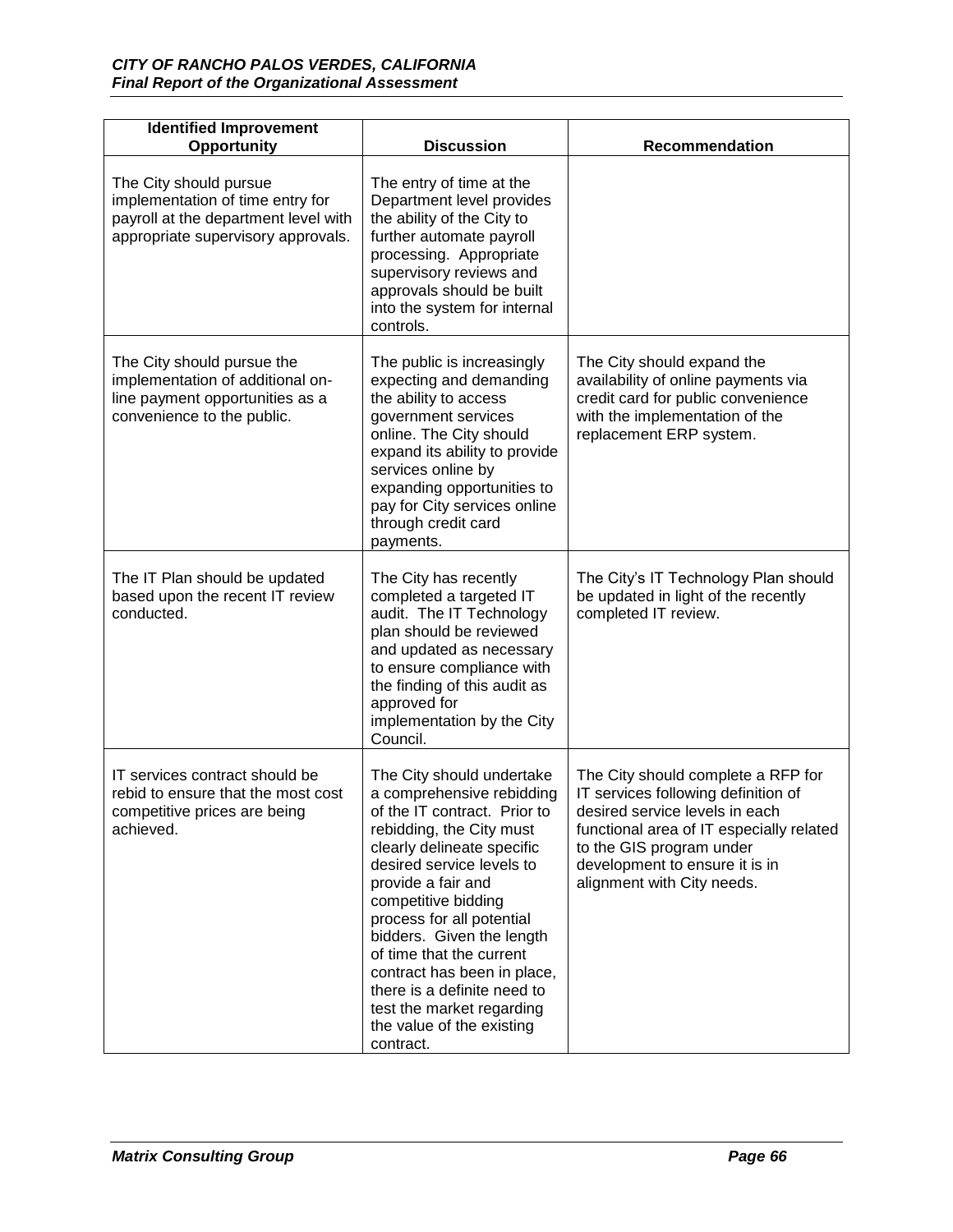| <b>Identified Improvement</b><br>Opportunity                                                                                            | <b>Discussion</b>                                                                                                                                                                                                                                                                                                                                                                                                                                                                                                                                                                                                                                                                                                                                                                                                                          | <b>Recommendation</b>                                                                                                                                                                                                                                                           |
|-----------------------------------------------------------------------------------------------------------------------------------------|--------------------------------------------------------------------------------------------------------------------------------------------------------------------------------------------------------------------------------------------------------------------------------------------------------------------------------------------------------------------------------------------------------------------------------------------------------------------------------------------------------------------------------------------------------------------------------------------------------------------------------------------------------------------------------------------------------------------------------------------------------------------------------------------------------------------------------------------|---------------------------------------------------------------------------------------------------------------------------------------------------------------------------------------------------------------------------------------------------------------------------------|
| The ability of staff within individual<br>departments to directly load<br>documents to their respective<br>webpages should be enhanced. | To enhance service to the<br>public and provide quicker<br>responsiveness to loading<br>documents to the web,<br>staff within each<br>Department should be<br>trained to load reports and<br>other documents to their<br>specific web pages.                                                                                                                                                                                                                                                                                                                                                                                                                                                                                                                                                                                               | Training should be provided to<br>designated department<br>representatives so that they can load<br>documents directly to their website<br>without IT support This<br>recommendation should be<br>implemented after the web hosting is<br>transitioned to a subsequent concern. |
| The City should reallocate<br>responsibility for air noise from the<br>Finance & IT Department to the<br>Planning Department.           | The responsibility for<br>handling airspace and<br>noise issues related to air<br>traffic should be<br>reallocated from the<br>Finance Director to the<br>Planning Division of the<br><b>Community Development</b><br>Department. This function<br>was allocated to this<br>individual based upon<br>unique prior experiences<br>he had in this topic area.<br>However, the duties are<br>more closely aligned with<br>those that are performed in<br>the Planning Division and<br>should be transitioned to<br>planning staff. While this<br>change cannot be<br>accomplished immediately<br>due to historical knowledge<br>and the need to bring a<br>new staff person up to<br>speed, the Finance<br>Director needs to<br>reallocate time spent on<br>this function to a greater<br>focus on direct Finance<br>and IT duties over time. | The duties currently performed by the<br>Finance & IT Department related to<br>the handling of Airspace and Noise<br>issues related to Air Traffic should be<br>transitioned to the Planning Division<br>of Community Development.                                              |

## **(4) Organizational and Staffing Recommendations.**

The project team evaluated staffing needs in the Finance and Information Technology Department based upon the existing service levels, comparisons to comparable organizations with which we have worked, and recognized standards in the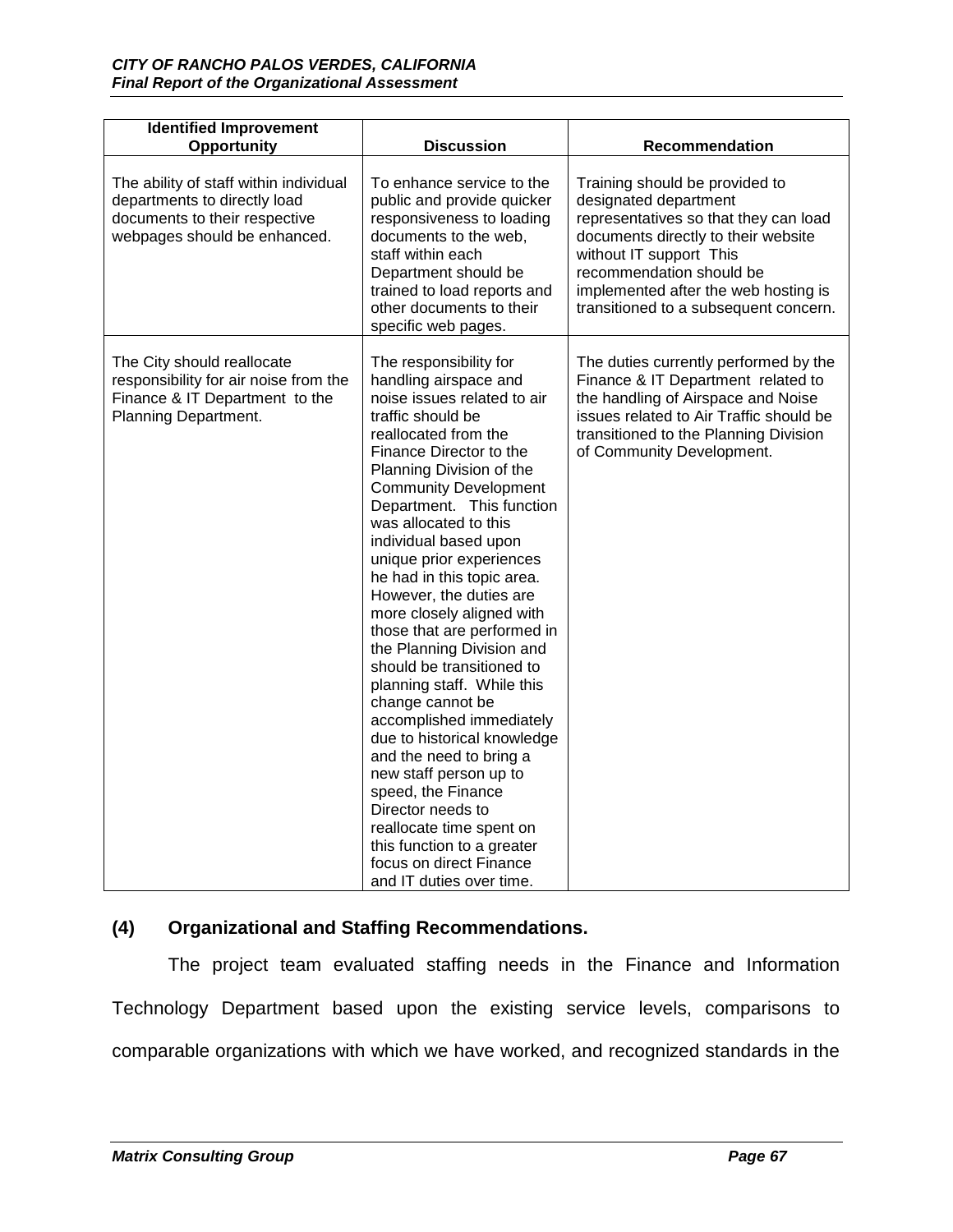industry. The following points summarize the key issues related to organizational

structure and/or staffing levels:

- The overall organizational structure of this Department is appropriate based upon allocated duties and functions.
- All currently allocated duties are appropriate with the exception of the Airspace and Noise duties related to air traffic. The project team recommends that these duties be reallocated to the Planning Division of Community Development where there is (1) a greater alignment with core duties, and (2) a need to more effectively utilize existing staff.
- Given the size of the IT contract and the fact that all direct IT services are contracted, the project team would recommend that the City continue with one staff position directly allocated to IT functions and that the vacant Sr. IT Analyst position be reclassified as an IT Coordinator and filled.

Otherwise, current staffing allocations should remain as currently budgeted.

## **C. City Clerk's Office.**

The City Clerk's Office is generally responsible for ensuring all public records are

appropriately maintained, including the administration of the document imaging

program; public records request are timely processed; and agendas and minutes for the

City Council are prepared. The following section summarizes our assessment of the

best management and operational practices of the City Clerk's Office.

#### **(1) Best Practices and Operational Assessment.**

For each best practice or performance target, the project team has identified

whether it is a current strength of the organization or an opportunity for improvement.

| <b>Performance Target</b>                             | <b>Strengths</b>                                                                                                         | <b>Potential Improvements</b> |
|-------------------------------------------------------|--------------------------------------------------------------------------------------------------------------------------|-------------------------------|
| Existence of automated indexing<br>for legal records. | The City has implemented a very<br>comprehensive records<br>management system to index<br>and digitize all City records. |                               |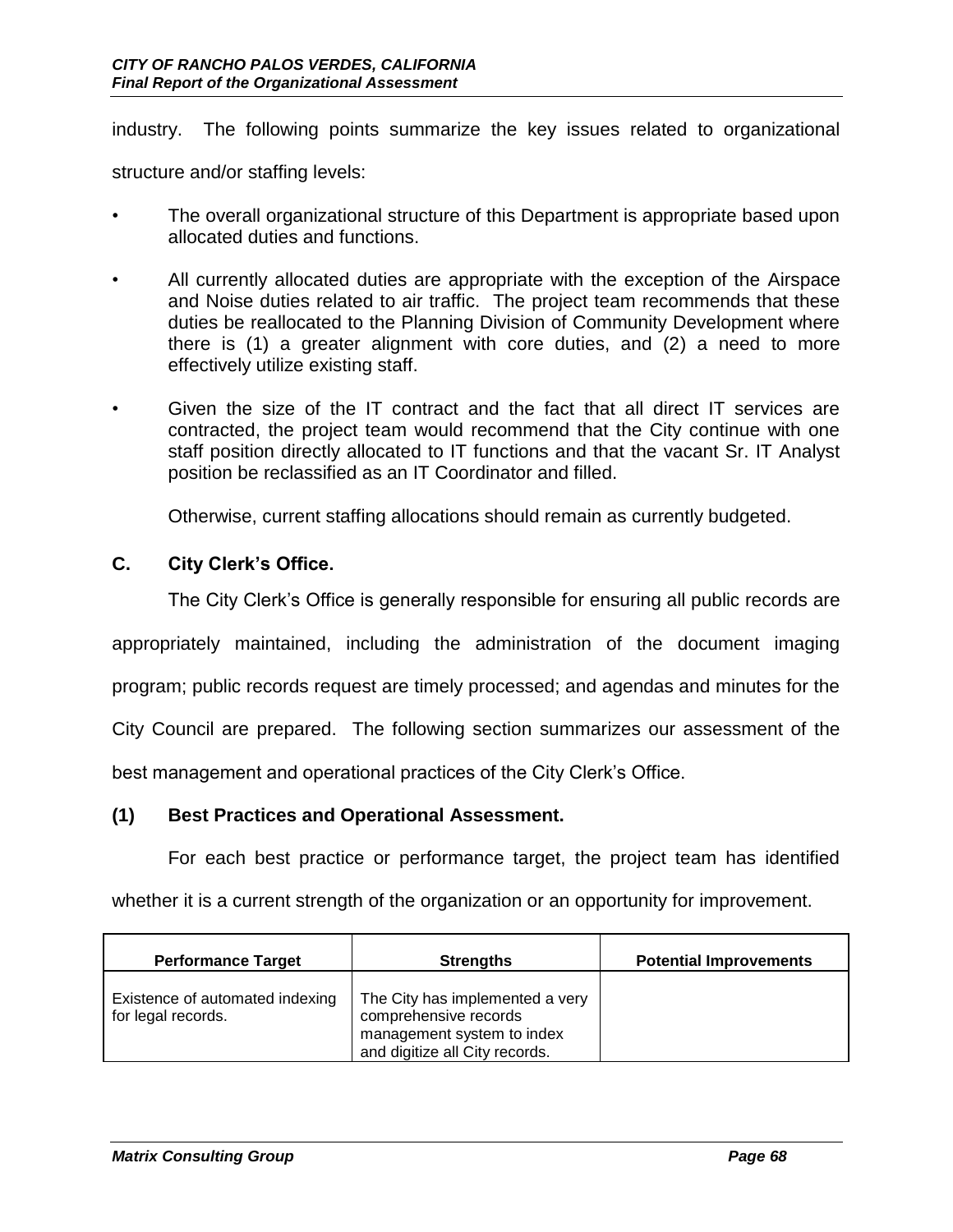| <b>Performance Target</b>                                                                                                                         | <b>Strengths</b>                                                                                                                                                                                                              | <b>Potential Improvements</b>                                                                                                              |
|---------------------------------------------------------------------------------------------------------------------------------------------------|-------------------------------------------------------------------------------------------------------------------------------------------------------------------------------------------------------------------------------|--------------------------------------------------------------------------------------------------------------------------------------------|
| Extent to which records<br>management program adheres to<br>state laws and local policies /<br>procedures.                                        | The City has a detailed and<br>comprehensive records<br>management program in<br>compliance with state<br>requirements.<br>The Clerk's Office assists each<br>department with compliance and<br>records retention / disposal. |                                                                                                                                            |
| Council agendas are prepared<br>and distributed in accordance<br>with adopted procedures and in<br>compliance with public notice<br>requirements. | The City's process for<br>preparation, posting and public<br>notice for Council meetings is in<br>compliance with adopted policies<br>and state public meeting<br>requirements.                                               |                                                                                                                                            |
| Level / type of minutes generated<br>from meetings.                                                                                               | The City prepares summary<br>minutes for Council meetings<br>outlining individual comments of<br>speakers and the final actions<br>taken on each item.                                                                        | Consideration should be given to<br>the preparation of action minutes<br>only to reduce workload<br>associated with minute<br>preparation. |
| Use of technology (such as<br>document imaging) to automate<br>critical functions.                                                                | The City has implemented a<br>document-imaging program to<br>increase speed and access to all<br>City records.                                                                                                                | As this system is more fully<br>developed, the City should<br>consider the expansion of<br>information on the website                      |
| Provide secure environment and<br>location for protection of City<br>records                                                                      | The City has a secure location<br>and environment for the storage<br>of City records.                                                                                                                                         |                                                                                                                                            |
| Provide timely access to archived<br>records while maintaining record<br>integrity                                                                | The City has an effective records<br>management program with an<br>extensive digitized records<br>system.                                                                                                                     |                                                                                                                                            |
| Provides advice to departments<br>on records retention issues?                                                                                    | The City Clerk serves as the<br>City's records retention advisor<br>and assists Departments and<br>City staff in compliance with<br>records retention issues.                                                                 |                                                                                                                                            |

The following sections summarize the key strengths and opportunities for improvement.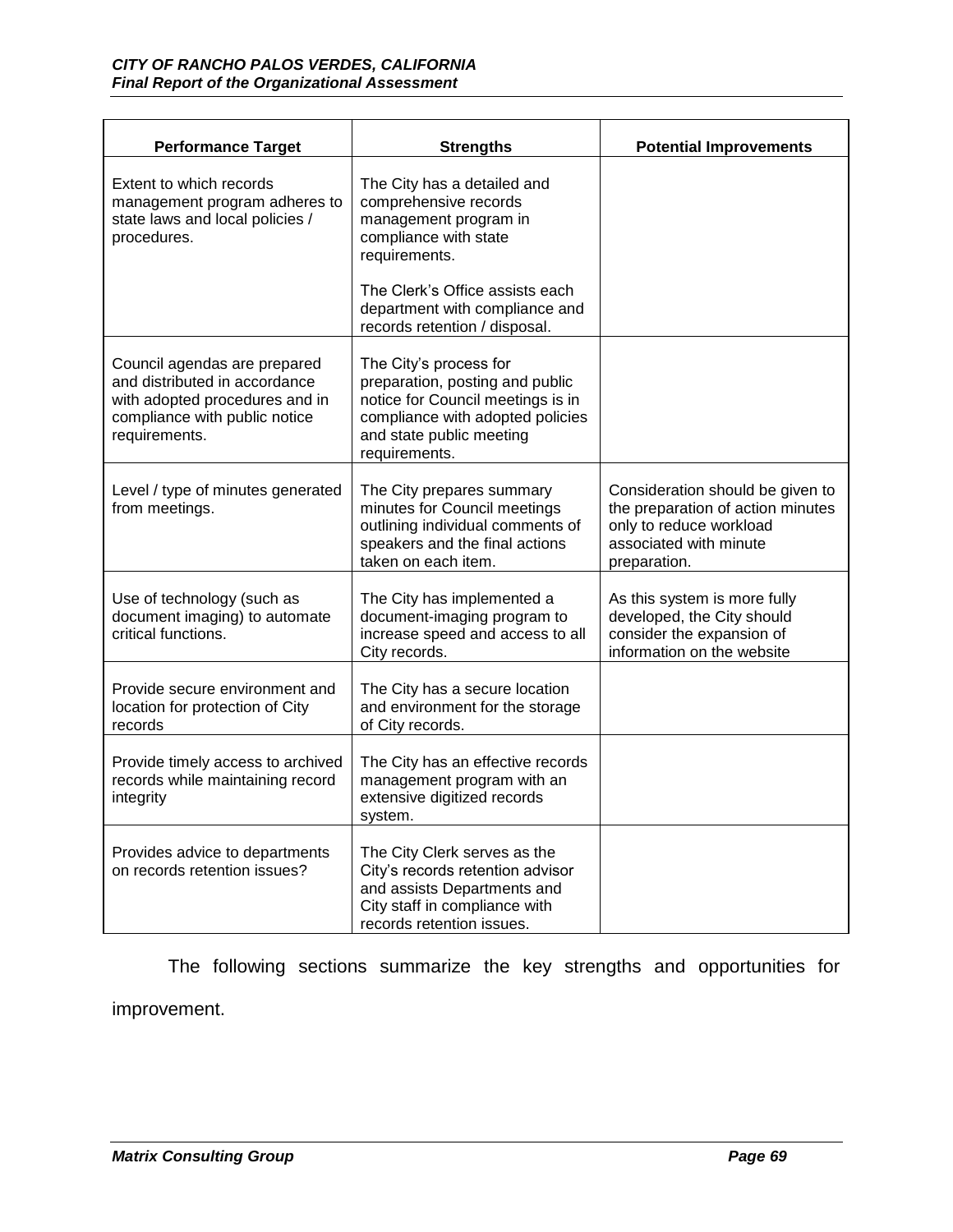#### **(2) Key Operational Strengths.**

The City has several current strengths in place related to City Clerk's Office that

should be maintained and built upon in developing a stronger program. These include:

- A strong public information program that provides access to council agendas, minutes and staff reports is in place.
- The City has a strong document imaging program in place that provides extensive access to historical documents.
- City records are maintained in a secure and safe environment.

These strengths provide a strong basis for implementation of the improvement

opportunities noted in the following section.

#### **(3) Key Opportunities for Improvement.**

From our assessment, the following are the key opportunities for improvement

that should be addressed to improve and develop the City Clerk function within the City

of Rancho Palos Verdes. For each of the opportunities for improvement noted in our

assessment, we have provided in the following table, a recommended action to improve

operations and address the noted deficiency.

| <b>Identified Improvement</b><br><b>Opportunity</b>                                                                                                                                                                      | <b>Discussion</b>                                                                                                                                                                                                                                                                        | <b>Recommendation</b>                                                                                                                                                              |
|--------------------------------------------------------------------------------------------------------------------------------------------------------------------------------------------------------------------------|------------------------------------------------------------------------------------------------------------------------------------------------------------------------------------------------------------------------------------------------------------------------------------------|------------------------------------------------------------------------------------------------------------------------------------------------------------------------------------|
| Consideration should be given to<br>eliminating the preparation of<br>summary minutes and replacing<br>them with action minutes.                                                                                         | The preparation of summary<br>minutes consumes a<br>significant amount of time and<br>effort. Many communities,<br>especially those with<br>meetings that are televised<br>and where meetings are<br>archived for future viewing by<br>the public, have moved to<br>action minutes only. | The City should consider a change<br>to implement only action minutes<br>for City Council meetings, and the<br>meetings of other Council -<br>appointed boards and<br>commissions. |
| As the document imaging program<br>develops, the City should consider<br>providing greater access via the<br>website to the public for access to<br>primary government documents<br>such as contracts, resolutions, etc. | With additional investments in<br>technology, the ability of the<br>City to provide additional<br>access to the documents<br>online can be enhanced.                                                                                                                                     | The City should explore methods<br>of providing additional online<br>access to digitized public records<br>without a need for submitting a<br>public records request.              |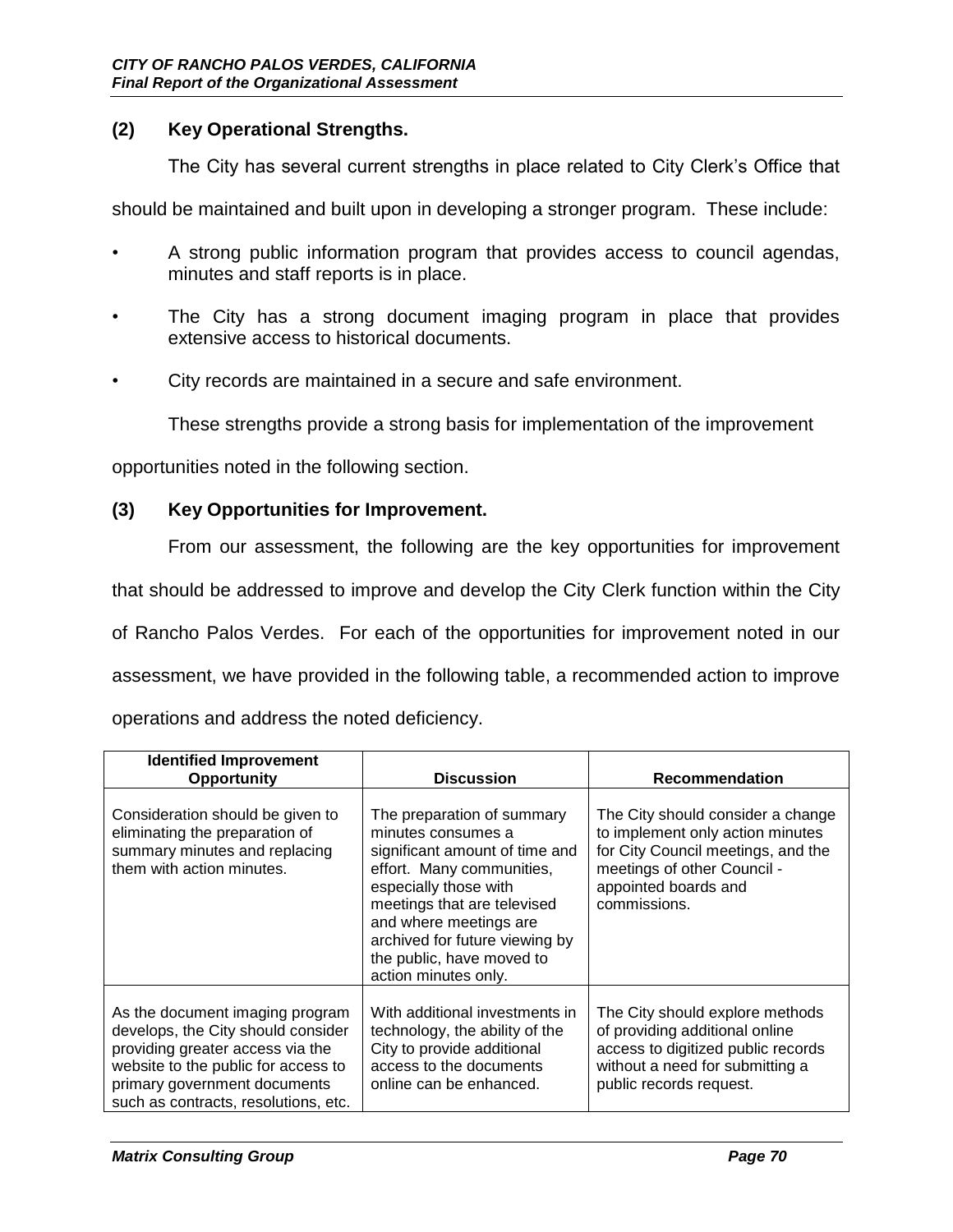The implementation of these recommendations will provide a more efficient and effective City Clerk's function in Rancho Palos Verdes.

# **(4) Organizational and Staffing Recommendations.**

The project team evaluated staffing needs in the City Clerk's Office based upon the existing service levels, comparisons to comparable organizations with which we have worked, and recognized standards in the industry. At the present time, the project team recommends no changes in staffing levels or organizational structure. As noted earlier, the functions related to liability claims are being recommended for transfer to the Human Resources Manager position (when the position is permanently filled).

# **D. Community Development.**

The Community Development Department is responsible for all planning, building permitting and code compliance efforts within the City of Rancho Palos Verdes. The City has implemented a comprehensive one-stop shop for permitting functions, which includes some Public Works permitting activities. The following sections outline the best practices and operational assessment of the Community Development functions.

# **(1) Best Practices and Operational Assessment.**

For each best practice or performance target, the project team has identified whether it is a current strength of the organization or an opportunity for improvement.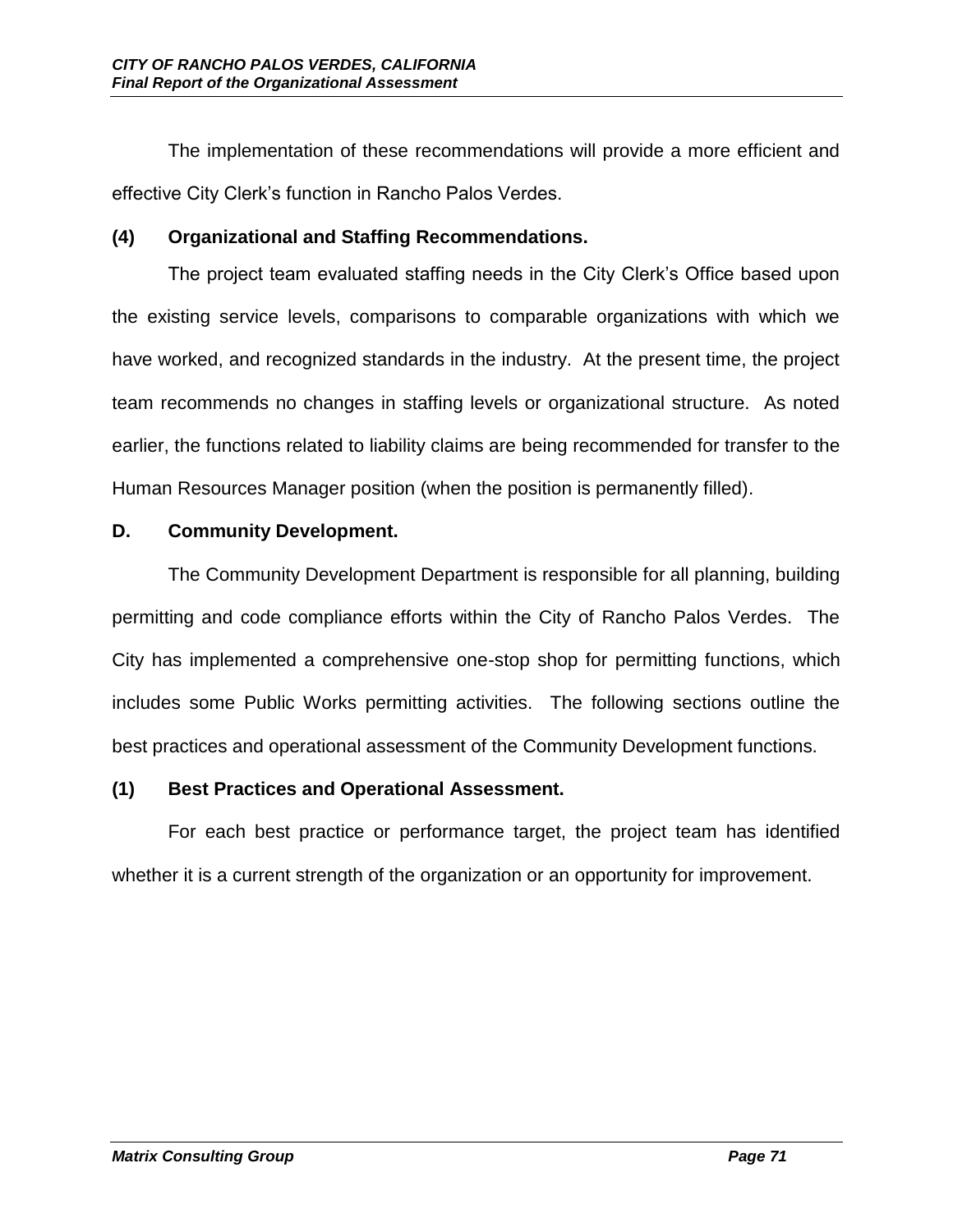| <b>Performance Target</b>                                                                                                                                                                                        | <b>Strengths</b>                                                                                                                                                                                                                                                 | <b>Potential Improvements</b>                                                                                                                                                                                                                                                                                   |
|------------------------------------------------------------------------------------------------------------------------------------------------------------------------------------------------------------------|------------------------------------------------------------------------------------------------------------------------------------------------------------------------------------------------------------------------------------------------------------------|-----------------------------------------------------------------------------------------------------------------------------------------------------------------------------------------------------------------------------------------------------------------------------------------------------------------|
| <b>Planning Division</b>                                                                                                                                                                                         |                                                                                                                                                                                                                                                                  |                                                                                                                                                                                                                                                                                                                 |
| Is the lead responsibility for the<br>processing of discretionary<br>permits centralized within the<br>Planning Division?                                                                                        | The Planning Division is the lead<br>on all discretionary permits and<br>coordinates reviews by other<br>divisions as required.                                                                                                                                  |                                                                                                                                                                                                                                                                                                                 |
| Are there established turnaround<br>times for development review<br>projects (such as special permits)<br>and these are clearly<br>communicated to the public (i.e.<br>- on application materials /<br>website)? | Processing times are dependent<br>upon date of application<br>submittal and scheduled planning<br>commission meetings.                                                                                                                                           | Adopted processing times are<br>not listed on applications or the<br>website in a prominent location.<br>Performance standards for<br>reviews conducted by Public<br>Works have not been adopted.<br>These should be established at<br>the same level as those for the<br>Planning and Building<br>Departments. |
| Does the department offer a pre-<br>application conference to handle<br>any potential issues proactively<br>and inform the applicant about all<br>City requirements?                                             | The City conducts pre-application<br>conferences with applicants to<br>discuss projects, determine<br>requirements, and provide<br>guidance to staff.                                                                                                            |                                                                                                                                                                                                                                                                                                                 |
| Does the department have a<br>process to ensure that the overall<br>development review process is<br>coordinated with other<br>appropriate City departments?                                                     | The City utilizes the permit<br>tracking system to ensure all<br>review activities are conducted in<br>a timely manner and to<br>coordinate with required<br>reviewers.                                                                                          |                                                                                                                                                                                                                                                                                                                 |
| Does the department utilize<br>automated permit tracking<br>software?                                                                                                                                            | The City utilizes a permitting<br>system to track all development<br>review applications, building<br>permits, etc.                                                                                                                                              | Consideration is being given to<br>moving to a new system at the<br>same time the City's financial<br>system is adopted; however,<br>concerns have been identified<br>regarding the ability of one<br>system to provide "best in class"<br>solutions for all City functions.                                    |
| Does the City offer a one-stop<br>permit center for discretionary<br>permits?                                                                                                                                    | The City has a one-stop center<br>for applications. The Building<br>and Planning functions are within<br>the same Department and share<br>a permit counter. Also within the<br>permitting center, applicants<br>make all payments for<br>applications / permits. | All of Public Works permitting<br>functions are not consolidated<br>within the one-stop permitting<br>center. However, residential<br>applicants are not required to<br>submit permits directly to Public<br>Works - this is handled by staff<br>in the permitting center.                                      |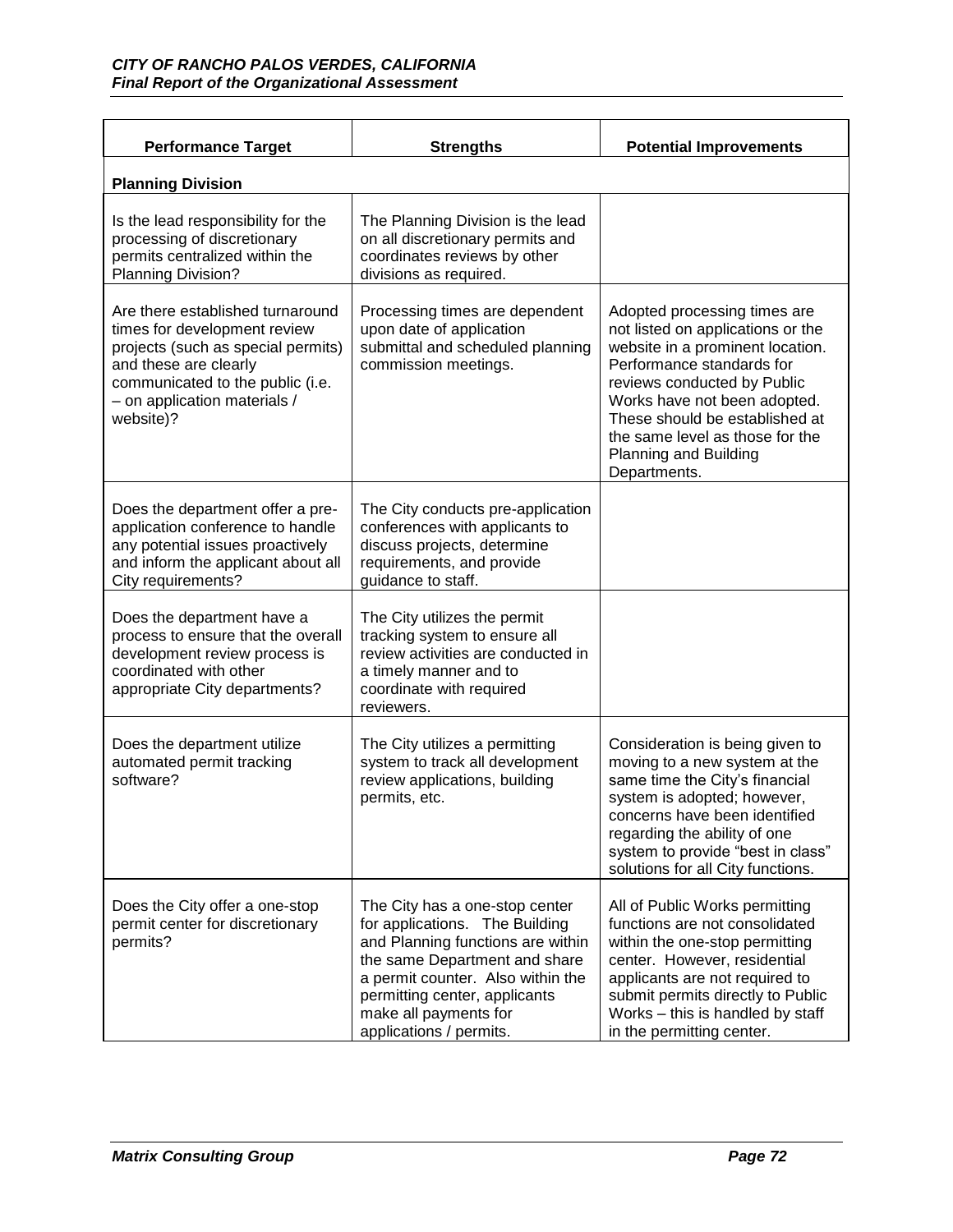| <b>Performance Target</b>                                                                                                                           | <b>Strengths</b>                                                                                                                                                                                   | <b>Potential Improvements</b>                                                                                                                                                                     |
|-----------------------------------------------------------------------------------------------------------------------------------------------------|----------------------------------------------------------------------------------------------------------------------------------------------------------------------------------------------------|---------------------------------------------------------------------------------------------------------------------------------------------------------------------------------------------------|
| Is the zoning ordinance, specific<br>plan, comprehensive plan up-to-<br>date?                                                                       | Zoning ordinance is maintained<br>in an up-to-date manner through<br>periodic updates, as needed.                                                                                                  | The City made a determination to<br>update its General Plan internally<br>with staff to reduce costs. This<br>has resulted in an extensive<br>process and time delay in<br>achieving full update. |
| Application materials and<br>enabling ordinances / legislation<br>is available online for use by<br>applicants?                                     | Zoning ordinance, general plan<br>and specific plan are all available<br>on-line. All application materials<br>are available online.                                                               |                                                                                                                                                                                                   |
| Design guidelines have been<br>adopted to guide development<br>within the City based upon an<br>adopted philosophy and "look" for<br>the community. | The City's compatibility<br>requirements provide a high level<br>of discretion and flexibility in<br>addressing individual design<br>elements on projects.                                         | The process is very time<br>consuming given the level of<br>public involvement and<br>subjectivity within the<br>requirements.                                                                    |
| An appropriate balance is<br>maintained on workload<br>distribution between current<br>planning, long-range planning,<br>and special projects.      | The Division allocates resources<br>between current and long-range<br>planning based upon workload.<br>Current planning workload<br>generally takes priority over long-<br>range planning efforts. |                                                                                                                                                                                                   |
| A "planner of the day" approach<br>is utilized to provide<br>knowledgeable staff at the<br>counter for applicants.                                  | The City assigns planners to<br>counter service each day. This<br>function is primarily provided by<br>the more junior staff.                                                                      |                                                                                                                                                                                                   |
| <b>Building Division</b>                                                                                                                            |                                                                                                                                                                                                    |                                                                                                                                                                                                   |
| An automated permitting system<br>is utilized. It is internet<br>accessible.                                                                        | The City utilizes the same<br>automated permitting software<br>for building permits as is used in<br>Planning.                                                                                     | On-line permitting is not<br>available.                                                                                                                                                           |
| Adopted plan review time frames<br>and targets have been adopted<br>and are prominently noted on<br>application materials and the<br>website.       | The City utilizes a general 2-<br>week review period for building<br>permit applications with a one-<br>week plan review target for<br>resubmittals.                                               |                                                                                                                                                                                                   |
| A resubmittal fee is in place.                                                                                                                      | The City can charge a<br>resubmittal fee for excessive<br>numbers of plan reviews.                                                                                                                 |                                                                                                                                                                                                   |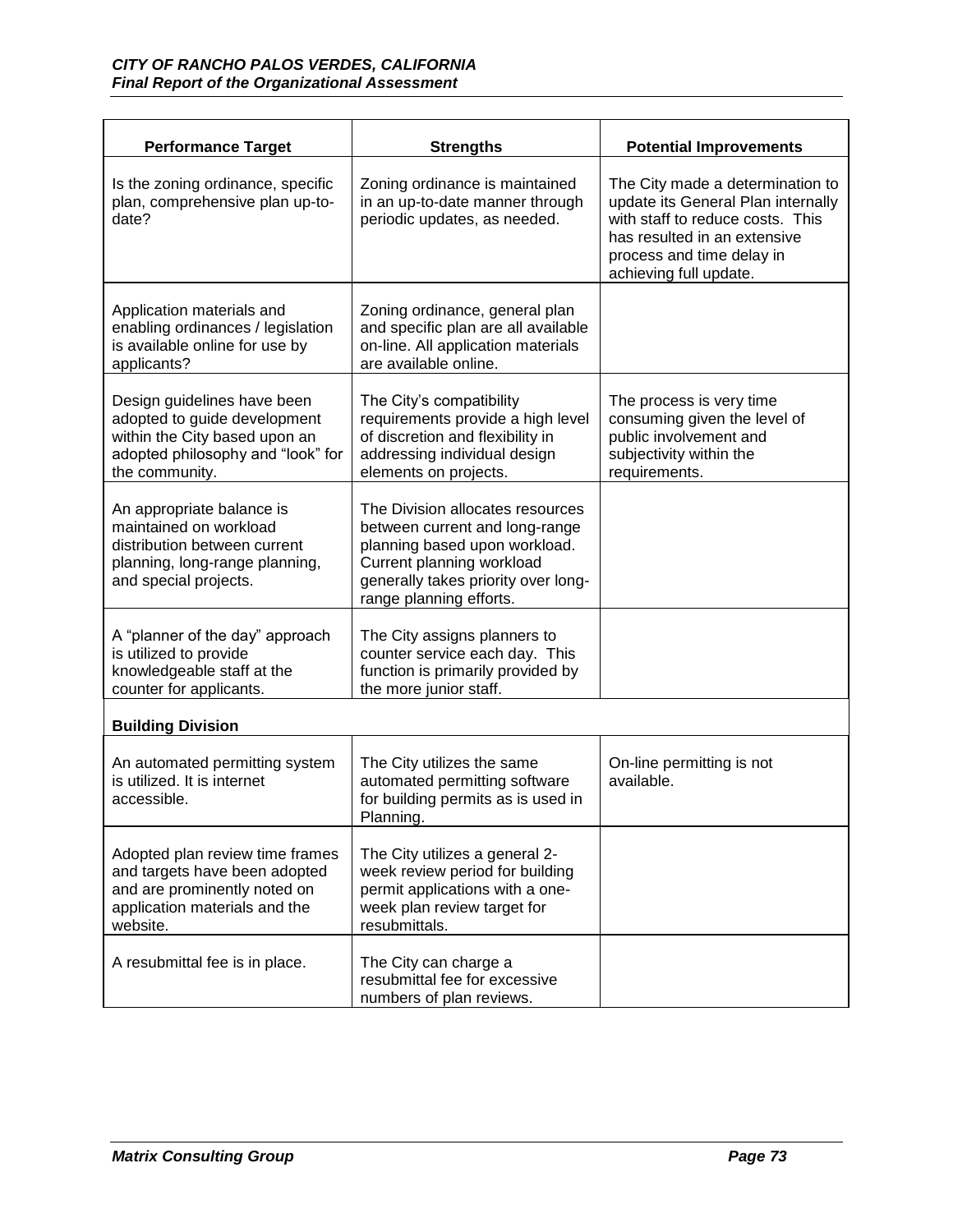| <b>Performance Target</b>                                                                                                         | <b>Strengths</b>                                                                                                                                                                   | <b>Potential Improvements</b>                                                                                 |
|-----------------------------------------------------------------------------------------------------------------------------------|------------------------------------------------------------------------------------------------------------------------------------------------------------------------------------|---------------------------------------------------------------------------------------------------------------|
| Submittals must be accompanied<br>by a narrative outlining how each<br>prior comment was addressed in<br>the resubmittal.         | The City requires that a written<br>narrative outlining the change<br>that was made to address prior<br>comments and notation of where<br>on the plans the change is<br>addressed. |                                                                                                               |
| Plan review performance is<br>monitored and tracked.                                                                              | Time periods for plan review are<br>tracked in the system and<br>reported on periodic reports<br>provided to the Department<br>Director.                                           |                                                                                                               |
| Incomplete applications are not<br>accepted by City staff.                                                                        | Staff conduct quick<br>completeness review at time of<br>application. Incomplete<br>applications are not accepted.                                                                 |                                                                                                               |
| Building Inspector responds to<br>inspection requests within one<br>workday.                                                      | All requests for inspection<br>received by the cut-off time are<br>handled next business day.                                                                                      |                                                                                                               |
| An automated voice-activated<br>inspection request system (IVR)<br>is utilized or online inspection<br>requests can be submitted. |                                                                                                                                                                                    | The City does not utilize either an<br>on-line or IVR system for<br>scheduling and requesting<br>inspections. |
| Combination inspectors are<br>utilized.                                                                                           | The City utilized combination<br>inspectors.                                                                                                                                       |                                                                                                               |
| Building permit plan checking is<br>accomplished concurrently by all<br>of the departments/divisions<br>involved in the process.  | Plan checking is generally<br>conducted concurrently.                                                                                                                              |                                                                                                               |
| Inspectional staff has received<br>appropriate training and maintain<br>appropriate certifications for their<br>specialties.      | Staff has appropriate<br>certifications to perform assigned<br>functional duties.                                                                                                  |                                                                                                               |
| Application materials are<br>available on-line.                                                                                   | Building permit application form<br>is available online.                                                                                                                           |                                                                                                               |
| Plan review submittal<br>requirements are clearly outlined<br>and available online.                                               | The City has a comprehensive<br>checklist available online for use<br>by applicants.                                                                                               |                                                                                                               |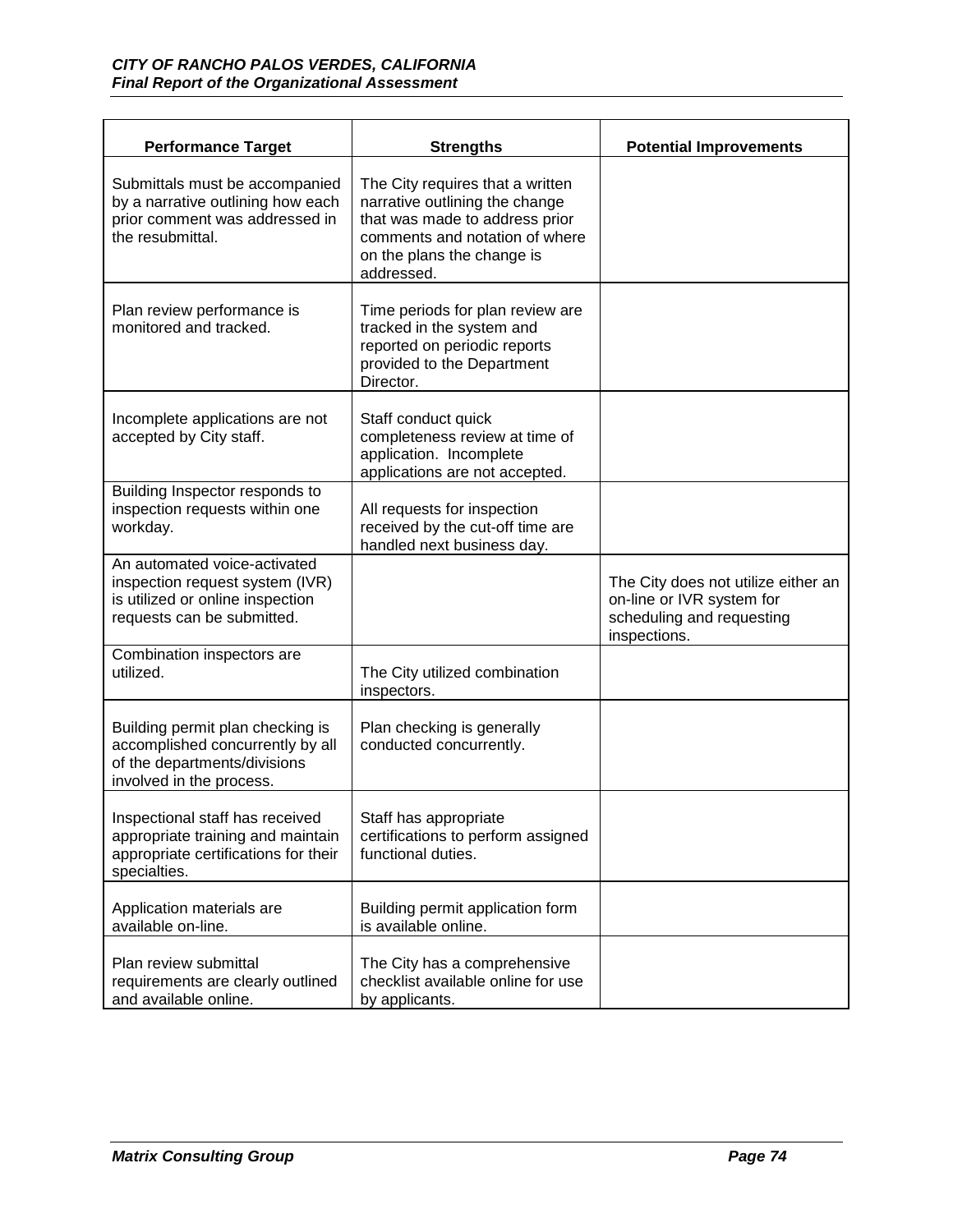| <b>Code Compliance Division</b>                                                                                                                                                                                                                                                                                                                                                                                                                                                                                                                                   |                                                                                                                                                                                                                                                                                                                                              |                                                                                            |
|-------------------------------------------------------------------------------------------------------------------------------------------------------------------------------------------------------------------------------------------------------------------------------------------------------------------------------------------------------------------------------------------------------------------------------------------------------------------------------------------------------------------------------------------------------------------|----------------------------------------------------------------------------------------------------------------------------------------------------------------------------------------------------------------------------------------------------------------------------------------------------------------------------------------------|--------------------------------------------------------------------------------------------|
| The City has a proactive zoning<br>Enforcement program / process.                                                                                                                                                                                                                                                                                                                                                                                                                                                                                                 | Code Enforcement Officers are<br>responsible for field enforcement<br>of zoning (property maintenance,<br>unpermitted construction, signs,<br>etc.) compliance issues.                                                                                                                                                                       |                                                                                            |
| Proactive enforcement is utilized<br>to target activities based upon<br>such factors as compliant<br>volume, risk assessment, and<br>property condition.                                                                                                                                                                                                                                                                                                                                                                                                          | Officers are assigned to a<br>specific region of the City and<br>conduct proactive patrol and<br>enforcement. Code Enforcement<br>officers are responsible for a<br>comprehensive range of code<br>enforcement functions including<br>noise, light, property<br>maintenance, zoning, etc.                                                    |                                                                                            |
| Code violations complaints are<br>prioritized and inspections<br>scheduled accordingly (e.g. -<br>respond to critical priorities within<br>8 hours).                                                                                                                                                                                                                                                                                                                                                                                                              | All code complaints received are<br>prioritized upon receipt to ensure<br>highest priority issues are<br>addressed first. Immediate<br>responses are generated for high<br>priority complaints such as<br>vacant or abandoned homes,<br>unfenced swimming pools<br>(access issue or green water),<br>attractive nuisances.                   |                                                                                            |
| An administrative enforcement<br>process is utilized as a first<br>response that includes citations<br>and an administrative or<br>independent hearing officer<br>before criminal prosecution is<br>utilized. This includes a range of<br>tools to encourage voluntary<br>compliance to accelerate<br>processing time with a range of<br>sanctions (fines, costs, and<br>penalties) tailored to the case,<br>designed to reduce the reliance<br>on judicial processes, and<br>provide stronger penalties for<br>violators, particularly repeat<br>offenders, etc. | The City has administrative<br>citation process that can be<br>utilized.<br>The City has implemented a<br>strong focus on working with<br>customers to achieve compliance<br>in lieu of formal enforcement<br>mechanisms utilizing these as a<br>measure of last resort.<br>Majority of cases are addressed<br>through voluntary compliance. |                                                                                            |
| Alternatives have been<br>developed and utilized to reduce<br>the amount of time compliance<br>officers spend in the office<br>dealing with paperwork.                                                                                                                                                                                                                                                                                                                                                                                                            |                                                                                                                                                                                                                                                                                                                                              | Field utilization of laptops is<br>limited due to connectivity issues<br>in the community. |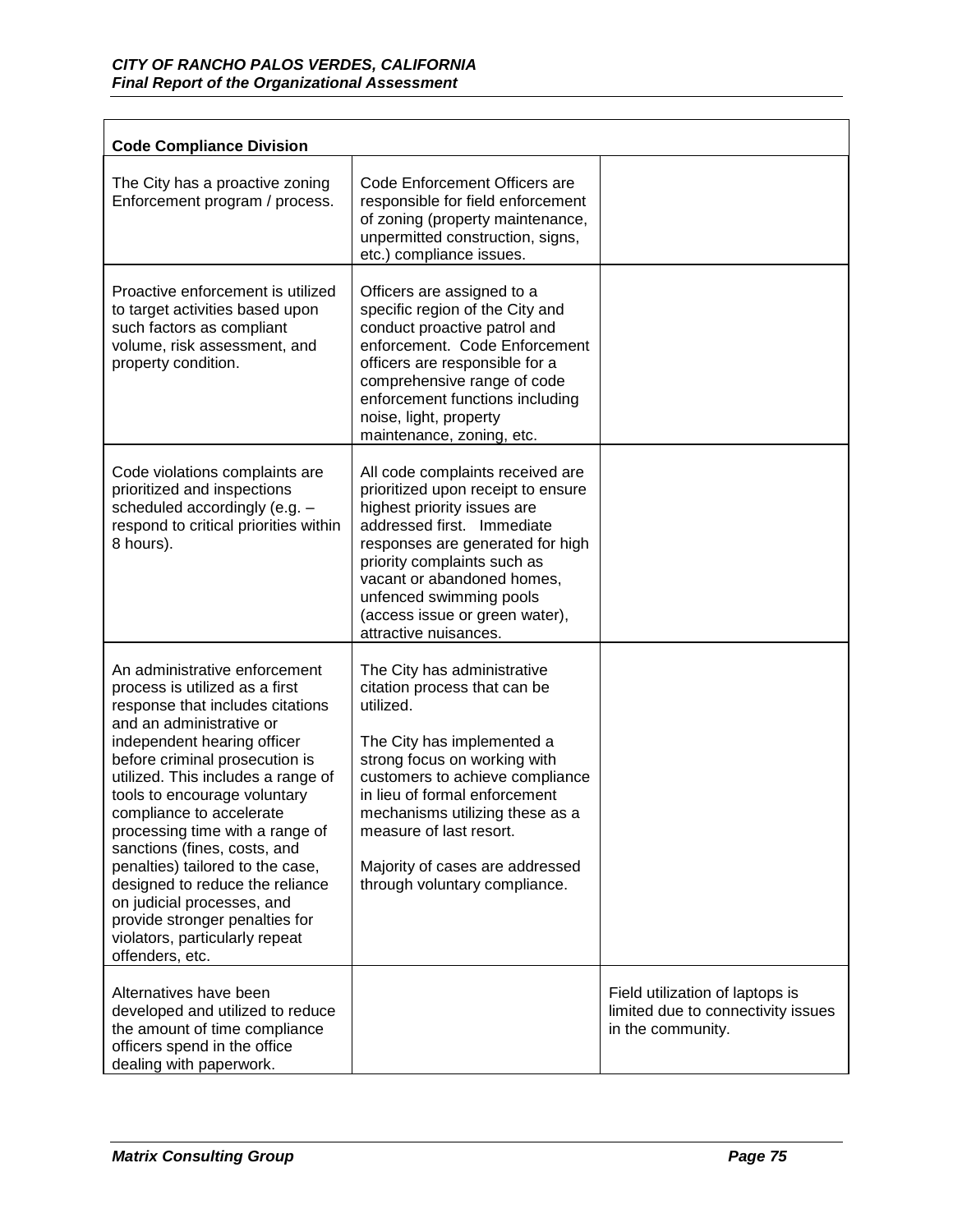| For certain types of cases (i.e.,<br>weed abatement, property<br>maintenance, etc.), Code<br>Enforcement proceeds<br>immediately to abatement after<br>(1) the issuance of a notice of<br>violation and failure to comply<br>within ten days and (2) a hearing<br>by an independent hearing<br>officer. This includes use of a<br>civil penalty. | The City makes effective<br>utilization of abatement activities,<br>where appropriate and<br>applicable, to immediately<br>address non-compliance.<br>Examples include graffiti removal<br>and mowing of grass (i.e. -<br>abandoned properties). |                                                                                                                                                                              |
|--------------------------------------------------------------------------------------------------------------------------------------------------------------------------------------------------------------------------------------------------------------------------------------------------------------------------------------------------|--------------------------------------------------------------------------------------------------------------------------------------------------------------------------------------------------------------------------------------------------|------------------------------------------------------------------------------------------------------------------------------------------------------------------------------|
| Goals, objectives, and<br>performance measures have<br>been developed to provide a<br>guide for decision-making, link<br>departmental actions to the<br>broad goals of the Mayor and<br>City Council, and define what<br>resources ought to be allocated<br>to what services.                                                                    | General goals and objectives are<br>outlined within the City's budget.                                                                                                                                                                           | More defined performance<br>measures and targets should be<br>adopted and utilized internally to<br>measure and evaluate<br>performance of the Code<br>Enforcement function. |
| Fees are charged to help offset<br>the costs of providing specific<br>code enforcement services<br>(appeal fees, administrative fees<br>for abatement services, for<br>example).                                                                                                                                                                 | Fees and liens are placed<br>against properties for abatement<br>work conducted.                                                                                                                                                                 |                                                                                                                                                                              |

The following sections summarize the key strengths and opportunities for

improvement in Community Development.

## **(2) Key Operational Strengths.**

The City has several current strengths in place related to the Community

Development functions that should be maintained and built upon in developing a more

effective and customer-oriented program. These include:

- The majority of permitting functions have been centralized within the Community Development Department. A single department head oversees all planning, building and code compliance efforts.
- The City conducts pre-application conferences with applicants to discuss projects, determine requirements, and provide guidance to applicants.
- The City utilizes a single permit tracking system for all permitting activities in planning, and building.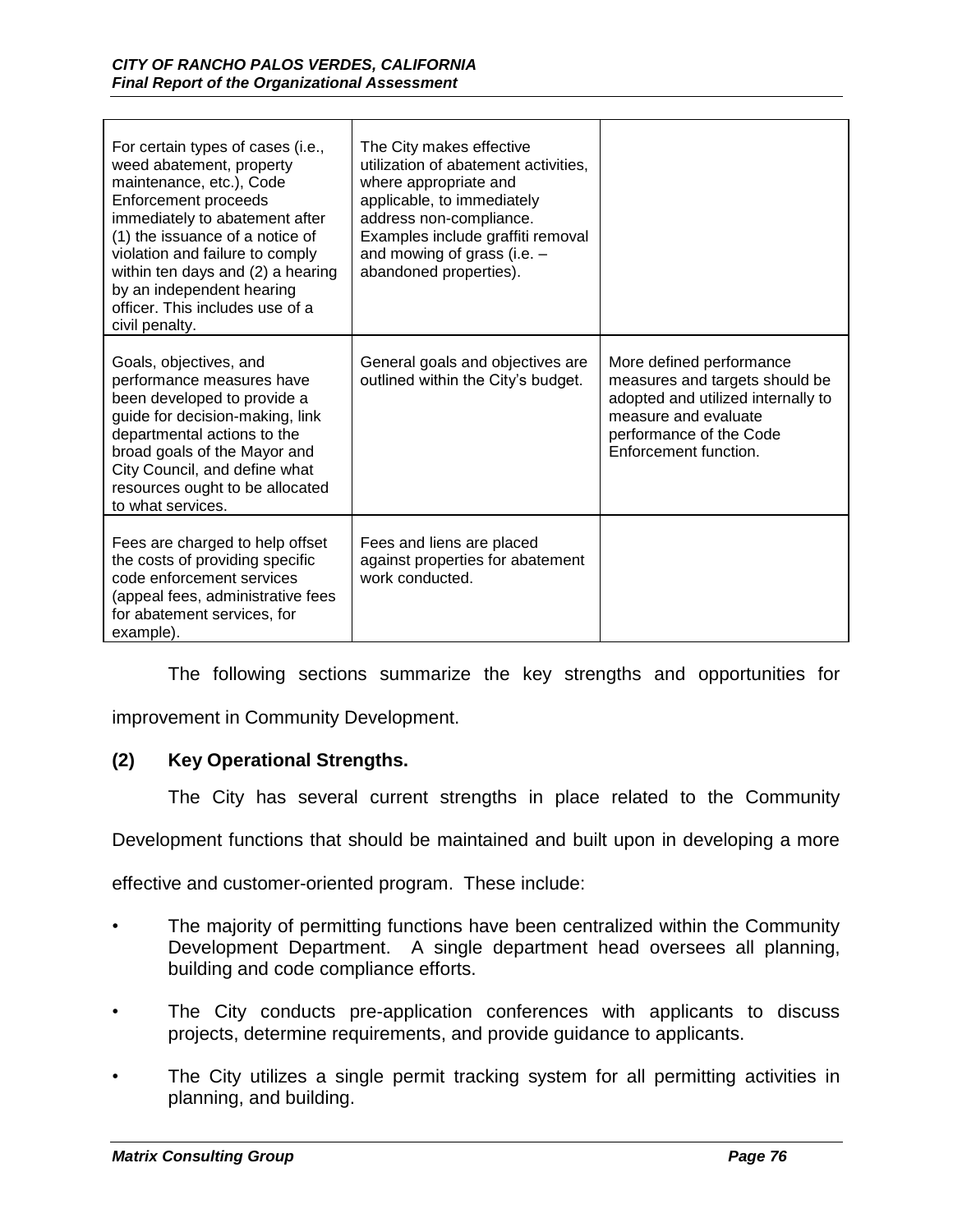- The Zoning ordinance is maintained in an up-to-date manner and all planning, zoning and building regulations, along with applicable checklists, are available online for use by applicants.
- Planners are assigned to counter-duty as planner of the day to assist applicants with their applications.
- The City utilizes cross-trained building inspectors who are able to conduct inspections and plan reviews in multiple-trades.
- The City has implemented permit coordinators to assist applicants and conduct intake and processing activities.
- The City makes effective use of its website to make the public aware of pending planning applications (especially major developments) and provides relevant background information for the public's review.
- The building permitting function performs plan reviews in a timely manner and have adopted processing times (two weeks initial review, and one week resubmittal reviews) that represent best practices in the industry.
- Code Enforcement officers are responsible for a wide variety of city code enforcement activities and the City has placed a strong emphasis on code compliance rather than punitive enforcement activities.

These strengths provide a strong basis for implementation of the improvement

opportunities noted in the following section.

## **(3) Key Opportunities for Improvement.**

From our assessment, the following are the key opportunities for improvement

that should be addressed to improve and develop the Community Development function

within the City of Rancho Palos Verdes. For each of the opportunities for improvement

noted in our assessment, we have provided in the following table, a recommended

action to improve operations and address the noted deficiency.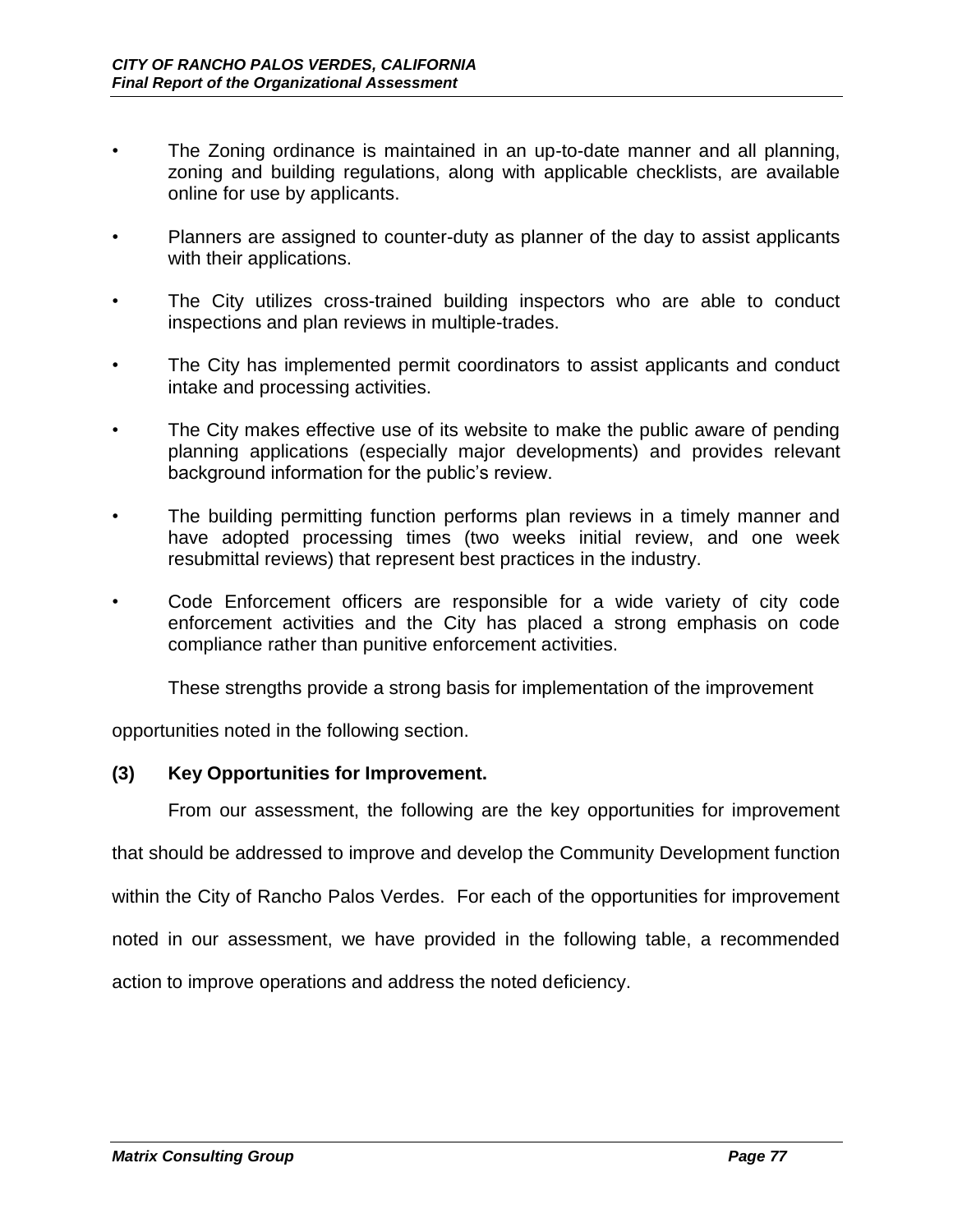| <b>Identified Improvement</b>                                                                                                                                                                        |                                                                                                                                                                                                                                                                                                                                                                                                                                                                                                                                                                                     |                                                                                                                                                                                                                                                                                                                                                                                                                                                                                                                                                                                                        |
|------------------------------------------------------------------------------------------------------------------------------------------------------------------------------------------------------|-------------------------------------------------------------------------------------------------------------------------------------------------------------------------------------------------------------------------------------------------------------------------------------------------------------------------------------------------------------------------------------------------------------------------------------------------------------------------------------------------------------------------------------------------------------------------------------|--------------------------------------------------------------------------------------------------------------------------------------------------------------------------------------------------------------------------------------------------------------------------------------------------------------------------------------------------------------------------------------------------------------------------------------------------------------------------------------------------------------------------------------------------------------------------------------------------------|
| Opportunity                                                                                                                                                                                          | <b>Discussion</b>                                                                                                                                                                                                                                                                                                                                                                                                                                                                                                                                                                   | Recommendation                                                                                                                                                                                                                                                                                                                                                                                                                                                                                                                                                                                         |
| Application processing times are<br>not listed on the applications or the<br>City's website. Performance<br>review targets for Public Works not<br>adopted.                                          | To effectively communicate<br>with the public and ensure<br>a high level of service,<br>processing times should be<br>prominently listed on the<br>City's website for all review<br>functions (planning,<br>building and public works).<br>Applicants should know<br>when to expect a response<br>from the City following<br>submittal of a complete<br>application. Public Works<br>should adopt plan review<br>times consistent with those<br>adopted by the Community<br>Development Department.                                                                                 | The City should include plan review /<br>processing times on applications, and<br>prominently display these<br>performance standards on the<br>website.                                                                                                                                                                                                                                                                                                                                                                                                                                                |
| Any change in the permitting<br>software should be done with<br>concurrence of the Community<br>Development Department and with<br>a focus on increasing online<br>services available to the public. | At the present time the City<br>is considering acquisition<br>of a new financial system<br>and is considering several<br>enterprise-wide solutions.<br>Any decision on a system<br>to acquire should include<br>concurrence from<br><b>Community Development</b><br>that they will continue to<br>have at least the same<br>functionality as present in<br>their current system, and<br>ideally expanded services<br>such as online permitting,<br>online application<br>submittal, status checking<br>of submitted applications,<br>online access to plan<br>review comments, etc. | The City should pursue expansion of<br>additional on-line services for<br><b>Community Development permitting</b><br>functions including online submittal of<br>applications, online permitting for over<br>the counter permits, online review of<br>plan review comments, and online<br>view of application status.<br>Any decision regarding changing the<br>City's enterprise wide software<br>system should take into<br>considerations the ability of the new<br>system to maintain or enhance<br>functionality currently in place within<br>Community Development with their<br>existing system. |
| The City's comprehensive plan<br>should be given priority for<br>completion.                                                                                                                         | The City has made a policy<br>decision to complete the<br>updating of the City's<br>General Plan internally<br>with existing staff<br>resources. This has<br>resulted in an extensive<br>review and updating<br>process that has delayed<br>completion.                                                                                                                                                                                                                                                                                                                             | The City should consider addition of<br>some funds to assist full-time staff in<br>completing the update of the City's<br>General Plan in a timely manner.                                                                                                                                                                                                                                                                                                                                                                                                                                             |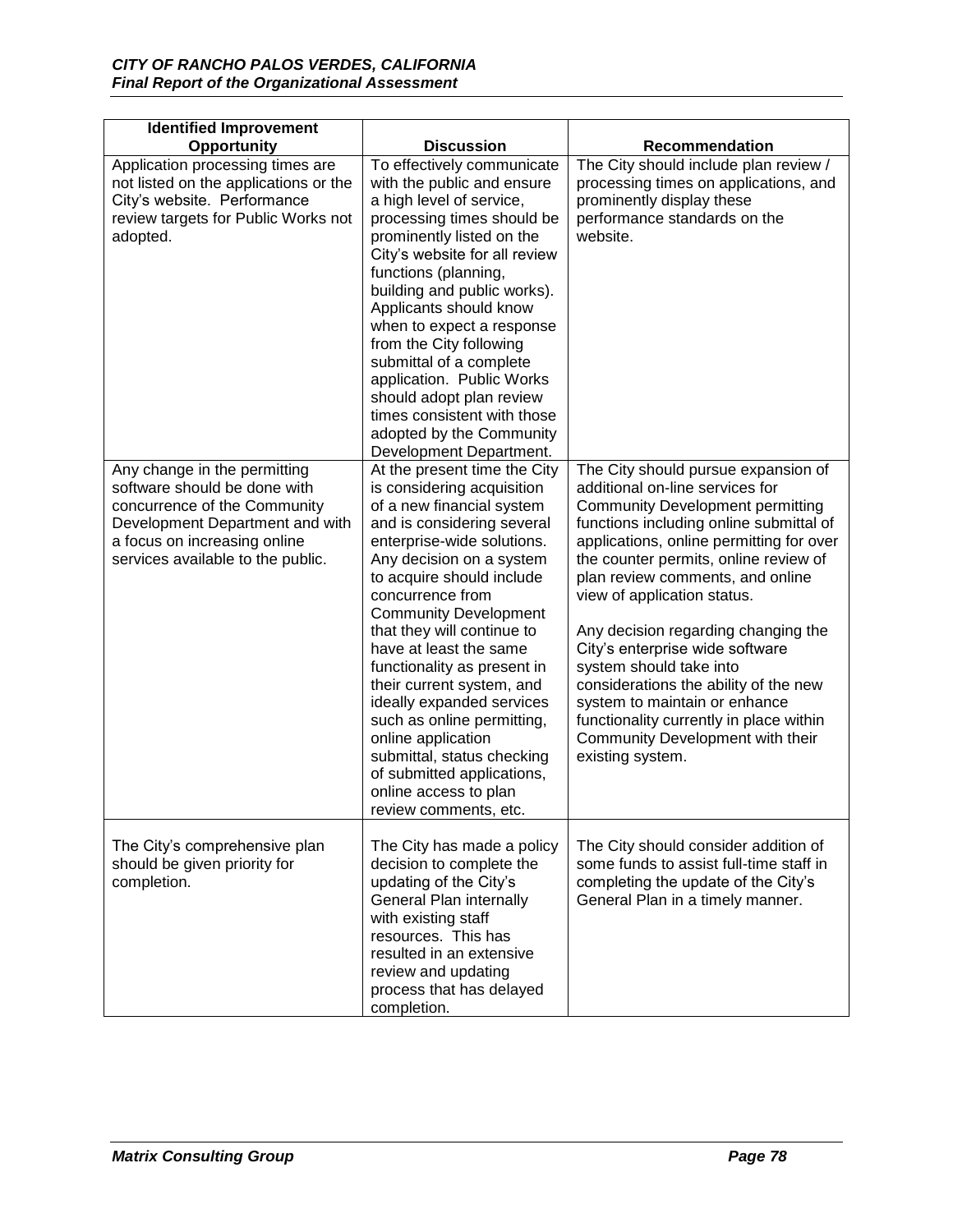| <b>Identified Improvement</b><br><b>Opportunity</b>                                                                                                                                         | <b>Discussion</b>                                                                                                                                                                                                                                                                                             | Recommendation                                                                                                                                                             |
|---------------------------------------------------------------------------------------------------------------------------------------------------------------------------------------------|---------------------------------------------------------------------------------------------------------------------------------------------------------------------------------------------------------------------------------------------------------------------------------------------------------------|----------------------------------------------------------------------------------------------------------------------------------------------------------------------------|
| The City should pursue<br>implementation of on-line<br>permitting for selected permits.                                                                                                     | There are many permits<br>issued by the Community<br><b>Development Department</b><br>that do not require plan<br>review such as water<br>heater replacements,<br>reroofs, etc. The City<br>should pursue<br>implementation of online<br>permitting for these permits<br>to enhance service to the<br>public. | The City should implement on-line<br>permitting for over the counter permits<br>that do not require plan reviews to<br>enhance service to the public.                      |
| The City should consider<br>implementation of on-line<br>inspection requests (or<br>alternatively IVR - interactive<br>voice response system) for the<br>processing of inspection requests. | The use of online<br>inspection requests or an<br>IVR enables the City to<br>eliminate the need for<br>contractors / applicants to<br>talk with staff to request an<br>inspection, enables<br>inspections to be<br>requested 24/7, and further<br>automates the process.                                      | Staff should pursue implementation of<br>either an IVR or online inspection<br>requests to expand service to the<br>public and automate the inspection<br>request process. |

The implementation of these recommendations will provide stronger and enhanced Community Development services in the City of Rancho Palos Verdes.

## **(4) Organizational and Staffing Recommendations.**

The project team evaluated staffing needs in the Community Development

Department based upon the existing service levels, comparisons to comparable

organizations with which we have worked, and recognized standards in the industry.

The following points summarize the key issues related to organizational structure and/or

staffing levels:

- The overall organizational structure of this Department is appropriate based upon allocated duties and functions and no change in organizational structure or reporting requirements is needed.
- As previously noted, the project team has recommended the reallocation of duties related to Air, Space and Noise related to air traffic from the Finance Department to the Planning Division. Existing planners should be able to accommodate this work without additional staff requirements.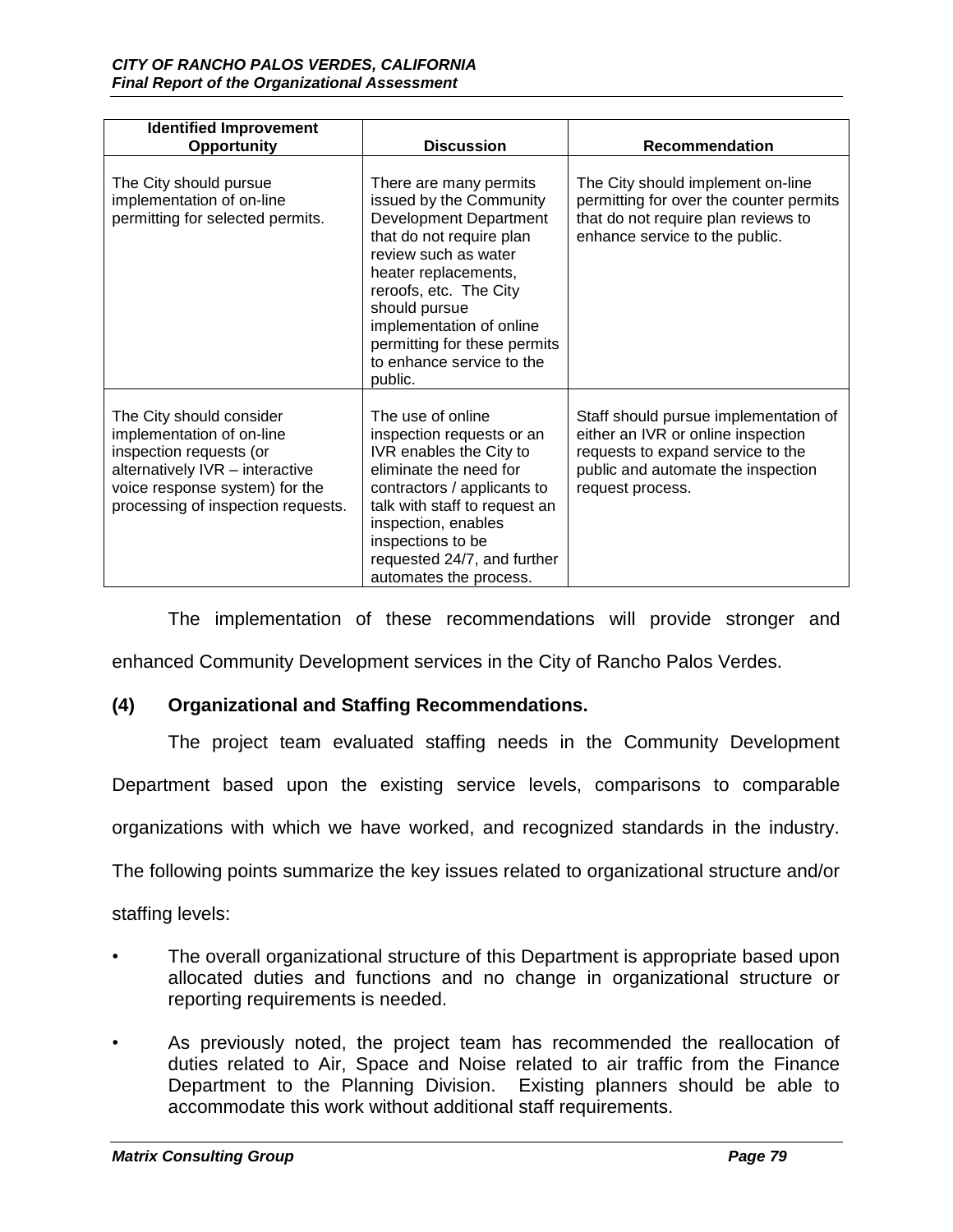- Current allocations of planners exceeds that which is typically seen by a community the size of Rancho Palos Verdes, but this is directly attributable to the neighborhood compatibility and view restoration ordinances and regulations that create a level of work not typically found in other communities.
- One position of Permit Tech should be reclassified to a Building Inspector to enable more effective handling of work requirements / activities. While this position can still perform permitting functions as needed, there are times where a single Building Inspector is not sufficient to handle workloads.

Other than these specific recommendations, there are no other staffing or organizational structure changes recommended from the current authorized staffing levels. Existing vacancies that are authorized in the budget were considered as part of the staffing complement when evaluating workload and should be filled.

## **E. Public Works.**

The City of Rancho Palos Verdes provides most of the public works services through contracted services. Internally provided services are principally related to permitting activities, project development and management, contract management, grants administration, solid waste management, NPDES, and maintenance functions.

## **(1) Best Practices and Operational Assessment.**

For each best practice or performance target related to the Public Works program, the project team has identified whether it is a current strength of the organization or an opportunity for improvement.

| <b>Performance Target</b>                                                                               | <b>Strengths</b>                                                                                                                                                                                        | <b>Potential Improvements</b>                                                          |
|---------------------------------------------------------------------------------------------------------|---------------------------------------------------------------------------------------------------------------------------------------------------------------------------------------------------------|----------------------------------------------------------------------------------------|
| <b>Fleet and Facilities Maintenance</b>                                                                 |                                                                                                                                                                                                         |                                                                                        |
| Building maintenance staff has<br>an effective preventive<br>maintenance program for its<br>facilities. | Building maintenance services<br>are done primarily through<br>contract services. Each current<br>contract outlines performance<br>criteria within it that are monitored<br>and enforced by City staff. | The current manual work order<br>system should be converted to<br>an automated system. |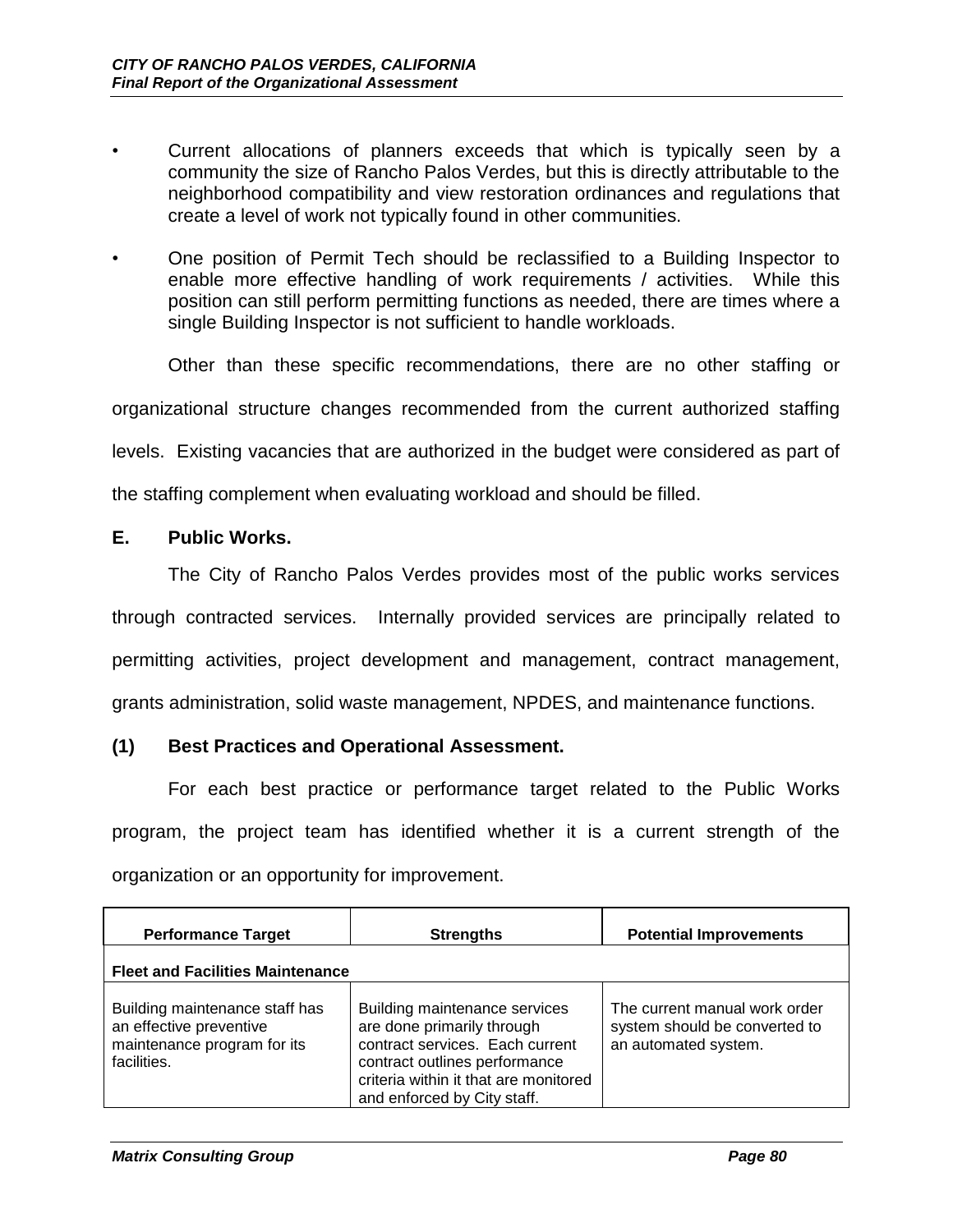| <b>Performance Target</b>                                                                                                                                                               | <b>Strengths</b>                                                                                                                                                                                | <b>Potential Improvements</b>                                                                                                                    |
|-----------------------------------------------------------------------------------------------------------------------------------------------------------------------------------------|-------------------------------------------------------------------------------------------------------------------------------------------------------------------------------------------------|--------------------------------------------------------------------------------------------------------------------------------------------------|
| Fleet maintenance and repair<br>functions have been centralized.                                                                                                                        | Due to the small size of the fleet,<br>these services are contracted out.                                                                                                                       | The City should periodically rebid<br>fleet services to ensure best<br>value is being obtained.                                                  |
| The City has an asset<br>replacement/rehabilitation fund<br>for both vehicles and facility<br>assets, which is contributed to<br>annually base upon useful life<br>and other protocols. | The City documents fleet and<br>facility refurbishments costs in the<br>capital budget.                                                                                                         | A long-term facility and fleet<br>program should be more fully<br>developed. Of particular note is<br>the upgrading of the City Hall<br>complex. |
| <b>STREET &amp; SIGNAGE MAINTENANCE</b>                                                                                                                                                 |                                                                                                                                                                                                 |                                                                                                                                                  |
| Potholes are patched within one<br>workday of receipt of the<br>complaint.                                                                                                              | There are extremely few potholes<br>in Rancho Palos Verdes.<br>Potholes (when they occur) are<br>patched quickly in accordance<br>with the City Council's adopted 48<br>hour repair time frame. |                                                                                                                                                  |
| The average pavement condition<br>index for the City's street<br>network ranges between 65 and<br>75.                                                                                   | The average pavement condition<br>index for the City's street network<br>exceeds this range. The City<br>Council has adopted a PMI target<br>of 85 out of 100.                                  |                                                                                                                                                  |
| Major road repairs and<br>reconstruction are contracted<br>out.                                                                                                                         | All maintenance and repair work<br>within Rancho Palos Verdes is<br>contracted out.                                                                                                             |                                                                                                                                                  |
| Storm water catch basins, box<br>culverts, and drainpipes are<br>cleaned annually.                                                                                                      | Storm water catch basins, box<br>culverts, and drainpipes are<br>cleaned annually.                                                                                                              |                                                                                                                                                  |
| Storm water ditches are cleaned.<br>annually.                                                                                                                                           | Storm water ditches are cleaned<br>annually.                                                                                                                                                    |                                                                                                                                                  |
| Sign reflectivity is checked once<br>every two years and regulatory<br>signs are replaced when their<br>reflectivity falls below acceptable<br>standards.                               |                                                                                                                                                                                                 | Sign reflectivity is not checked<br>throughout the City on a<br>consistent bi-annual basis.                                                      |
| <b>ENGINEERING</b>                                                                                                                                                                      |                                                                                                                                                                                                 |                                                                                                                                                  |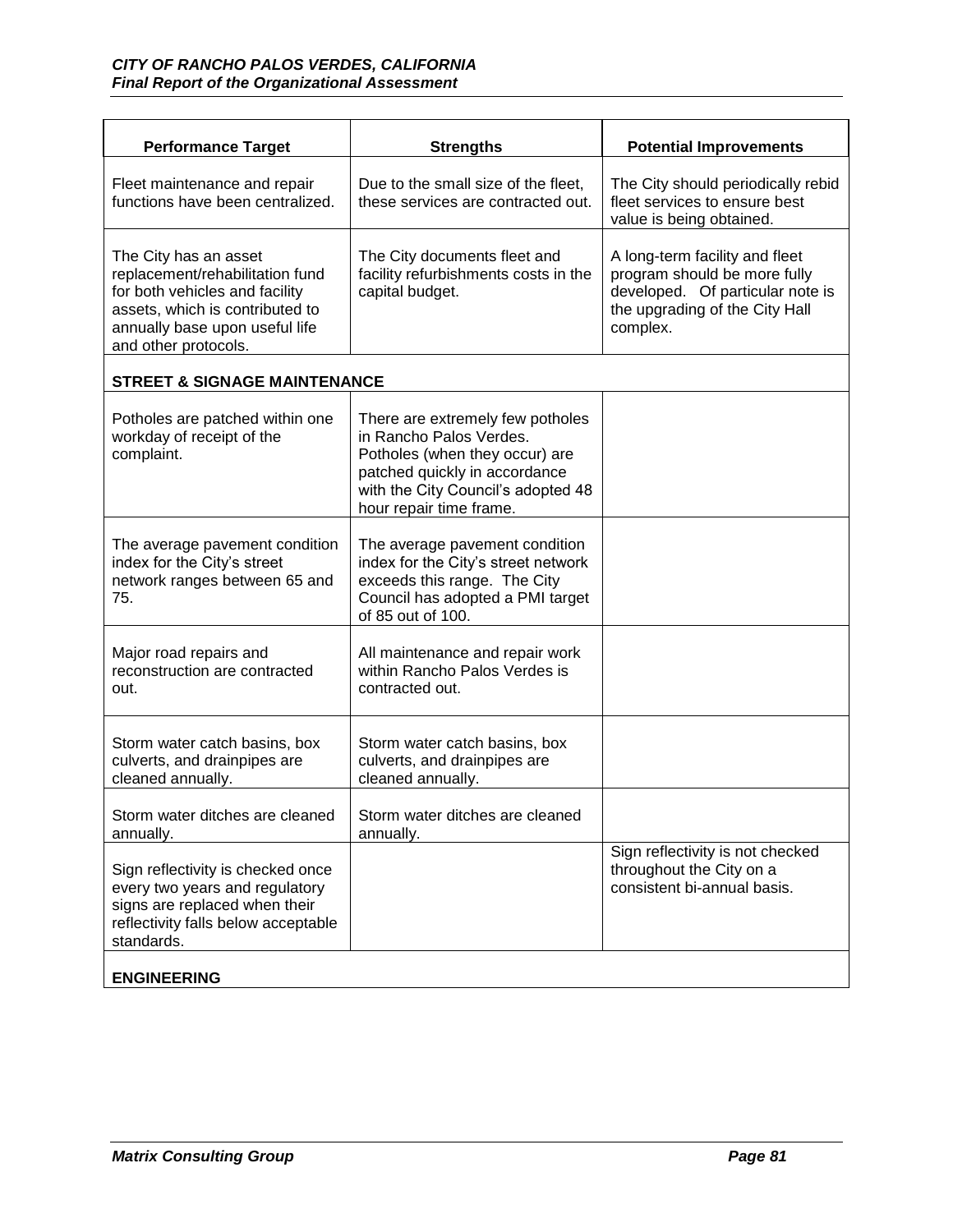| <b>Performance Target</b>                                                                                                                                              | <b>Strengths</b>                                                                                                                                                                                                                                                                                                                                                                                                                                                                           | <b>Potential Improvements</b>                                                                                                                                                                                                                                                                               |
|------------------------------------------------------------------------------------------------------------------------------------------------------------------------|--------------------------------------------------------------------------------------------------------------------------------------------------------------------------------------------------------------------------------------------------------------------------------------------------------------------------------------------------------------------------------------------------------------------------------------------------------------------------------------------|-------------------------------------------------------------------------------------------------------------------------------------------------------------------------------------------------------------------------------------------------------------------------------------------------------------|
| Application processing times are<br>not listed on the applications or<br>the City's website. Performance<br>review targets for Public Works<br>not adopted.            | To effectively communicate with<br>the public and ensure a high level<br>of service, processing times<br>should be prominently listed on<br>the City's website for all review<br>functions (planning, building and<br>public works). Applicants should<br>know when to expect a response<br>from the City following submittal<br>of a complete application. Public<br>Works should adopt plan review<br>times consistent with those<br>adopted by the Community<br>Development Department. | The City should include plan<br>review / processing times on<br>applications, and prominently<br>display these performance<br>standards on the website.<br>The Public Works Department<br>should adopt the same<br>processing time standards as are<br>utilized by the Community<br>Development Department. |
| Engineering services are<br>centralized to ensure economies<br>of scale.                                                                                               | Engineering services are<br>centralized in the Department of<br>Public Works. A substantial<br>portion of engineering work<br>remains contracted out.                                                                                                                                                                                                                                                                                                                                      |                                                                                                                                                                                                                                                                                                             |
| Staffing requirements for all of<br>the capital projects in the first<br>year of the five-year capital<br>improvement program have been<br>identified.                 | Annual capital program are<br>balanced against the availability<br>of resources to contract for<br>repairs. Contracts to construct<br>specific projects are handled<br>based upon identified projects in<br>the CIP.                                                                                                                                                                                                                                                                       |                                                                                                                                                                                                                                                                                                             |
| Staffing for design and<br>inspection of capital projects is<br>based upon cost of construction<br>guidelines.                                                         |                                                                                                                                                                                                                                                                                                                                                                                                                                                                                            | There is no linkage between in-<br>house staffing based on ASCE<br>cost of construction guidelines<br>(for planning, design, project<br>management, etc.) in order to<br>properly identify the resources<br>needed internally to effectively<br>manage and oversee the capital<br>projects.                 |
| A project cost accounting system<br>is utilized to enable comparisons<br>of planned versus actual staff<br>hours for the design and<br>inspection of capital projects. | Projects are governed by the<br>capital project budget and internal<br>procedures utilize a project<br>budget cost accounting approach.                                                                                                                                                                                                                                                                                                                                                    |                                                                                                                                                                                                                                                                                                             |
| A project management<br>procedures manual has been<br>developed for capital project<br>management and construction<br>management.                                      | The Department of Public Works<br>conforms to and utilizes<br>standards in the "Greenbook"<br><b>Standard Specifications for Public</b><br>Works Construction and the<br>Caltrans Manual.                                                                                                                                                                                                                                                                                                  |                                                                                                                                                                                                                                                                                                             |
| <b>PARK MAINTENANCE</b>                                                                                                                                                |                                                                                                                                                                                                                                                                                                                                                                                                                                                                                            |                                                                                                                                                                                                                                                                                                             |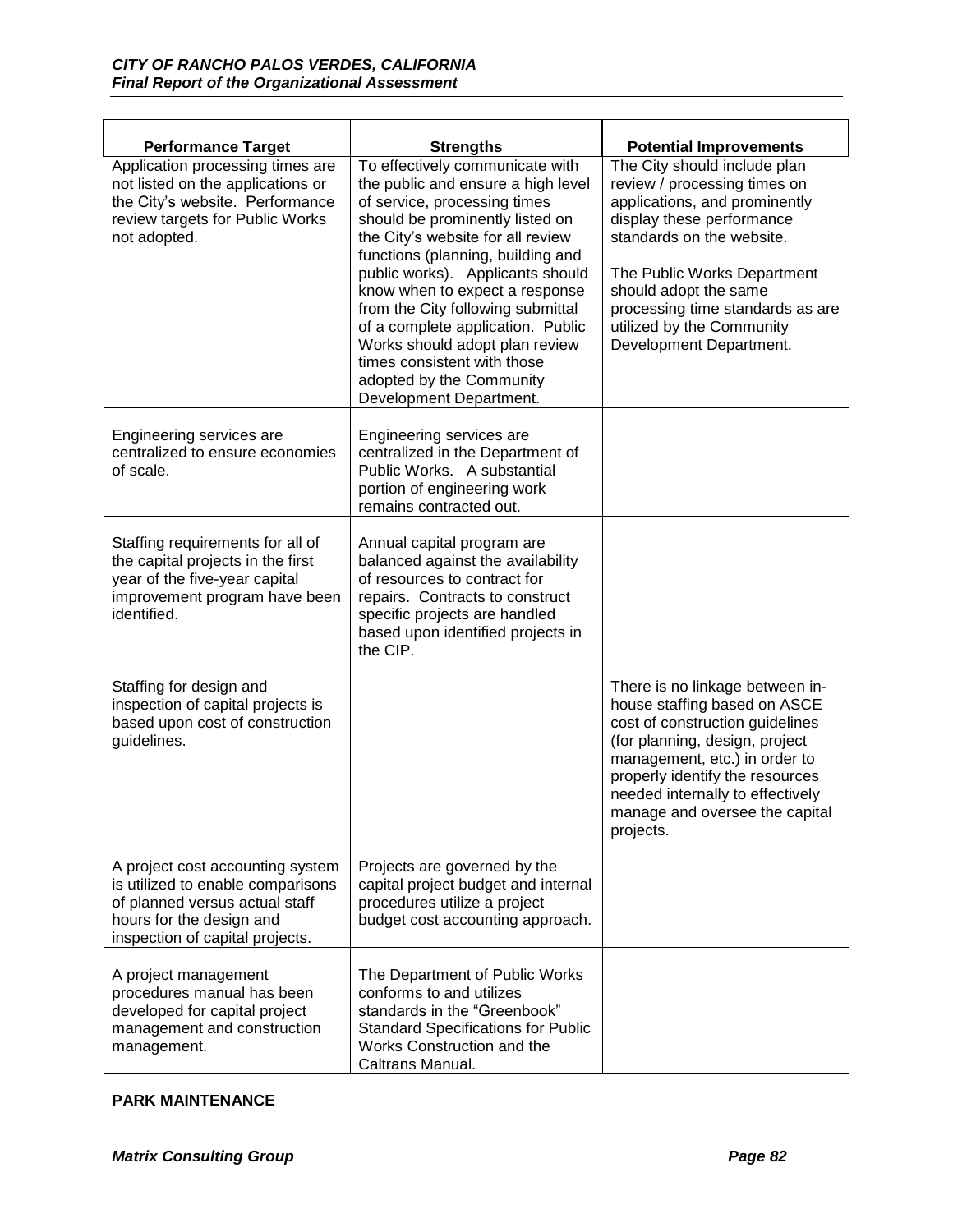| <b>Performance Target</b>                                                                                                                                       | <b>Strengths</b>                                                                                                                                                                                                                                                                   | <b>Potential Improvements</b>                                                                                                                                                                                                                                                                              |
|-----------------------------------------------------------------------------------------------------------------------------------------------------------------|------------------------------------------------------------------------------------------------------------------------------------------------------------------------------------------------------------------------------------------------------------------------------------|------------------------------------------------------------------------------------------------------------------------------------------------------------------------------------------------------------------------------------------------------------------------------------------------------------|
| Staff inspects the condition of the<br>parks.                                                                                                                   | Staff inspects the condition of the<br>staffed parks on a daily basis and<br>inspects un-staffed parks<br>periodically. Park maintenance is<br>primarily a contracted function<br>and staff monitors maintenance<br>activities to ensure compliance<br>with contract requirements. | A more formalized park<br>inspection program should be<br>established to identify<br>maintenance issues.                                                                                                                                                                                                   |
| Quality standards have been<br>developed for park maintenance.                                                                                                  | Rancho Palos Verdes has high<br>quality expectations with respect<br>to landscape maintenance<br>standards and park condition.                                                                                                                                                     | The City has not adopted<br>formalized maintenance<br>standards with respect to<br>"maintenance metrics." For<br>example, each park is not<br>assigned to a maintenance<br>category (i.e. - A - Best Quality;<br>B - Average Quality) as<br>recommended by the National<br>Parks & Recreation Association. |
| Levels of service have been<br>developed that define the<br>frequency with which<br>maintenance tasks are to be<br>performed.                                   | Landscape maintenance<br>contracts have service frequency<br>terms and conditions.                                                                                                                                                                                                 |                                                                                                                                                                                                                                                                                                            |
| The Department maintains and<br>uses information on the full unit<br>costs of maintenance activities.                                                           |                                                                                                                                                                                                                                                                                    | Full unit cost of maintenance<br>activity is presently not captured<br>for various work units.                                                                                                                                                                                                             |
| Work activities are scheduled on<br>a frequency sufficient to maintain<br>parklands and assets at a pre-<br>determined level.                                   | The contracted vendors perform<br>landscape maintenance services<br>based upon frequency levels.                                                                                                                                                                                   |                                                                                                                                                                                                                                                                                                            |
| A computerized maintenance<br>management system is in place<br>to handle and schedule<br>preventive, routine, and<br>emergency maintenance service<br>requests. | While a maintenance<br>management system is not in<br>place, with the majority of<br>maintenance work conducted<br>through contracted services it is<br>not necessary for the City to<br>invest in one at this point in time.                                                      | The City should consider<br>implementation of a maintenance<br>tracking system to address<br>identified issues and provide<br>real-time business intelligence<br>regarding maintenance efforts,<br>costs, and assessment of<br>condition.                                                                  |

The following sections summarize the key strengths and opportunities for improvement.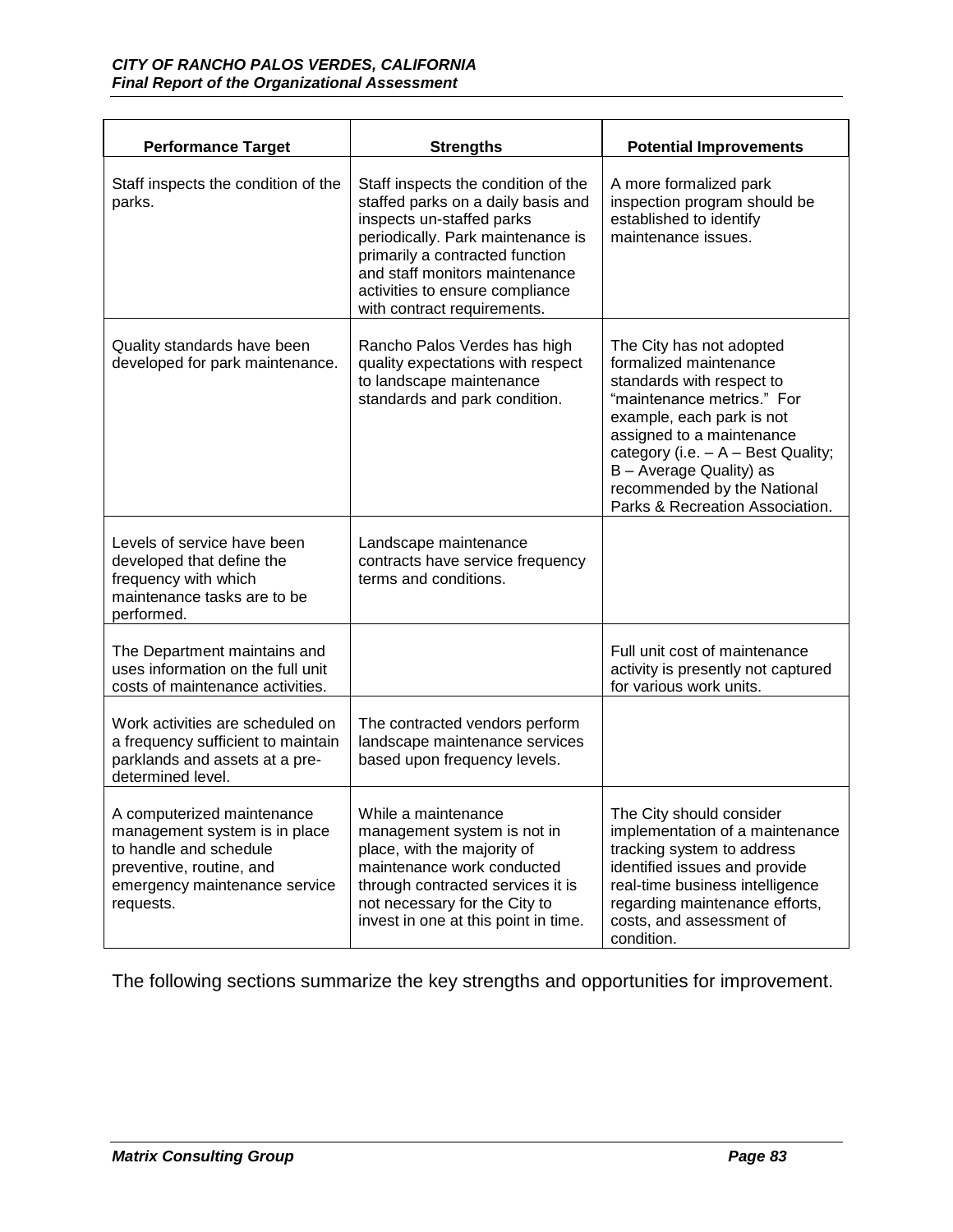## **(2) Key Operational Strengths.**

The City has several current strengths in place related to the provision of Public

Works services that should be maintained and built upon in developing a stronger and

more effective program. These include:

- The majority of direct service provisions (building and road maintenance, construction projects, fleet maintenance, etc.) are contracted out enabling the City to leverage market prices, reduce capital investment and limit city staff resources required to provide services to the public. City staff concentrate their efforts on public outreach and response.
- The City develops an capital program outlining City priorities for capital investment in the municipal infrastructure.
- The City has adopted maintenance standards based upon community desires to ensure a well-maintained road (though adoption of a target PMI) and infrastructure network (through the use of capital planning). Most key deficiencies are identified and planned for in the capital budget.
- The City follows general preventive maintenance standards (for items such as pavement condition, catch basin / culvert cleaning, etc.) that are in accordance with industry standards.
- Engineering services are centralized within Public Works and individual engineers specialize within the engineering practices.
- Engineers are responsible for project management activities to ensure projects are completed on budget and schedule.
- The City has conforms to and utilizes the "Greenbook" Standard Specifications for Public Works Construction and the Caltrans Manual.
- Park maintenance is primarily contracted to private firms for completion. The maintenance function and required service levels are outlined in the individual contracts.
- The City of Rancho Palos Verdes has high service quality expectations with respect to landscape maintenance standards and park conditions.
- Landscape maintenance contracts have implemented service frequency terms and conditions that outline the level of service to be provided and how often it should be performed.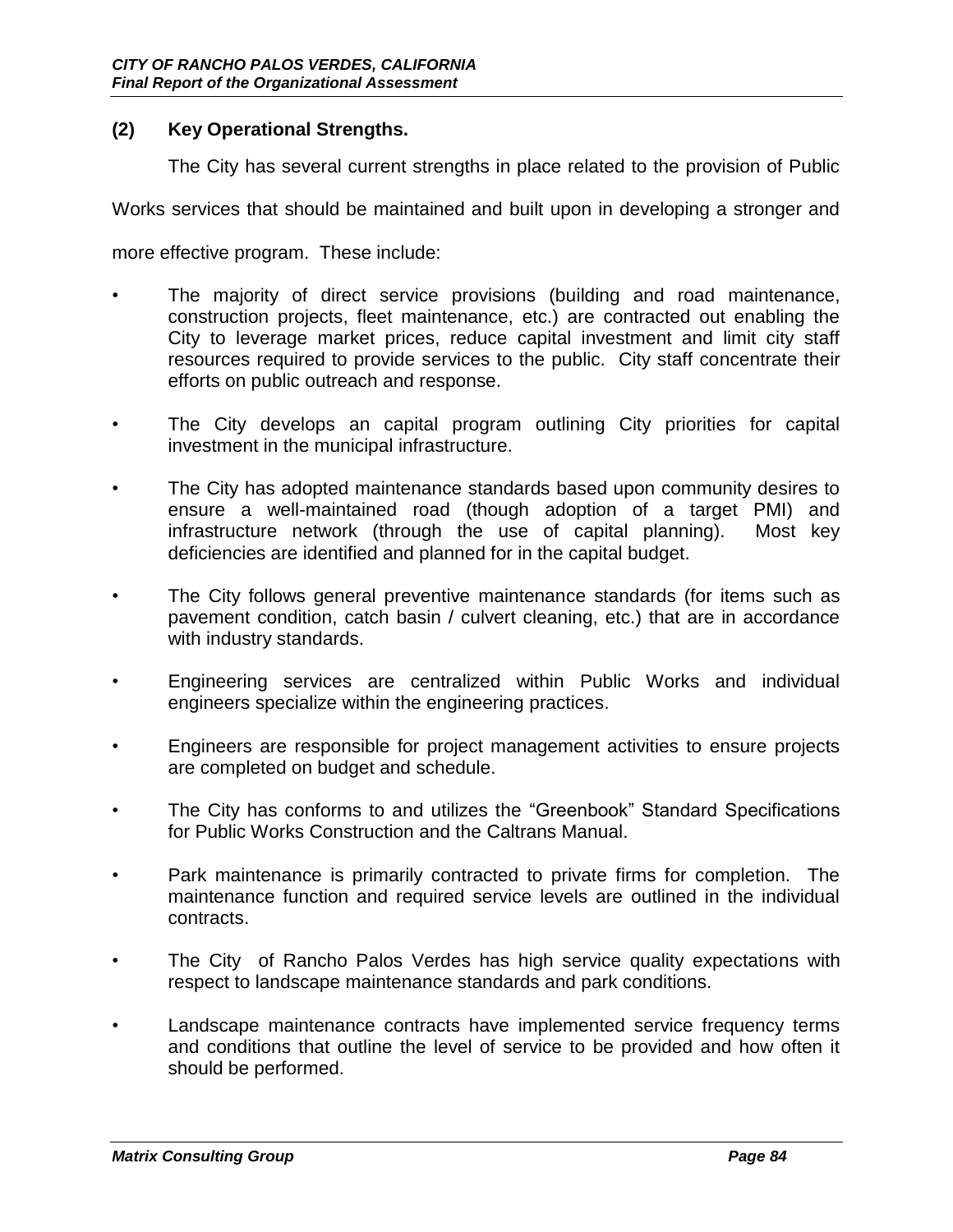These strengths provide a strong basis for implementation of the improvement

opportunities noted in the following section.

## **(3) Key Opportunities for Improvement.**

From our assessment, the following are the key opportunities for improvement that should be addressed to improve and develop the Public Works function within the City of Rancho Palos Verdes. For each of the opportunities for improvement noted in our assessment, we have provided in the following table, a recommended action to improve operations and address the noted deficiency.

| <b>Identified Improvement</b>                                                                                                                                                                     |                                                                                                                                                                                                                                                                                                                                                                                                                                                                                     |                                                                                                                                                                                                                                                                                                                                                                                                                                                                                                                                                                                  |
|---------------------------------------------------------------------------------------------------------------------------------------------------------------------------------------------------|-------------------------------------------------------------------------------------------------------------------------------------------------------------------------------------------------------------------------------------------------------------------------------------------------------------------------------------------------------------------------------------------------------------------------------------------------------------------------------------|----------------------------------------------------------------------------------------------------------------------------------------------------------------------------------------------------------------------------------------------------------------------------------------------------------------------------------------------------------------------------------------------------------------------------------------------------------------------------------------------------------------------------------------------------------------------------------|
| Opportunity                                                                                                                                                                                       | <b>Discussion</b>                                                                                                                                                                                                                                                                                                                                                                                                                                                                   | Recommendation                                                                                                                                                                                                                                                                                                                                                                                                                                                                                                                                                                   |
| The City should review and<br>formalize preventive maintenance<br>and inspection activities to ensure<br>sufficient focus is placed on<br>preventive maintenance of the<br>City's infrastructure. | The long-term ability of the<br>City to provide a well-<br>maintained infrastructure<br>relies on the<br>implementation of a<br>comprehensive and<br>managed preventive<br>maintenance program.<br>The City should review all<br>routine preventive<br>maintenance activates and<br>determine recommended<br>maintenance guidelines<br>that are utilized for<br>developing annual work<br>programs in addition to the<br>new capital projects<br>included in the capital<br>budget. | The City should review and update,<br>as necessary, the on-going preventive<br>maintenance guidelines for<br>infrastructure under control. This will<br>provide the ability to more accurately<br>define annual expenditures necessary<br>for maintenance of existing<br>infrastructure for inclusion in the<br>annual capital budget.<br>The City should consider<br>implementation of a maintenance<br>tracking system to address identified<br>issues and provide real-time business<br>intelligence regarding maintenance<br>efforts, costs, and assessment of<br>condition. |
| The City should rebid fleet<br>services at least every five years<br>to ensure competitive pricing is<br>being achieved.                                                                          | While the City has a small<br>fleet that it is responsible<br>for maintaining, the service<br>should be rebid, at least<br>every five years, to ensure<br>competitive pricing is being<br>achieved.                                                                                                                                                                                                                                                                                 | The City should rebid the fleet<br>maintenance contract at least every<br>five years.                                                                                                                                                                                                                                                                                                                                                                                                                                                                                            |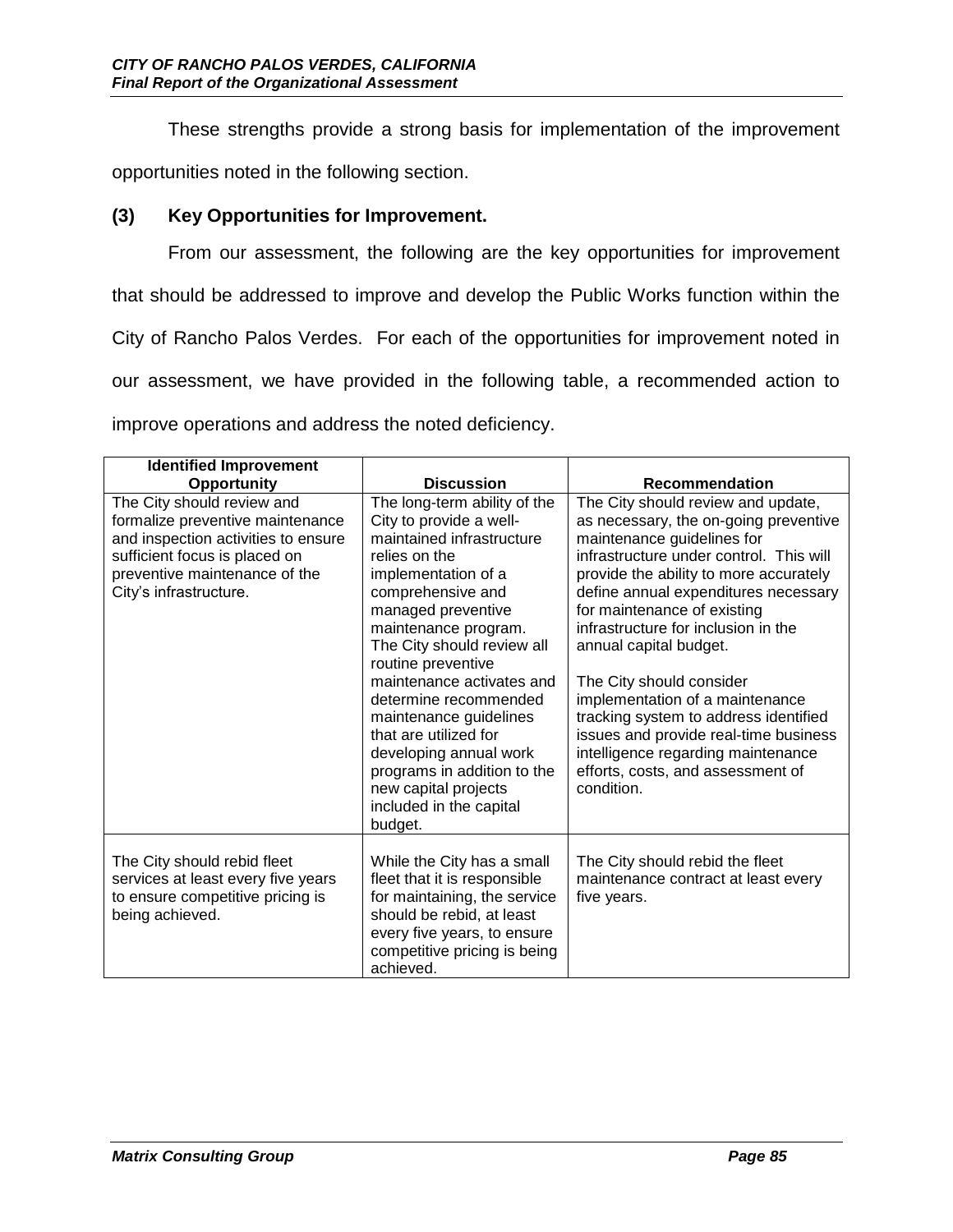| <b>Identified Improvement</b><br>Opportunity                                                                                                                | <b>Discussion</b>                                                                                                                                                                                                                                                                                                                                                                                                                                                                                                                                                                                                                                                                                                             | Recommendation                                                                                                                                                                                                                                                                                                                                                                                                                                                                                                                                                                           |
|-------------------------------------------------------------------------------------------------------------------------------------------------------------|-------------------------------------------------------------------------------------------------------------------------------------------------------------------------------------------------------------------------------------------------------------------------------------------------------------------------------------------------------------------------------------------------------------------------------------------------------------------------------------------------------------------------------------------------------------------------------------------------------------------------------------------------------------------------------------------------------------------------------|------------------------------------------------------------------------------------------------------------------------------------------------------------------------------------------------------------------------------------------------------------------------------------------------------------------------------------------------------------------------------------------------------------------------------------------------------------------------------------------------------------------------------------------------------------------------------------------|
| A long-term facility needs study<br>should be conducted to determine<br>the required facility needs of the<br>organization.                                 | The City should begin the<br>planning process to<br>determine long-term facility<br>needs within the<br>organization. While all<br>services are being<br>provided in an acceptable<br>fashion with current<br>facilities, the cost of<br>upgrading or replacing<br>existing facilities will<br>require advance planning<br>and budgeting. Of greatest<br>concern is the City Hall<br>complex which is less than<br>an ideal facility for both<br>staff and service provision.                                                                                                                                                                                                                                                 | The City should begin the planning<br>process to conduct a comprehensive<br>long-term facility needs study to<br>develop a plan for upgrading or<br>replacing municipal facilities.                                                                                                                                                                                                                                                                                                                                                                                                      |
| The City should adopt ASCE cost<br>of construction guidelines to<br>establish staffing levels within the<br><b>Engineering function of Public</b><br>Works. | Since the majority of<br>engineering and<br>maintenance activities is<br>contract out, the City<br>should be staffing its<br>internal engineering<br>function based upon level<br>of effort required to<br>manage the contracted<br>services and perform in-<br>house engineering work.<br>The American Society of<br><b>Construction Engineers</b><br>provide well-developed<br>guidelines for the<br>appropriate staffing and<br>expenditures that should<br>be dedicated to project<br>management and design<br>based upon the total dollar<br>value of the project being<br>managed / designed. The<br>City should adopt these<br>standards for on-going<br>evaluation of their required<br>level of staffing internally. | The City should utilize cost of<br>construction standards for<br>establishing the size and specialities<br>of City engineering staff. This will<br>directly link staffing requirements to<br>the number and size of projects under<br>management by City staff to ensure<br>sufficient resources are alloacted to<br>oversee capital projects.<br>Engineering staff should have<br>established informal "billability<br>targets" so that work activities are<br>charged directly to managed and<br>designed projects and that time spent<br>on each phase of a project is<br>reasonable. |

As described in the recommendations above, the project team recommends that the City adopt specific service levels for each park area in the City park system. The following table summarizes the service level methodology commonly utilized for this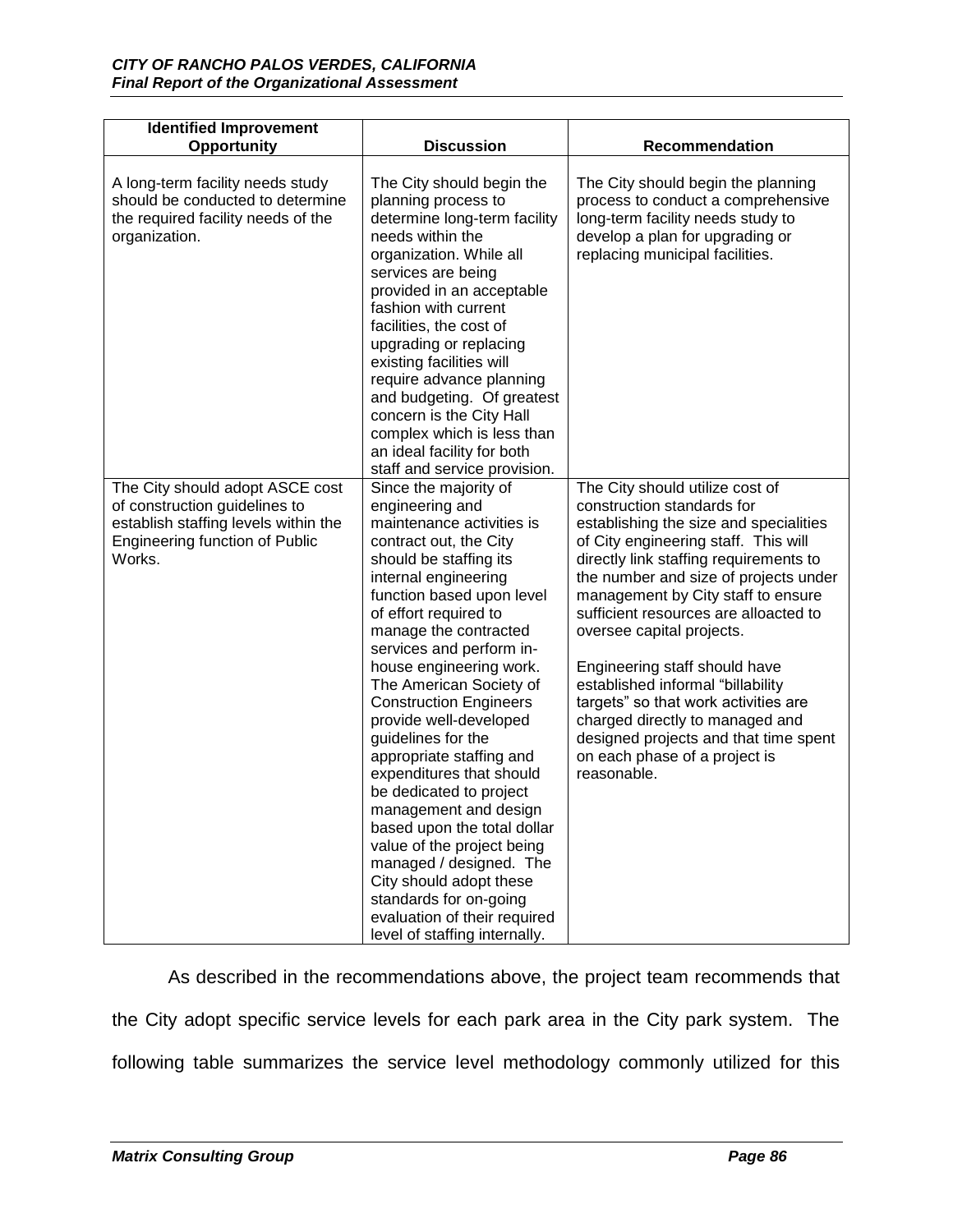effort and is based upon standards promulgated by the National Parks & Recreation

Association.

| <b>Service</b> | <b>Service Level Definition and</b>                                                                                                                                                                                                                                                                                                                                                                                                                                   |
|----------------|-----------------------------------------------------------------------------------------------------------------------------------------------------------------------------------------------------------------------------------------------------------------------------------------------------------------------------------------------------------------------------------------------------------------------------------------------------------------------|
| Level          | <b>Required Maintenance Staffing</b>                                                                                                                                                                                                                                                                                                                                                                                                                                  |
| "A"            | State-of-the-art maintenance applied to a high quality, diverse landscape.<br>Turf is lush, free from weeds and cut to a precise level. Plants and trees in<br>parks are pruned for safety, tree health and ornamental beauty. Hardscapes<br>are regularly swept and litter is collected 5-7x per week. Requires one park<br>maintenance worker per 4 to 6 developed park acres.                                                                                      |
| "В"            | A reasonably high level of maintenance associated with well-developed park<br>areas with higher visitation rates. Major difference with Service Level "A" is<br>turf is not cut on frequent, regular intervals at precise level and plants and<br>trees in parks are not pruned and trimmed at the same frequency. Litter<br>control is periodic and hardscape maintenance is less frequent. Requires<br>one park maintenance worker per 6 to 10 developed park acres |
| "C"            | The lowest expected service level for fully developed parks or a moderate<br>level of maintenance associated with park locations of large size, of average<br>development, and/or visitation. Maintenance is accomplished, usually with<br>longer service intervals, to keep the park safe and minimally serviceable to<br>the community. This level requires one park maintenance worker per<br>approximately 12 to 18 park acres.                                   |
| "D"            | A minimal service level to parklands or open space with no facilities with the<br>intent to maintain safe grounds and a "natural" ambience.<br>Generally<br>inspection services and litter control are conducted, but on an infrequent<br>basis. Usually such services are conducted as "fill-in" work by staff but<br>otherwise one park maintenance work can cover several hundred acres of<br>undeveloped parkland or open space.                                  |

The implementation of these recommendations will provide a stronger and enhanced parks maintenance program in the City of Rancho Palos Verdes. While Public Works principally oversees the Park Maintenance activities, Recreation and Parks staff should be involved in the establishment of condition levels to be utilized.

The table on the following page provides an example of how staff resources should be planned and allocated based upon cost of construction guidelines. The billability targets should be based upon a reasonable annual hour total that takes into consideration the use of leave time (vacation, sick, holiday), training time, and a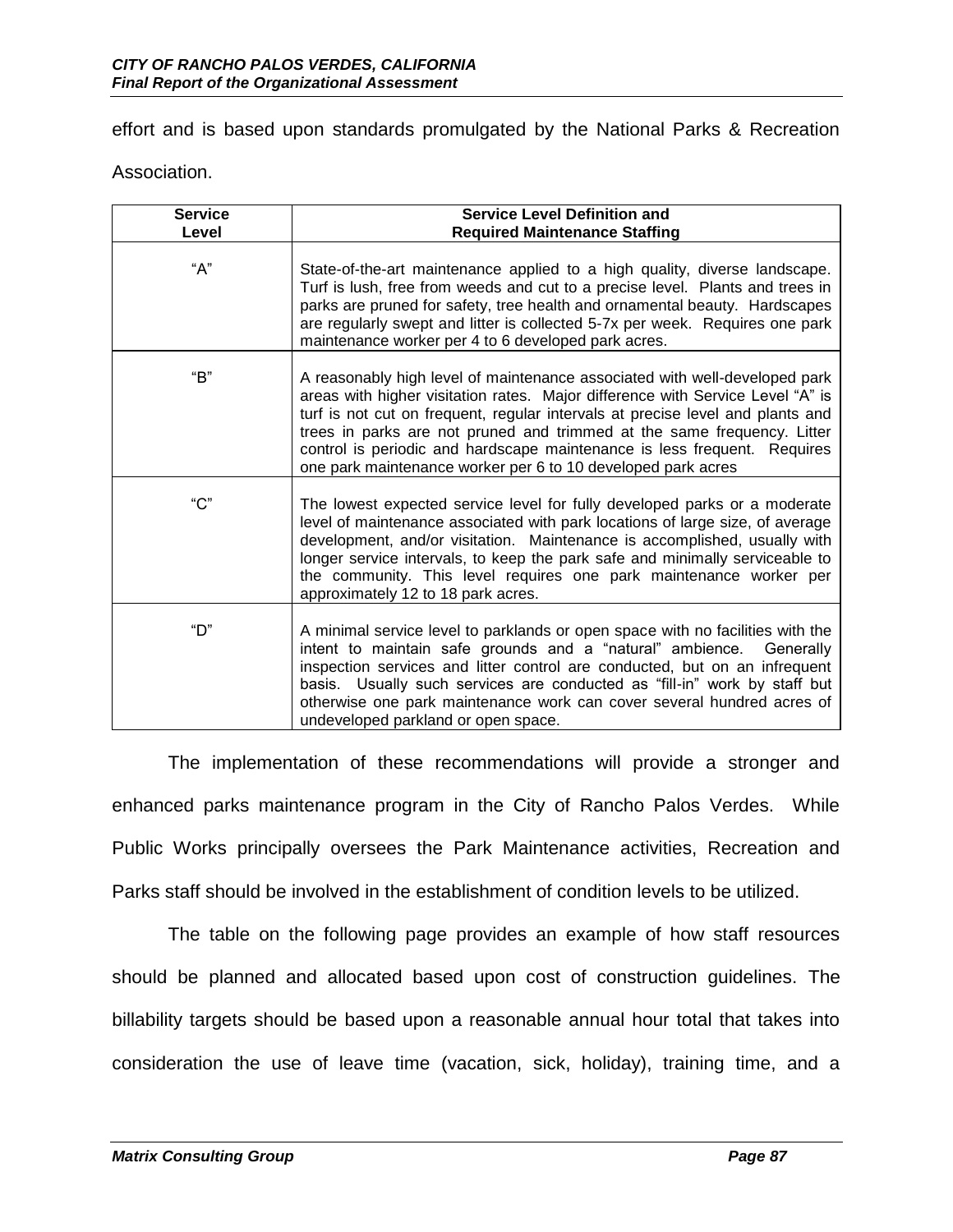reasonable estimation of time required for administrative functions not related to a specific capital project.

Typical billability targets for staff are around 1,500 hours annually or 125 hours per month. This target represents an aggregate for all projects under the control of an individual employee and can be adjusted to provide a time allocation for staff accessibility, public outreach and staff support to projects. While achieving comparable billability targets to those utilized in the private sector is not the overriding goal, these standards ensure that staff time is fully utilized in a productive manner for capital projects and is tracked based upon work performed. Depending upon the number and size of the projects being worked on, some employees may be charging time to a small number of projects and others to a larger number. What is critical is monitoring the total time per employee that is spent on direct service provision that can be allocated to a project and ensuring equitable workloads.

The implementation of these recommendations will address the major opportunities for improvement noted in the Public Works function.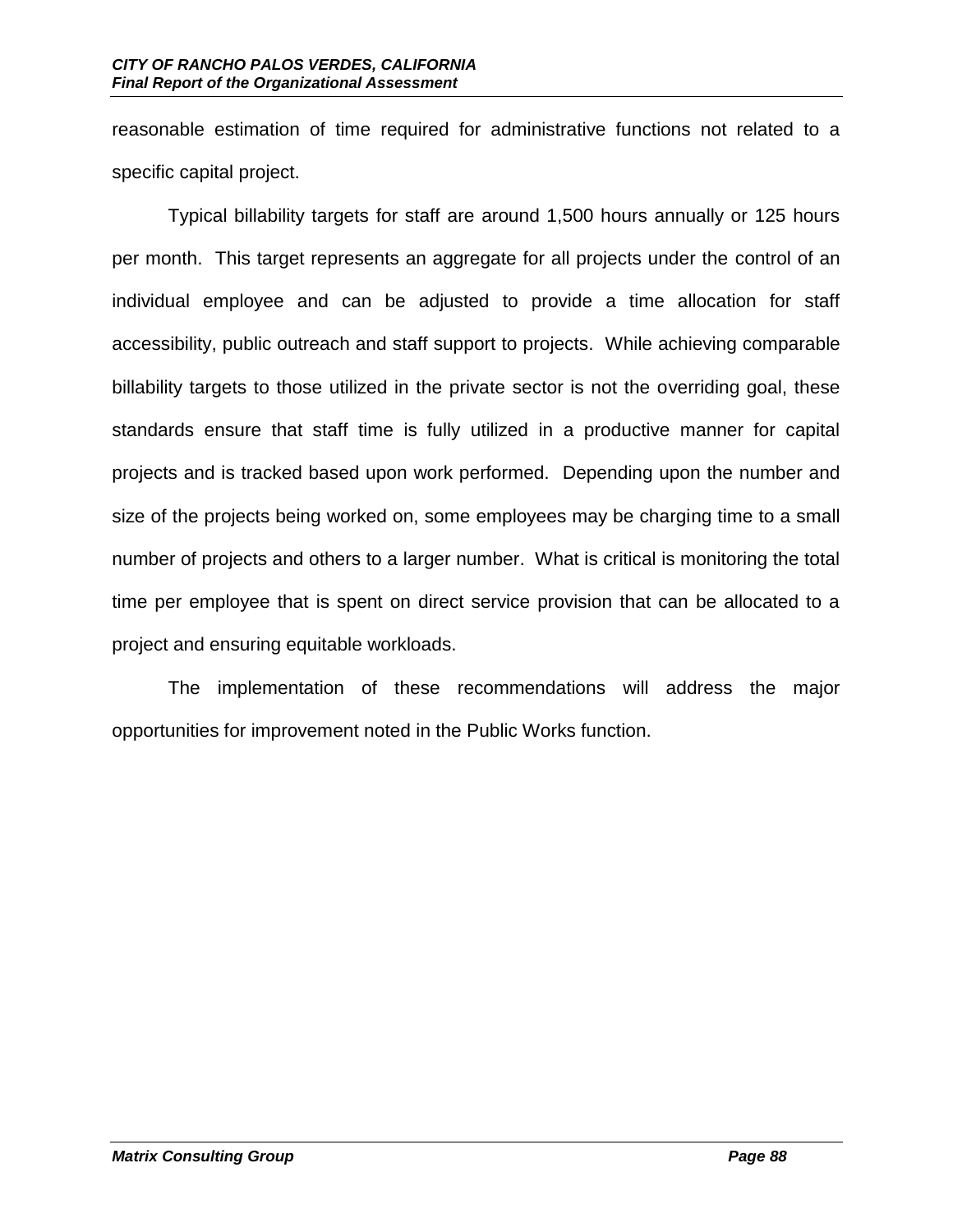| Type of<br><b>Project</b>     |                   | <b>Street Construction</b> |                   |                |                   |                      | <b>Street Reconstruction</b> |                  |                   | <b>Traffic Control</b> |                   |                      | <b>Water and Wastewater</b> |                 |
|-------------------------------|-------------------|----------------------------|-------------------|----------------|-------------------|----------------------|------------------------------|------------------|-------------------|------------------------|-------------------|----------------------|-----------------------------|-----------------|
| Level of<br><b>Complexity</b> |                   | <b>Above Average</b>       |                   | Average        |                   | <b>Above Average</b> |                              | Average          |                   | Average                |                   | <b>Above Average</b> |                             | Average         |
| Construction<br>$Cost (+/-)$  | \$0.25<br>million | \$1<br>million             | \$0.25<br>million | \$1<br>million | \$0.25<br>million | \$1<br>million       | \$0.25<br>million            | \$1<br>million   | \$0.25<br>million | \$1<br>million         | \$0.25<br>million | \$1<br>million       | \$0.25<br>million           | \$1<br>million  |
| Planning and<br>Scoping       | 0.5%              | 0.5%                       | 0.5%              | $0.5\%$        | 0.5%              | 0.5%                 | 0.5%                         | 0.5%             | 0.5%              | 0.5%                   | 0.5%              | 0.5%                 | 0.5%                        | 0.5%            |
| Desian<br>Development         | 10%               | 8%                         | 9%                | 7%             | 13%               | 11%                  | 10%                          | 8%               | 8%                | 6%                     | 9%                | 8%                   | 8%                          | 6%              |
| Design Survey                 | $1\frac{1}{2}\%$  | 1%                         | $\frac{1}{2}\%$   | 1%             | $1\frac{1}{2}\%$  | 1%                   | 1%                           | $\frac{1}{2}\%$  | $1\frac{1}{2}\%$  | $\frac{1}{2}\%$        | 1%                | $\frac{1}{2}\%$      | 1%                          | $\frac{1}{2}\%$ |
| Design<br>Administration      | 2%                | 2%                         | $\frac{1}{2}\%$   | 1 ½%           | 2%                | 2%                   | $1\frac{1}{2}\%$             | 1/2%             | $1\frac{1}{2}\%$  | $\frac{1}{2}\%$        | 1½%               | $1\frac{1}{2}\%$     | 1/2%                        | $\frac{1}{2}\%$ |
| Construction<br>Survey        | 3%                | $2\frac{1}{2}\%$           | $2\frac{1}{2}\%$  | 2%             | 2%                | $1\frac{1}{2}\%$     | $1\frac{1}{2}\%$             | 1%               | 0.1%              | 0.1%                   | $2\frac{1}{2}\%$  | 2%                   | $2\frac{1}{2}\%$            | 2%              |
| Construction<br>Inspection    | 5%                | 5%                         | 4%                | 4%             | 5%                | 5%                   | 4%                           | 4%               | 3%                | 3%                     | 4%                | 4%                   | 4%                          | 4%              |
| Construction<br>Management    | 3%                | 3%                         | 2%                | 2%             | 3%                | 3%                   | $1\frac{1}{2}\%$             | $1\frac{1}{2}\%$ | 2%                | 2%                     | 3%                | 3%                   | 2%                          | 2%              |
| <b>Project Closure</b>        | 0.4%              | 0.1%                       | 0.4%              | 0.1%           | 0.4%              | 0.1%                 | 0.4%                         | 0.1%             | 0.4%              | 0.1%                   | 0.4%              | 0.1%                 | 0.4%                        | 0.1%            |
| Total                         | 25.4%             | 22.1%                      | 21.4%             | 18.1%          | 27.4%             | 24.1%                | 20.4%                        | 17.1%            | 17%               | 13.7%                  | 21.9%             | 19.6%                | 19.9%                       | 16.6%           |

# **Allocation of Staff Resources for Design and Inspection as a Median Percentage of Net Construction Costs**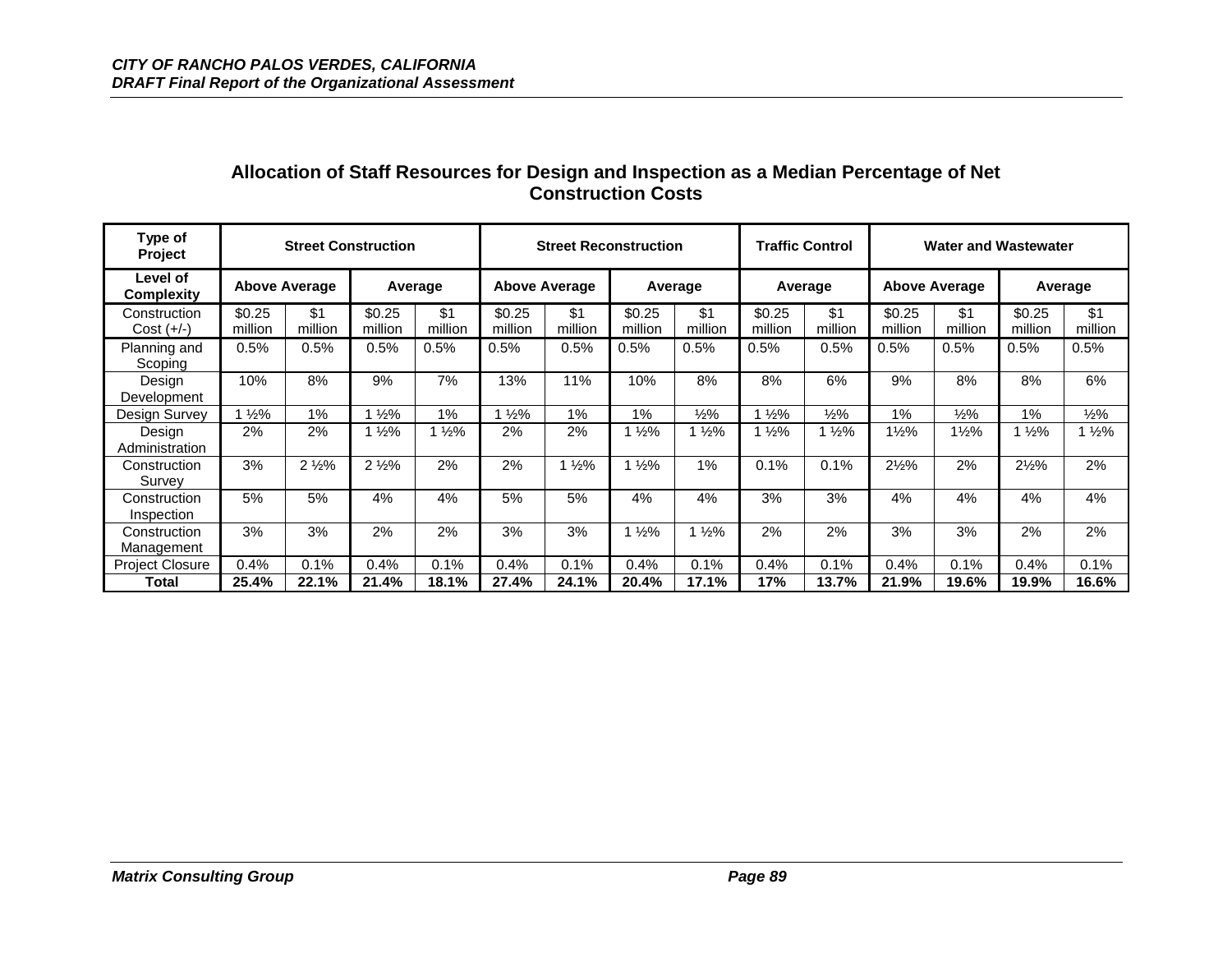## **(4) Organizational and Staffing Recommendations.**

The project team evaluated staffing needs in the Public Works Department based

upon the existing service levels, comparisons to comparable organizations with which

we have worked, and recognized standards in the industry. The following points

summarize the key issues related to organizational structure and/or staffing levels:

- The position of Public Works Director should be filled as soon as reasonably possible.
- The current vacancies in the Deputy Director and Assistant Engineer positions should not be filled until after the new Public Works Director is in place, and the Department has implemented cost of construction guidelines and reevaluated staffing requirements for Engineering positions.
- Cost of construction guidelines should be adopted for determining in-house engineering staff requirements. Internal staff resource requirements should be evaluated every couple years based upon adopted and projected capital programs.

Other than these changes, no additional changes in staffing levels are recommended at this time in the currently authorized positions. This level of staffing, including currently authorized but vacant position, was considered in the evaluation of staffing requirements. Following the development of detailed capital program and implementation of cost of construction guidelines, the number of engineering staff should be reviewed.

#### **F. Recreation and Parks.**

The Recreation and Parks Department is responsible for the oversight and provision of a variety of recreational opportunities within the City of Rancho Palos Verdes including park resources, the museum/interpretative center, and access to recreational programs.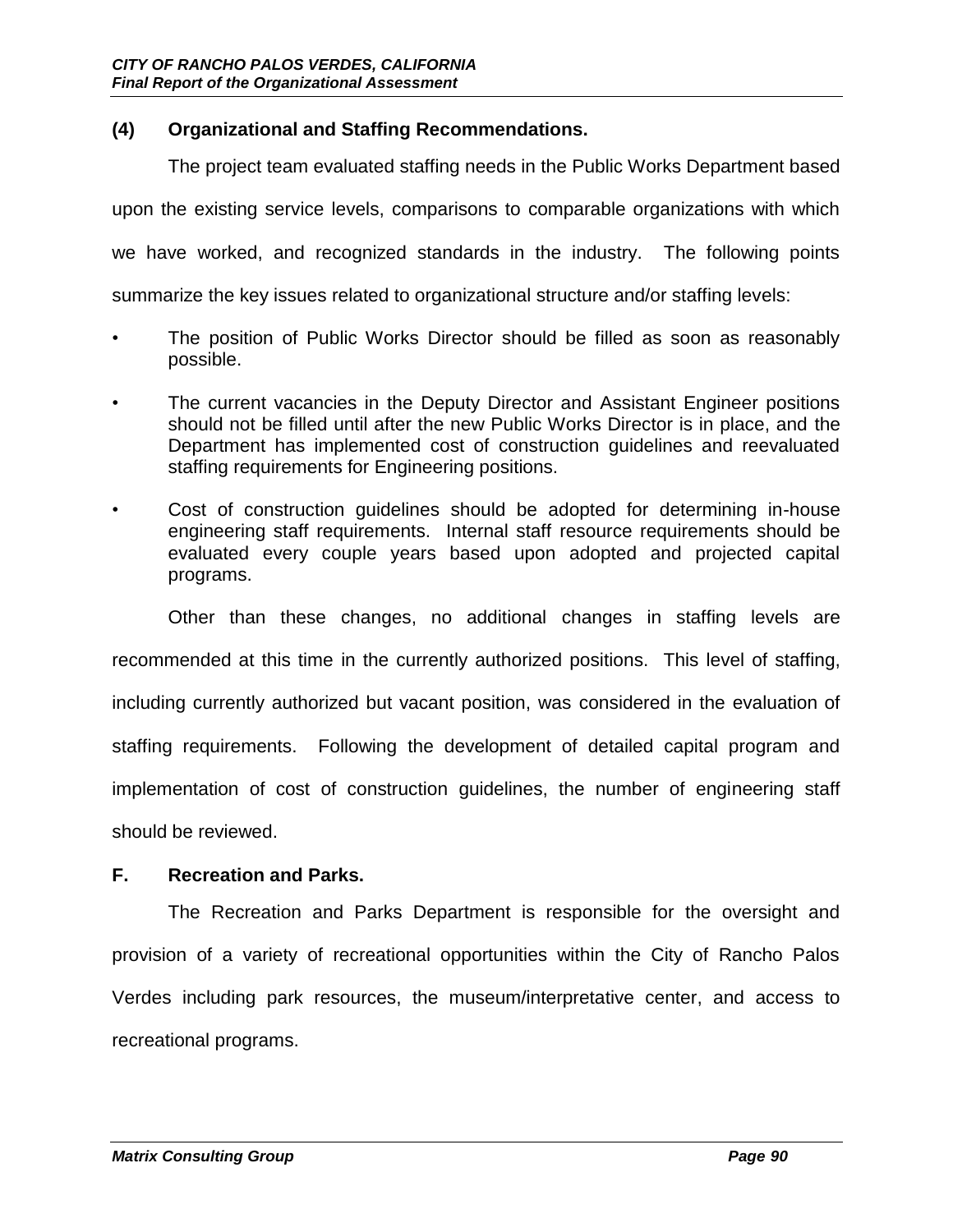# **(1) Best Practices and Operational Assessment.**

For each best practice or performance target related to the Recreation and Parks

program, the project team has identified whether it is a current strength of the

organization or an opportunity for improvement.

| <b>Performance Target</b>                                                                                                                                                | <b>Strengths</b>                                                                                                                                                                                                                                                                                                                                                                                                                                                                                                                                                                                                              | <b>Potential Improvements</b>                                                                                                                                                                                                                                                                                                                                                                                                                                                                                                |
|--------------------------------------------------------------------------------------------------------------------------------------------------------------------------|-------------------------------------------------------------------------------------------------------------------------------------------------------------------------------------------------------------------------------------------------------------------------------------------------------------------------------------------------------------------------------------------------------------------------------------------------------------------------------------------------------------------------------------------------------------------------------------------------------------------------------|------------------------------------------------------------------------------------------------------------------------------------------------------------------------------------------------------------------------------------------------------------------------------------------------------------------------------------------------------------------------------------------------------------------------------------------------------------------------------------------------------------------------------|
| <b>Parks Maintenance</b>                                                                                                                                                 |                                                                                                                                                                                                                                                                                                                                                                                                                                                                                                                                                                                                                               |                                                                                                                                                                                                                                                                                                                                                                                                                                                                                                                              |
| The City has adopted a cost<br>recovery goal for Parks &<br>Recreation.                                                                                                  |                                                                                                                                                                                                                                                                                                                                                                                                                                                                                                                                                                                                                               | The City does not have a formal<br>cost recovery goal for Parks &<br><b>Recreation Activities. Cost</b><br>recovery targets should be<br>established for major parks &<br>recreation functions such as the<br>Museum, Recreational<br>programs, etc.                                                                                                                                                                                                                                                                         |
| The City provides a<br>comprehensive level of<br>recreational programs to meet<br>community needs.                                                                       | The City has adopted a targeted<br>approach to provision of<br>recreational programs in line with<br>prior Council policy.<br>The majority of recreational<br>programs are provided by private<br>instructors who rent space from<br>the City at one of the City<br>facilities. Payments are made<br>directly to the provider by<br>participants. Due to the large<br>number of community resources<br>and providers of specialized<br>recreational activities, there is a<br>low "unmet" need in relation to<br>recreation programs.<br>The City directly provides limited<br>programs, mainly focused on<br>special events. | The City Council and Staff<br>should revisit the existing policy<br>of limited recreational<br>programming provision to ensure<br>staff's approach continues to be<br>in alignment with Council<br>Priorities.<br>Current staffing does not support<br>direct provision of recreational<br>programs. If the City were to<br>expand either direct contract<br>providers to expand recreational<br>activities, or expand the number<br>of programs provided by staff, an<br>increase in staff allocation would<br>be required. |
| The City has a Recreation<br>Software Program in place to<br>assist with registration, enable<br>on-line registrations, and<br>schedule available rooms /<br>facilities. |                                                                                                                                                                                                                                                                                                                                                                                                                                                                                                                                                                                                                               | The City does not currently have<br>in place a software system to<br>manage recreational programs<br>or space rentals. Staff has<br>selected a software program and<br>implementation is underway.<br>Critical functionality for improved<br>efficiency is the ability to utilize<br>on-line registration and space<br>scheduling.                                                                                                                                                                                           |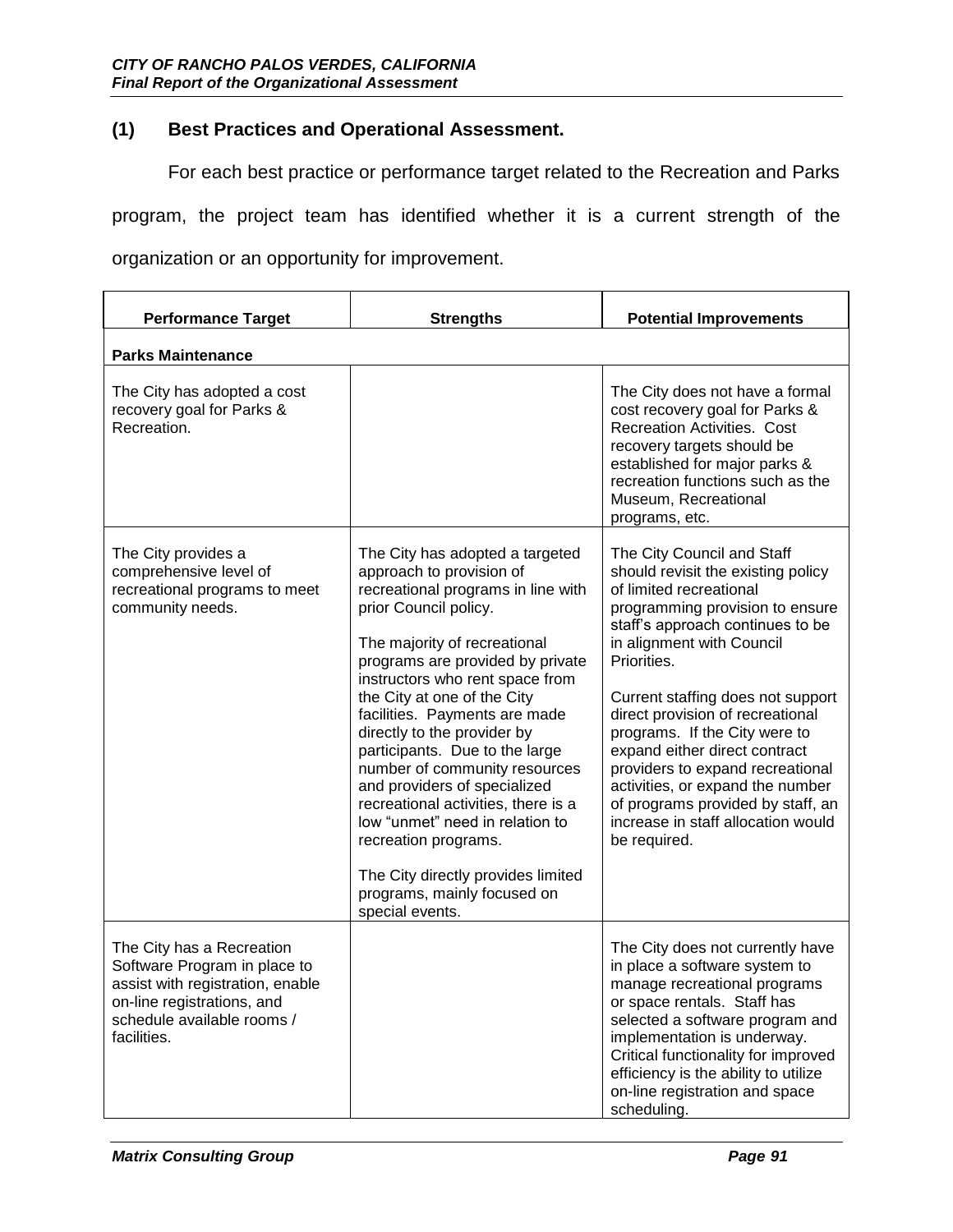| <b>Performance Target</b>                                                                                    | <b>Strengths</b>                                                                                                                                                                                              | <b>Potential Improvements</b> |
|--------------------------------------------------------------------------------------------------------------|---------------------------------------------------------------------------------------------------------------------------------------------------------------------------------------------------------------|-------------------------------|
| The City actively promotes<br>rentals of existing recreational<br>buildings / spaces to generate<br>revenue. | The City rents many of its existing<br>facilities to outside entities to<br>generate revenues to offset costs<br>of service provision. Space at the<br>museum is utilized for weddings<br>and similar events. |                               |

The following sections summarize the key strengths and opportunities for

improvement.

## **(2) Key Operational Strengths.**

The City has several current strengths in place related to Recreation and Parks

services that should be maintained and built upon in enhancing the services provided.

These include:

- The City has adopted a targeted approach to provision of recreational services within the City of Rancho Palos Verdes in accordance with prior Council policy decision. The majority of recreational programs are provided by private instructors who often utilize City space / facilities. City provided programs are typically limited to special events.
- The City has a well-defined and utilized rental program to generate additional revenues from short-term rentals of City facilities and locations.
- The City makes extensive use of volunteers, especially docents, to support their operations.

These strengths provide a strong basis for implementation of the improvement

opportunities noted in the following section.

#### **(3) Key Opportunities for Improvement.**

From our assessment, the following are the key opportunities for improvement

that should be addressed to improve and develop the Recreation and Parks services

within the City of Rancho Palos Verdes. For each of the opportunities for improvement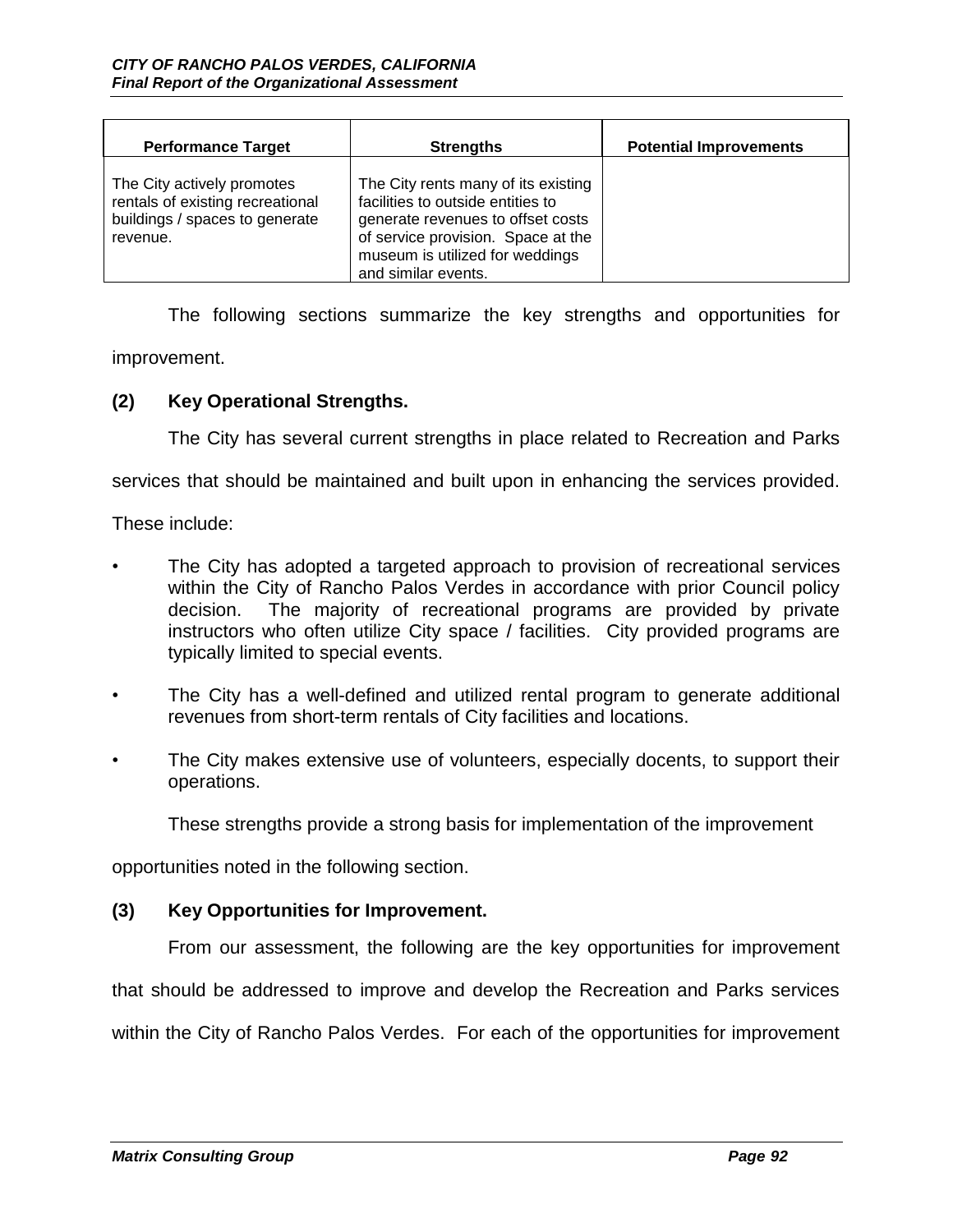noted in our assessment, we have provided in the following table, a recommended

action to improve operations and address the noted deficiency.

| <b>Identified Improvement</b>                                                                                                          |                                                                                                                                                                                                                                                                                                                                                                                                                                          |                                                                                                                                                                                                                                 |
|----------------------------------------------------------------------------------------------------------------------------------------|------------------------------------------------------------------------------------------------------------------------------------------------------------------------------------------------------------------------------------------------------------------------------------------------------------------------------------------------------------------------------------------------------------------------------------------|---------------------------------------------------------------------------------------------------------------------------------------------------------------------------------------------------------------------------------|
| Opportunity                                                                                                                            | <b>Discussion</b>                                                                                                                                                                                                                                                                                                                                                                                                                        | Recommendation                                                                                                                                                                                                                  |
| The Council should revisit the<br>existing policy of providing the<br>majority of recreational program<br>through private instructors. | While the current approach<br>has served the City well, the<br>City Council should have a<br>working session with staff to<br>review the current policy of<br>providing the majority of                                                                                                                                                                                                                                                  | The City Council should conduct a<br>review of recreational programs, in<br>conjunction with staff, to determine<br>whether they wish to remain with<br>the current approach of primarily<br>providing services through private |
|                                                                                                                                        | recreational services through<br>contracted providers. This<br>discussion should evaluate<br>whether the needs of the<br>community are still being<br>served, the level of<br>programming that should be<br>provided with staff resources,<br>and the sufficiency of the<br>current policy. Current<br>staffing is based upon this<br>model and an increase in<br>direct provision of services<br>would require staffing<br>adjustments. | instructors.                                                                                                                                                                                                                    |
| The City does not have in place a                                                                                                      | The City is managing current                                                                                                                                                                                                                                                                                                                                                                                                             | The City should focus                                                                                                                                                                                                           |
| software program to manage<br>recreational programs or space                                                                           | recreational programs and<br>space rentals without the                                                                                                                                                                                                                                                                                                                                                                                   | implementation of the selected<br>software system on automation                                                                                                                                                                 |
| rentals.                                                                                                                               | benefit of a specialized                                                                                                                                                                                                                                                                                                                                                                                                                 | and on-line access to recreation                                                                                                                                                                                                |
|                                                                                                                                        | recreational software. This                                                                                                                                                                                                                                                                                                                                                                                                              | programs and space rentals.                                                                                                                                                                                                     |
|                                                                                                                                        | limits efficiency of operations                                                                                                                                                                                                                                                                                                                                                                                                          |                                                                                                                                                                                                                                 |
|                                                                                                                                        | and impacts the ability to                                                                                                                                                                                                                                                                                                                                                                                                               |                                                                                                                                                                                                                                 |
|                                                                                                                                        | provide any on-line                                                                                                                                                                                                                                                                                                                                                                                                                      |                                                                                                                                                                                                                                 |
|                                                                                                                                        | registrations or reservation                                                                                                                                                                                                                                                                                                                                                                                                             |                                                                                                                                                                                                                                 |
|                                                                                                                                        | services to the public. The<br>City should pursue                                                                                                                                                                                                                                                                                                                                                                                        |                                                                                                                                                                                                                                 |
|                                                                                                                                        | implementation of a                                                                                                                                                                                                                                                                                                                                                                                                                      |                                                                                                                                                                                                                                 |
|                                                                                                                                        | specialized software package                                                                                                                                                                                                                                                                                                                                                                                                             |                                                                                                                                                                                                                                 |
|                                                                                                                                        | to handle course registrations,                                                                                                                                                                                                                                                                                                                                                                                                          |                                                                                                                                                                                                                                 |
|                                                                                                                                        | space rentals, and enable on-                                                                                                                                                                                                                                                                                                                                                                                                            |                                                                                                                                                                                                                                 |
|                                                                                                                                        | line access to recreation                                                                                                                                                                                                                                                                                                                                                                                                                |                                                                                                                                                                                                                                 |
|                                                                                                                                        | services. Based upon<br>experience with other entities,                                                                                                                                                                                                                                                                                                                                                                                  |                                                                                                                                                                                                                                 |
|                                                                                                                                        | this should be feasible for an                                                                                                                                                                                                                                                                                                                                                                                                           |                                                                                                                                                                                                                                 |
|                                                                                                                                        | expenditure under \$50,000                                                                                                                                                                                                                                                                                                                                                                                                               |                                                                                                                                                                                                                                 |
|                                                                                                                                        | based upon the current                                                                                                                                                                                                                                                                                                                                                                                                                   |                                                                                                                                                                                                                                 |
|                                                                                                                                        | services and service levels in                                                                                                                                                                                                                                                                                                                                                                                                           |                                                                                                                                                                                                                                 |
|                                                                                                                                        | Rancho Palos Verdes.                                                                                                                                                                                                                                                                                                                                                                                                                     |                                                                                                                                                                                                                                 |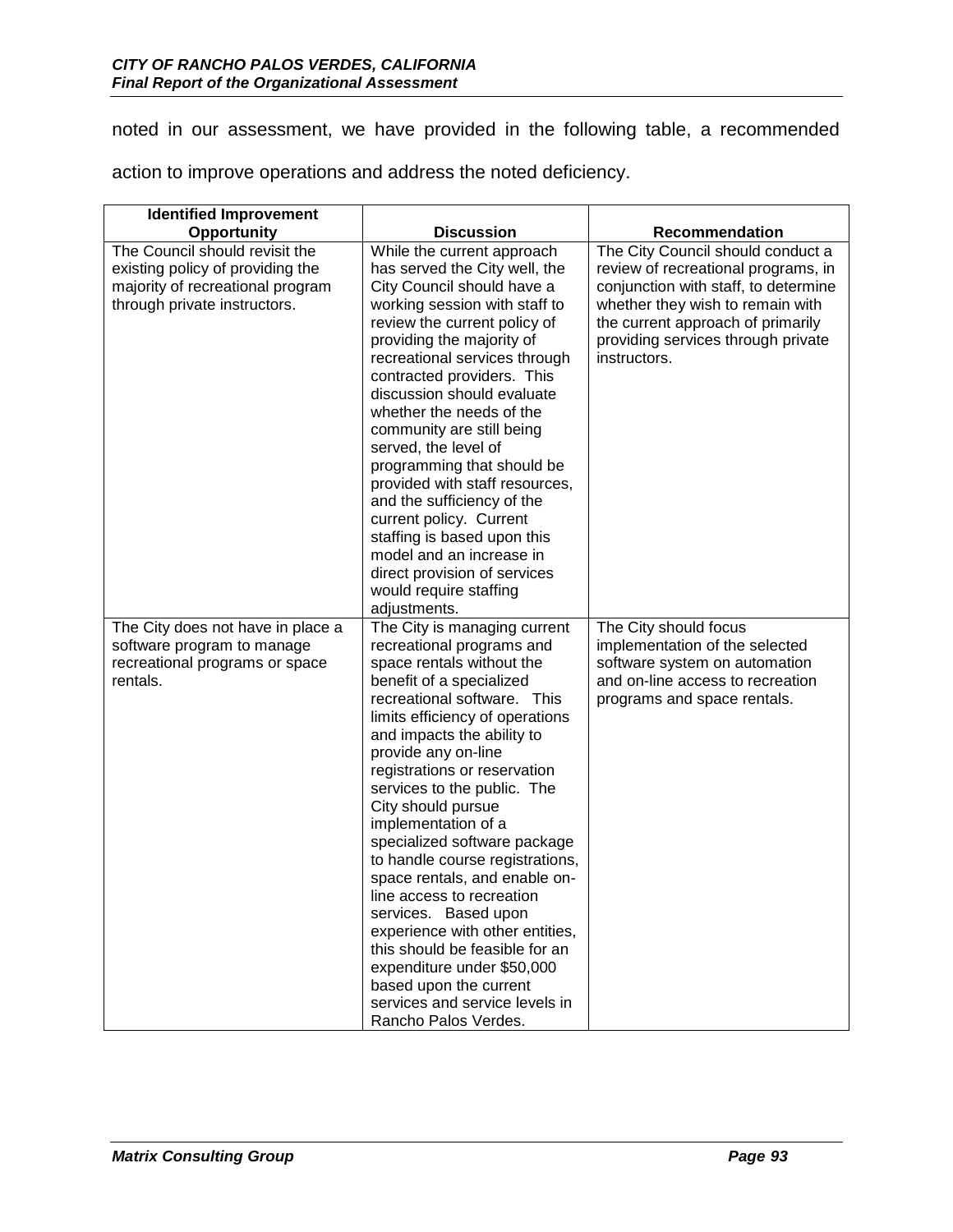## **(4) Organizational and Staffing Recommendations.**

The project team evaluated staffing needs in the Recreation and Parks Department based upon the existing service levels, comparisons to comparable organizations with which we have worked, and recognized standards in the industry. This department is operating on a very limited staff allocation and the majority of direct services are either contracted (for maintenance activities and/or recreational programming) or provided by volunteers. The current authorized staffing complement should be maintained with the following exceptions:

- The interim contract position handling Emergency Management functions should be converted to a permanent position within the City. Organizationally, it can either remain within Recreation and Parks or be relocated to the City Manager's Office.
- There is a notable lack of administrative assistant support within this department. These functions are filled primarily by part-time staff who also support the staffing of the City Hall reception desk. The City should implement a full-time Administrative Assistant position to serve each of these functions.
- The vacant Recreation and Parks Director position should be filled as soon as practical.

Additional staff positions are only recommended if the Council were to

make a policy decision to increase City provided recreational programs.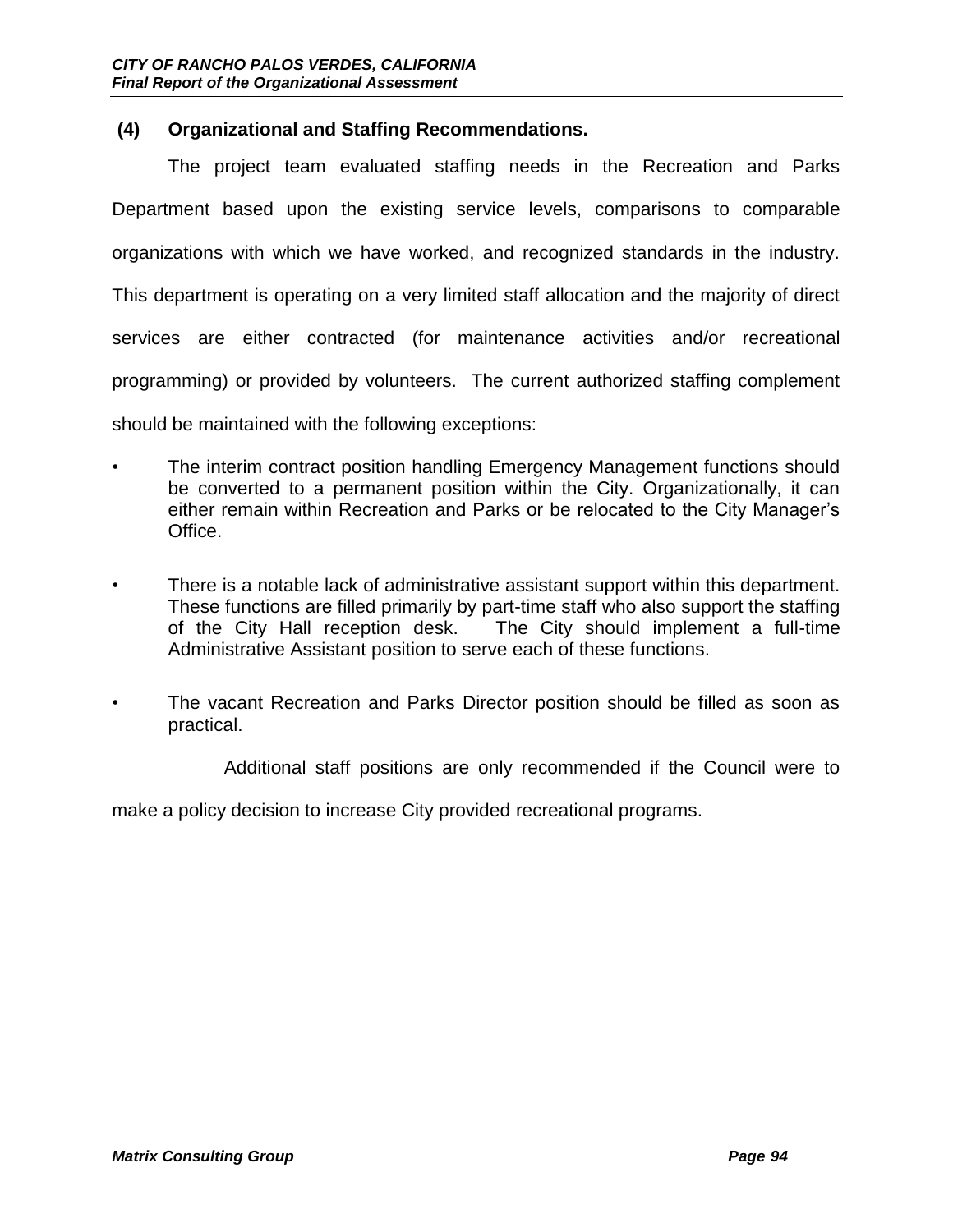# **6. EVALUATION OF ORGANIZATIONAL TRANSPARENCY**

Over the last several years, there has been an increasing demand from the public for enhanced levels of transparency for government entities. Local governments are no exception, and since local governments are typically the closest and most accessible to residents, the push for greater disclosure of information has focused on the cities and towns across the county.

While there are no "standards" that define an acceptable level of transparency, there are several initiatives throughout the country that provide some guidance on the types of information that should be made readily available by the local government in a proactive manner to increase transparency. One good example (derived from the initiative developed by the Illinois Policy Institute in conjunction with the Sunshine Review) utilizes a ten-point checklist to evaluate local government organizations on their level of transparency. The Sunshine Project also recommends several additional items be considered in evaluations of transparency that are not included within the ten-point checklist of the Illinois Policy Institute.

The following table summarizes recommended items that should be available on local government's website, the rationale for the disclosure of this information, and indicates the project team's assessment of the City of Rancho Palos Verdes' current level of transparency on this item. This is a combination listing of those items recommended from both sources.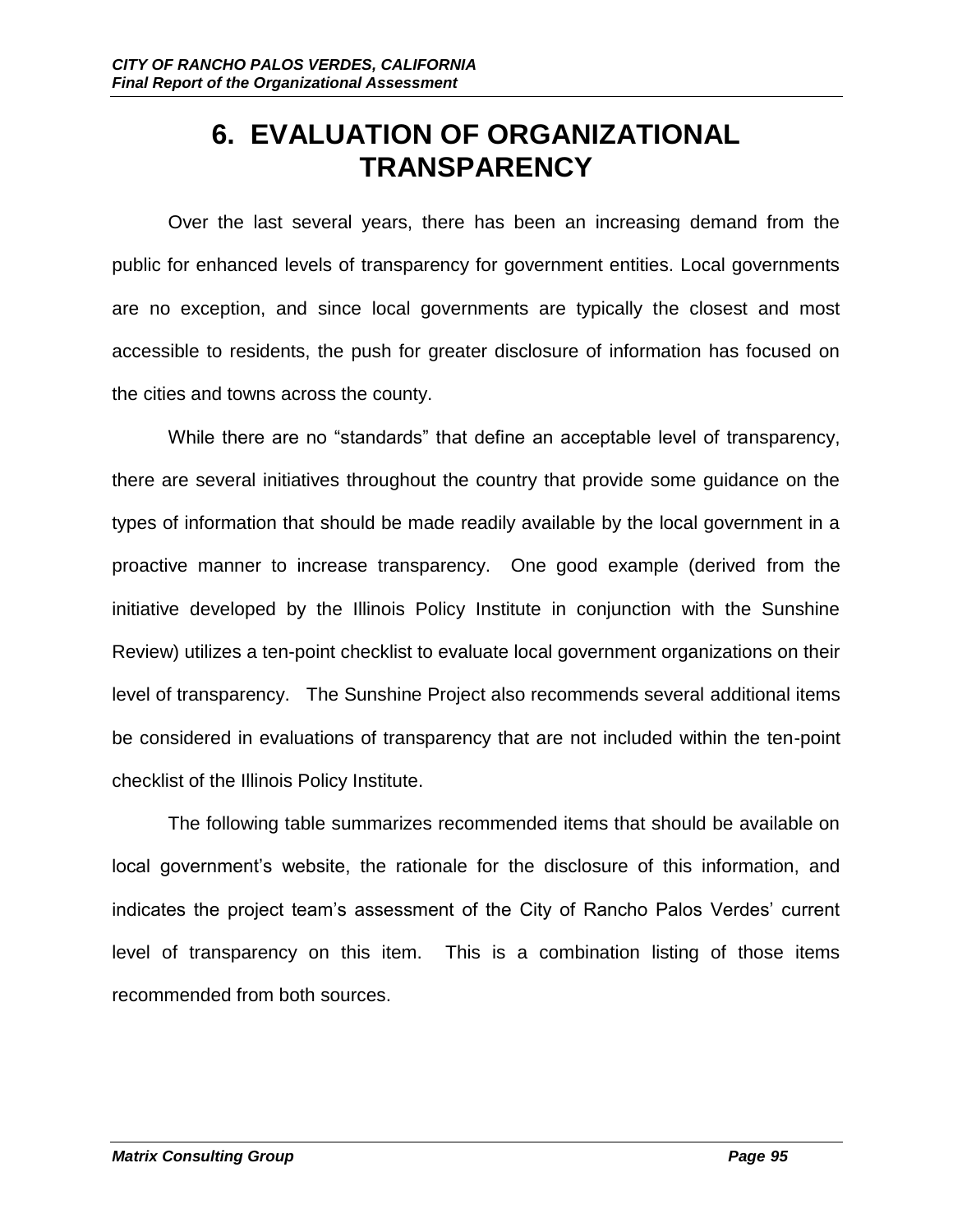| <b>Element</b>                                                                                                                | <b>Description</b>                                                                                                                                                                                                                                                                                                                                          | <b>Rationale</b>                                                                                                                                                                                                                                                                                                                                                                                                                                                                                                                                          |
|-------------------------------------------------------------------------------------------------------------------------------|-------------------------------------------------------------------------------------------------------------------------------------------------------------------------------------------------------------------------------------------------------------------------------------------------------------------------------------------------------------|-----------------------------------------------------------------------------------------------------------------------------------------------------------------------------------------------------------------------------------------------------------------------------------------------------------------------------------------------------------------------------------------------------------------------------------------------------------------------------------------------------------------------------------------------------------|
| 1. Elected & Administrative<br>Officials' Contact Information                                                                 | The website should<br>include contact<br>information (Phone & E-<br>Mail) of all elected<br>officials, the top<br>administrator, and the<br>head administrator for<br>each department.                                                                                                                                                                      | Officials are elected to represent their<br>constituents. In order to do so effectively<br>they should be engaged in regular<br>dialogue and be as accessible as possibly<br>by providing a variety of ways to be<br>contacted. Administrative staffs are<br>knowledgeable resources, provide<br>constituent services and often enforce<br>ordinances. Because of these roles it is<br>imperative for them to be available to<br>constituents by providing contact<br>information to the heads of each<br>department and not just general<br>information. |
| 2. Meeting Information including<br>calendar (future meetings) and<br>minutes and board packets (next<br>upcoming and prior). | Websites should include<br>notices about public<br>meetings of its<br>governing board, and<br>minutes of past<br>meetings. Websites<br>should have meeting<br>agendas for future<br>and/or past meetings,<br>and board packets so<br>citizens and elected<br>officials have equal<br>access to the<br>information used to<br>make legislative<br>decisions. | Citizens should have the knowledge of<br>when an elective body meets and what<br>issues they will be voting on so they can<br>be an informed and engaged in the<br>democratic process. Meetings are one of<br>the few ways the public can engage in true<br>dialogue with representatives. Given the<br>reality of busy schedules, governments<br>should offer an alternative to meeting<br>attendance by posting meetings, agendas,<br>board packets, locations and minutes on<br>their website.                                                         |
| 3. Public Records Request                                                                                                     | <b>Public Record Request</b><br>submission & Contact<br>Information for Public<br><b>Record Custodians</b>                                                                                                                                                                                                                                                  | While a website with comprehensive<br>transparency will cut down substantially on<br>Public Records requests, these requests<br>provides an important means through<br>which the public can obtain information<br>regarding the activities of government<br>agencies. Governments are required by<br>law to respond to public record requests<br>within designated timeframes. A public<br>body that maintains a website should post<br>relevant information regarding request<br>procedures, and who to contact<br>prominently online.                   |
| 4. Budgets                                                                                                                    | The website should<br>include the current-year<br>budget and the budget<br>for the prior 4 years. (5-<br>years total)                                                                                                                                                                                                                                       | Budgets show the big picture of what<br>goals and priorities the government<br>established for the year and prior years.<br>Budgets details also serve as a way for<br>taxpayers determine how the government<br>performed in relation to past years.                                                                                                                                                                                                                                                                                                     |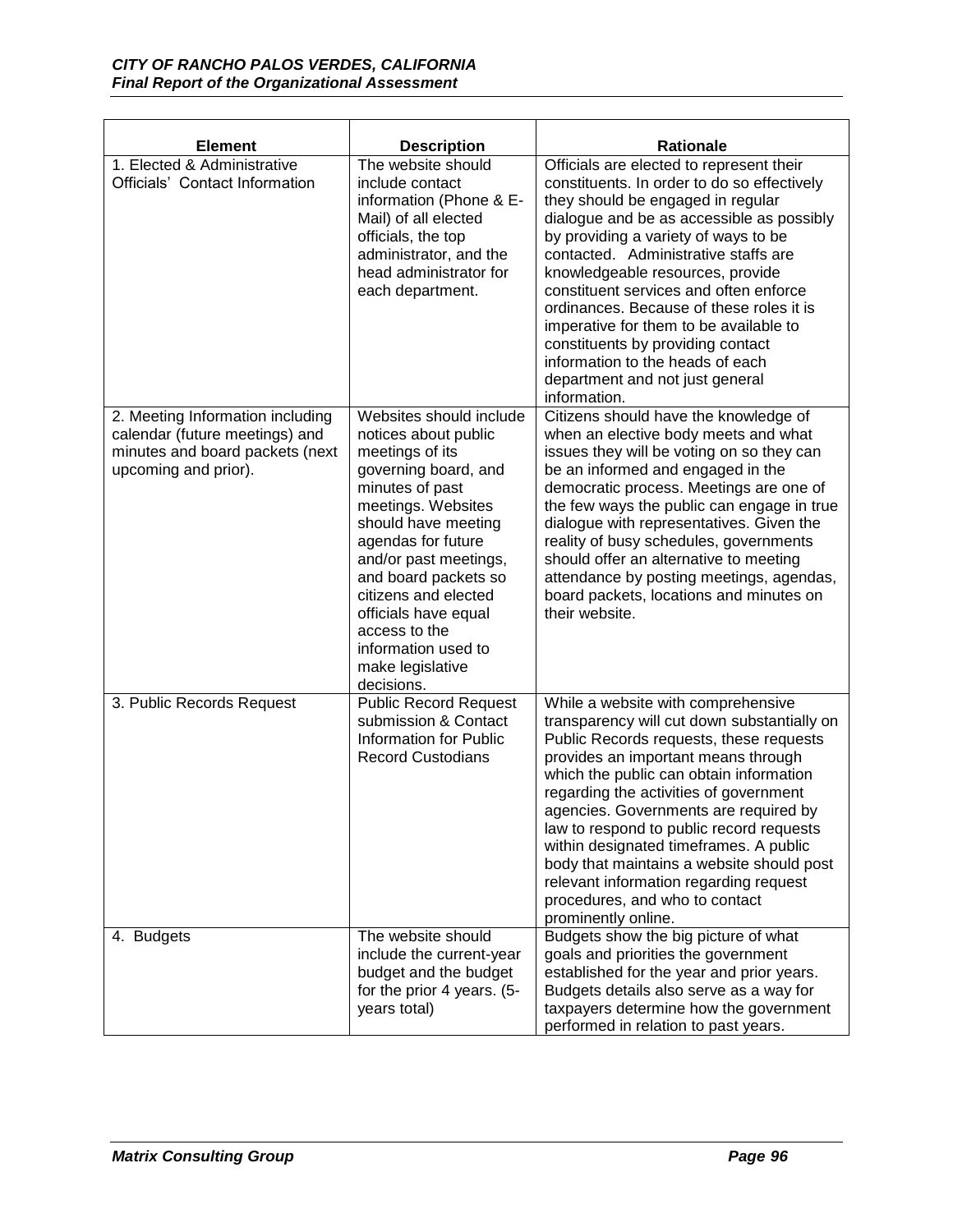| <b>Element</b>       | <b>Description</b>                                                                                                                                                                                                                                                                                                                                                                                                                              | <b>Rationale</b>                                                                                                                                                                                                                                                                                                                                                                                                                                                                  |
|----------------------|-------------------------------------------------------------------------------------------------------------------------------------------------------------------------------------------------------------------------------------------------------------------------------------------------------------------------------------------------------------------------------------------------------------------------------------------------|-----------------------------------------------------------------------------------------------------------------------------------------------------------------------------------------------------------------------------------------------------------------------------------------------------------------------------------------------------------------------------------------------------------------------------------------------------------------------------------|
| 5. Financial Audits  | The website should<br>include regular audit<br>information for the past<br>5-years, specifically the<br>comprehensive annual<br>financial report (CAFR)<br>for the agency's total<br>performance.<br>Additionally, websites<br>should include special<br>project report results<br>(such as TIF districts<br>and special construction<br>projects), audit<br>schedules and<br>performance audits for<br>government programs.<br>(Prior 5-years) | While budgets give the big picture to<br>constituents, an audit reveals how well the<br>government performs on their goals. An<br>audit reveals how closely elected officials<br>kept their promises, and enable<br>constituents to hold them accountable.                                                                                                                                                                                                                        |
| 6. Expenditures      | The website should<br>include a Checkbook<br><b>Register and Credit</b><br>Card expenditures to all<br>individuals and third-<br>party vendors. (Prior 5-<br>years)                                                                                                                                                                                                                                                                             | Having access to a checkbook register, or<br>bill list, provides timely and pertinent<br>information about government operations<br>to the citizens and taxpayers. Often such<br>bill lists are voted upon by elected officials<br>and citizens should have access to the<br>same information as its leaders. Having<br>expenditure information online deters<br>waste and abuse by government<br>employees, and increases the chances of<br>rectifying problems once they occur. |
| 7. Salary & Benefits | The website should<br>contain compensation<br>information for each<br>individual employee<br>including Wages,<br>Salary, Overtime,<br>Health, Dental, Life,<br>Pension, etc. (Prior 5-<br>years)                                                                                                                                                                                                                                                | Salaries & benefits is the biggest expense<br>area for most bodies of government.<br>Government employees work for the<br>citizens & taxpayers. Citizens should have<br>a right to know how much in compensation<br>they are paying each of their employees<br>as well as knowing the number of<br>employees each body of government has.                                                                                                                                         |
| 8. Contracts         | The website should<br>include rules governing<br>contracts posted online<br>for the last 5-years;<br>including bids and<br>contracts for purchases<br>over \$25,000 and the<br>vendor's campaign<br>contributions posted<br>with contract. Labor<br>agreements with all<br>employee groups. (Prior<br>5-years)                                                                                                                                  | Contracts should be available for review<br>so the people can evaluate if the contract<br>was a no bid replacement and/or if the<br>government chose the best solution for its<br>constituents.                                                                                                                                                                                                                                                                                   |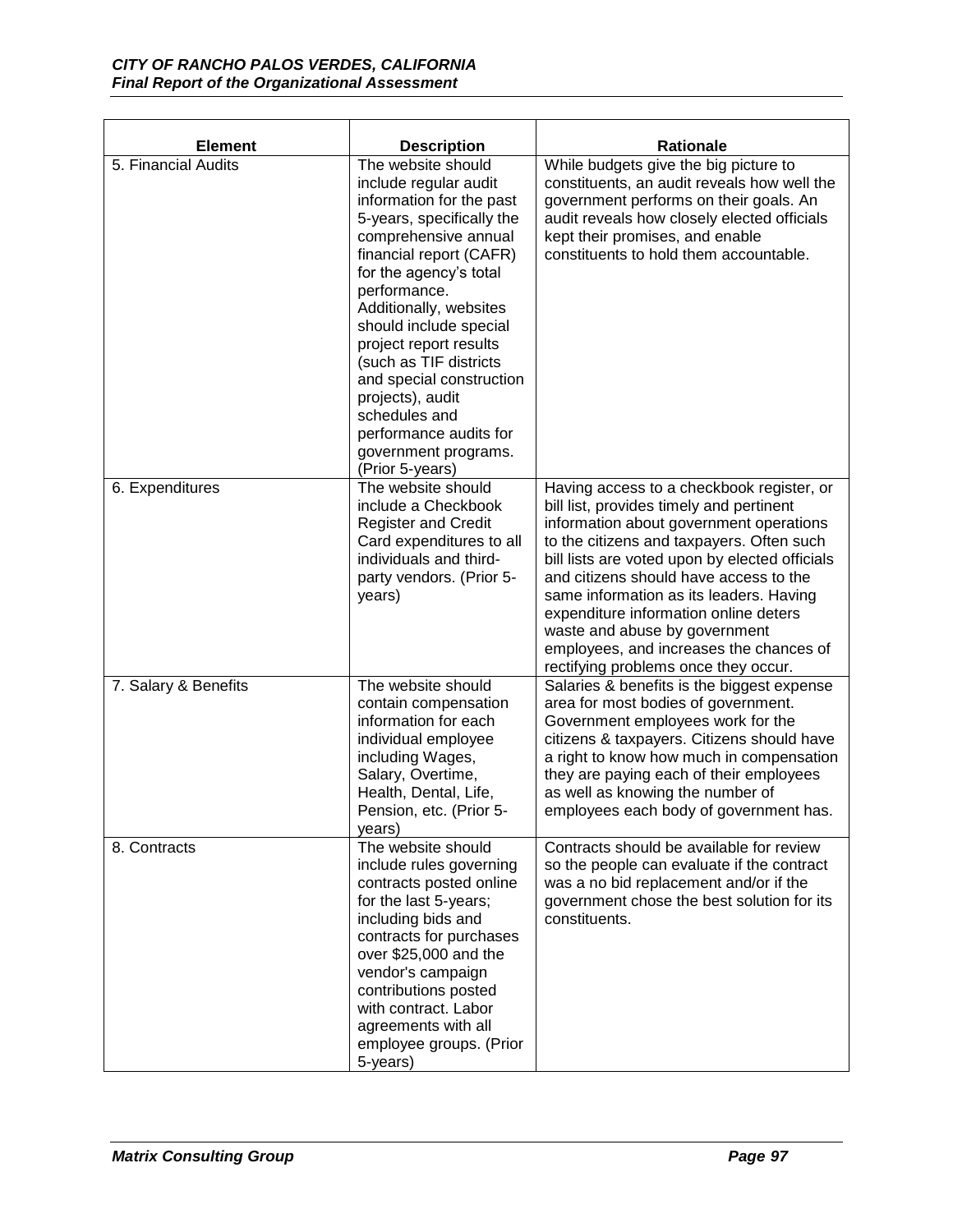| <b>Element</b>                                 | <b>Description</b>                                                                                                                                                                                                                                                                                                                                                                                                    | <b>Rationale</b>                                                                                                                                                                                                                                                  |
|------------------------------------------------|-----------------------------------------------------------------------------------------------------------------------------------------------------------------------------------------------------------------------------------------------------------------------------------------------------------------------------------------------------------------------------------------------------------------------|-------------------------------------------------------------------------------------------------------------------------------------------------------------------------------------------------------------------------------------------------------------------|
| 9. Lobbying                                    | If the unit of government<br>belongs to any<br>taxpayer-funded<br>lobbying associations<br>that it helps to fund by<br>paying association or<br>membership dues, that<br>information should be<br>disclosed on the<br>government unit's<br>website. Additionally, if<br>any unit of government<br>directly contracts with a<br>lobbying firm that should<br>be disclosed on a<br>website as well. (Prior 5-<br>years) | Almost all government entities have<br>lobbyists on retainer or are members of an<br>association that lobbies on their behalf.<br>This information should be disclosed to<br>constituents, so they can make sure what<br>is being lobbied benefits the community. |
| 10. Taxes & Fees                               | Websites should include<br>detailed information for<br>any type of tax or fee<br>that it levies including<br>sales, property, income,<br>and miscellaneous<br>taxes, fees on residents<br>& businesses. A<br>comprehensive fee<br>schedule detailing all<br>taxes is preferred. The<br>information should be<br>easy to find.                                                                                         | Citizens should have ready access to tax<br>& fee information. Not only is it important<br>for citizens to know the costs of<br>government, readily available information<br>helps increase collection rates.                                                     |
| 11. Municipal Code                             | The website should<br>include access to the<br>municipality's<br>ordinances (the<br>Municipal Code Book).                                                                                                                                                                                                                                                                                                             |                                                                                                                                                                                                                                                                   |
| 12. Building Permits & Zoning<br>applications. | At the very least<br>applications should be<br>available to be<br>downloaded online. In<br>addition, constituents<br>should be able to submit<br>applications and track<br>the process online.                                                                                                                                                                                                                        |                                                                                                                                                                                                                                                                   |

The following table summarizes the project team's evaluation of the City of

Rancho Palos Verdes' website and level of transparency against these guidelines.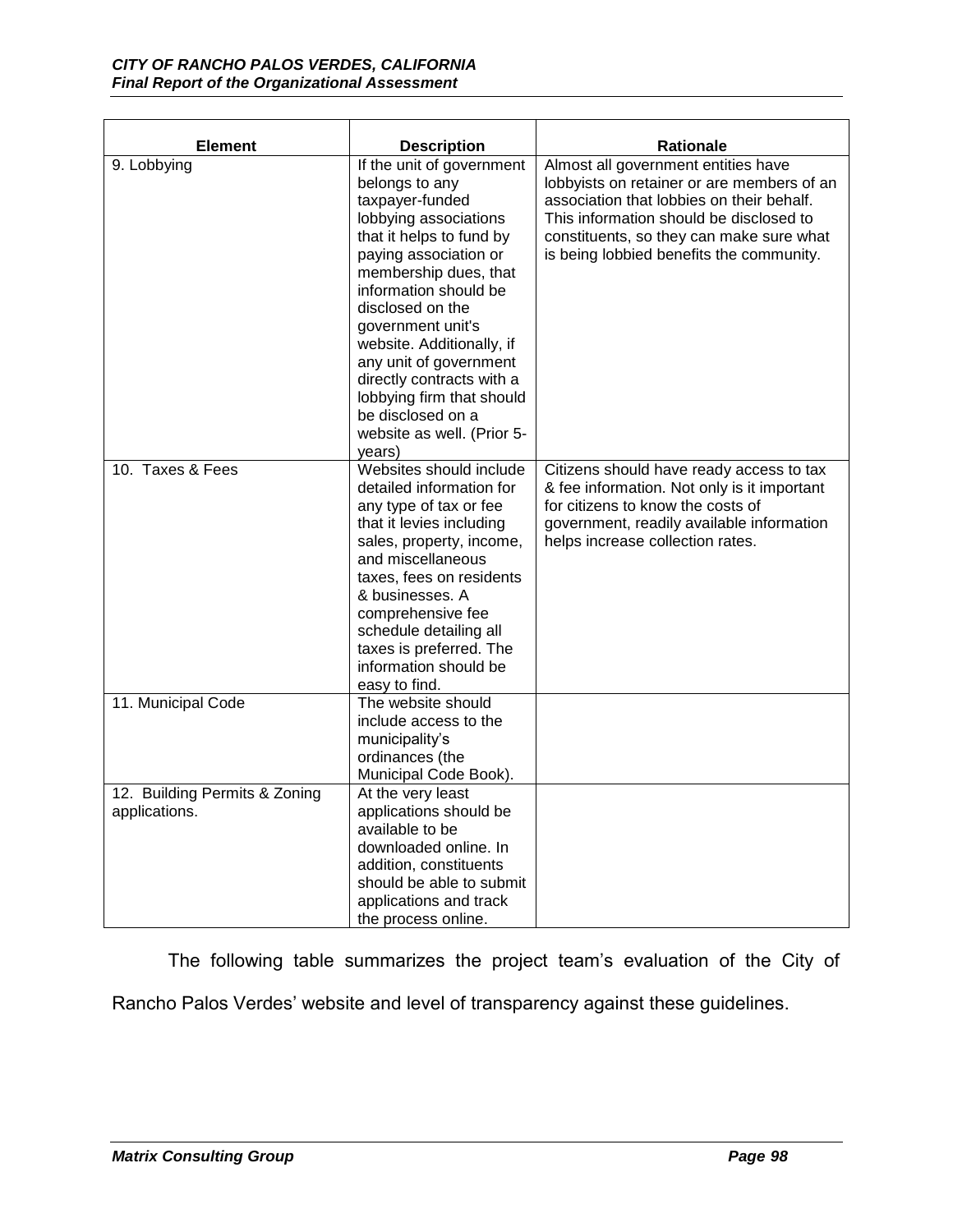| <b>Element</b>                                                                                                                | <b>Evaluation</b>                                                                                                                                                                                                                                                                                                                                                                                                                                                                                                                                                                                                                                                                                            | <b>Recommendation</b>                                                                                                                                                                                                  |
|-------------------------------------------------------------------------------------------------------------------------------|--------------------------------------------------------------------------------------------------------------------------------------------------------------------------------------------------------------------------------------------------------------------------------------------------------------------------------------------------------------------------------------------------------------------------------------------------------------------------------------------------------------------------------------------------------------------------------------------------------------------------------------------------------------------------------------------------------------|------------------------------------------------------------------------------------------------------------------------------------------------------------------------------------------------------------------------|
| 1. Elected & Administrative<br><b>Officials' Contact Information</b>                                                          | The City's website has a<br>prominently displayed top at<br>the top of the screen labeled<br>contacts that provides access<br>to all necessary information.<br>Full contact information<br>including address, phone<br>numbers and emails are<br>provided for all elected<br>officials.<br>Telephone numbers and an<br>email address contact are<br>provided for all top City<br>administrative positions.<br>In addition, a contact email<br>address is provided for each of<br>the five major commissions<br>and committees of the City.                                                                                                                                                                   | The City complies with this<br>guideline. The only suggestion for<br>potential improvement is to provide<br>direct email addresses for top<br>administrative staff rather than a<br>generic email for each department. |
| 2. Meeting Information including<br>calendar (future meetings) and<br>minutes and board packets (next<br>upcoming and prior). | The City's website provides<br>access to the current and<br>historical meeting agendas and<br>staff reports associated with<br>each action item. Historical<br>council agendas are listed from<br>1996 to the present.<br>Agendas for each of the 5<br>major commissions /<br>committees are also present<br>and include links to the staff<br>reports prepared on each<br>agenda item. At least five (and<br>in some cases many more)<br>years of archived agendas are<br>available.<br>Minutes are available for at<br>least five years for each of the<br>following entities: City Council,<br>Planning Commission,<br><b>Emergency Preparedness</b><br>Committee, and the Finance<br>Advisory Committee. | A consolidated meeting calendar<br>that shows for the City all scheduled<br>meetings would provide easier<br>access for the public to identify<br>upcoming public meetings.                                            |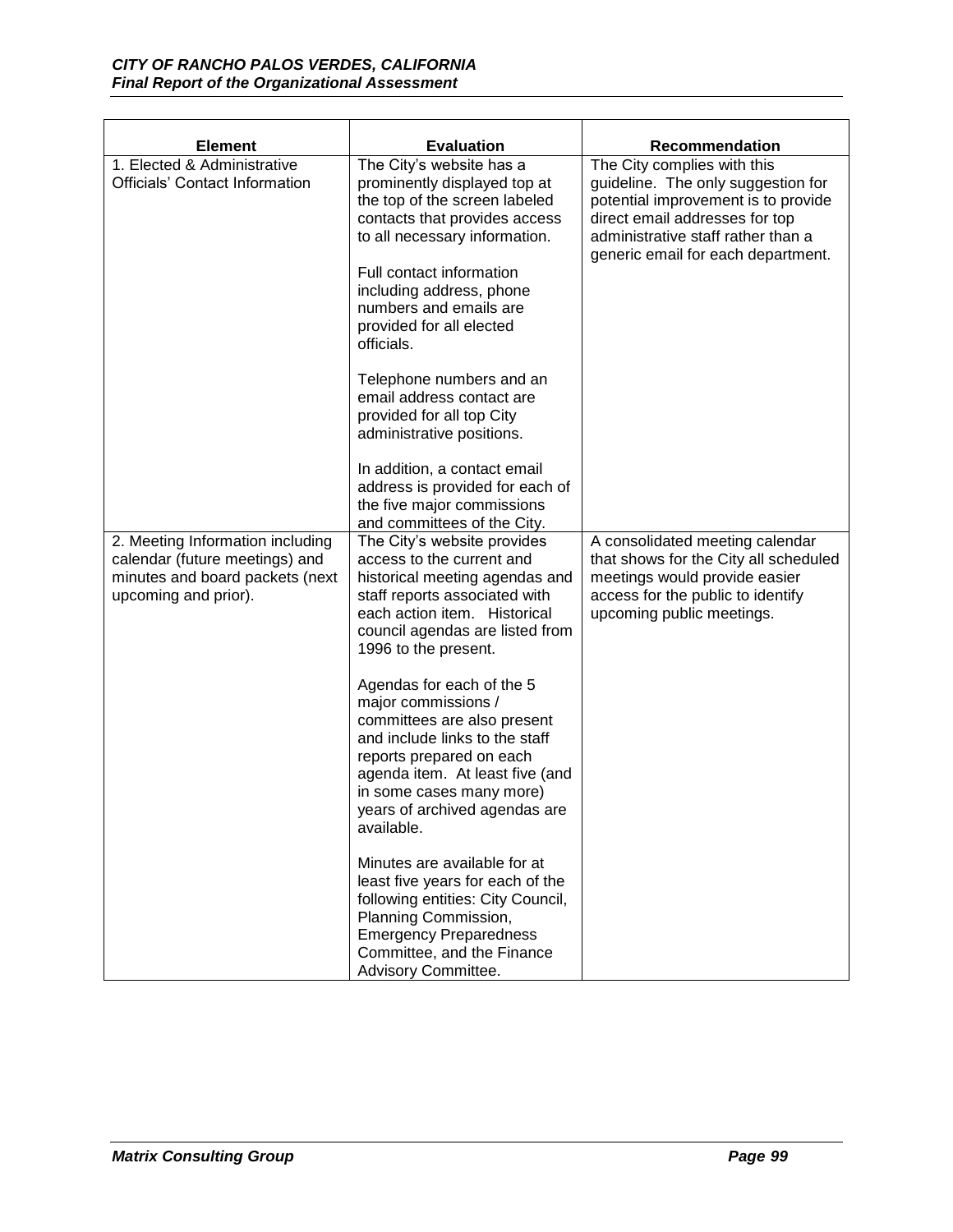| <b>Element</b>            | <b>Evaluation</b>                                                                                                                                                                                                                                                                                                                                                                                          | <b>Recommendation</b>                                                                                                                                                                                              |
|---------------------------|------------------------------------------------------------------------------------------------------------------------------------------------------------------------------------------------------------------------------------------------------------------------------------------------------------------------------------------------------------------------------------------------------------|--------------------------------------------------------------------------------------------------------------------------------------------------------------------------------------------------------------------|
| 3. Public Records Request | The City Clerk's portion of the<br>website provides extensive<br>information related to Public<br>Records Requests including:<br>contact number for requesting<br>public records, log showing all<br>public records requests<br>received, the subject of the<br>request, and the action taken<br>on the request.                                                                                           | A downloadable form or sample<br>request for public information would<br>be beneficial for the public.                                                                                                             |
| 4. Budgets                | The City has posted both the<br>budget in brief and the full<br>municipal budget online.<br>In addition, the City has<br>available online key financial<br>management policies<br>including: Long-term financial<br>planning, long-term capital<br>planning, investment<br>management, and reserve<br>policy.<br>The City also had a midyear<br>financial report showing budget<br>amendments and updates. | Links to the prior City budgets (at<br>least five years) should be<br>maintained on the website so that<br>the public can view historical<br>budgets.                                                              |
| 5. Financial Audits       | The current and prior nine<br>comprehensive annual<br>financial reports (CAFRs) are<br>available online.                                                                                                                                                                                                                                                                                                   | The City is in compliance with this<br>guideline and no action is<br>necessary.                                                                                                                                    |
| 6. Expenditures           | The Finance Department<br>website contains copies of the<br>monthly cash balance report<br>and the improvement authority<br>monthly cash balance report.<br>No reports outlining current<br>expenditures (i.e. - checkbook<br>registers and/or credit card<br>expenditures) was identified /<br>located.                                                                                                   | The City should provide access to<br>adopted contracts to provide a more<br>comprehensive and timely access<br>to information regarding the<br>financial condition of the City and<br>where funds are being spent. |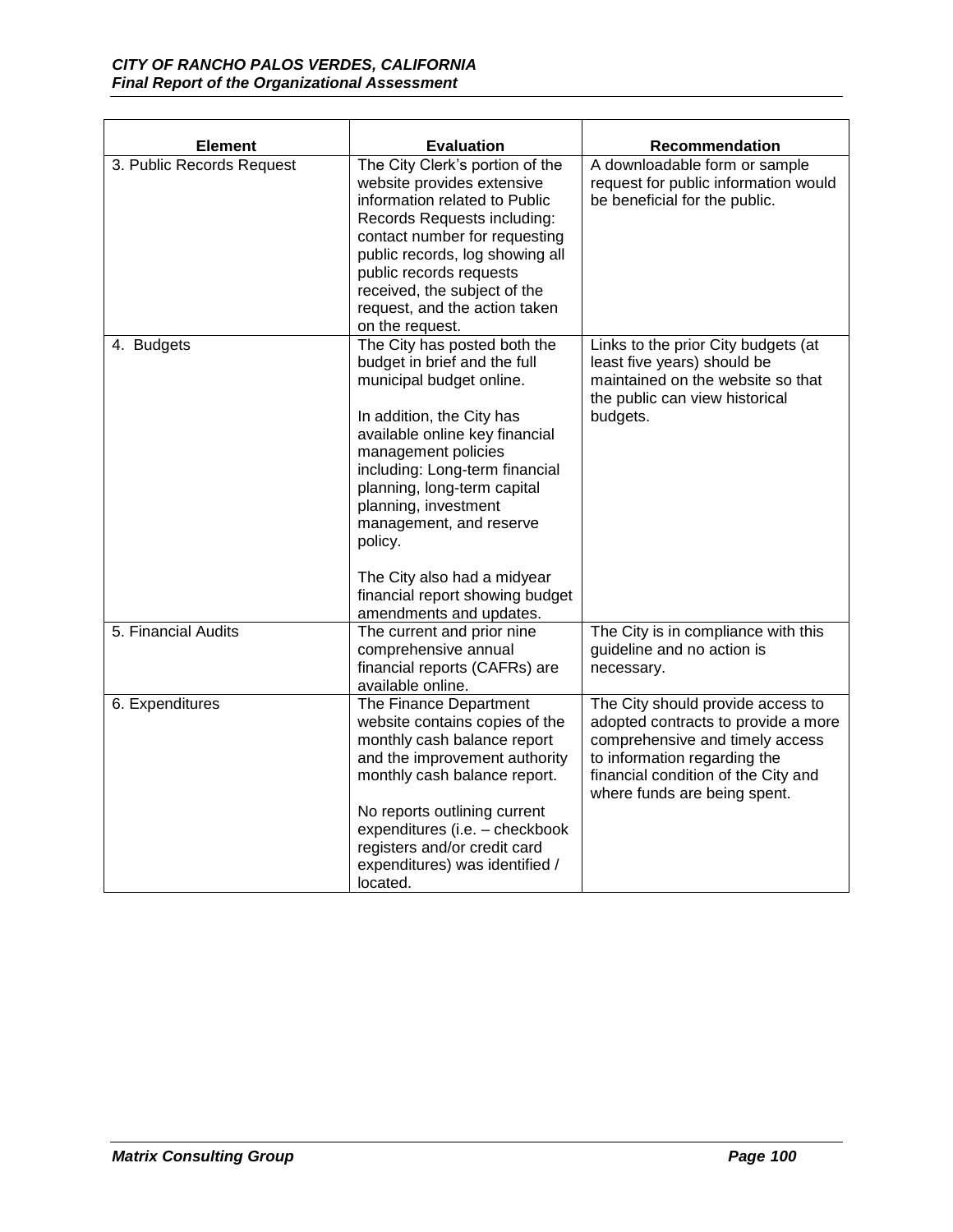| <b>Element</b>       | <b>Evaluation</b>                                                                                                                                                                                                                                                                                                                                                                                                                                                       | <b>Recommendation</b>                                                                                                                                                                                                                                                                                                                                                                                                                                                            |
|----------------------|-------------------------------------------------------------------------------------------------------------------------------------------------------------------------------------------------------------------------------------------------------------------------------------------------------------------------------------------------------------------------------------------------------------------------------------------------------------------------|----------------------------------------------------------------------------------------------------------------------------------------------------------------------------------------------------------------------------------------------------------------------------------------------------------------------------------------------------------------------------------------------------------------------------------------------------------------------------------|
| 7. Salary & Benefits | The City of Rancho Palos<br>Verdes provides a link to<br>salary and benefit information<br>available through the<br>California's State Controller's<br>Office as part of the<br>Government Compensation in<br>California effort. Currently only<br>2009 and 2010 reports are<br>available on the Controller's<br>website. The City has<br>provided a link to the 2011<br>report on its own website since<br>this will not be posted by the<br>State until late in 2012. | The City is in compliance with this<br>guideline and no action is<br>necessary.                                                                                                                                                                                                                                                                                                                                                                                                  |
| 8. Contracts         | No comprehensive listing of<br>contracts entered into by the<br>City is readily accessible from<br>the City's website. Given the<br>extensive number of services<br>provided through contract<br>services in Rancho Palos<br>Verdes, this information should<br>be readily available and<br>disclosed to the public                                                                                                                                                     | A master listing of contracts should<br>be provided on the City's website.<br>This should include all contracts<br>entered into, the effective date of<br>the contract, the expiration date of<br>the contract, a summary of the<br>service covered (to be provided)<br>under the contract terms, and the<br>annual and total price of the<br>contract.                                                                                                                          |
| 9. Lobbying          | No information regarding<br>lobbying contracts or activities<br>is available on the website.                                                                                                                                                                                                                                                                                                                                                                            | To comply with this guideline, the<br>City should provide information<br>regarding any lobbying activities<br>that it is undertaking as well as<br>information on any lobbyists or firms<br>contracted to represent the City's<br>interest.                                                                                                                                                                                                                                      |
| 10. Taxes & Fees     | The Finance Department<br>provides links to all fee<br>schedules that are in effect<br>including: Planning Permit,<br>Building and Safety Permits,<br>Public Works Permits,<br>Business License, Massage<br>and Film Permit, City Clerk<br>Fees and Recreation and Park<br>Fees.                                                                                                                                                                                        | The City has developed a fairly<br>comprehensive listing of all fees in<br>a single location for the ease of<br>residents. A more prominent link to<br>this information from the website's<br>homepage may make it easier to<br>locate for the public.<br>Some fee listings (such as<br>encroachment fees) are listed only<br>the Public Works Department<br>section of the website. This should<br>be included in the comprehensive<br>listing provided on the Finance<br>page. |
| 11. Municipal Code   | The City Clerk's website<br>provides access to the City of<br>Rancho Palos Verdes'<br>municipal code.                                                                                                                                                                                                                                                                                                                                                                   | The City is in compliance with this<br>guideline and no action is<br>necessary.                                                                                                                                                                                                                                                                                                                                                                                                  |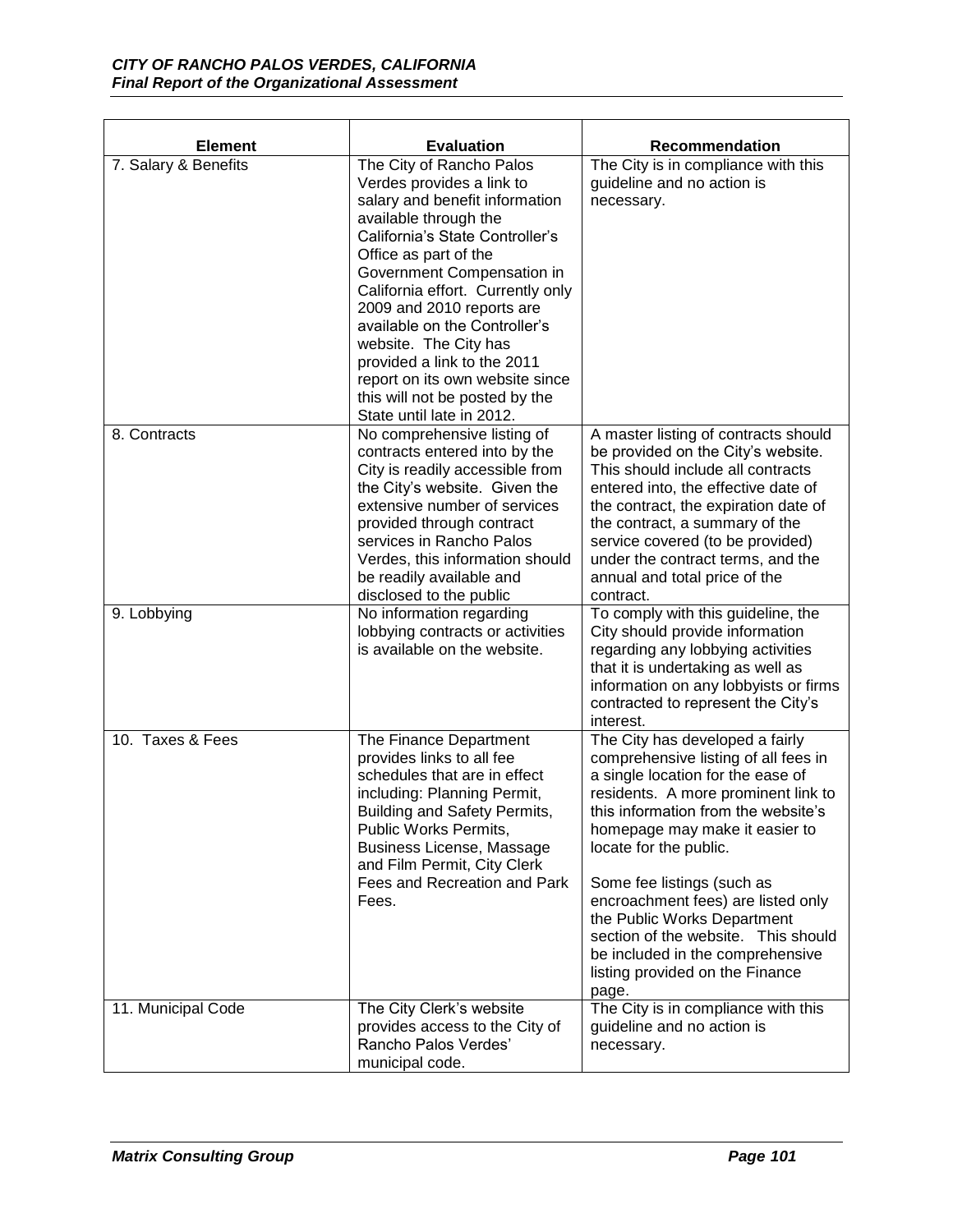| <b>Element</b>                                 | <b>Evaluation</b>                                                                                                                                                                                                                                                                                                                                                                          | <b>Recommendation</b>                                                                                                                                                                                                                                                                                                                                                               |
|------------------------------------------------|--------------------------------------------------------------------------------------------------------------------------------------------------------------------------------------------------------------------------------------------------------------------------------------------------------------------------------------------------------------------------------------------|-------------------------------------------------------------------------------------------------------------------------------------------------------------------------------------------------------------------------------------------------------------------------------------------------------------------------------------------------------------------------------------|
| 12. Building Permits & Zoning<br>applications. | The City makes available on<br>the Community Development<br>pages of the website, relevant<br>information regarding adopted<br>policies, procedures and<br>regulations. Additionally, a<br>listing of "recently submitted<br>applications" is available<br>showing all applications<br>received over the last four<br>years for planning applications.<br>The website also lists status of | Permit applications should be<br>converted to fillable forms for ease<br>of completion by applicants.<br>Longer-term, applications should be<br>available to be submitted online for<br>minor permits (those not requiring<br>plans to be submitted).<br>Status of submitted applications is<br>not available on-line at this time due<br>to the computer system being<br>utilized. |
|                                                | approved projects that are<br>under operation, under<br>development, and approved<br>but not yet under development.<br>These links provide detailed<br>information regarding each<br>project.<br>All permit applications are                                                                                                                                                               |                                                                                                                                                                                                                                                                                                                                                                                     |
|                                                | available online enabling<br>individuals to download<br>necessary applications.                                                                                                                                                                                                                                                                                                            |                                                                                                                                                                                                                                                                                                                                                                                     |

Our evaluation of the transparency of the City's website indicates an extremely high level of information dissemination to the public. In addition to the items listed above, the City makes available a broad range of additional information regarding municipal programs, services, and activities that is not addressed above. The City of Rancho Palos Verdes has a very highly developed website that is designed to provide extensive information to the public and would compare favorably to most municipal websites – and would be viewed as highly transparent in this comparison. While the City has a highly effective website for information dissemination, as noted in the table above, there are a few areas where the City should seek to provide additional information (or realign how some information is presented) to improve access by the public.